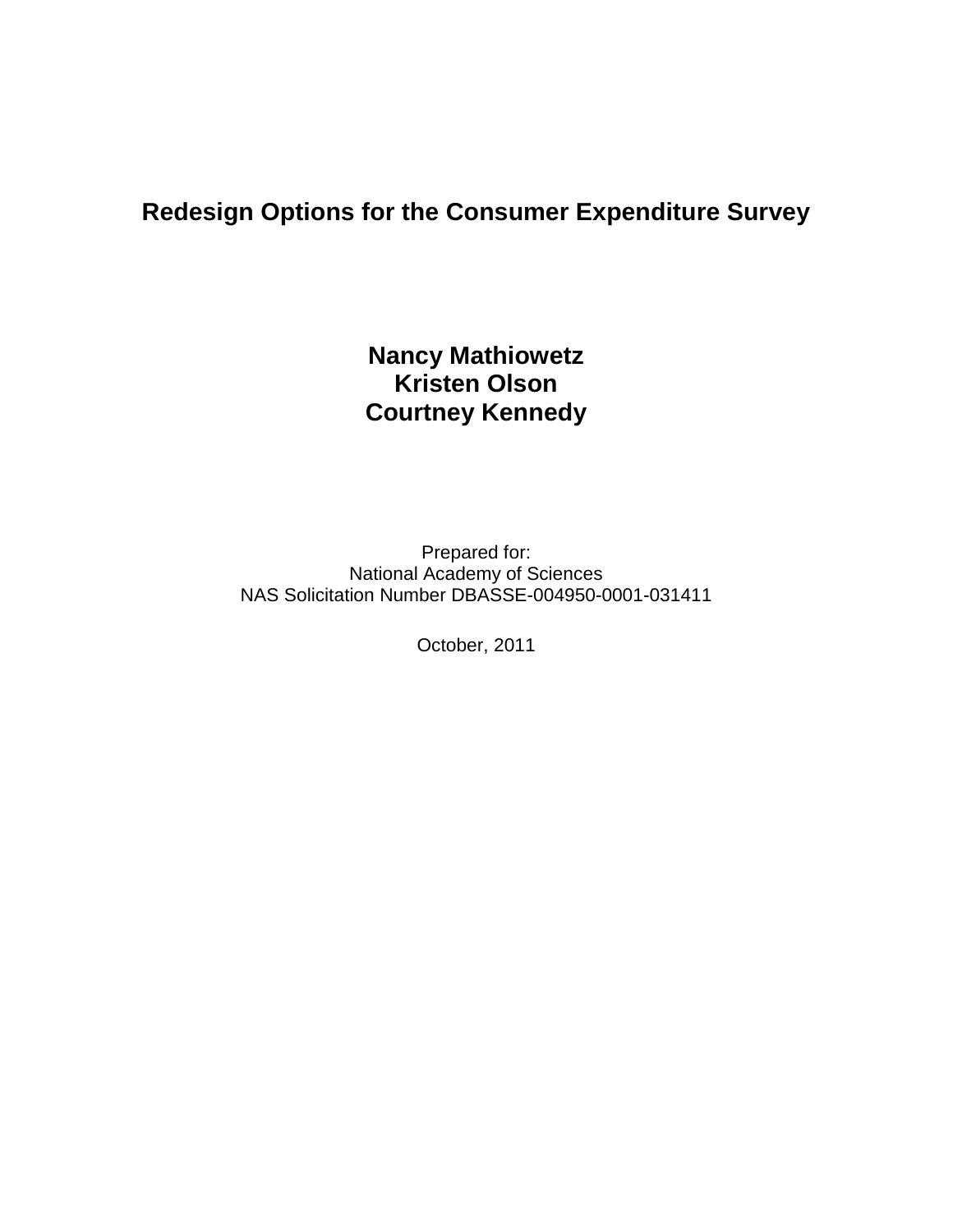Nancy Mathiowetz is Professor, University of Wisconsin-Milwaukee. Kristen Olson is Assistant Professor, University of Nebraska-Lincoln, and Courtney Kennedy is Vice President, Abt/SRBI.

The authors wish to acknowledge research and technical assistance provided by Caitlin Hawley, Atiera Coleman, John Flanders, John Coutley, and Heather Lynn Durant (University of Wisconsin-Milwaukee) and Jennie Lai, Lorelle Vanno, and Justin Bailey (The Nielsen Company) and Paul Kizakevich, (Research Triangle Institute) for their generosity in discussing the use of technology in their respective organizations' data collection efforts.

The opinions expressed in this document are the responsibility of the authors.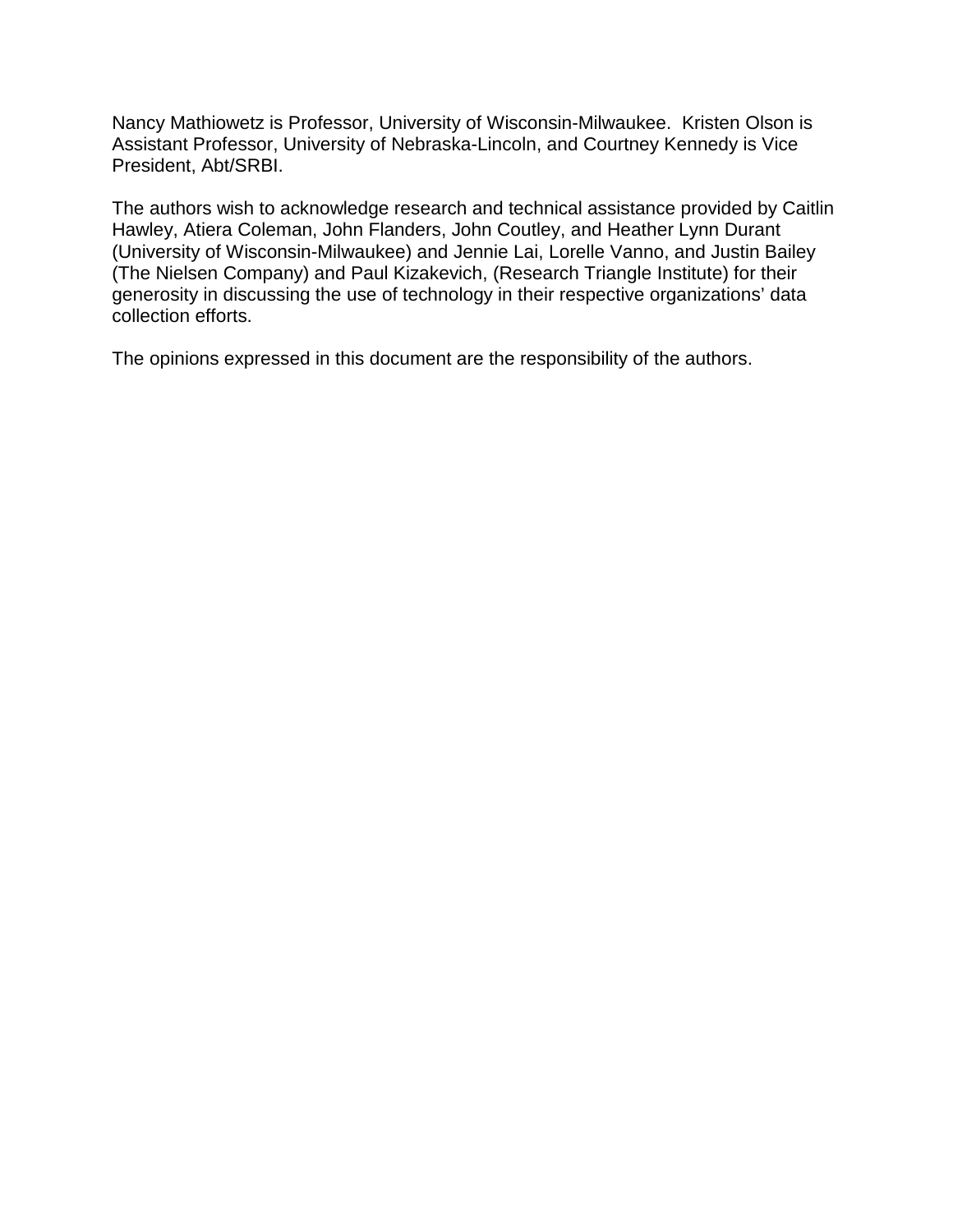#### **I. Introduction**

The Consumer Expenditure Survey (CE) is not a single survey but rather an estimation program based on two distinct data collection efforts, the Quarterly Consumer Expenditures Interview (CEI) and the Consumer Expenditure Diary (CED), each with its own separate sample. In both the CEI and the CED one household member often serves as the respondent/recorder of information. CEI sampled household units are interviewed once per quarter for five consecutive quarters; the respondent is asked to report retrospectively on consumer unit expenditures for the past three months (for interviews two through five). The initial interview collects demographic and family characteristics, an inventory of major durable goods, and expenditures for the past month, all information to be used as bounding data for future interviews. The CED is a product-oriented, prospectively-placed diary with two one-week daily expense records serving as the primary means of capturing detailed descriptions of expenses for all members of the household. Estimation of total consumptions is based on an integrated approach drawing upon data from each of the two components (see Appendix C, Survey Source of Data for Integrated Tables, 2007; BLS, 2007 for detailed information as to the data source for specific consumer expenditures).<sup>[1](#page-2-0)</sup>

The Bureau of Labor Statistics (BLS) has undertaken a major redesign of the CE surveys. As part of this multi-year process, BLS has contracted with the National Academy of Sciences' Committee on National Statistics (CNSTAT) to review and recommend design options for the CE. The recommended redesign is intended to address (a) underreporting of expenditures in the household surveys; (b) changes in the survey environment – both the environment of consumer purchasing and the data collection environment; and (c) the need for increased flexibility in approaches to data collection.

<span id="page-2-0"></span> $\overline{a}$  $<sup>1</sup>$  We note that there are redundancies in the interview and diary data collection instruments with</sup> respect to consumer expenditure items as well as for demographic information resulting in additional unnecessary burden, when viewed from the perspective of total burden across all respondents.





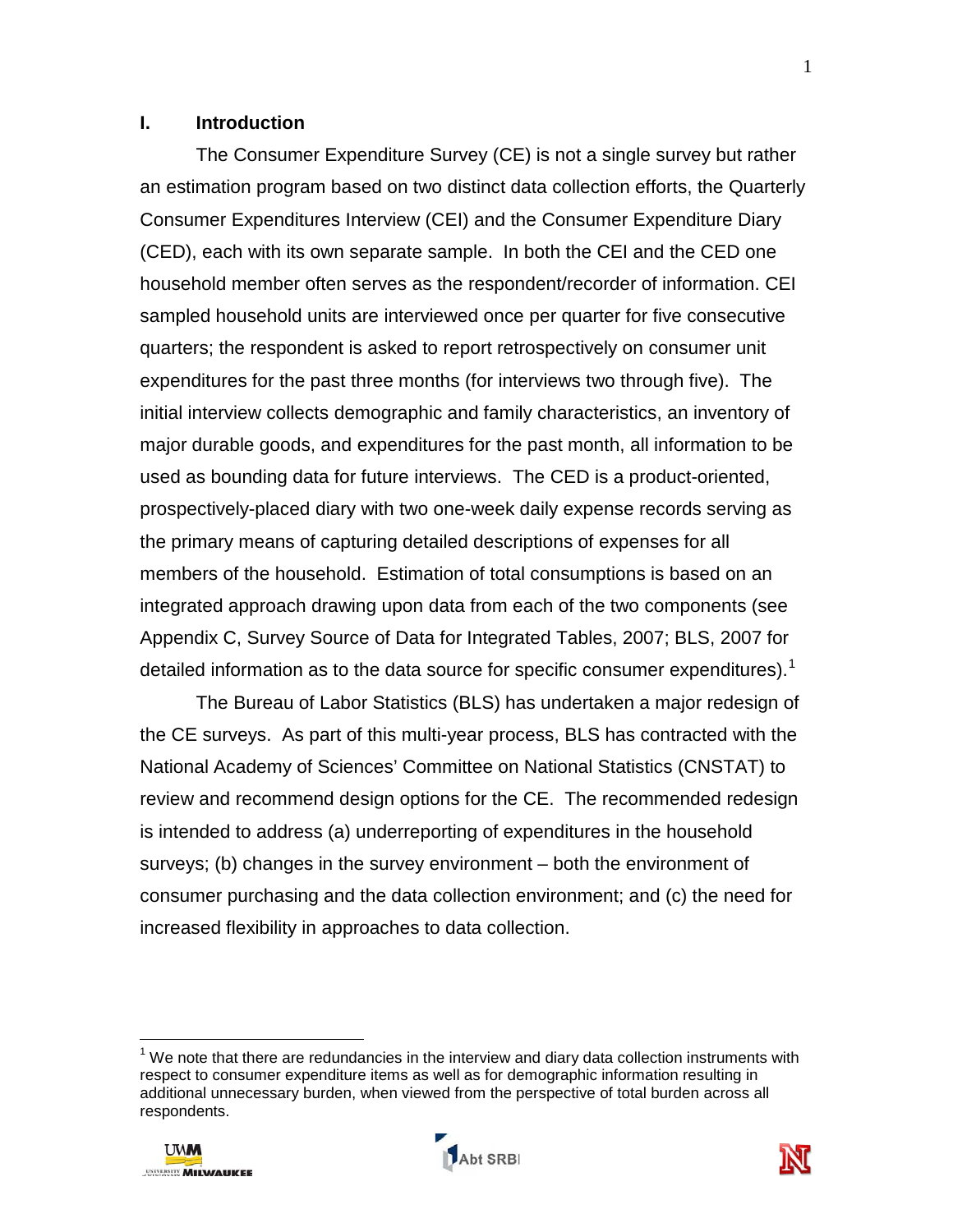# A. Understanding the Problem *Measurement Error*

Comparisons between estimates based on CE and the Personal Consumption Expenditures (PCE) data from the National Accounts suggest deterioration in the quality of the CE data, especially over the past decade (e.g., Slesnick [2](#page-3-0)001).<sup>2</sup> The source of this increasing disparity between the two data sources is often attributed to measurement error. For example, persons interviewed by telephone for the CEI have higher family income, but have similar levels of expenditures as those interviewed in person (Safir and Goldenberg 2008; McGrath 2005) suggesting differential underreporting as a function of mode. In the CED, empirical data indicate declines in reports of expenditures across the reporting period (Silberstein and Scott 1991).

Another factor that may be contributing to the disparity is nonresponse error. The period of increasing discrepancies between the CE and the PCE estimates has also been a period of fluctuating response rates (Goldenberg, McGrath and Tan 2009; Safir 2011). More important than the nonresponse rate is the strength of associations between response propensity and the expenditures being measured. For example, Abraham, Presser, and Helms (2009) suggest that nonresponse bias has led to inflated estimates of volunteerism in the U.S. because survey respondents report much more volunteering than nonrespondents. It is plausible that a similar dynamic may be undermining CE expenditure reports. Although an assessment of nonresponse bias in the CE interview concluded that there was little evidence of significant nonresponse bias, that study did find differential participation as a function of race, income and dwelling unit characteristics as well as evidence of nonresponse bias for particular expenditure categories but not for total expenditures (Chopova et al. 2008). However, in none of the assessments were actual expenditures in relevant categories from Wave 1 nonrespondents obtained, and as such, no direct evaluation of nonresponse bias was conducted.

 $\overline{\phantom{a}}$ 





<span id="page-3-0"></span> $2$  Similar to Slesnick (2001) one has to also question the extent to which the external data used to benchmark CE data accurately represent consumer expenditures.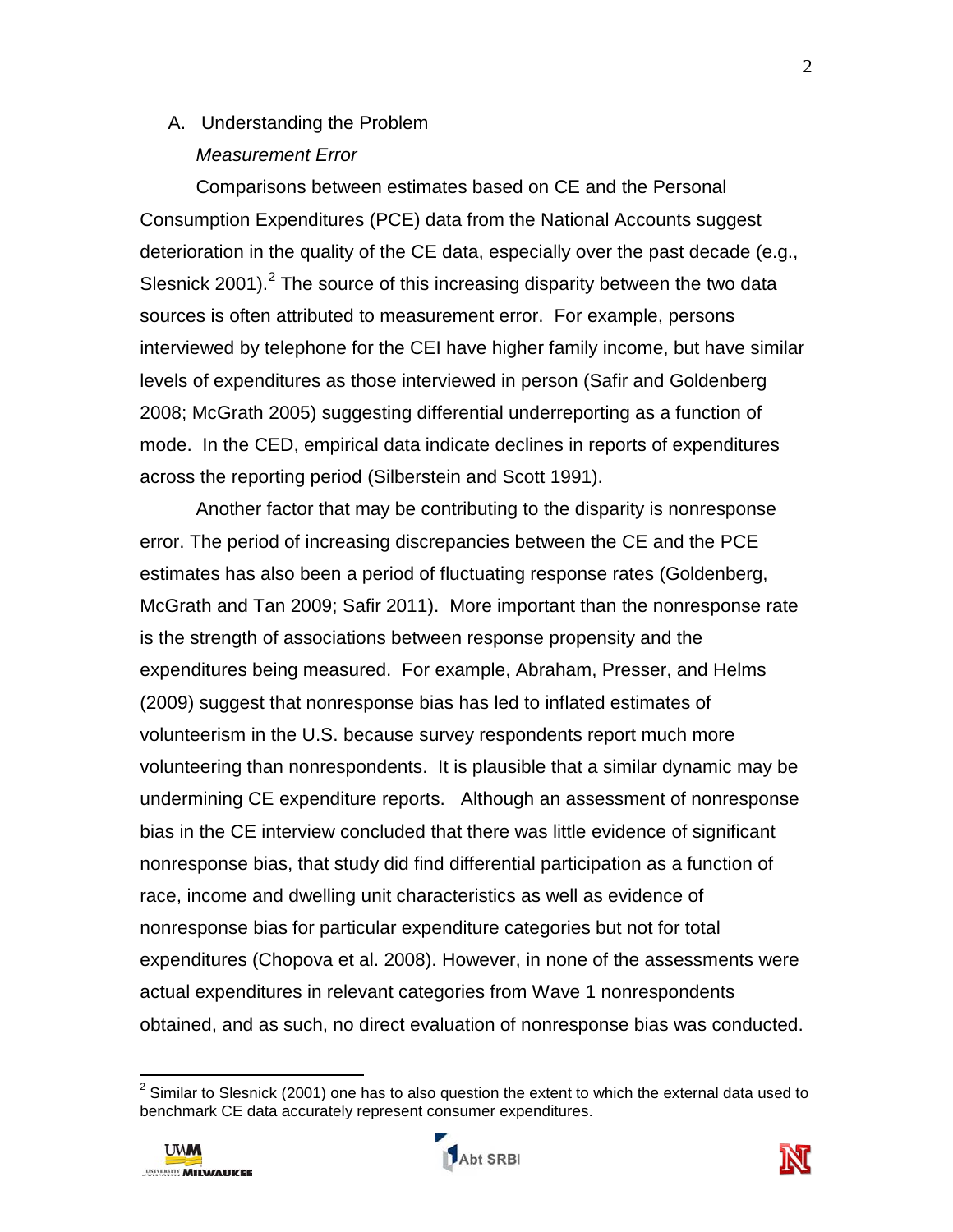Because of this important limitation to these nonresponse bias studies, we hypothesize that some of the differences between the CE and the PCE may be due to differential participation and/or diary compliance. Designs that are most effective for future consideration, therefore, may be those that simultaneously attempt to reduce both measurement error and nonresponse error.<sup>[3](#page-4-0)</sup>

Both the interview and diary data collection efforts are burdensome; the interview with respect to the cognitive burden of retrospective recall for three month reference periods,<sup>[4](#page-4-1)</sup> the diary with respect to the sheer recording burden for a diary that may ill-fit the consumption patterns of most individuals in the 21<sup>st</sup> Century. To the extent that technology (alone or in conjunction with record keeping) can be leveraged so as to maximize the capture of consumer expenditures in real time or via a diary method – while also reducing burden in the sense of extremely long interviews or onerous recording of detailed expenditures – one would anticipate an improvement in data quality.

Technology may also facilitate the collection of information from multiple members of the household. Empirical evidence suggests that reducing reliance on a single consumer unit reporter for the diary may improve reports of expenditures. Grootaert (1986) found that expenditures, especially for personal items such as clothing, footwear, and services, were significantly higher in households assigned to a multiple diary treatment. Similarly, a field study conducted by BLS in 2006 (Edgar et al. 2006) found that the use of multiple diaries per consumer unit resulted in an increase number of expenditure items reported as well as an increased dollar value of the expenditures.<sup>[5](#page-4-2)</sup>

<span id="page-4-2"></span><sup>&</sup>lt;sup>5</sup>The experimental study had a lower response rate than the production data and completed interviews required more trips on the part of field interviewers as compared to the production cases. In addition, the CED experimental study also yielded comments from some CU members



 $\overline{\phantom{a}}$ 





<span id="page-4-0"></span> $3$  Olson (2011) notes the following: As another error sensitive indicator, we examined various proxies for measurement error. These measurement error indicators were more strongly associated with participation propensities than expenditure categories. Thus, we recommend that BLS target resources to improve the measurement error properties of those with low participation propensities. Since many of these strategies have beneficial influences on both nonresponse and measurement error….targeting resources based on measurement error may also improve participation propensities.

<span id="page-4-1"></span> $4$  The effect of the length of recall period on errors of omission is well documented in survey methodology literature. See, for example, the summary provided in Bound, Brown, and Mathiowetz (2001).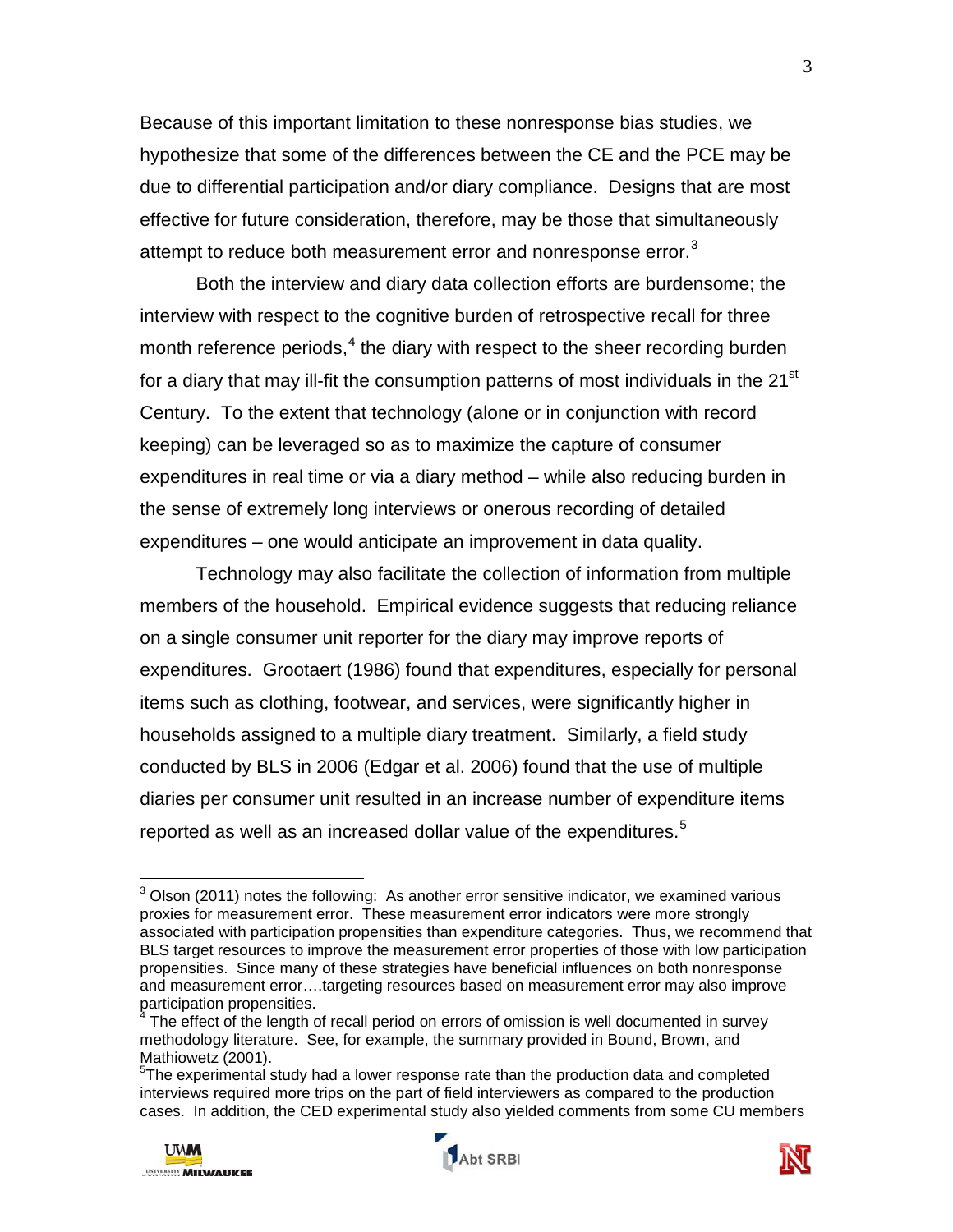#### *Changes in the Survey Environment*

Survey designs are rapidly moving to integrate technology for purposes of improved data quality and reduced respondent burden. We see examples of smartphone data collection across a diverse set of measures: dietary intake (Martin et al. 2009); monitoring of food purchases for allergies via the use of smartphones with barcode readers (Arens et al. 2008); consumption at the moment of the purchase (Hosoe 2005); recreational saltwater fishing catch (Baker and Oeschger 2009); energy expenditures via embedded accelerometers (Lau et al. 2010); remote health care monitoring (Jea et al. 2008); Portable People Meters for the passive capture of radio program listening (Patchen and Webb 2002); and smart pill bottles to monitor prescription medicine compliance (Becker et al. 2009). The U.S. sample of the Homescan project utilizes a Universal Product Code scanner which facilitates electronic capture and transmission of consumer data on an on-going basis (Link 2010).

Concurrent with the changing data collection landscape, the environment for consumers has radically changed in the last 25 years. The increasing use of e-commerce<sup>[6](#page-5-0)</sup> and the proliferation of "big box" stores have significantly impacted purchasing behavior. Product-based diaries seem antiquated when the box that arrives from Amazon.com or the shopping bags brought home from Sam's Club include products ranging from food to computers.

 A wide array of technological tools and methodological innovations can be brought to bear on a redesign of the CE surveys. Technology may reduce underreporting while also reducing burden, facilitating longer retention as diarists and/or integrating the CED and CEI components within a single data collection, an approach used for the United Kingdom's Family Expenditure Survey (Battisin

<span id="page-5-0"></span> $6$  The Wall Street Journal estimates that e-commerce accounted for approximately 7% of U.S. shopping in 2010, excluding auto, travel and prescription drugs, with an annual growth rate of approximately 11%.







that they felt the individual diaries were redundant and unnecessary since the unit makes purchases collectively.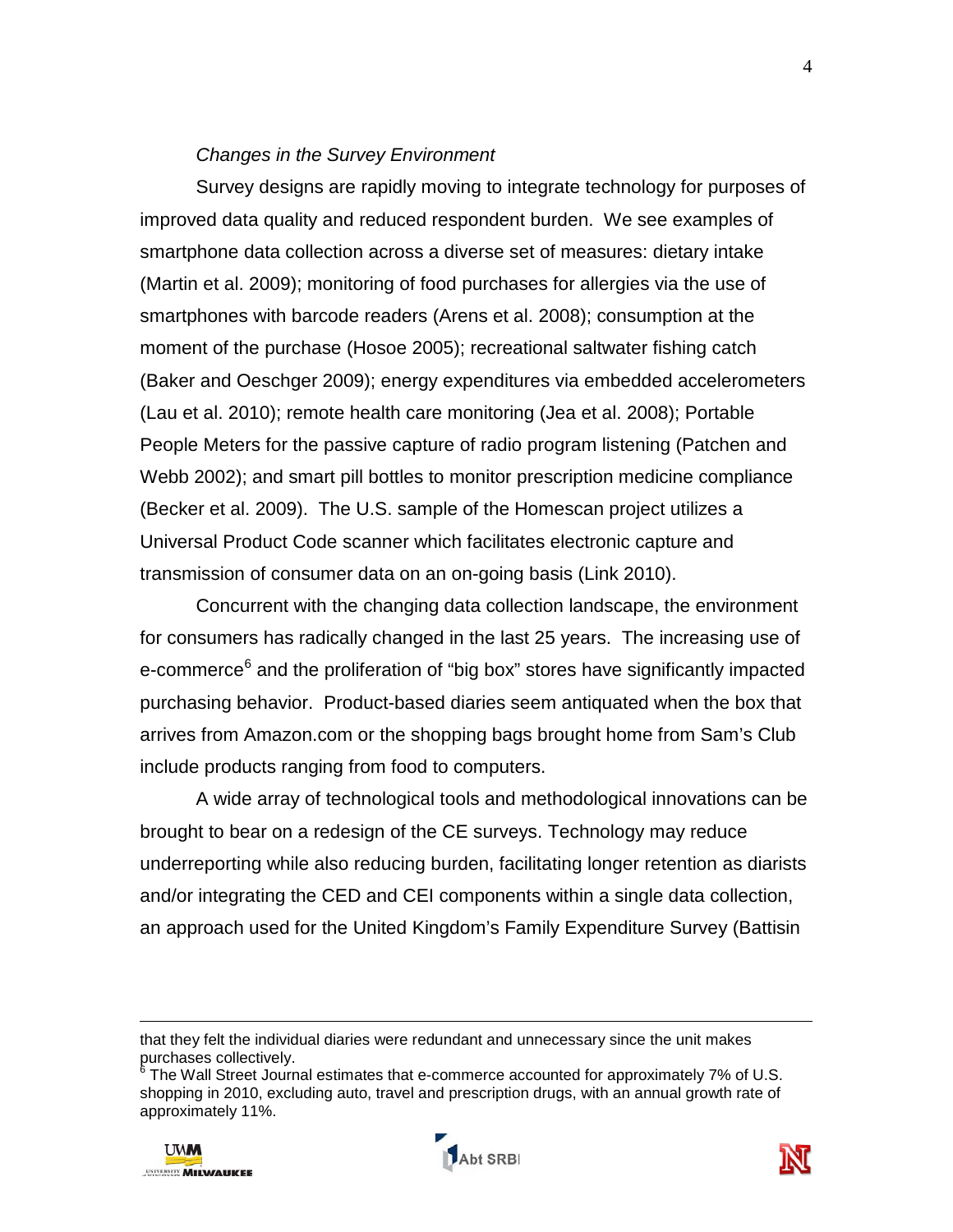$2003$ ).<sup>[7](#page-6-0)</sup>

#### *Flexible Mode of Data Collection*

Ecological validity is achieved in surveys when questions and response options are sufficiently flexible so as to be asked and answered in a manner that resonates with the respondent and his or her situation (Schaeffer 1991). The same logic can also be applied to the overall design of a data collection effort – the goal is to provide sufficient flexibility so as to achieve ecological validity. This approach has not received extensive treatment in the methodological literature, except for responsive survey designs (Groves and Heeringa 2006), most often implemented to control errors arising from nonresponse. We applaud BLS's initiative to move forward in consideration of flexible survey designs for the CE; clearly the nature of the task differs across different consumer unit compositions. Consumer units structured so as to have a central expenditure gatekeeper may require a very different approach to data collection than households with three adolescents and parents who each maintain their own credit cards and checking accounts. Thorough understanding of how various consumer units comply with the data collection requirements for the CEI and CED will be key to the development of alternative (flexible) data collection methodologies.

#### B. Approach to CE Redesign

In the sections that follow, we outline our approach to the redesign of the Consumer Expenditure Survey. In making our recommendation, we attempt to address some of the key features of interest to the Bureau of Labor Statistics. To the extent possible, our recommendations draw from empirical literature or current experience and attempt to extrapolate to a design that would be viable in the future—thinking along a time frame beginning five or more years from 2011. We have attempted to ground our recommendations in theoretical and empirical literatures from a broad spectrum of disciplines that encompass data collection,





<span id="page-6-0"></span> $7$  There is some evidence that the integrated approach to the collection of consumer expenditures leads to aggregated values that more closely align with national accounts estimates than designs which involve separate samples for the interview and diary portions of the expenditure data collection (Banks and Johnson 1998).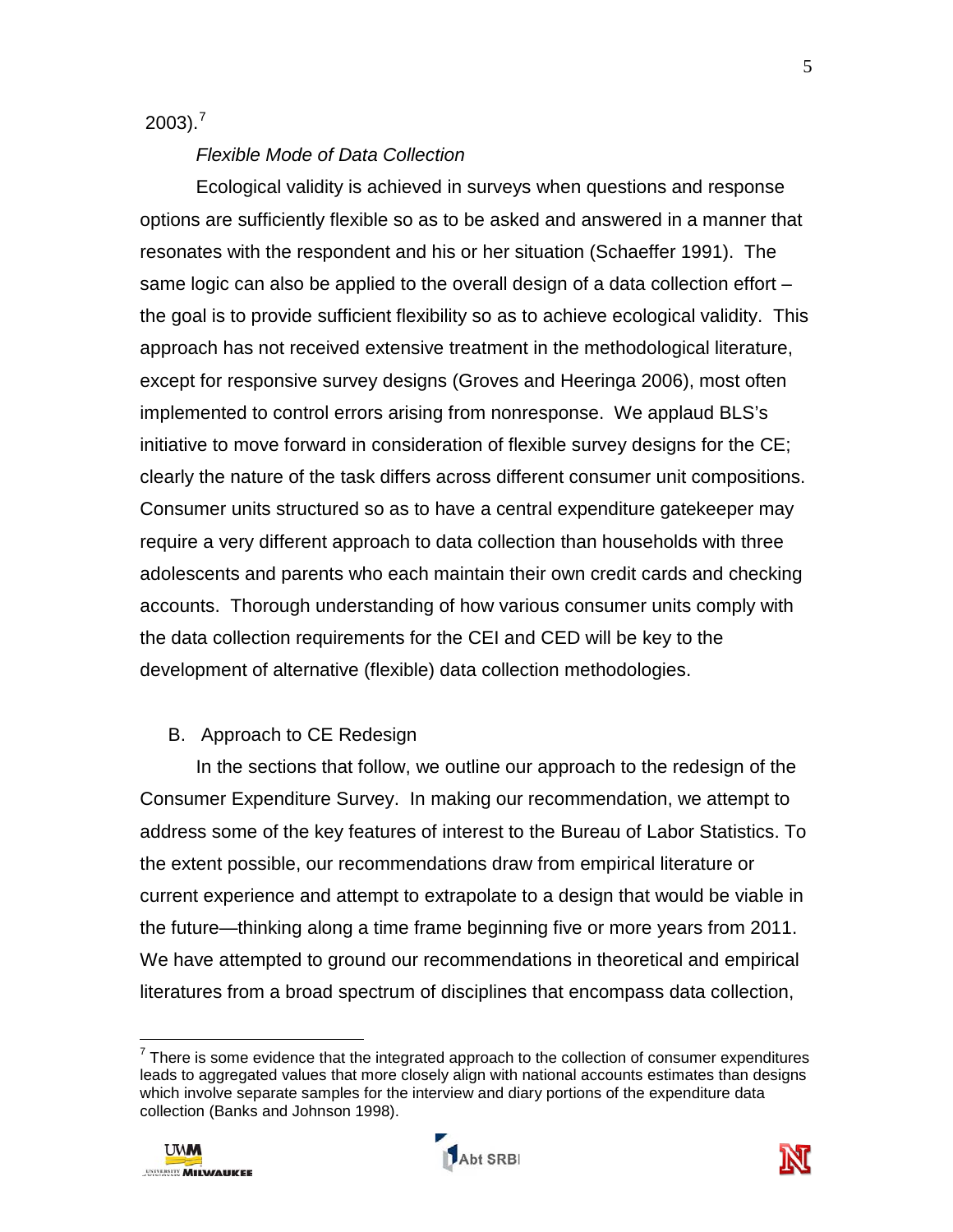(e.g., epidemiology, economics, sociology, political science); however, since much of the peer-reviewed literature lags significantly behind innovation, some of our recommendations are based on personal communications with respect to current applications and field operations incorporating technology, others are speculative in nature, based on our assessment of innovations currently being tested and the direction of technology in the near future.

As outlined in our technical proposal, we have attempted to design a consumer expenditure survey that is *prospective, flexible,* and *technological,*  while still maintaining a probability sample of the population.

The report is outlined as follows:

- Section II provides a broad overview of the design recommendations;
- Section III provides details of the design incorporating research that supports the recommendations;
- Section IV outlines methodological research to support the recommended redesign;
- In light of our concern that the CE redesign address both measurement and nonresponse as sources of error that contribute to discrepancies between CE data and benchmarks, Section V discusses design features that are targeted at reducing nonresponse rates and potentially nonresponse error;
- Section VI discusses issues related to costs; and
- Section VII in which we discuss a broader range of alternatives for NAS and CE to consider.



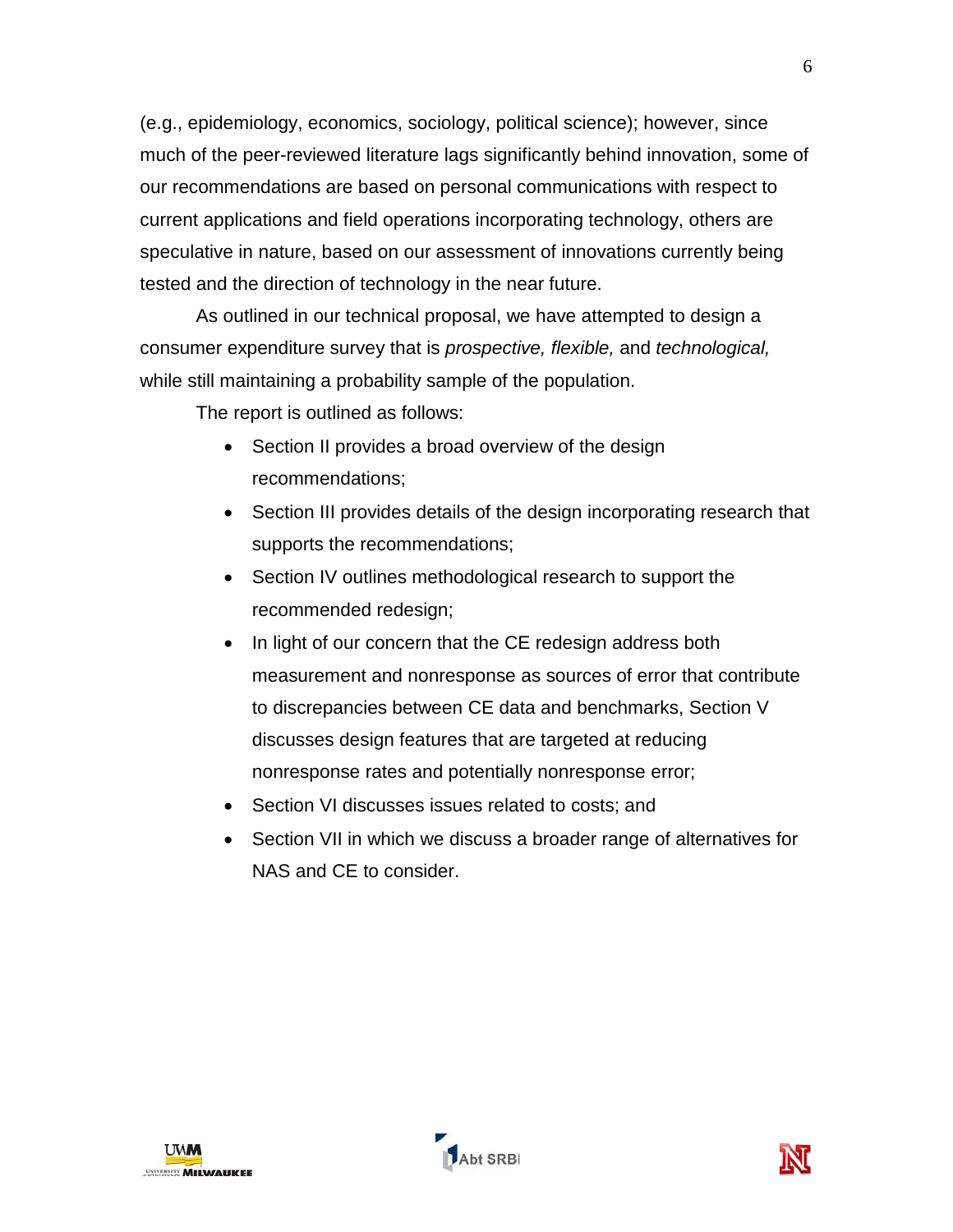#### **II. Summary of Recommended Design Features**

#### A. Introduction

The challenges facing the Consumer Expenditure (CE) survey are numerous but not dissimilar to other large complex data collection efforts. These challenges include, but are certainly not limited to, pressures from a diverse set of data users for timely, detailed, and integrated data, response rates that continue to decline even for the most prestigious Federal data collection efforts, and increasing diversity with respect to both the products and services available to consumers as well as how and where those services and products are acquired. In a rapidly changing environment, that is, both the environment related to data collection as well as the consumer environment, how best to position the CE for the future?

We see our task not as one of suggesting tweaks to the questionnaire or modest recommendations; several panels have been convened in the past to offer recommendations along those lines (e.g., Mathiowetz 1987; Edgar 2011). Rather we view our task as the opportunity to step back, assess the data collection as well as consumer environment of the future, and offer a design that approaches the CE from a fresh perspective, one that harnesses technology so as to improve both participation and the quality of data and which provides flexibility in the approach to measurement, reflective of the trend in survey methodology for responsive and/or flexible approaches to design.

This section provides an overview of our recommended design for the CE. Subsequent chapters provide the theoretical and empirical support for our recommendations as well as suggestions for methodological research for those design recommendations for which the current literature provides little or conflicting data.





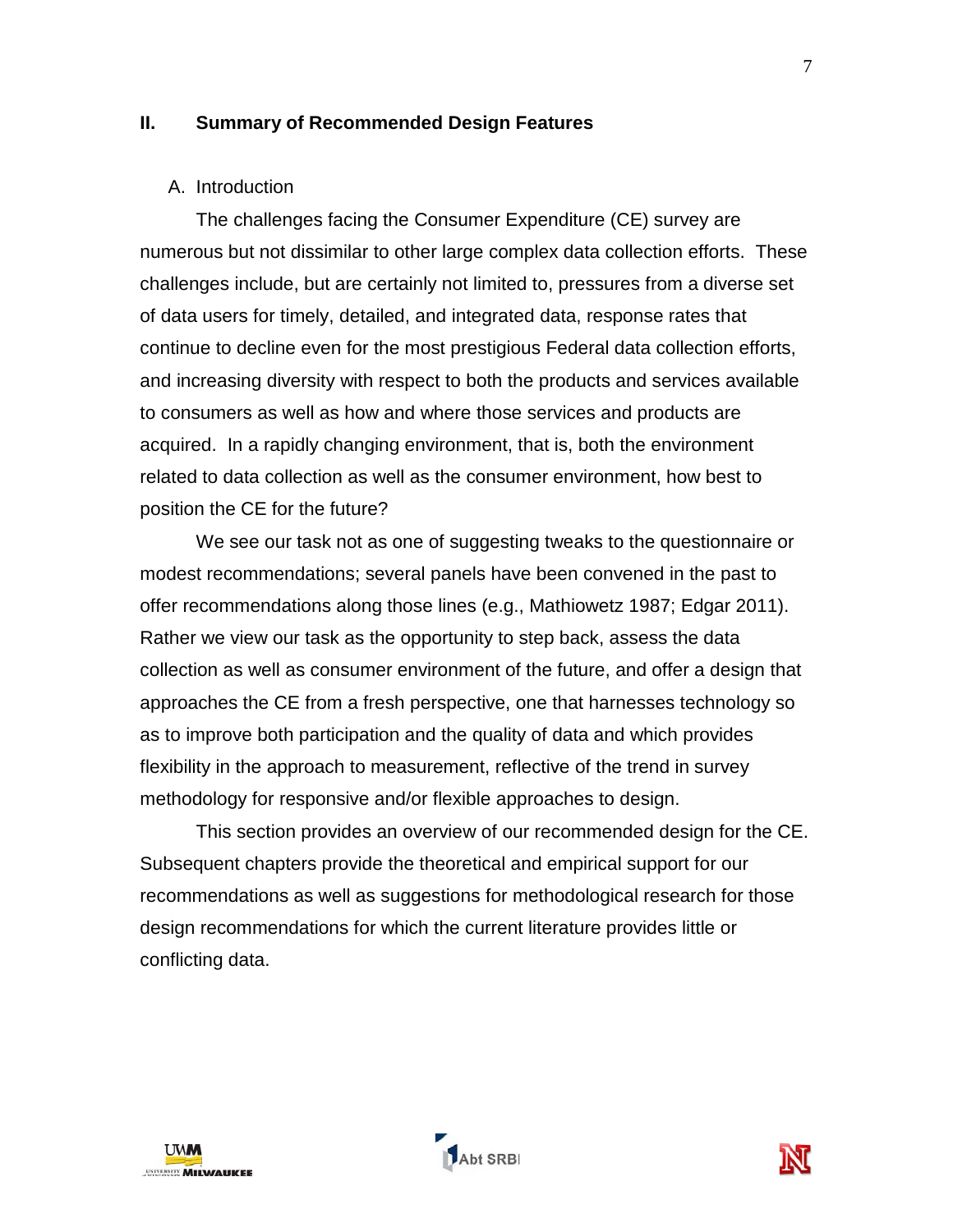#### B. Design Recommendations

#### *Sample Design*

One of the clear requests from the CPI and outside data users is the desire of a single sample that integrates diary and retrospective reports of expenditures for consumer units (Edgar 2005; Henderson et al. 2011). We recommend moving to such a design, similar to the sample designs currently implemented in the United Kingdom and Canada (Horsfield 2010; Tremblay, Lynch and Dubreuil 2011). To meet the challenges of minimizing respondent burden while also providing data users with the ability to examine change within consumer units, we are recommending two components of the single-sample design: (a) a cross-sectional component, for which a CU would participate for a single month; and (b) a panel component, for which a CU would participate three times as a diarist – in month 1, month 7, and month 13— providing a longitudinal evaluation of spending while reducing burden across the full sample.

The design represents a radical departure from the current approach to collecting consumer expenditure data in several ways. First, the design minimizes reliance on retrospective recall. As is outlined below, the only expenditure items for which the respondent is asked to rely on retrospective recall are global questions and large expenditure items. Second, the reporting task is the same for the cross sectional and longitudinal components – specifically, maintaining a diary for a one month period. No one CU would provide data for a full quarter nor consecutively for a full year; yet the panel component facilitates within-CU change with the proposed design to examine change within an entire month (two more weeks than the current diary design permits), change for the CU from that month and six months from the initial month, and a comparison of expenditures for that initial month in year *t* and year *t+1*.

Moving to a single, integrated design provides flexibility in index construction for the CPI (Casey 2010), offers microdata users the advantage of accessing a single data source for the best estimate of expenditures, and





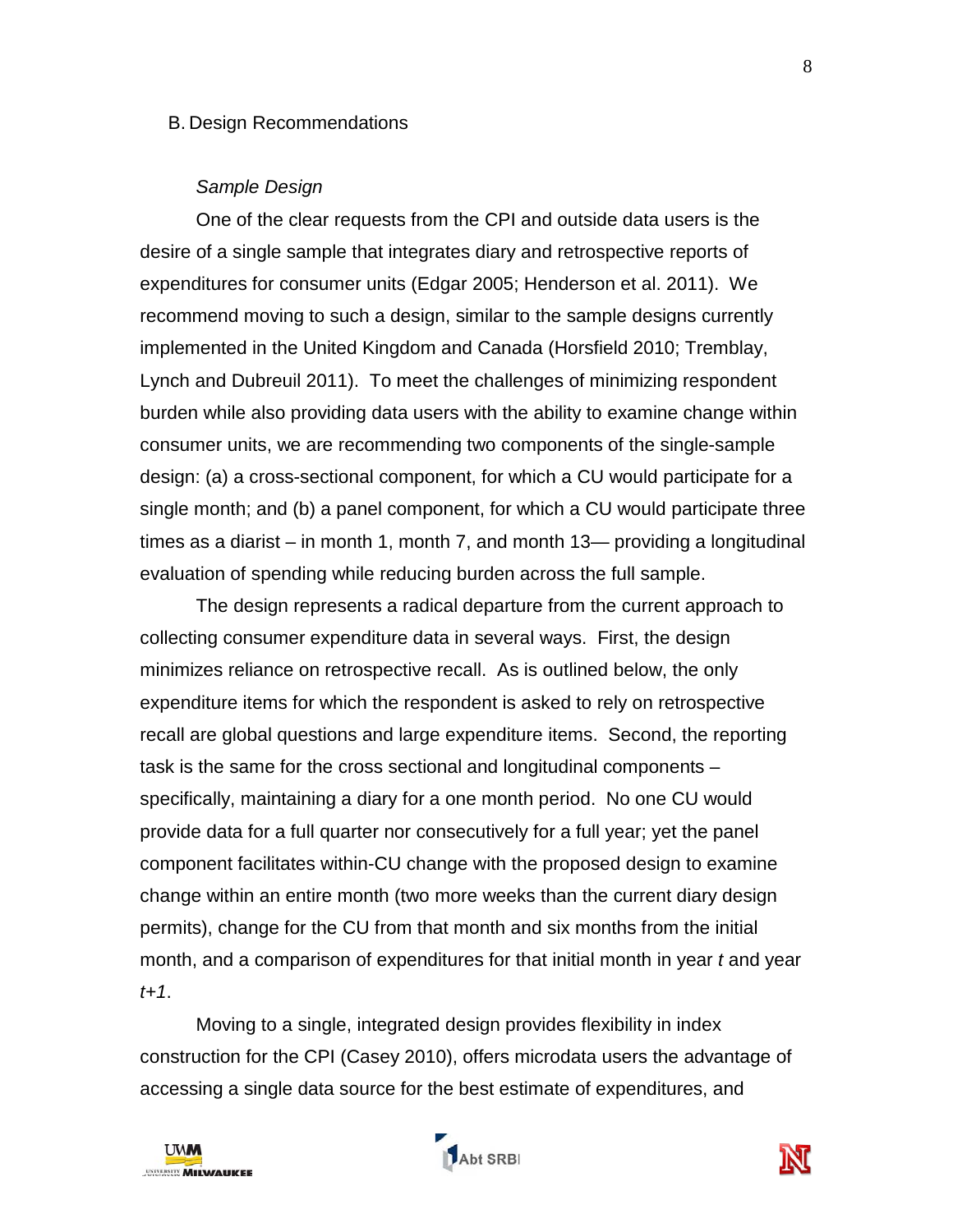reduces redundancies that currently exist in the Consumer Expenditure Quarterly and Diary Surveys (CEI and CED). The challenges for such a design include addressing perceptions of and actual respondent burden for the individual sampled consumer units and shifting approaches to quarterly and annual estimation.

# *Questionnaire*

Regardless of whether a CU was a sampled for the cross sectional component or the panel component, the data collection would involve the following:

- An initial face to face interview, in which basic demographic and socioeconomic information would be collected about the CU, including the administration of global questions concerning expenditures and income in the past year, itemization of items paid on a monthly basis (e.g., utilities) and automatic payments<sup>[8](#page-10-0)</sup> and respondent training;
- Thirty day collection period in which CU members would record all purchases, expenditures, and payments made during that time;
- Use of technology-based or paper-based memory triggers for capturing expenditures in real time; and
- A face to face wrap up interview, during which the interviewer would verify expenditures, record additional expenditures or receipts for which the CU did not or could not record during the reference period (including those that may not have been captured in the diary due to automatic payments), and retrieve the technological devices used for data capture.

For CUs that comprise the panel component, we recommend a face to face interview prior to the resumption of serving as a diarist that would involve an update of demographic, socioeconomic, and consumer unit information and remind respondents on how to use the technology for data capture.

<span id="page-10-0"></span> $\overline{\phantom{a}}$  $8$  Note that we are not recommending the collection of the expenditure amount in this first interview.





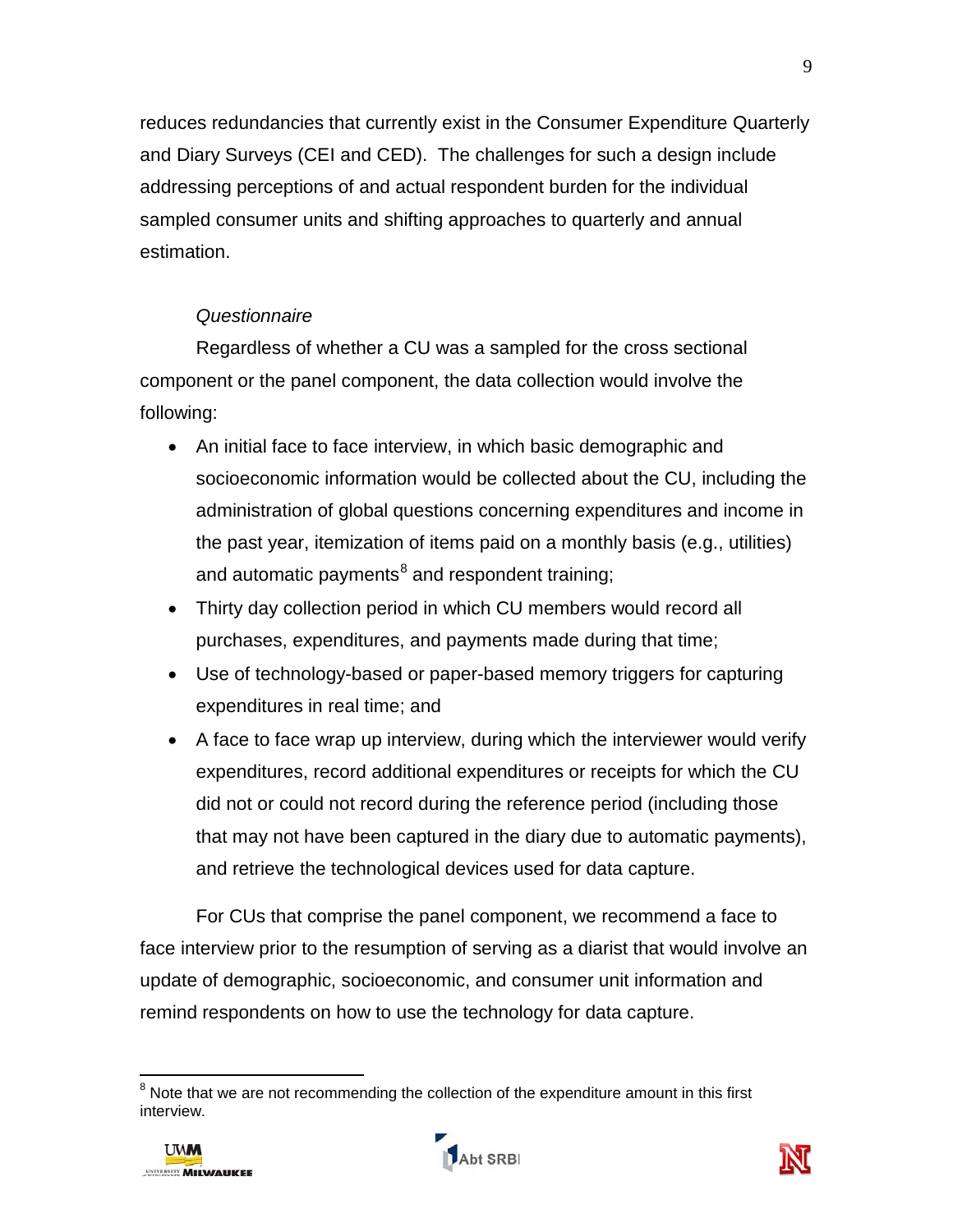# *Proactive and Flexible Data Collection*

According to the original request for proposals issued by the National Academy of Sciences, the recommended redesign is intended to address (a) underreporting of expenditures in the household surveys; (b) changes in the survey environment – both the environment of consumer purchasing and the data collection environment; and (c) the need for increased flexibility in approaches in data collection. With these requirements in mind, the design we recommend to the National Academy of Sciences and to the Bureau of Labor Statistics incorporates the following:

- Use of computer tablets as the primary "diary" recording device for each sampled consumer unit;
- Web-based $9$  data collection that facilitates reporting by individual diarists within the consumer unit;
- Capture and recording of both paper and electronic receipts;
- Portable paper diaries, cell phones, and smartphones for "real time" data capture to serve as memory triggers;
- Flexible data collection approaches that take advantage of CU's use of financial management software, credit card summaries, and/or checking account summaries; and
- CU-based respondent and technology design options.

We briefly explain each of these design features below, with further explication offered in Section III.

Our design addresses the issue of underreporting by minimizing reliance on retrospective reporting, promoting "real time" recording of all expenditures and payments, and emphasizing self reporting among all CU members. The use of a web-based diary, via web-enabled tablets, provides an efficient means by which





<span id="page-11-0"></span> $\overline{a}$  $9$  For those CUs for which internet access is not possible, the computer tablet would include a computer-assisted questionnaire that mimics the web-based questionnaire. The tablet would serve as the data collection and storage device for these CUs, once again, with individual IDs for CU members to facilitate individual diarists within the CU.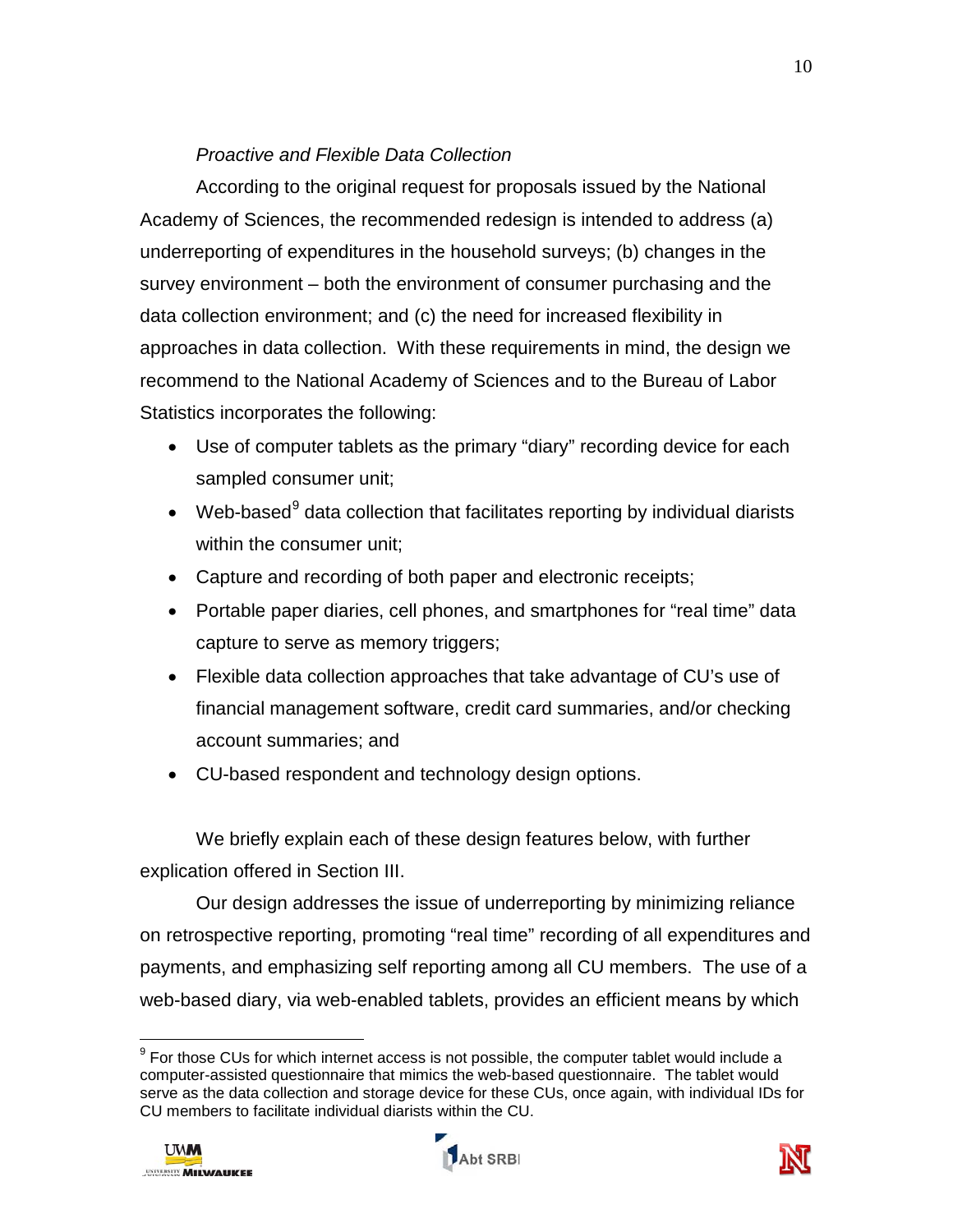each member of the CU can log on to his or her own personal diary to record expenditures.<sup>[10](#page-12-0)</sup> The flexibility and computing power of a tablet will allow CE staff to develop an instrument that minimizes burden (e.g., pick lists; scanning of receipts and barcodes; ease of selecting repeat purchase items) and facilitates consistency in reporting at the level of detail necessary for the CPI. We envision a data collection approach with the tablet that allows for the use of apps, integration with other technology, online help for the CU members, and real time monitoring of diary entries by the CU.

Our recommended design attempts to reduce measurement error by encouraging real time data recording via self report, to the extent possible. Does this mean that every CU should utilize a tablet? Should we require all CU members to participate, even if one member of the CU indicates that he or she will serve as the CU reporter? With respect to technology, we encourage BLS to adopt a standard platform that incorporates technology that could be harnessed to improve reporting and reduce burden. Recent experience by Nielsen suggests that those unfamiliar with technology can be trained to use the technology for data capture (Link, et al. 2011). As the technology will be more than a method of accessing the survey, but will also incorporate scanning of receipts, barcode reading, QR reading, and other such advances, it makes sense to provide each household with a tablet rather than relying on the CU's own technology.

With respect to multiple reporters per CU, the limited literature suggests that the use of multiple diaries per CU increases the reporting of expenditure items and CU expenditures (Grootaert 1986; Edgar, et al. 2006). If the source of the increasing discrepancy between CE and the Personal Consumption Expenditure data from the National Accounts is due to measurement error, then increasing self reports and minimizing recall periods are two well established

<span id="page-12-0"></span> $10$  Once again, we note that for those who live in a part of the country without cellular phone service, the tablet would serve as the data collection device, with a computer-assisted interview questionnaire that mimics the web-based instrument. The major disadvantage will be that CE staff will not be able to monitor compliance in the same manner as is possible with a web-based instrument.



 $\overline{\phantom{a}}$ 



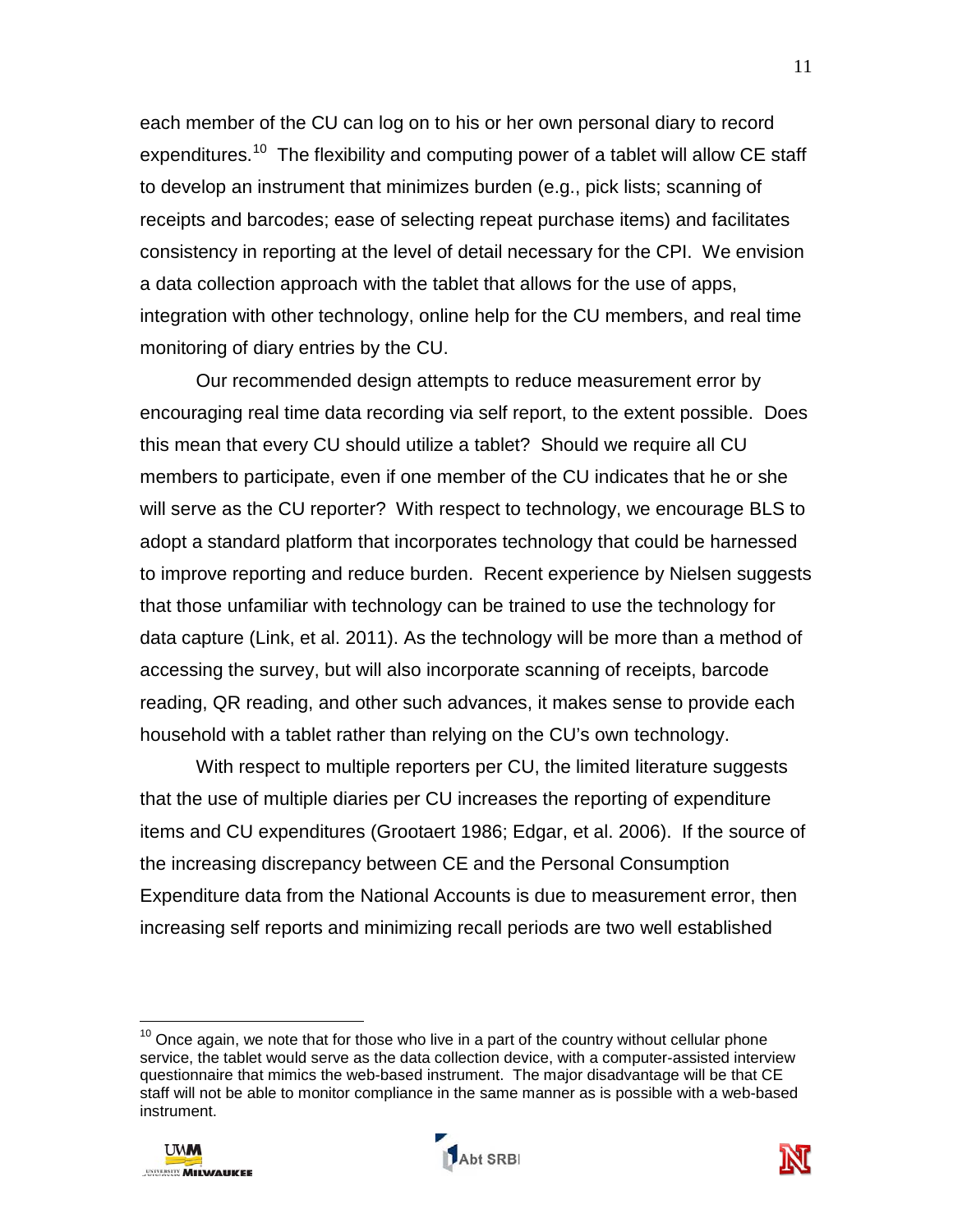means for improving data quality (Bound, Brown and Mathiowetz 2001).<sup>[11](#page-13-0)</sup> Furthermore, the use of technology, in which each member of the CU can log in to his or her individual diary with their own login and password, permits persons who make purchases that they would rather not have other members know about to answer confidentially (e.g., teenagers not wanting their parents to know about certain purchases), more so than if a paper diary is used (e.g., Stinson, To and Davis 2003).

The use of a computer tablet will facilitate the integration of scanner and barcode technology as part of the data capture. Obviously, in 2011, we are not in a position to recommend specific technology that will be available in five years. However, we have tested the feasibility of our proposed design using currently available hardware and software applications. Our feasibility test – described in detail in Section III – was completed using an iPad 2, an iPod Touch, several relatively inexpensive apps, and free financial management software.

"Receipts" involve far more than the saving of cash register receipts; although consumers may still receive receipts for some purchases (e.g., groceries), they are just as likely to receive receipts via email (for both brick and mortar purchases as well as internet-based purchases). For example, clothing stores such as Nordstrom and Banana Republic now regularly ask customers if they would like a paper receipt or have the receipt emailed to them. Similarly, bills may exist in paper format, as an electronic email, or simply be automatically deducted from a checking account or paid via automatic payment via credit card. For example, the 2009 Survey of Consumer Payment Choice reports that 65.7% of consumers have access to online banking and 10.1% access banking through their mobile device (Table 1, Foster et al 2011). Additionally, 48.8% of consumers currently use online banking and 56.3% have bills automatically deducted from their bank accounts (Table 4, Foster et al. 2011). To facilitate ease of capturing electronic receipts, we recommend the use of a personalized

<span id="page-13-0"></span> $11$ Edgar, et al, (2006) did find that some CU members felt the individual diaries were redundant and unnecessary since the unit makes purchases collectively. The resolution between these findings and are recommendations may be to develop a protocol that allows for some interviewer flexibility, in light of CUs asserting or requesting a single person serve as the respondent.





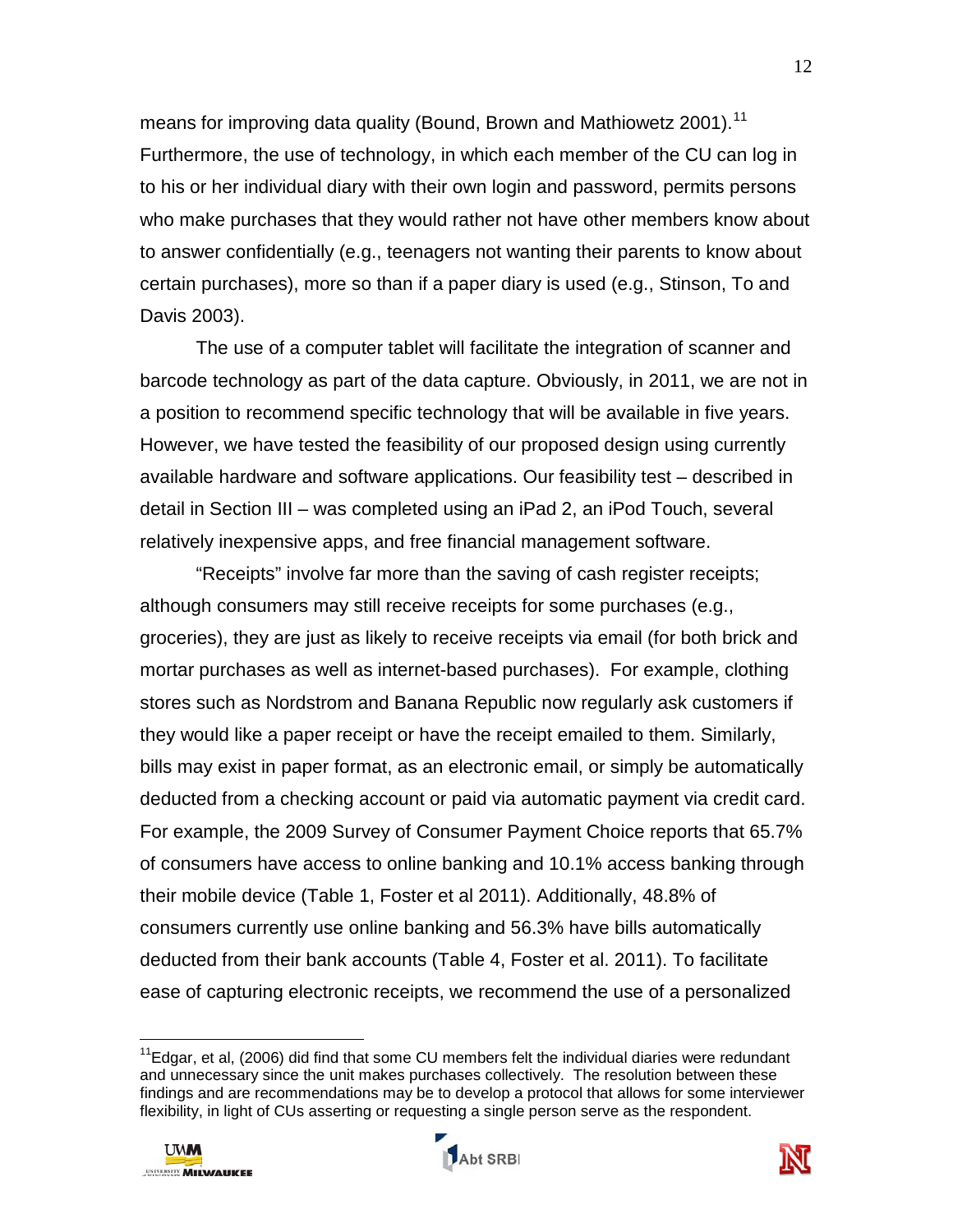email account or "file cabinet" to which CU members can forward receipts and link these electronic receipts with diary records based on the date of purchase. This "file cabinet" can be used by the respondent or the interviewer as a recall aid without the CU needing to have a printer, paper, or ink to access these records. [12](#page-14-0)

Coupled with the technological approach offered by the use of computer tablets, we also encourage adoption of multiple portable means for capturing data that can serve as a memory trigger for CU members. Here we suggest a protocol in which the interviewers encourage each CU member to note purchases and save receipts, either through the use of their own smartphones, cellphones,<sup>[13](#page-14-1)</sup> or simple paper pocket diaries and holders.<sup>[14](#page-14-2)</sup> This is a dramatic expansion on the current CED recommendations to diary CUs to keep paper records in an attached 'pocket.' The use of these portable recording devices -- encompassing pictures, voice recordings, and/or old fashioned pen and paper – would be designed to serve as memory aides with the details recorded upon return to the home. Again, these could be linked to the diary based on the date of the purchase. This strategy recognizes the current findings of improved data quality with use of records in the CE (Safir and Goldenberg 2008) and builds from it by expanding records to incorporate other recall aids. Once again, the goal would be for each CU member to have a portable means for recording, maximizing technology already owned by CU members and for which they are comfortable. Included in this use of "portable" diaries are children, ages 7 to 15 who will be asked to maintain a simple paper diary.<sup>[15](#page-14-3)</sup>

We note that CU members may already track finances or part of their household expenditures through the use of financial management software (such as those offered by mint.com, Quicken, Dave Ramsey, or Suze Orman), credit

<span id="page-14-3"></span>A simple electronic "diary" could also be developed for those ages 7 to 15.







<span id="page-14-0"></span> $12$  Several financial software packages as well as apps have a cloud based capability for tracking expenses and uploading receipts. For example ProOnGo [\(www.proongo.com\)](http://www.proongo.com/) allows users to email receipts to a secure web portal.

<span id="page-14-1"></span> $13$  Coupled with the use of an inbound IVR data collection or simply a means for recording notes by the respondent.

<span id="page-14-2"></span> $14$  The use of an iPod Touch (or similar portable technology) for use as a scanner would provide the CU with an additional device for the collection of point of purchase data.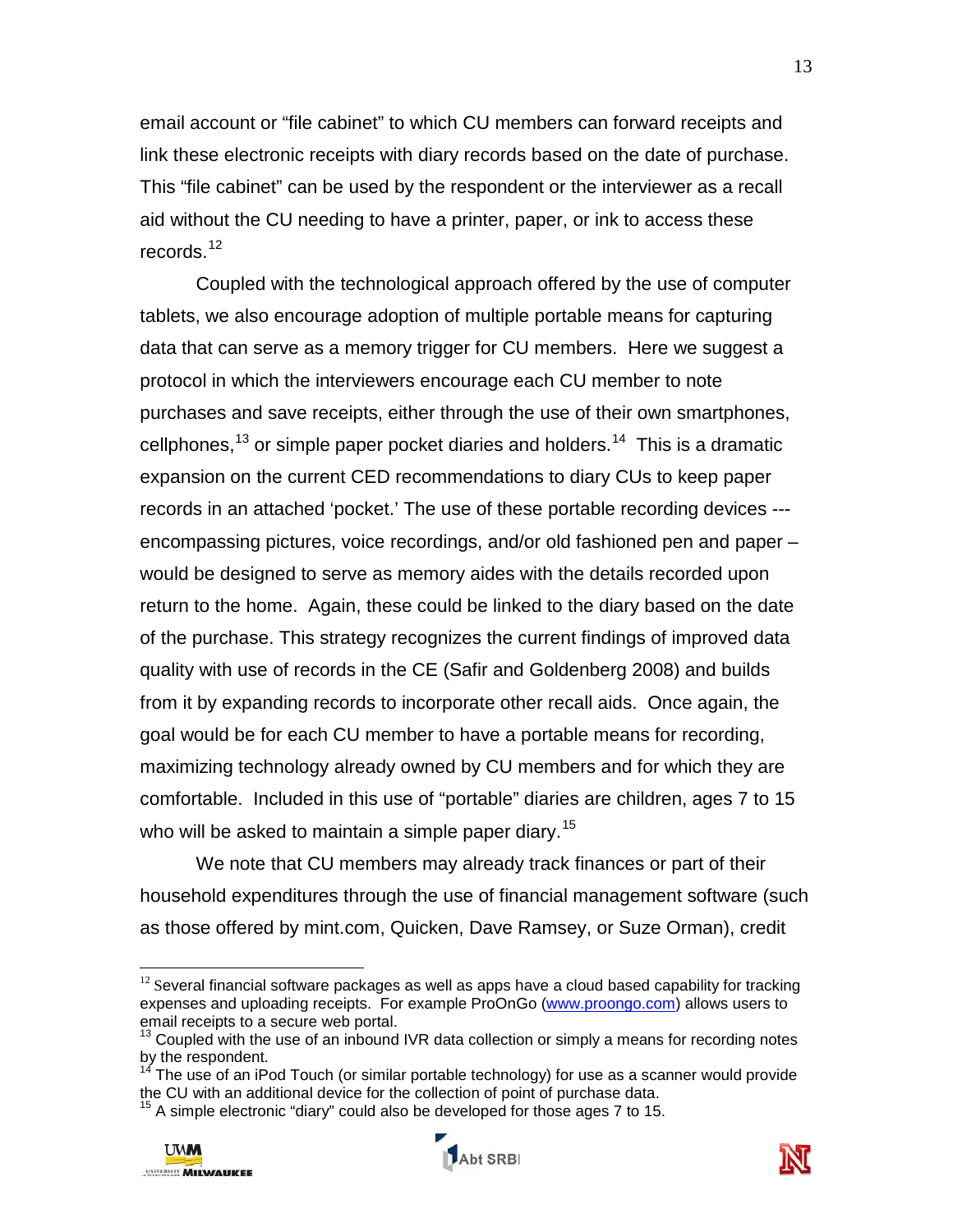card expenditure category summaries, and/or checking account category monitoring. An obvious advantage to reducing respondent burden is to take advantage of recording practices already established within the consumer unit. In addition, financial management software such as Mint.com offer point of purchase applications to use with smartphones; as with pictures, voice recordings, and paper and pencil, we suggest leveraging these existing technologies as recall aids for those CUs that already utilize such software.<sup>[16](#page-15-0)</sup> The integration of financial software is an area for which we recommend further exploration.

#### *Field Protocol*

To encourage participation and to facilitate training of CU respondents, we recommend that CE continue to recruit CU sample members via face to face contact.

A critical design issue is the length of the panel – that is, for how many weeks or months we ask CU respondents to serve as diarists. This is definitely an issue of cost-error tradeoffs, one that impacts the costs of data collection, the willingness to participate, the extent to which the data are impacted by panel conditioning/fall-off in reporting, and the need for month-to-month and/or year-toyear comparisons among the same CUs. No single design can optimize for all of these objectives, which is why we are recommending both a cross sectional and a panel component to the single integrated sample approach. We discuss the cost-error tradeoffs and address the issue of additional diary burden in detail in Section III. Details concerning the field protocol are also provided in Section III.

Our design recommendations also echo the sentiments expressed by Michael Link at the Workshop of Data Producers (June 1-2, 2011). Dr. Link's recommendations included engaging the respondent in a process that could be described as an interchange of information between the respondent(s) and the data collector. As a means for sustaining interest and to improve compliance,

<span id="page-15-0"></span> $16$  One could envision two approaches with respect to the use of financial management software: (1) a partnership with a particular company, so as to take advantage of already existing capabilities; or (2) developing CE-specific interfaces for the primary software packages used by consumers.





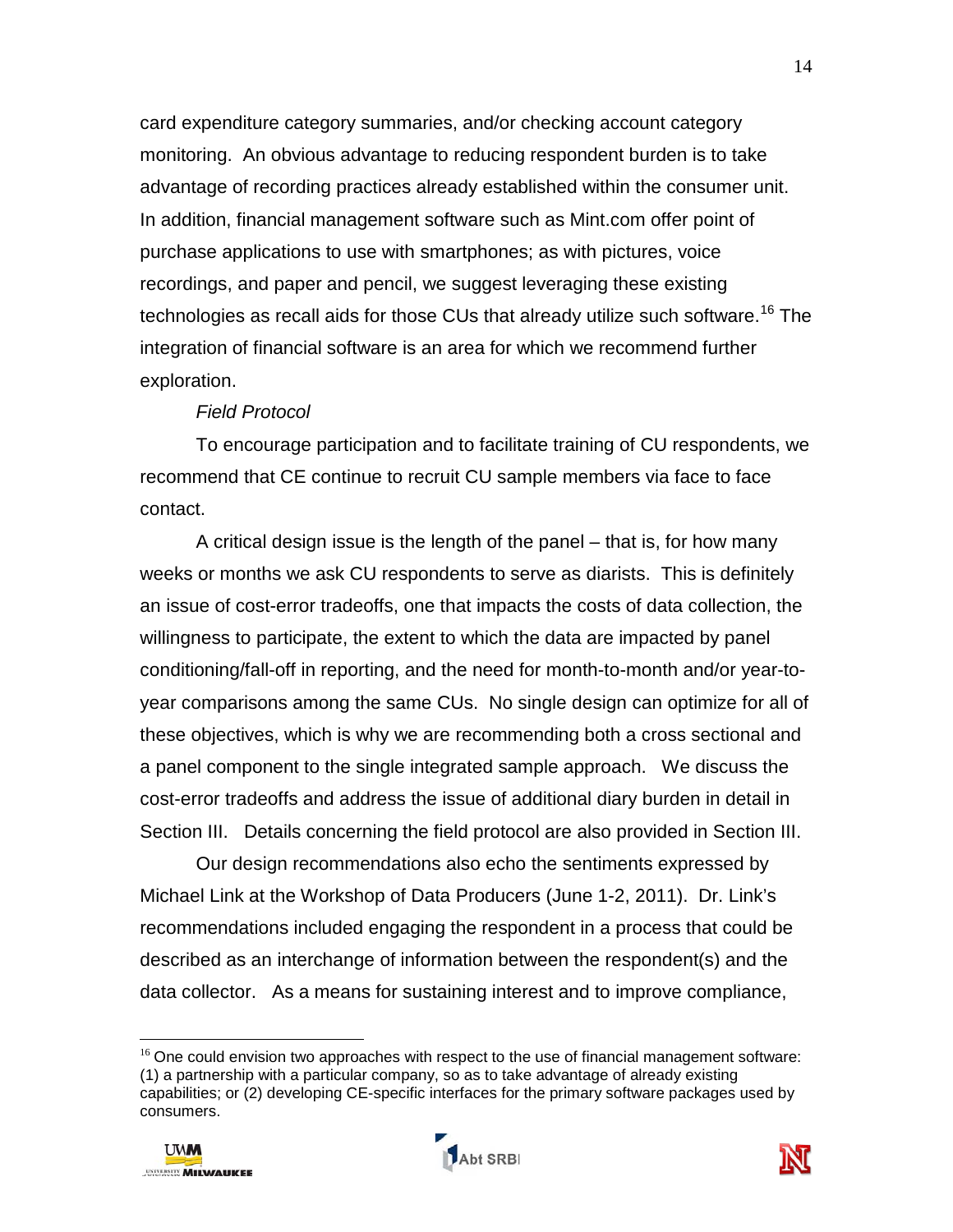we recommend that BLS in its redesign of the CE develop feedback mechanisms to the CU. For example, an analysis of CU expenditures (e.g., percent distribution of expenditures) may provide the CU with beneficial feedback as well as serve to remind them to continue to record information.

A radical change in design comes with risks. Although we have reviewed the literature as well as current practices in recommending our design (and these are cited in the detailed Section III), we strongly recommend a number of methodological experiments to support our recommendation.

# C. Alternative Data Sources

# *Federal Data Sources*

We consider the use of alternative data sources, primarily with respect to their use for benchmarking. At least three Federal surveys provide detailed information that could be (or has been in the past) utilized by BLS as benchmark data. The three surveys are the Medical Expenditure Panel Survey (MEPS), the National Household Food Acquisition and Purchase Survey (FOODAPS), and the Residential Energy Consumption Survey (RECS). Each of these surveys collects detailed information at the dwelling unit or household unit level with respect to expenditures for medical expenses, food, and energy use, respectively. Use of any of these surveys involves surmounting issues of definitional compatibility, reference period correspondence, and data sharing across Federal agencies.

## *Non-Federal Data Sources*

Beyond the scope of data collected by the Federal government, there is an abundance of consumer data collected and warehoused in the private sector. How can the Federal government harness these rich data sources? Are there means for using these data to reduce respondent burden for CE sample members? Can these data be used as benchmarks, for example, within particular expenditure categories? Or can these data provide a means for improving estimation, once again, within particular expenditure categories? We were initially optimistic about micro-level integration of non-federal administrative data sources with CE data. However, the current state of knowledge about these





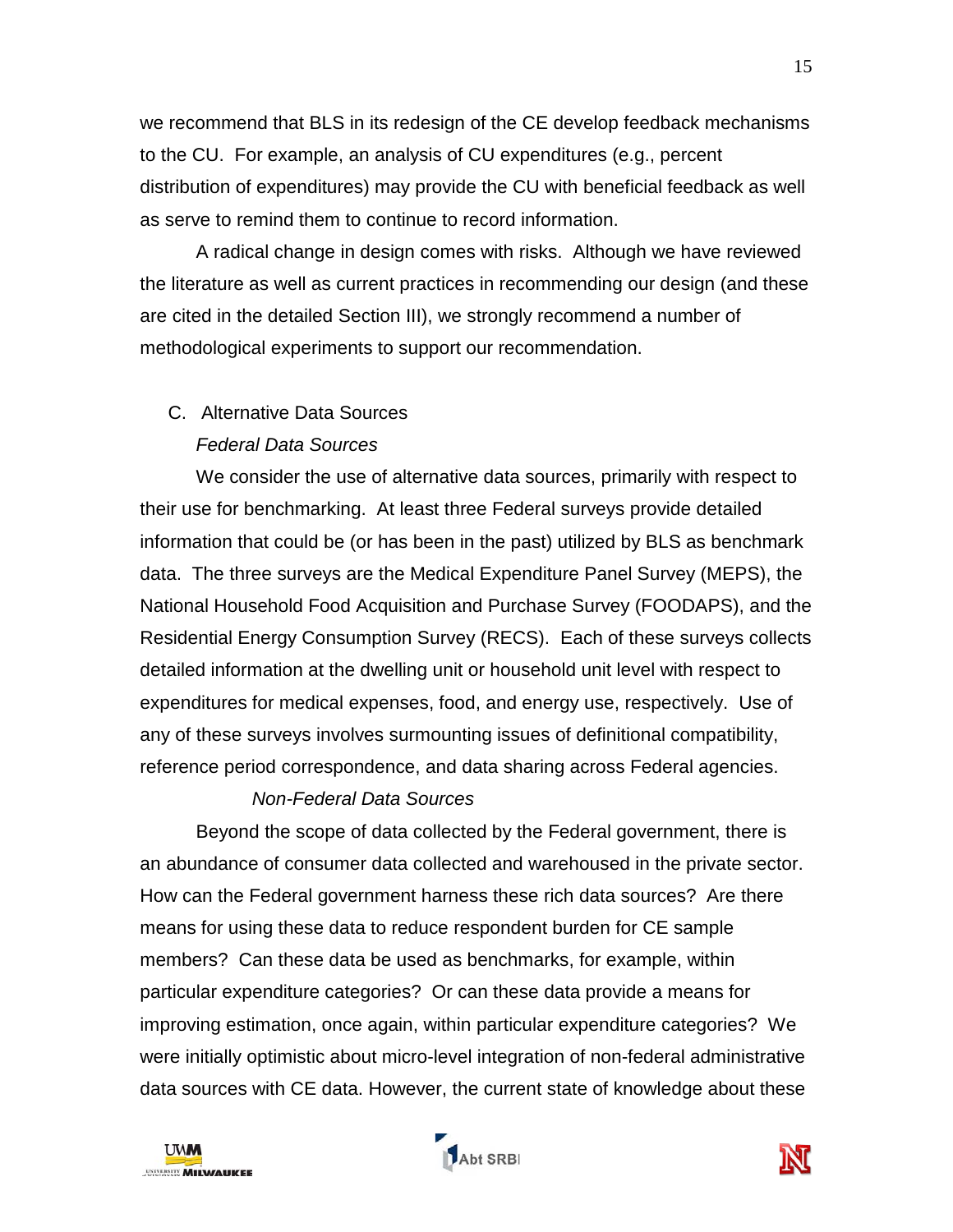sources and the incredible task involved in turning administrative records from private companies into survey data for all sampled persons makes us cautious in recommending their use for purposes other than nonresponse monitoring and benchmarks. This is, however, one area for which a recommendation made in 2011 may be outdated by 2015.

So in answer to the questions raised above, yes, we do believe that administrative data *could* be used to reduce burden but for which CUs and for what expenditures, it is difficult to determine. For example, with respect to retail grocery sales, in 2009 four companies (Walmart, Kroger, Costco, and Supervalue) account for more than 50% of sales in the U.S (*Supermarket News's* Top 75 Retailers for 2009, undated) and in the largest 100 metropolitan areas, these retailers accounted for 72% of sales by 1998 (Martinez 2007). The ramifications of this level of concentration is obvious for capturing consumer expenditures of groceries: for those consumer units who are enrolled in customer loyalty programs, one could capture these data from the provider rather than the consumer *if* BLS can successful hurdle the negotiations for micro level data from these organization AND can obtain permission to access micro data for individual consumer units.

But the downfall of the use of administrative records as outlined above is that no one set of data are universal, leading to mixed "modes" of data across consumer units or even individuals within the consumer unit.

 With respect to use for benchmarking, once again, there are categories of expenditures and particular subgroups of the population for which these administrative records *could* be (and have in the past been) informative (e.g., the use of state tax records to benchmark expenditures on cigarettes, alcohol, and gasoline).

D. Addressing Issues of Nonresponse

Although issues of nonresponse were not highlighted as a major focus of design recommendations outlined in the NAS RFP, we felt we would be remiss to





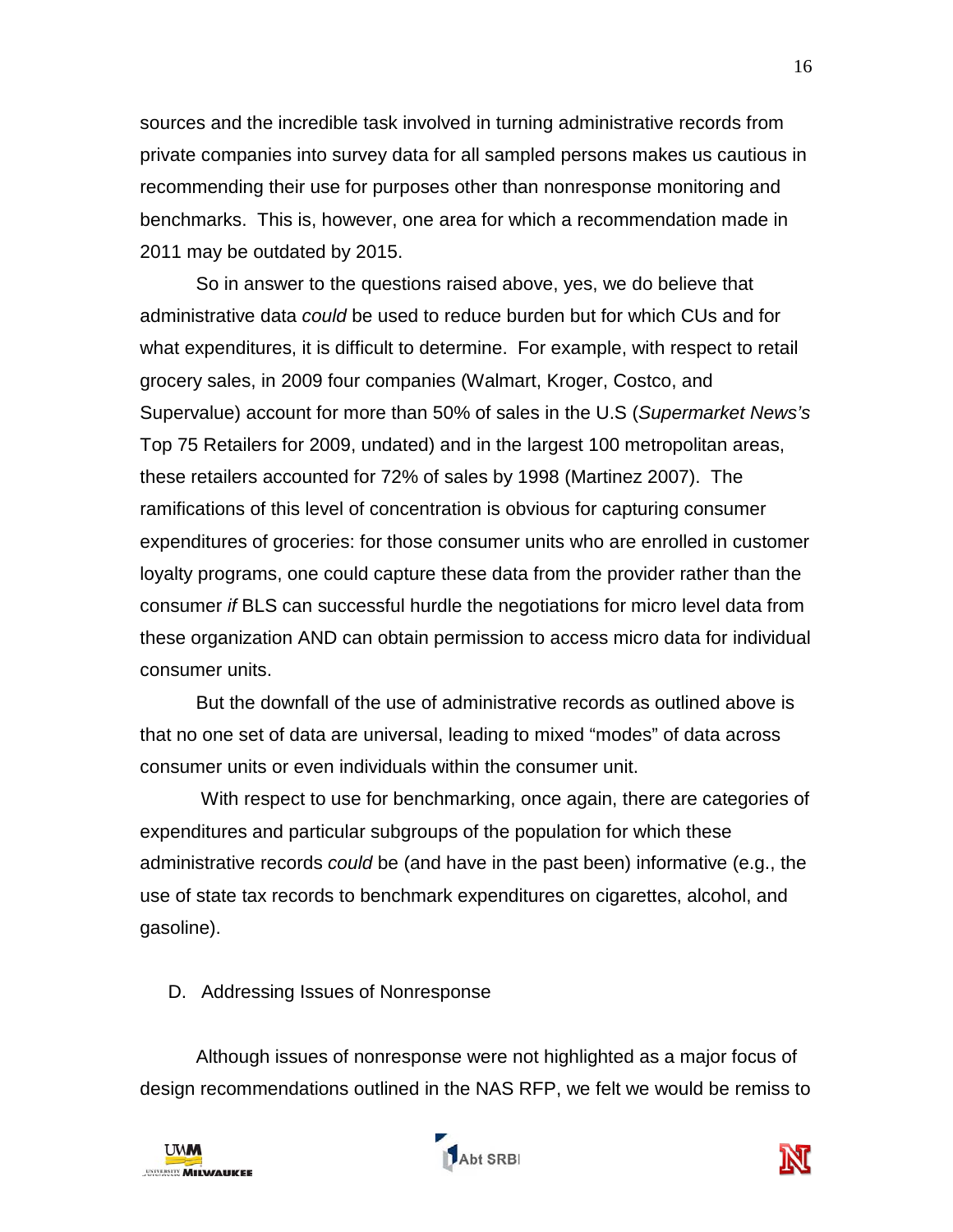limit our consideration of sources of error that potentially impact the quality of CE estimates to measurement. Comparisons between estimates based on the CE and those that are based on the National Accounts suggest deterioration in the quality of the CE data. While measurement error is one source that most likely contributes to the disparity in these two sets of estimates, other sources such as coverage error, differential post survey adjustment procedures, definitional differences, as well as nonresponse need to be considered. Olson (2011) found that measurement error in the CE was strongly associated with participation propensities (more so than with spending in various expenditure categories) and recommended that targeting design features to improve measurement error may also be beneficial to participation propensities. As a proactive means of addressing nonresponse, we recommend the integration of global expenditure questions at the time of the initial CE interview (conducted by an interviewer). A comparison of estimates based on global questions included in the Panel Study of Income Dynamics to CE expenditures obtained from the interview portion of the CE found that a limited number of global questions accounted over 70% of CE reported total expenditures and fell within the 95% confidence interval for CE across the time period of the study (Li et al. 2010). Responses to global questions could be used in two ways: (a) as a means for prompting respondents when reported expenditures fall below the annual global questions for a category and (b) as further information to be considered in nonresponse adjustment. Note that we make this recommendation for monitoring of potential nonresponse error, not as a means of addressing measurement error (following concerns voiced at the CE Methods Workshop, Edgar 2011).

Detailed discussion of considerations with respect to nonresponse can be found in Section V.

## E. Costs

As part of the RFP, we were asked to discuss cost estimates related to development, implementation, and ongoing data collection. To the extent possible, these issues are outlined in Section VI. Our design attempts to be cost





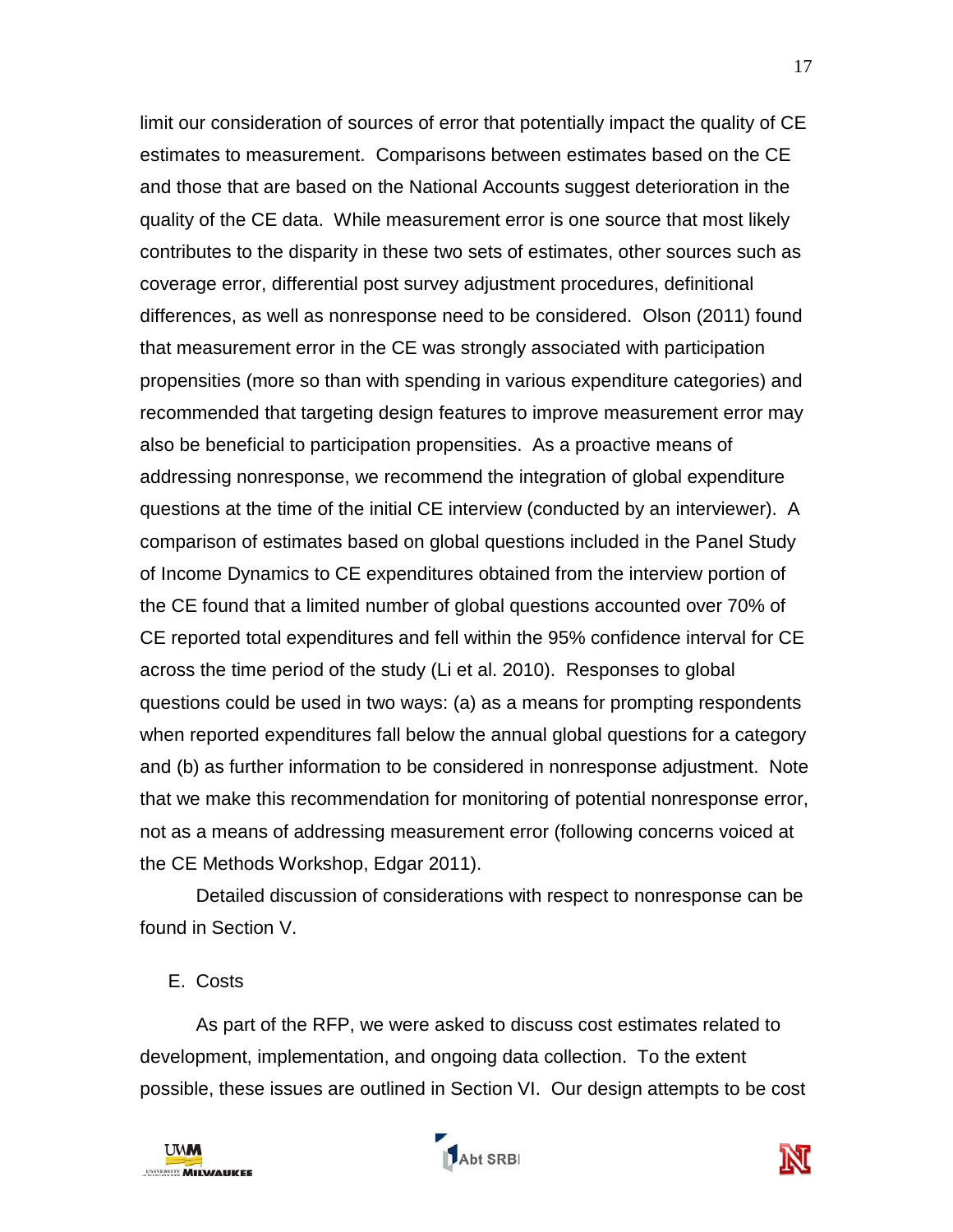neutral with respect to data collection and to take advantage, to the extent possible of existing technology (as opposed to reinventing the wheel).



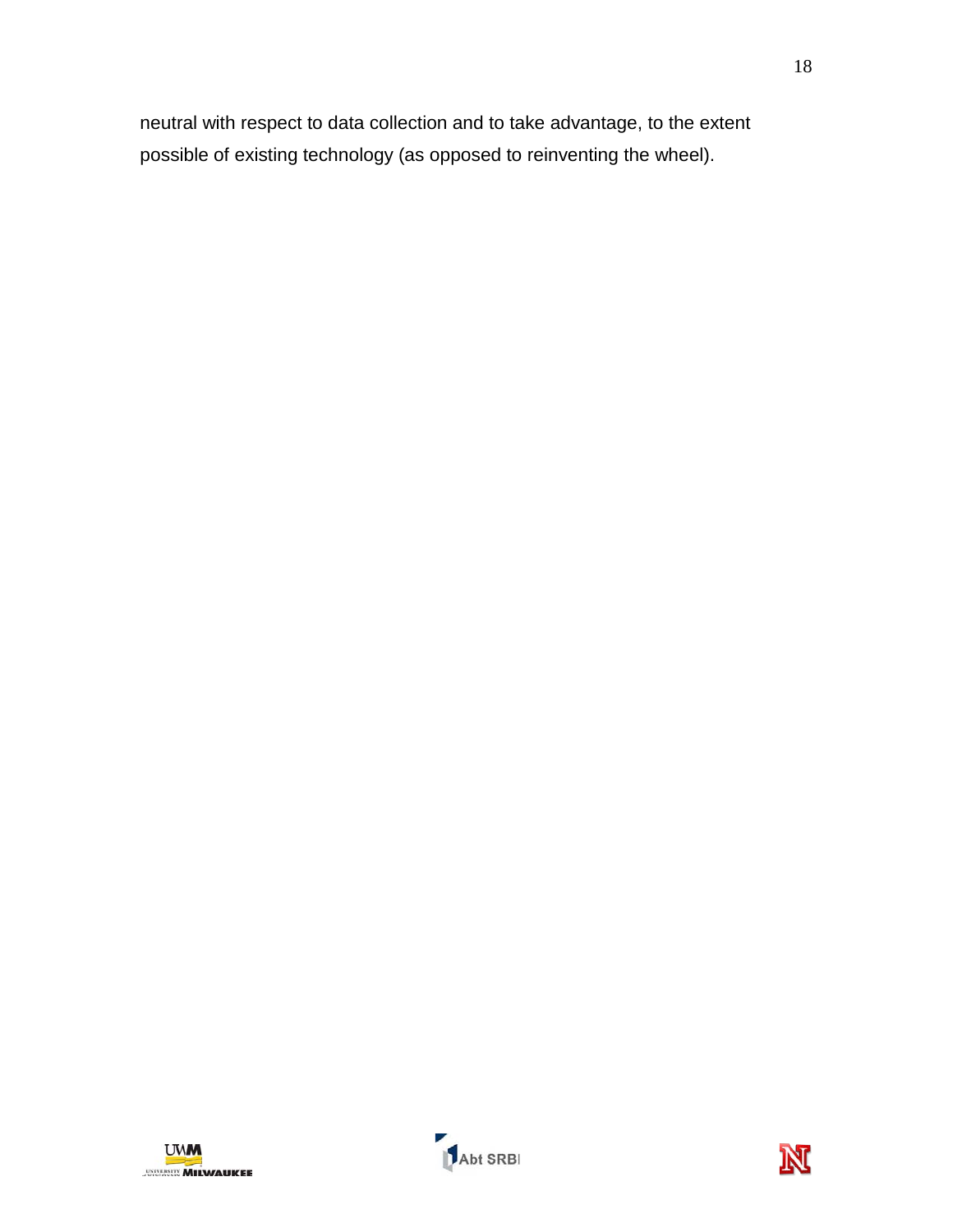## **III. Recommended Design Features: Details**

## A. Sample Design

*Cross Section and Panel Component*

One requirement of the CE is to support micro-level analyses over a 12 month period (Henderson et al. 2011). This feature is not required for the CPI, but it does allow microdata users to track spending for a CU over the course of an entire year. The current design satisfies this panel requirement by conducting the quarterly interview for five quarters with each household, relying extensively on retrospective recall of expenditures. This protocol places substantial burden on participating households. The burden of completing the quarterly interview five times has significant implications for both nonresponse and measurement error, including the burden of collecting data not used in estimation. Households that attrite (do not complete all of interviews 2 through 5) have different characteristics than households completing all five interviews (King, et al. 2009) increasing the risk of nonresponse bias. In comparing attritors versus nonattritors, King and her colleagues found statistically significant differences on age, marital status, CU size, and region, race, educational attainment, and housing tenure. They concluded that the CE data "may not be missing completely at random." Furthermore, repeated interviewing may introduce panel conditioning problems, whereby respondents are motivated to misreport in order to shorten the length of the interview (Safir 2011).

In the interest of reducing respondent burden – and in turn reducing the joint risks of nonresponse and measurement error – we recommend a design in which only a subset of CE households are empanelled. The panel component would be comprised of a sub-sample of CUs that are interviewed three times at six month intervals. The CU roster and CU socioeconomic information, including income, would be updated for each interview. This component would be staggered such that a random 1/12 of the yearly sample (and a random 1/3 of the quarterly sample) is interviewed for the first time each month. Households





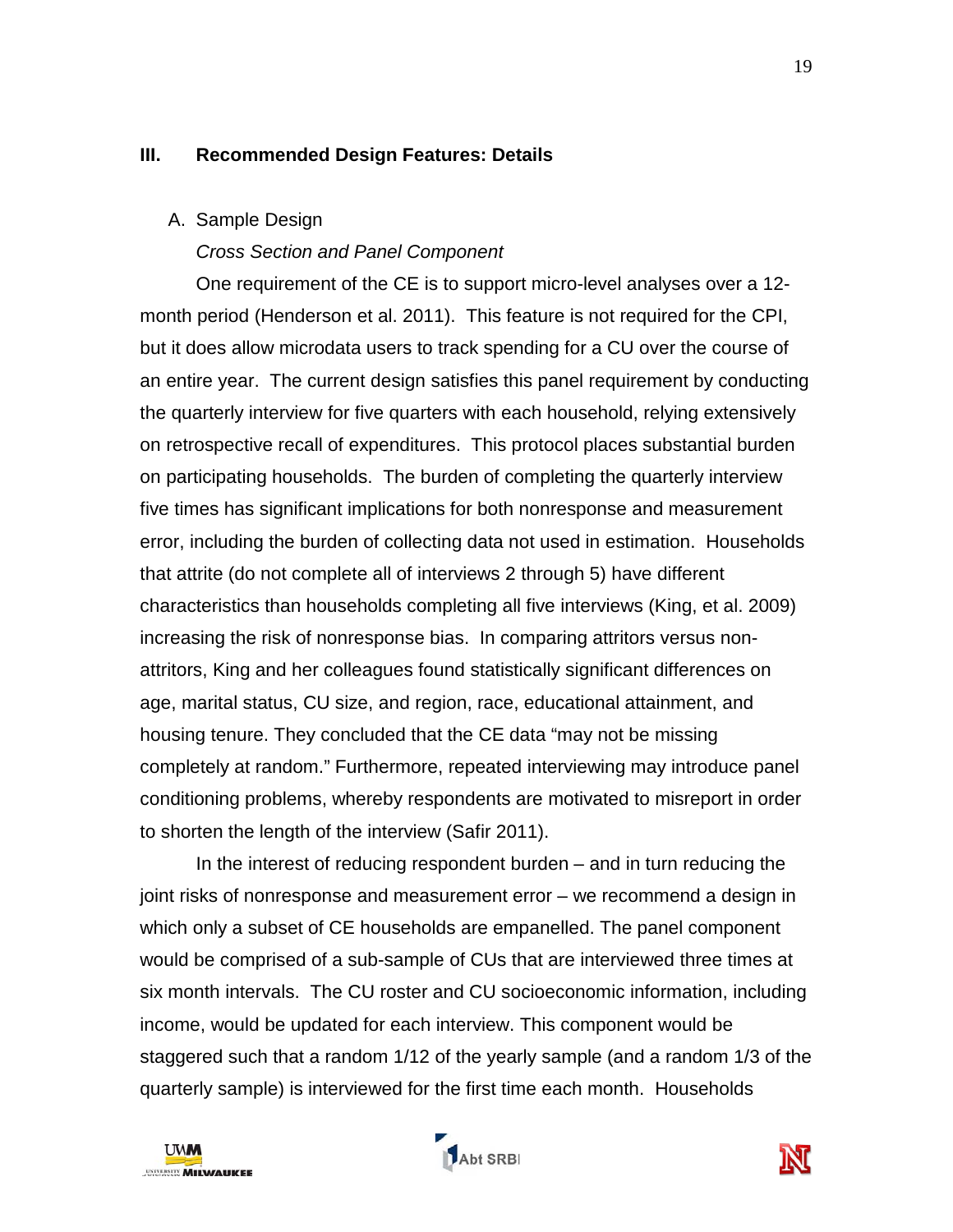selected for the larger cross-section component, by contrast, would only be included for only a single month, with face to face interviews prior to and after the diary month.

This design permits within-CU comparisons to examine change within a single month, two more weeks than the current CED design. It permits direct within-CU comparisons for one year change estimates across two consecutive years (e.g., January 2012 and January 2013) while also providing data for the same CU at the midpoint of panel period (in this case, July 2012), facilitating sixmonth change estimates. The minimum needed to satisfy the requirement of providing longitudinal data for micro-level analyses is two interviews conducted 12 months apart. We realize of course, that although the proposed design does not provide data for a CU for each week, and thus all twelve months, it does facilitate evaluating year to year changes in consumption by a consumer unit. This is a critical element of our design. Our design relies almost exclusively on "prospective" and real time measurement of expenditures; the exception being global recall questions asked primarily for purposes of nonresponse bias analyses and adjustment and salient, high expenditure items (see details below). Regardless of whether a CU is included in the cross-sectional sample or the empanelled sample, the respondent task is the same – complete the diary for a one-month period. The difference lies in the repeated request to the empanelled members –with the collection of the one-month diary for months 1, 7 and 13.

Our recommendation is based on the requirement that the proposed design *not* rely on retrospective recall for expenditure estimates. In this design, we echo concerns voiced by experts from the CE Methods Panel held by the Census Bureau and COPAFS, including Gordon Willis's statement "…people can't recall certain things….I mean, there are no sophisticated magical procedures that we can necessarily use, at least at reasonable cost here" and Peter Miller's urging to "Just stop asking questions and get them to do the behaviors so that you'll have the information you want, and it will be better information." Could CUs be empanelled for a full quarter or a full year? That, of course, is an empirical question that could be tested. We do not recommend such a design that would



Abt SRBI

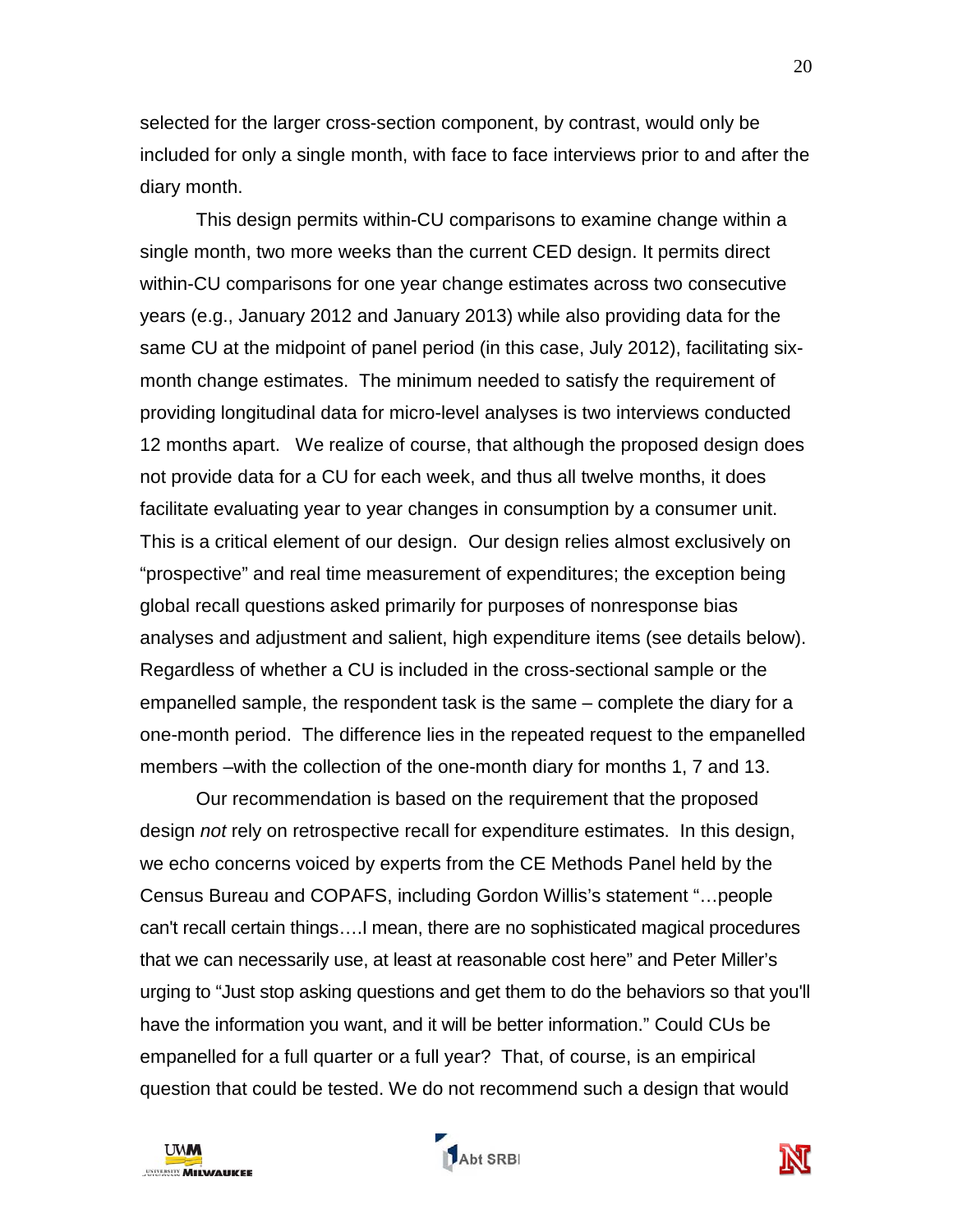require serving as a diarist for 12 months or 52 consecutive weeks as we believe this would be unduly burdensome to respondents and subject to high levels of respondent fatigue. We could envision a number of alternative designs to meet the needs of data users who require full quarter or annual expenditures for a single CU. All of those designs, however, involve some use of retrospective recall. As noted in the RFP, "[A] recall survey would only be used to supplement information not otherwise available" (p. 13). So to meet the needs of these outside users, BLS could implement one of the following supplemental designs:

- A panel using the current CEI design;
- A panel with monthly retrospective interviews (thereby reducing the length of the recall period) but increasing respondent burden;
- Incorporating retrospective questions for the empanelled members of the proposed design; or
- Statistical imputation of the in-between months for the panel members, borrowing information and strength from the crosssectional units and other panel members to improve the imputation models.

Under the assumption that the prospective, diary approach yields better quality data, estimates from any or all of these designs could be adjusted with the monthly diary data. But each of these alternatives is simply a tweaking (or maintenance) of the status quo and therefore, not recommended for meeting the primary objectives of improving data for the CPI.

The recommendation to interview the empanelled CUs three times is based on considerations of respondent burden, measurement, and sample tracking costs. Minimizing respondent burden is a key priority, which means that a lower number of interviews are desirable. The approach of conducting just two interviews spaced by 12 months, however, is in our view suboptimal for several reasons. A full year is a significant length of time during which we would expect the composition of many CUs to change and/or the entire CU to move to a new address. With respect to measurement, having that long of a gap between data collection periods may also require a fair amount of interviewer "re-teaching" at





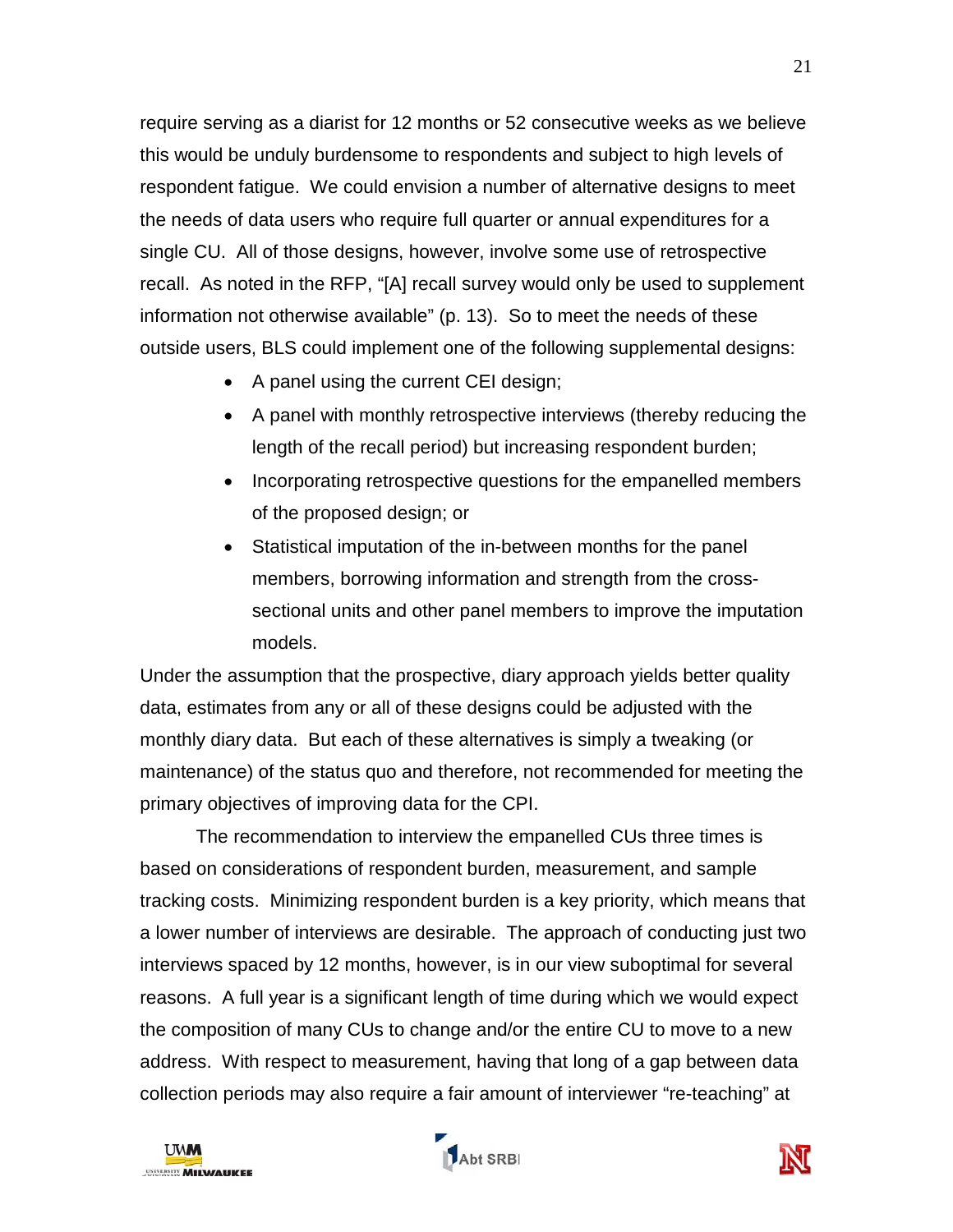interview 2 and due to CU members having forgotten what they learned at interview 1 about how to document and report their expenditures. Adding an additional interview six months after the first interview is intended to alleviate these concerns. There will still be some churn in CU composition and forgetting of the reporting protocols, but the magnitude of these issues, we suspect, would be less severe at six month intervals rather than a 12 month interval.

The recommendation to move away from a fully empanelled interview sample is one of the most significant features of this proposed redesign. This is a major opportunity to reduce the burden on the majority of households participating in the CE and, in turn, improve data quality. Importantly, because all expenditures will be collected prospectively through the diary, there will be no need to discard the first interview as in the current design. The fact that a panel design is not required by the CPI is a critical consideration in this recommendation.<sup>[17](#page-23-0)</sup> While the needs of other data users are important, the tremendous burden on each cooperating CU inherent in a five interview design or potential measurement errors induced through extensive use of retrospective recall does not appear to be justified. Instead, we recommend that the CE support longitudinal micro-level analysis by collecting these data on just the panel component.

We expect greater reporting accuracy under the redesign because the empanelled households will be better compensated and subjected to fewer interviews, reducing the likelihood of errors caused by attrition and panel conditioning. In addition, a major benefit of the panel component is that it will collect all expenditures at the micro level for three full months, which is an improvement over the current design that does not provide both interview and diary data at the micro (CU) level.





<span id="page-23-0"></span> $\overline{\phantom{a}}$  $17$  We are cognizant that other data users do make use of total quarterly expenditures and spending across all four quarters (Henderson, et al, 2010). Any redesign must face the competing constraints of meeting the needs of the CPI, reducing measurement and nonresponse error, minimizing respondent burden while at the same time maximizing the utility of the data for the majority of data users. Our design attempts to meets these competing demands, with priority given to the CPI's data needs and the burden placed on the respondent.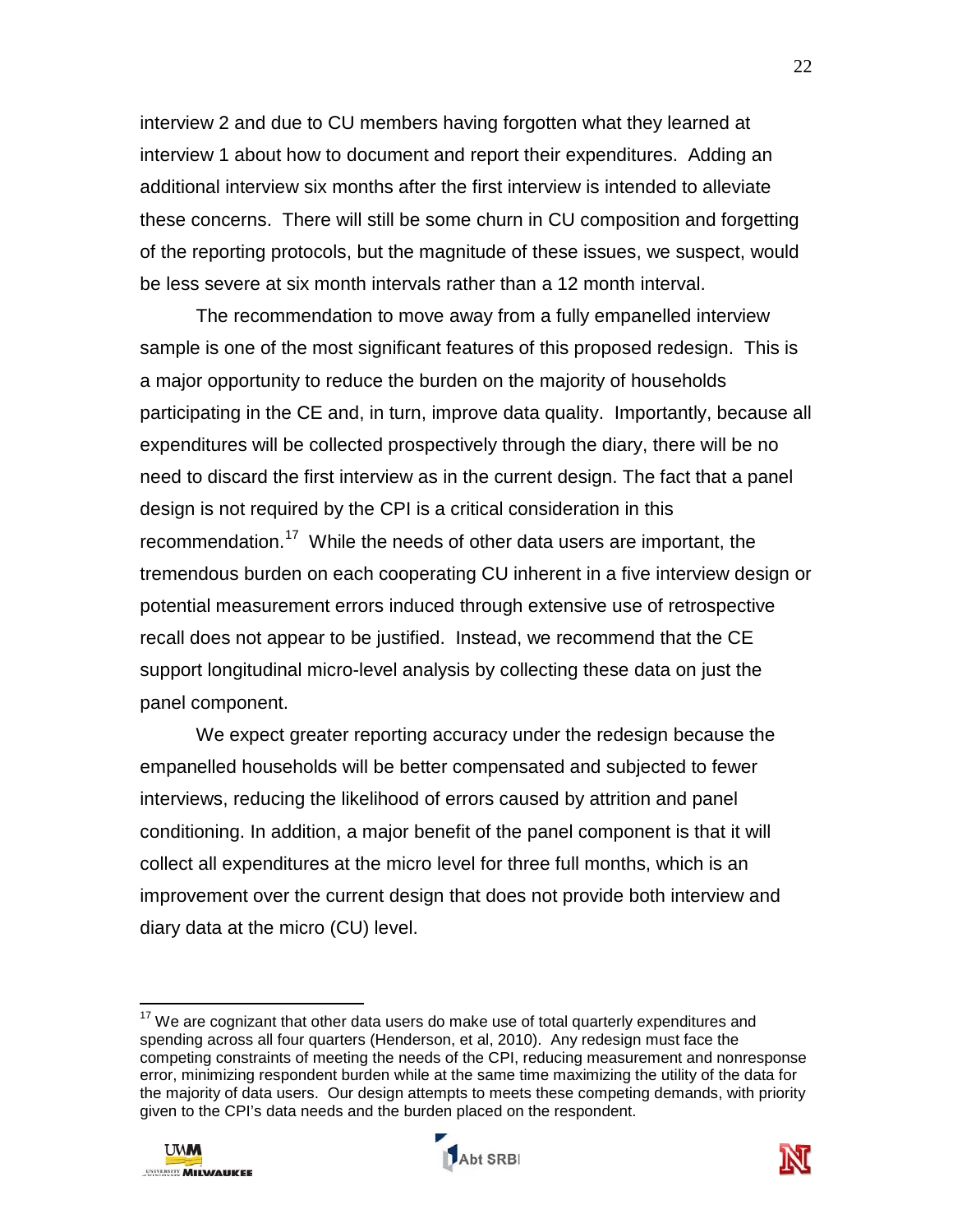#### *Sample Size and Statistical Precision*

According to Henderson et al. (2011), the current CE sample size is not sufficient for supporting desired precision levels. The current sample size is 7,000 non-bounding interviews (interviews 2 through 5) per quarter in the Interview Survey, and 7,100 interviewed households per year in the Diary Survey. In order to achieve a coefficient of variation (*CV*) of one percent or less for the mean annual total expenditures per CU at the national level, it is estimated that the sample sizes would need to be at least 7,500 non-bounding interviews per quarter in the Interview Survey, and 7,500 interviewed households per year in the Diary Survey (Henderson et al. 2011).

Mapping these sample size requirements onto the proposed sample design is challenging for several reasons. One reason is simply the lack of information. We were unable to find any estimates of the average design effect associated with the multi-stage sample or the nonresponse and calibration weighting adjustments used for the current CE. This limits the utility of knowing the nominal samples reported in CE methods reports (e.g., Swanson 2011). A second challenge is that the proposed design differs from the current design in several important ways. Most notably, the proposed design features one survey with two samples (cross-sectional and panel) instead of two separate surveys (Diary and Quarterly Interview).

In calculating the statistical precision provided by the current design, it seems appropriate to only use one of the surveys (e.g., n=28,000 households interviews per year in the Quarterly Interview) because the other survey (Diary) collects, for the most part, a separate set of expenditures. Pooling the two survey samples would, thus, seem to yield overestimates of the precision provided by the current CE.

In determining the optimal sample size to propose for the redesign, we first sought to calculate the sample size needed to achieve the one percent or less *CV* for the mean annual total expenditures per CU at the national level mentioned in Henderson et al. (2011). Assuming the mean is approximately \$49,067 (Swanson 2011), the standard error of the mean required to achieve





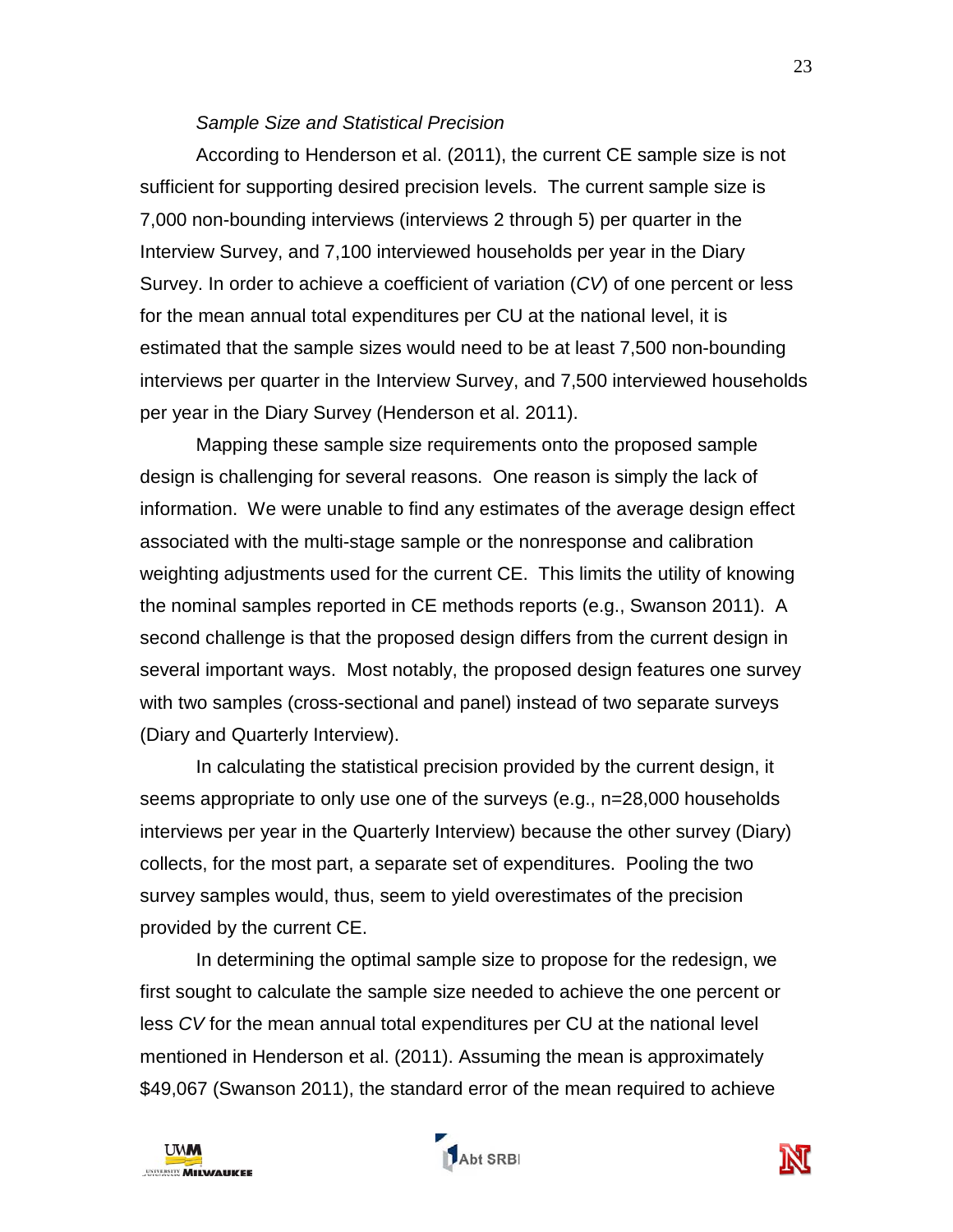CV=1% would be approximately \$490.67. Next, we needed an estimate for the population variance. Using a standard error of the survey mean of \$595 (Swanson 2011) and an annual sample size of n=28,000 (Henderson et al. 2011) and assuming a design effect equal to 1.0, the estimated population standard deviation is 99,562.54. Finally, we can estimate the annual sample size need to achieve *CV*=1% as  $(99,562.54/490.67)^2 = 41,173$ . This would be 1.47 times more sample than is used under the current design.<sup>[18](#page-25-0)</sup> Given that the proposed redesign should not dramatically increase the CE program budget, we simply note the disparity between the current sample size and what we estimate to be the sample size required to achieve the stated precision target. We do not use the annual n=41,173 figure elsewhere in this report because we suspect that it is not realistic under the program budget. Instead, the sample sizes we propose are designed to roughly approximate the statistical precision provided by the current CE interview sample sizes. If more funding becomes available, it would be fairly straightforward to increase the sample size.

For the proposed redesign, we recommend completing 7,000 household interviews per quarter in the cross-sectional component and 1,350 household interviews per quarter in the panel component. At the start of the second year of the redesigned CES, the 1,350 panel interviews would be the aggregation of approximately 450  $1<sup>st</sup>$  interviews (e.g., 150 in each January, February and March), 450  $2<sup>nd</sup>$  interviews, and 450  $3<sup>rd</sup>$  interviews. Prior to the start of the second year, the panel component sample size would be somewhat smaller because the full rotating design is not yet in place.

The proposed design for the cross-sectional and panel components is illustrated in Figure 1. The panel component sample sizes in the figure do not account for attrition, mainly because the attrition rate for the proposed design is currently unknown. We would note, however, that we do expect the number of

<span id="page-25-0"></span> $\overline{\phantom{a}}$  $18$  We note that as independent, outside researchers we do not have line of sight to all of the relevant design factors and estimated population parameters that are available to the CE sampling statisticians. The estimates reported here represent out attempt to compute the sample size needed to satisfy the stated precision requirements based on CE figures reported in the literature. We acknowledge that our estimates may somewhat imprecise due to the aforementioned lack of information about the relevant aspects of the current CE sample design, such as the design effect due to stratification, clustering or weighting..





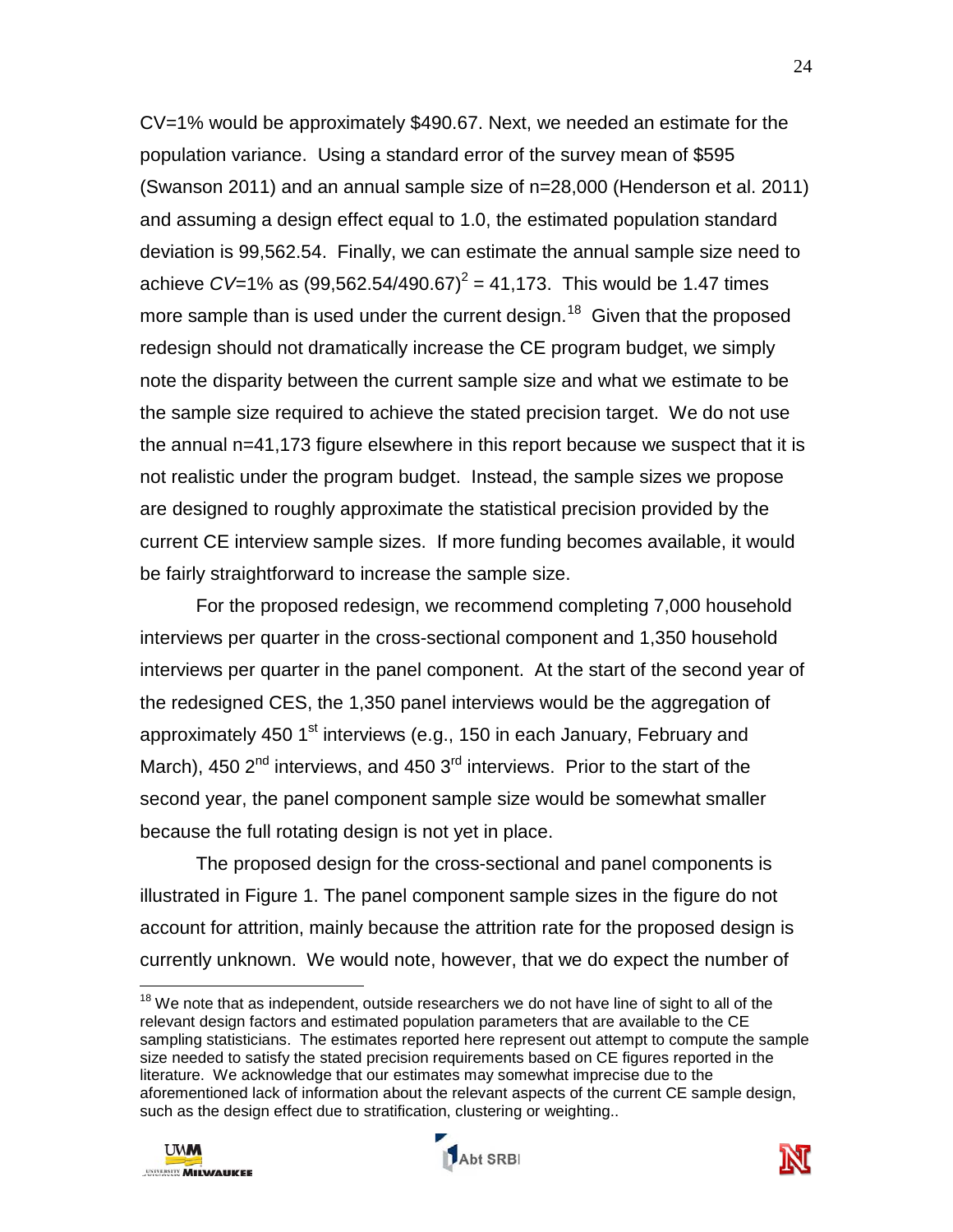completed CU interviews to decrease somewhat across the three interviews within a given cohort. Pilot testing is needed to determine exactly how much attrition should be expected between the first, second, and third interviews in the panel component, and thus how much the sample should be inflated to meet a third interview target sample size of 150 in the panel component. For example, if we assume a 70% cooperation rate to the first interview and an 80% cooperation rate to each of the second and third interviews, BLS would need to sample 335 cases each quarter to obtain 235 completes (335\*0.70) in the first interview, 188 completes in the second interview (235\*0.80), and 150 completes in the third interview (188\*0.80).

While the cross-sectional component sample sizes are presented here on a quarterly basis, it is important to keep in mind that the period of data collection for each household is one month. Cross-section households and panel households would be instructed to report their expenditure for 30 days (not 90). Quarterly estimates of total expenditures would be made from adding across consecutive months.

Another consideration with respect to the CE sample size is the CPI requirement that Entry Level Items (ELI) be selected based on expenditurebased probabilities that are representative at the PSU level. CE does not currently meet this requirement and CPI must aggregate expenditures to the ELI-Region level in order to have a large enough sample for each probability (Casey 2010). ELI probability selection requires the largest expenditure sample sizes of any of the current CPI production uses because sufficient sample is required at the ELI-PSU level. Unfortunately, the data required to incorporate this CPI requirement into the sample design do not appear to be publically available or contained in any Gemini Project-related documents. While means, standard errors, and CVs are published in tables at the expenditure class level, we were unable to find such statistics at the ELI level, which are two levels below the expenditure class level.



Abt SRBI

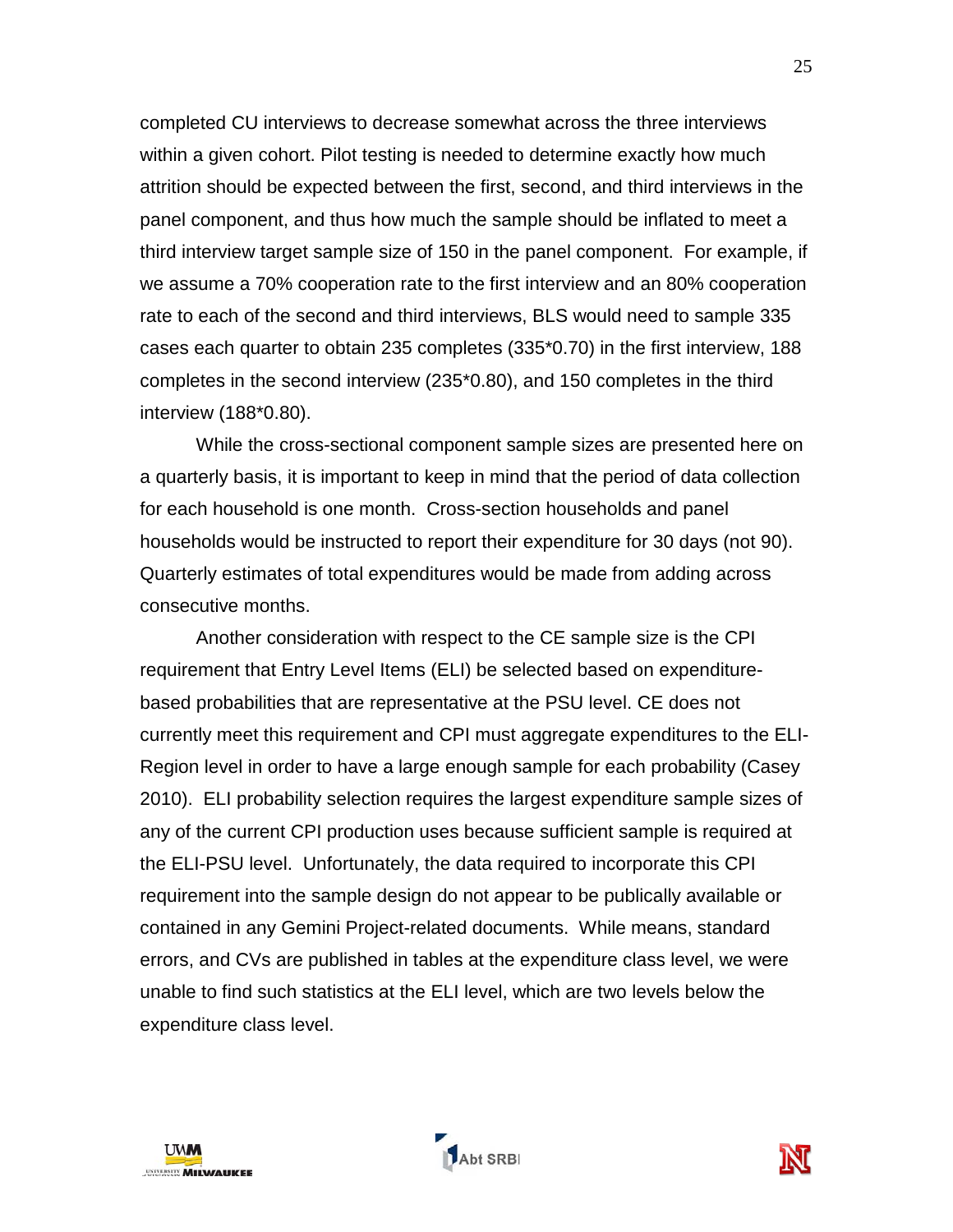| Year                                                                          | Year 2                                                                                      | Year                                                                                         |
|-------------------------------------------------------------------------------|---------------------------------------------------------------------------------------------|----------------------------------------------------------------------------------------------|
| -eb<br>Mav<br>Jan<br>Mar<br>Apr<br>Nov.<br>Sep   Oct<br>Jun '<br>Aua<br>. Jul | Dec<br>Marl<br>Sep Oct<br>Feb<br><b>Nov</b><br>Dec Jan<br>. Apr<br>May<br>Jun<br>Aug<br>Jul | Nov<br>$\sim$<br>Marl Apr<br>Mav<br>Feb<br>Sepl<br>Dec<br>Jun'<br>Aua<br>Jul<br>. Jar<br>יטש |

# **Cross-sectional Component**<br>Yr 1 samples **1988**





**Key**

 **1st interview 2nd interview**

 **3rd interview**

**Figure 1. Effective sample sizes for the cross-sectional and panel components under the proposed redesign**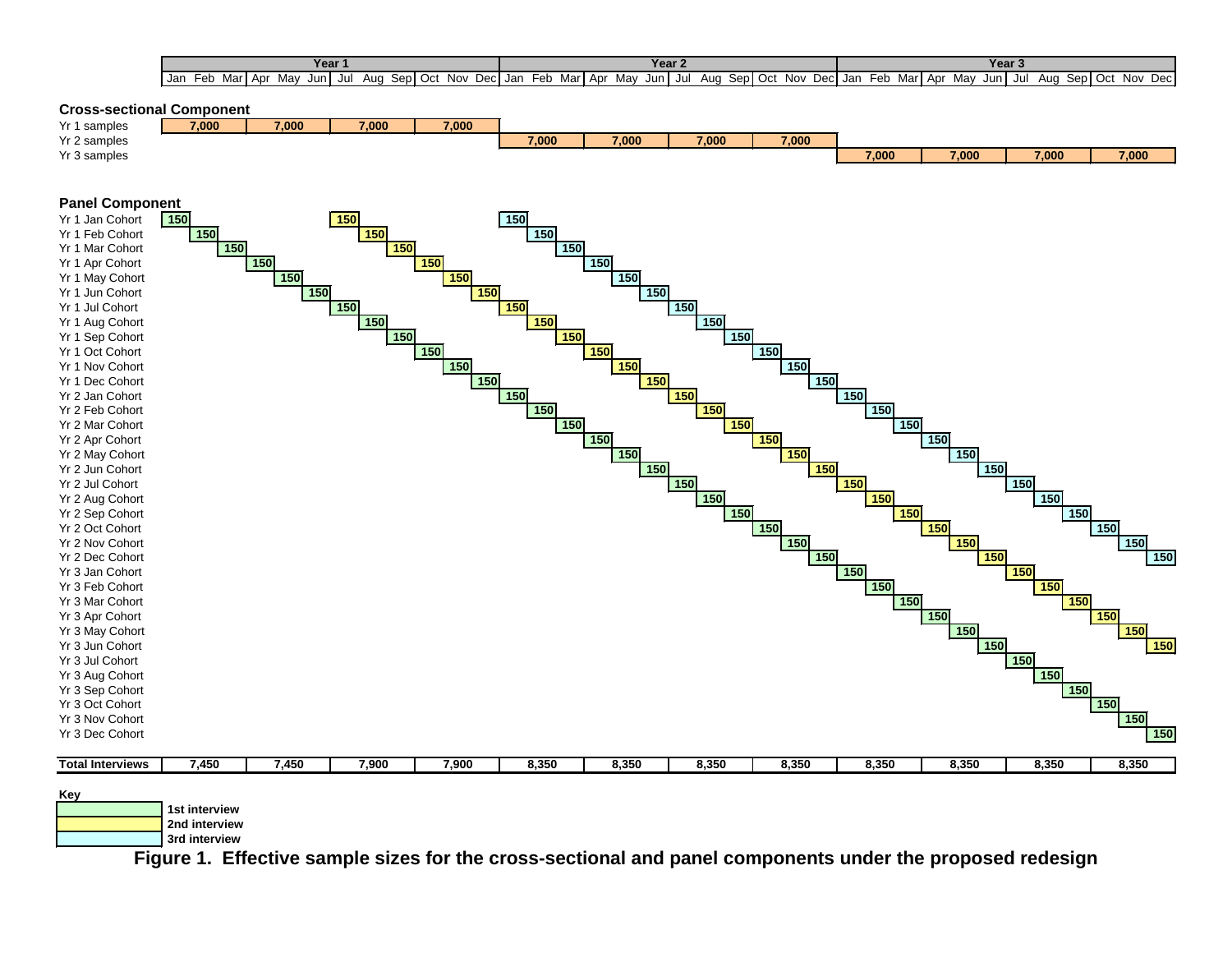Absent the relevant data, we cannot make definitive statements about whether or not the proposed redesign would satisfy this requirement. The proposed design calls for 33,220 total interviews per year; this compares to the current data collection for the CEI of 35,000 completed interviews with estimates based on 28,000 interviews. This increase would be expected to bring this CPI goal more within reach, especially for the larger PSUs.

# *Stratification and allocation*

The CE data users indicate a variety of needs not currently met in the current sample design, including greater desired precision from estimates on rural CUs and on military CUs as well as state level estimates. Furthermore, data users want more households at each end of the income distribution. We have insufficient information for examining tradeoffs between different stratification and allocation schemes. We simply note that other federal surveys that support statelevel analyses at a monthly basis have samples that are substantially larger than the CE's current design (e.g., the CPS selects 72,000 housing units from 824 sample areas to obtain 60,000 occupied households; BLS, Technical Notes, pp. 190-192).

## *Weighting Protocol*

The weighting protocol needed for the proposed redesign would have many similarities to the protocol used for the current CE design (Swanson 2011). Under the current protocol, each CU is assigned a weight, which is the number of similar CUs in the U.S. civilian noninstitutionalized population that the sampled CU represents. The final weight is the product of four components:

Final Weight = Base Weight x Weighting Control Factor x Nonresponse Adjustment Factor x Calibration Adjustment Factor

The base weight is equal to the inverse of the CU's probability of being selected for the sample. Base weights in the CES are typically around 10,000. The weighting control factor adjusts for subsampling in the field. Subsampling occurs when an interviewer visits a particular address and discovers multiple housing units where only one housing unit was expected.





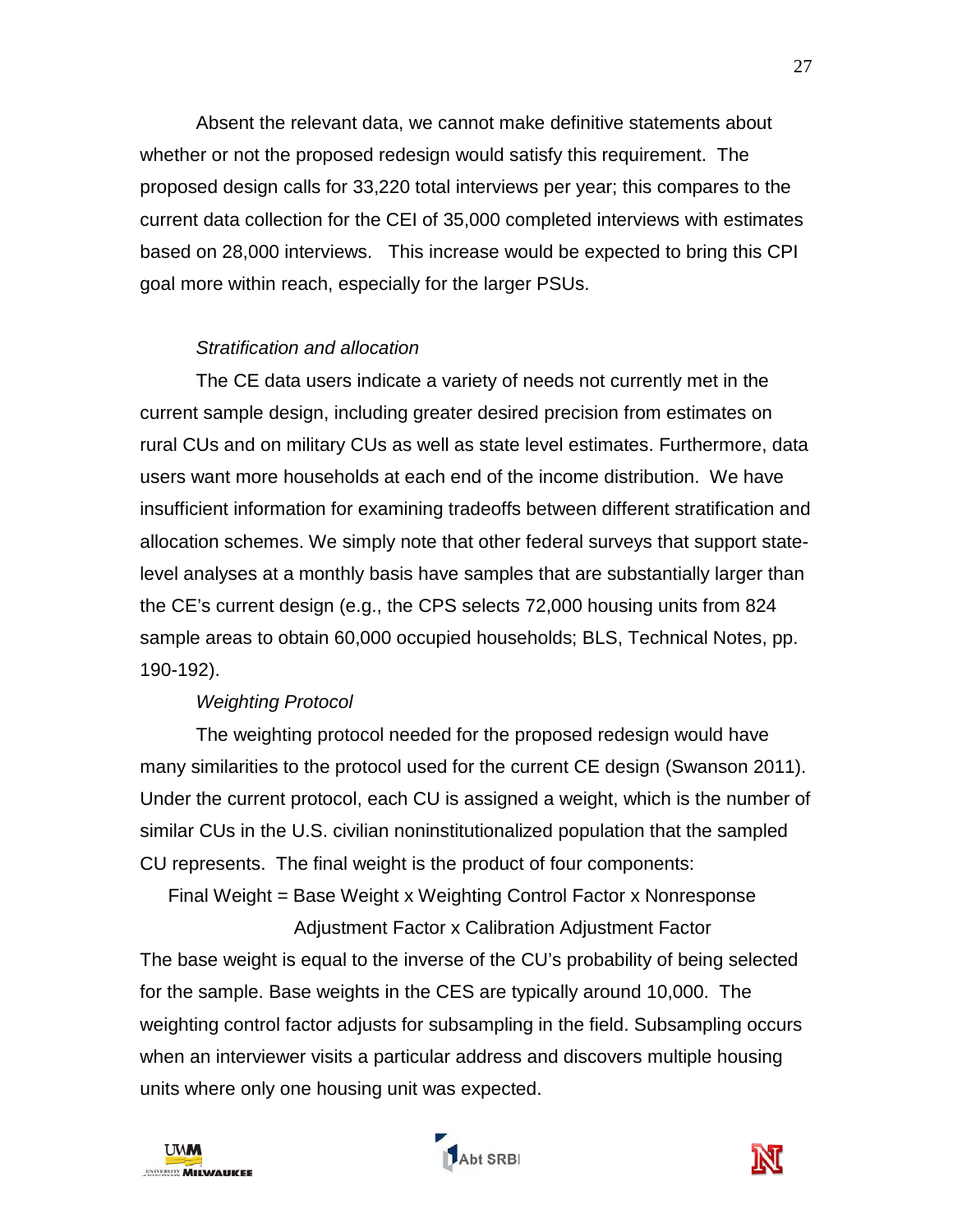The nonresponse adjustment factor adjusts for interviews that cannot be conducted due to refusal or the inability to contact anyone at the sample unit. This adjustment is computed separately for each of 64 demographic groups defined by region, CU size, tenure (own/rent), and race (black/non-black). Within each group, the adjustment is computed as the ratio of the number of occupied housing units to the number of responders. As part of the CE redesign, we recommend investigating a more elaborate protocol for nonresponse adjustment. In particular, Hispanic ethnicity, education, presence or absence of children, and household type (e.g., married couple, single adult, nonfamily) are all robust correlates of survey nonresponse, and some characteristics can be reliably observed by interviewers (see Nonresponse section below). It seems possible that incorporating these other dimensions into the nonresponse adjustment may yield nonresponse bias reduction beyond that achieved under the current protocol. Of course, the use of additional variables may mean that a response propensity based adjustment may be needed rather than a weighting class adjustment. This change in methods for sample-based nonresponse adjustments may be especially warranted to the extent that auxiliary administrative data sets are identified that contain adjustment variables (again, see Nonresponse section).

The calibration adjustment adjusts the weights to 24 "known" population counts to account for frame undercoverage. The population counts are derived from the Current Population Survey and account for age, race, household tenure (owner/renter), region of the country, and urban/rural. Each CU is given its own unique calibration factor. There are infinitely many sets of calibration factors that make the weights add up to the 24 population counts, and the Consumer Expenditure Survey selects the set that minimizes the amount of change made to the "initial weights." The calibration adjustment factor is computed as the ratio of the CPS population estimate to the CE population estimate. The CE population estimate is computed as the product of the number of responders, number of people per CU and the nonresponse adjustment factor.



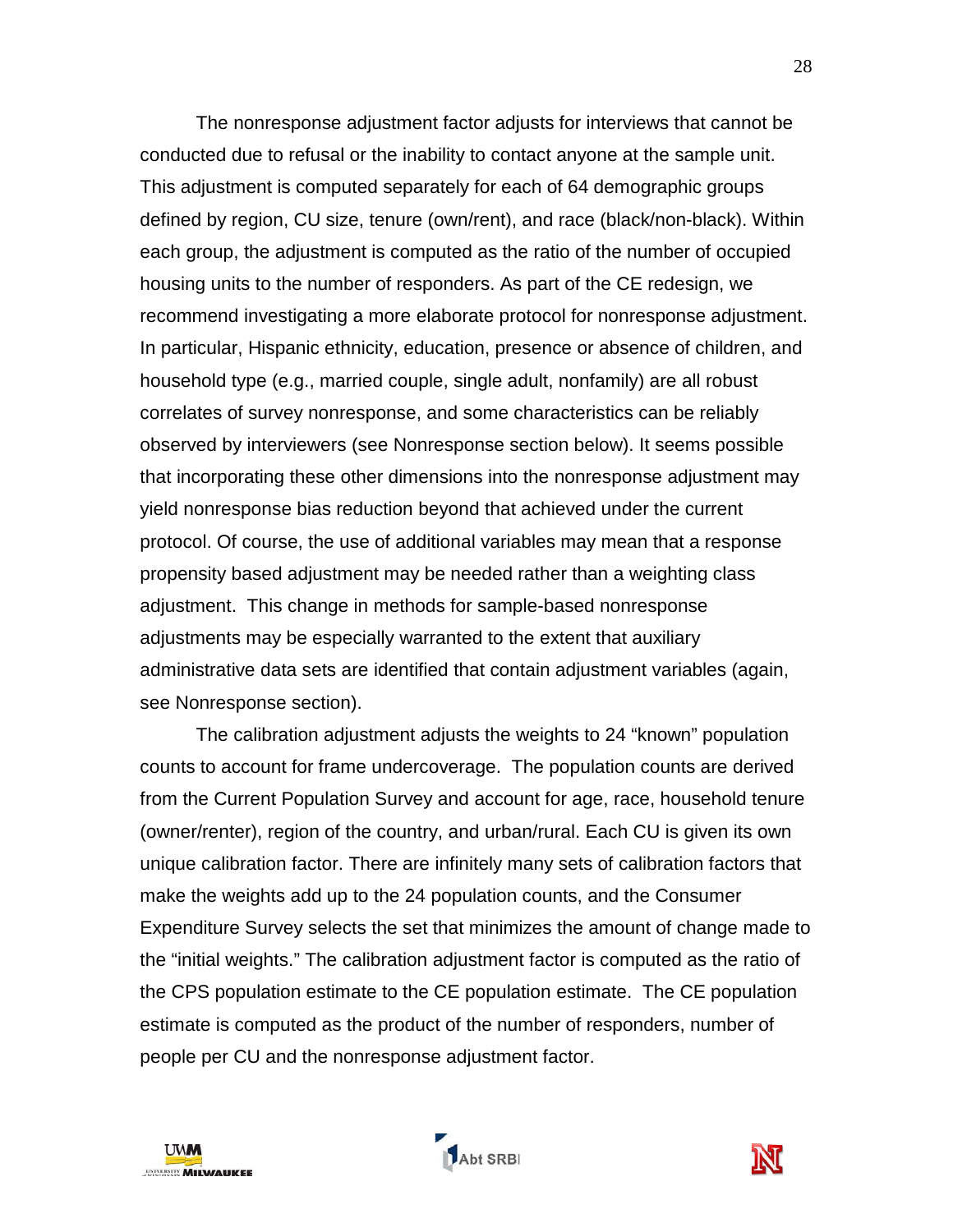The major changes proposed for the CE in this report focus mainly on modes of data collection and measurement. They are not focused on how sample units are selected from the sampling frame. In fact, we do not have access to the kinds of information used to evaluate different sample methods such as the work by Rawlings, et al. (2010). Consequently, we believe that the steps involved in weighting the redesigned CE would remain largely unchanged. That said, the distribution of base weight factors and other adjustments would be expected to change. For example, if the proposed sample sizes for the redesign are adopted (Figure 1), then the mean base weight value would be expected to be decrease slightly. Given the reduced respondent burden and focus on technology under the proposed redesign, we would also anticipate improved survey participation – particularly among young adults and perhaps other groups that traditionally exhibit lower survey response propensities. If this is borne out, then the nonresponse adjustments needed under the redesign would tend to be smaller than those required under the current protocol.

## B. Survey Design and Field Protocol

Measurement error increases with the length of time between a transaction and the reporting of that transaction (Eisenhower, Mathiowetz and Morganstein 1991). The current design of the Quarterly Interview, with its emphasis on retrospective episodic recall, contributes to measurement error. These measurement errors are most likely in the direction of errors of omission as the discarded first wave bounding interviews are intended to limit telescoping. The effect of long recall periods and reliance on retrospective episodic recall are further exacerbated by lack of knowledge on the part of proxy reporters (e.g., Blair et al. 1991). With these error sources in mind, our design attempts to maximize the "real time" collection of expenditures and payments, with data provided to the extent possible by the person making the expenditure or payment.

The key components of our survey design involve:





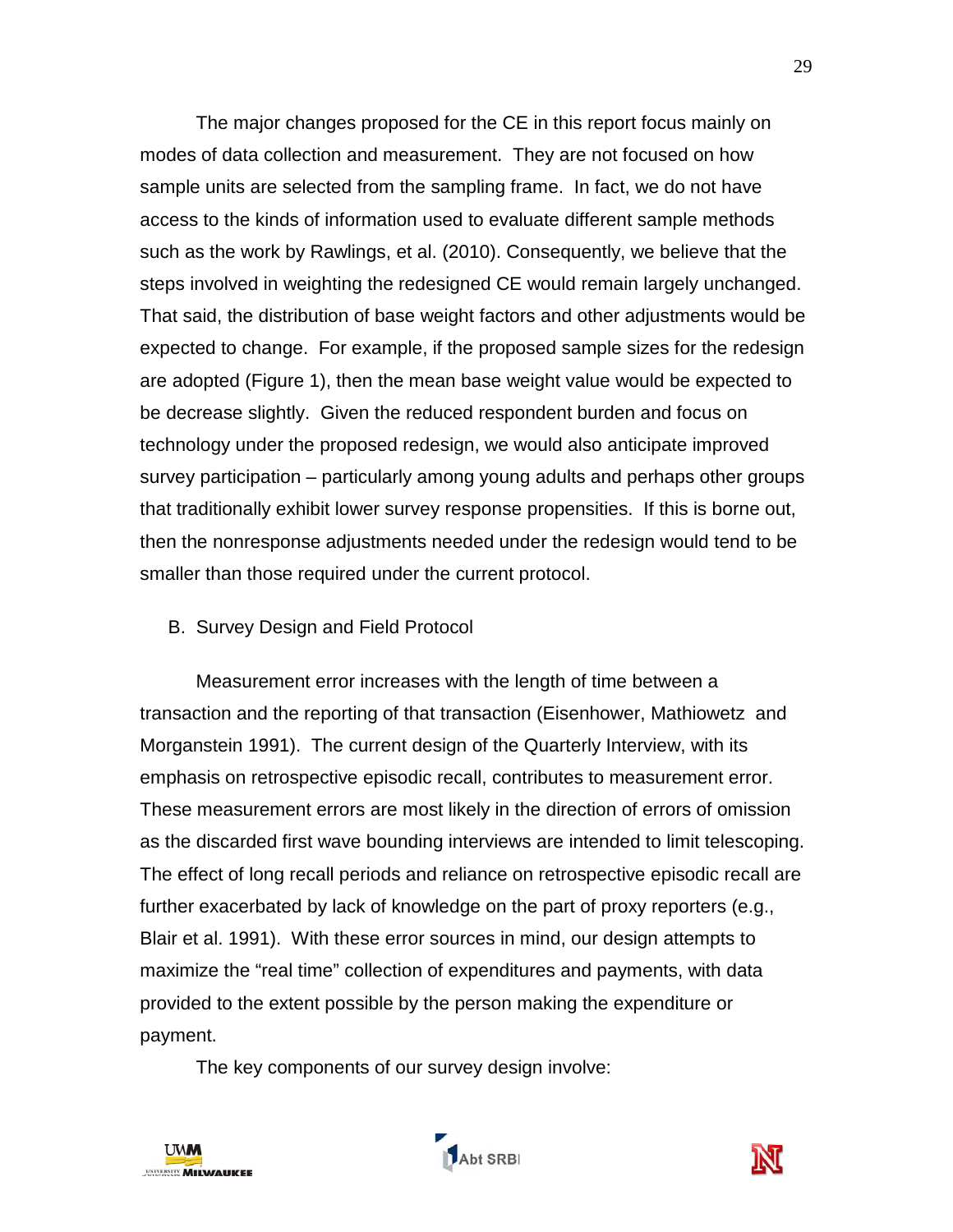- An initial face to face interview during which data are collected on the consumer units' demographic characteristics (including income), technology ownership and use,<sup>[19](#page-32-0)</sup> global questions concerning expenditures in the past year, questions which assess expenditure monitoring by the CU, and retrospective questions concerning the purchase of low frequency, high cost items (e.g., automobiles) in the past year;
- Training during the initial interview (and during follow up visits) as to what and how to record information;
- The placement of an electronic diary recording device (e.g. tablet) that encompasses a web-based as well as a computer assisted diary with individual IDs for each member of the CU ages 16 and older and which would be maintained for a 30 day diary period;
- Placement of additional hardware to facilitate the scanning of barcodes and the electronic capture of receipts, bills, and other documents;
- Placement of paper portable diaries (or training to use CU-owned electronic devices<sup>[20](#page-32-1)</sup> to be used as portable diaries) for CU members ages 16 and older;
- Placement of paper mini-diaries for children ages 7 to 15 years of age $^{21};$  $^{21};$  $^{21};$
- Electronic file cabinets for CU members to upload electronic receipts;
- Ongoing monitoring of compliance throughout the one-month diary period; and

 $21$  Or a simple electronic-based diary for this age group.







 $\overline{a}$  $19$  Knowing what technology is owned by CU members and how the various devices are used will be important in matching the various design features of the expenditure survey and diary to the technology level of the CU.

 $^{20}$  If a device such as an iPod Touch is placed in the home for the purpose of barcode reading and /or scanning, that device could also be used by CU members for the purposes of point of purchase data capture.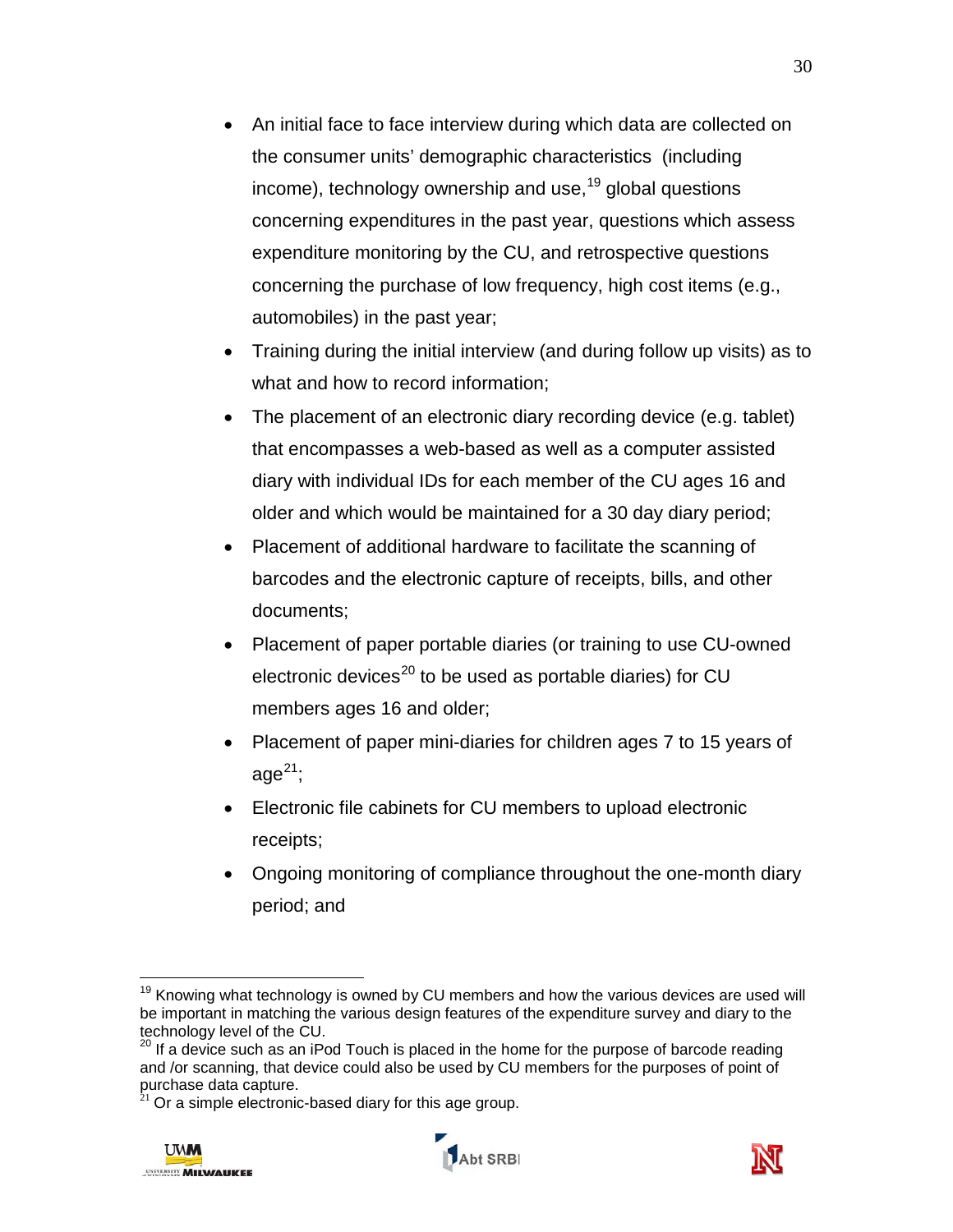• Wrap up interview that encompasses scanning of receipts (as needed), review of expenditures, collection of payments that may not have been captured in the diary (e.g., automatic deductions from accounts or payroll), adjudication of items that may involve reimbursements (e.g. medical expenses) and retrospective questions as needed to establish as complete a record as possible for the CU.

#### *Modes of Data Collection*

In our proposal, we suggested that our final recommendation would advocate for the use of multiple modes of data collection for the diary, given recent empirical work that suggested that some respondents may be comfortable completing a diary online while others would prefer a paper-based diary (Olson, Smyth and Wood 2010). However, our review of the literature as well as our interviews with organizations that have adopted and integrated technology for data collection suggests that it is feasible to utilize technology in data collection across a broad range of demographic groups (personal communication with Nielsen staff, July, 2011; personal communication with RTI staff, July, 2011). For this reason, we are recommending the use of a computer tablet for all sampled CUs. Why the tablet? In its review of technology for CE data capture, Westat (2011) noted several desirable features of tablets: large storage capacity (up to 64 gigabytes), wireless connectivity, wide range of applications, the ability to easily run multiple applications (multitasking), and embedded GPS capabilities. Tablet technology also offers the advantage of developing applications that could, if desired, be ported to other more mobile devices. We envision CU respondents engaging in two very different and distinct types of data collection – (1) the collection of bits of information that can serve as memory triggers and (2) the actual CE diary. With respect to the former (discussed below) we do recommend a range of modes, drawing upon the level of technological expertise and ownership within the CU. However, for the actual diary, we see major advantages of a singular design and mode of data capture, including but not

<span id="page-32-2"></span><span id="page-32-1"></span><span id="page-32-0"></span>



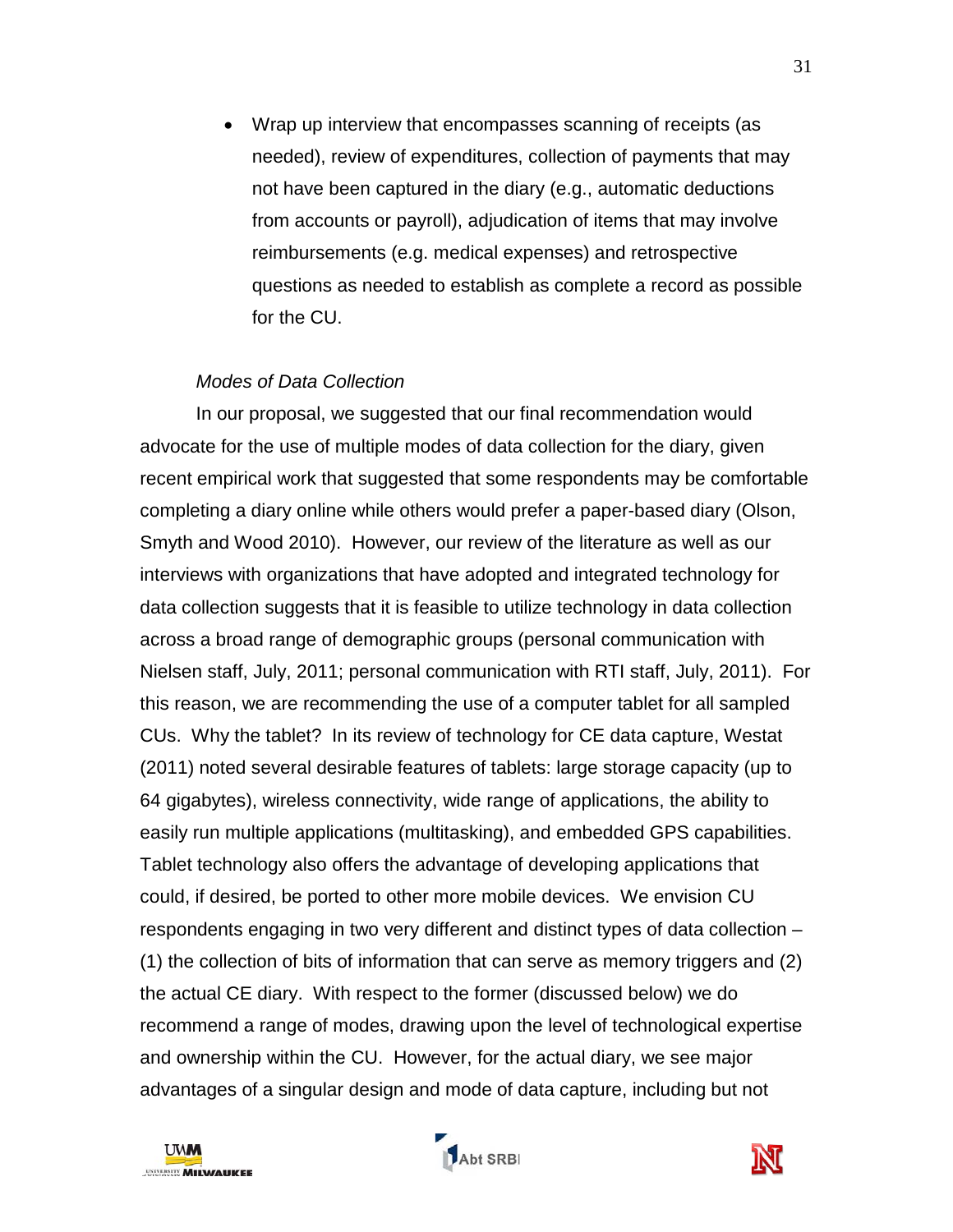limited to the cost savings associated with a single design and training of interviewers. Furthermore, use of an electronic instrument in which items can be automatically coded into relevant expenditure categories should decrease postdata collection processing time, and thus increase timeliness of the released data.

We also recommend harnessing the power of the tablet/web-based instrument for easing the respondent burden in reporting redundant purchases. For example, we speculate that a significant portion of grocery store purchases are redundant from week to week. The creation of dynamic smart lists – from which the respondent could select for subsequent diary entries – is but one feature that could reduce the day to day respondent burden.

In recommending a web-based data collection protocol, we recognize that although the majority of consumer units in the U.S. have the capacity to complete a diary online (Pew Research Center 2010), a small but significant portion (22%) of the households in the U.S. (in 2011) cannot access the internet from home. Furthermore, penetration of high speed internet access is even lower (about 66%) (Smith 2010). The use of a tablet-based CE diary allows the flexibility to allow those CUs with web access (or for whom web access is possible) to complete the diary via the web while offering those CUs without access the same instrument via a computer-assisted self-interview. The major advantage of such a design is that the use of a single technology and user-interface negates the confounding of mode effects (and corresponding measurement error issues) with demographic characteristics associated with web access and/or technology ownership. Recent experience (e.g. Link et al. 2011) suggests that users with little to no experience using "high tech" devices can be trained to use such devices effectively for data collection.

## *Survey Instruments*

Our recommended design for the interview and diary draws upon the designs of the UK Expenditure and Food Survey (Horsfield 2010; Leicester and Oldefield 2009), the Nielsen Homescan project (Einav, Leibtag and Nevo 2008; personal communication), the experimentation related to the Canadian





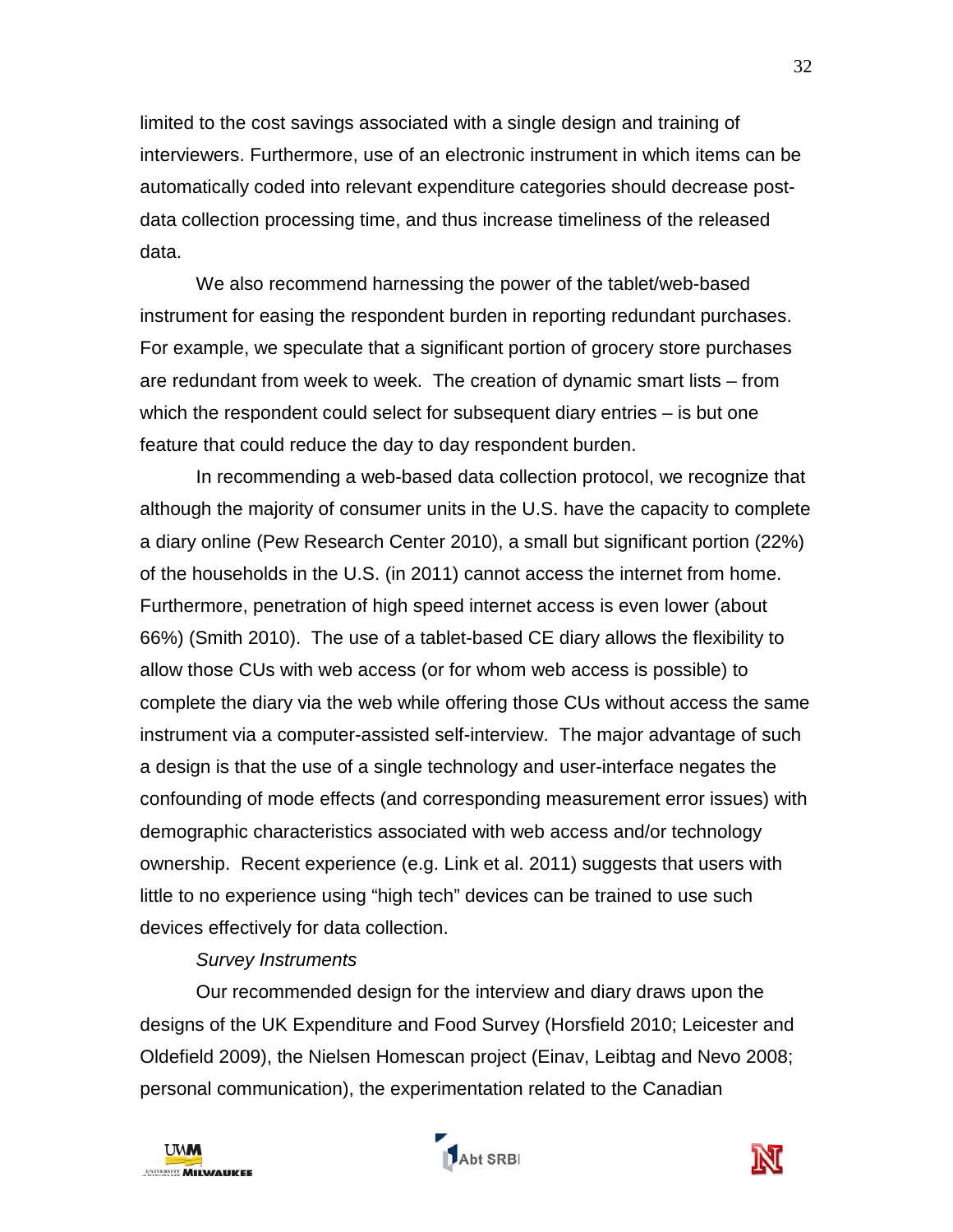household expenditure survey (Tremblay, et al. 2011) and the recent efforts related to the design of the USDA's National Household Food Acquisition and Purchase Survey (Matulewicz, Kalb, Redel and Cole 2011).

As with the current design, we recommend that the initial recruitment into the sample and interview be conducted face to face. We see no means by which one can efficiently recruit CU members and place the materials for a study such as this to serve as a responding household in a large, diverse national sample without a face to face contact. The initial interview would focus on establishing the membership of the CU, collecting demographic information (including income) about those CU members and collecting two sets of expenditures questions – retrospective questions focusing on major purchases and global expenditure questions. In addition, the initial interview would identify key aspects concerning the CU's expenditure monitoring behavior (e.g., use of expenditure monitoring software; use of single credit cards for all purchases; check monitoring).

Where our recommendation deviates significantly from the current CE diary and from other national consumer expenditure surveys is with respect to the length of the diary period. Our recommendation is for diarists to serve for a one-month period, a period that doubles the length of the diary commitment for the current CE diary. Why the extended diary period? Clearly, there is experience in the private sector with households participating for extended periods of time recording expenditures. For example, Homescan respondents may participate for a period in excess of six months (personal communication); in the U.K., members of the UK-Worldpanel provide data for as many months as they wish to participate (Leicester and Oldfield 2009). Although a one month diary may seem more burdensome than a current two week design, the technology allowing for recognition over recall, use of 'pick lists' for previously purchased items, and electronic memory triggers should help reduce the cognitive burden on the CU even though the time burden will have increased.

Given the costs involved with training the consumer unit to use the tablet as a data collection instrument and the desire of data users to have fully





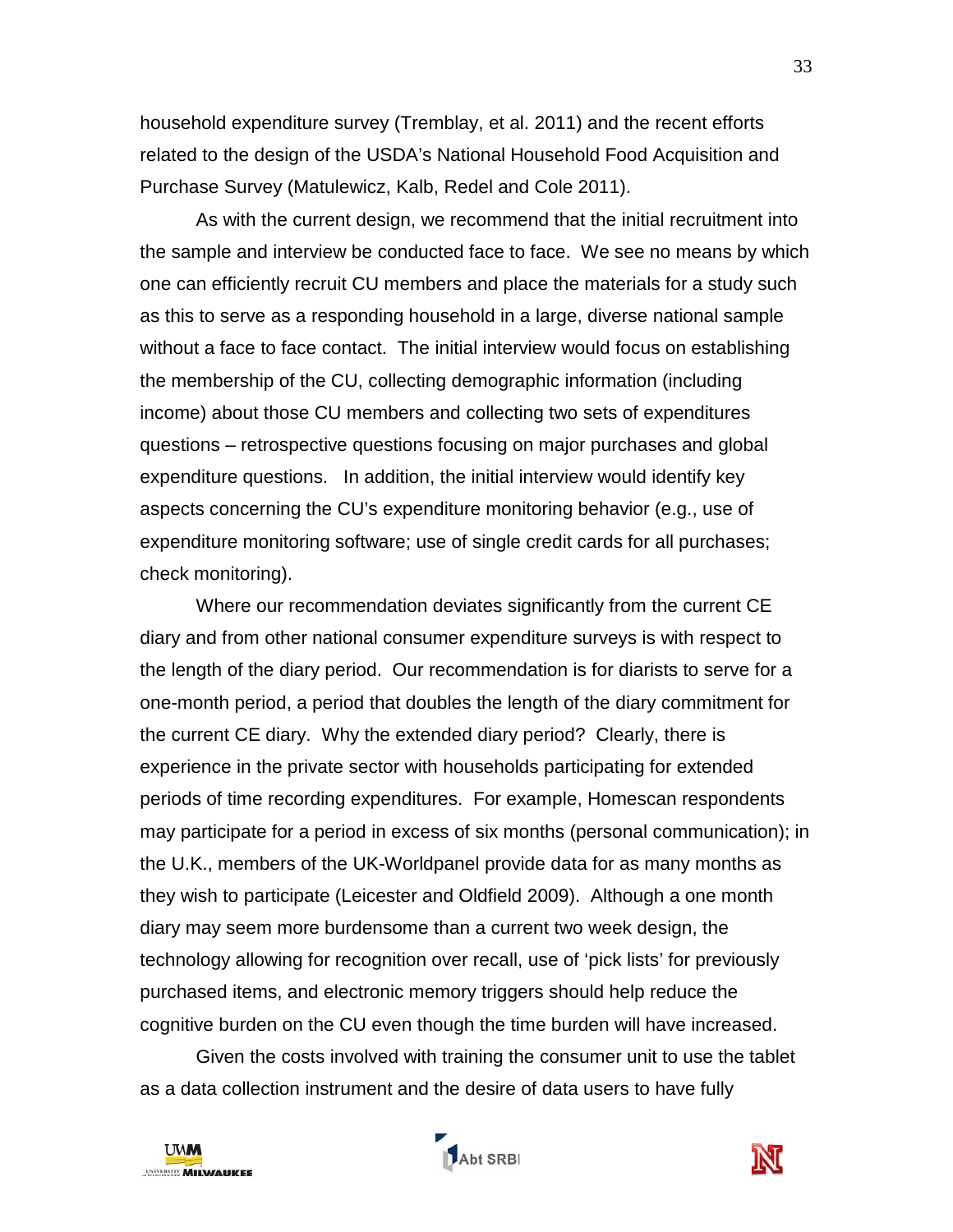integrated information (that is, data that are currently collected in the diary and the interview) for CUs we believe that this design will be a reasonable balance of survey errors and survey costs. Unfortunately, the empirical literature to inform this design feature either does not exist or is more than four decades old (e.g., Sudman and Ferber 1971; Sudman and Bradburn 1973). This is a critical design decision and one which we strongly recommend further empirical work be conducted and for which we have outlined possible methodological investigations in Section IV.

Why the inclusion of the two sets of retrospective expenditure questions when our focus is on "real time" capture of expenditures? With respect to major purchases, we realize that the rarity of the event requires the reporting of these types of expenditures for an extended recall period. Without these retrospective reports, there may be insufficient data provided during the diary period for estimation of these rare, high cost expenditures. In addition our recommendation is based on the U.K experience (Horsfield 2010), coupled with the empirical data that suggests that major expenditures are less subject to errors of omission even for relatively long recall periods (Sudman and Ferber 1971; Neter and Waksberg 1964; Neter 1970). Although salient expenditures are less likely to be subject to errors of omission, the reporting of these expenditures may be more likely to be subject to forward telescoping, that is, the reporting of the purchase as occurring more recently than is true. Question wording for these retrospective reports will need to incorporate means to reduce forward telescoping for these items (e.g., two time period reports within a single interview). The U.K. questions focus on expenditures in excess of 5,000£; for the U.S. we would recommend an approach that focuses both on the level of expenditure and the type of expenditure (e.g., home repairs in excess of \$5,000 made during the last six months; automobiles, regardless of price).





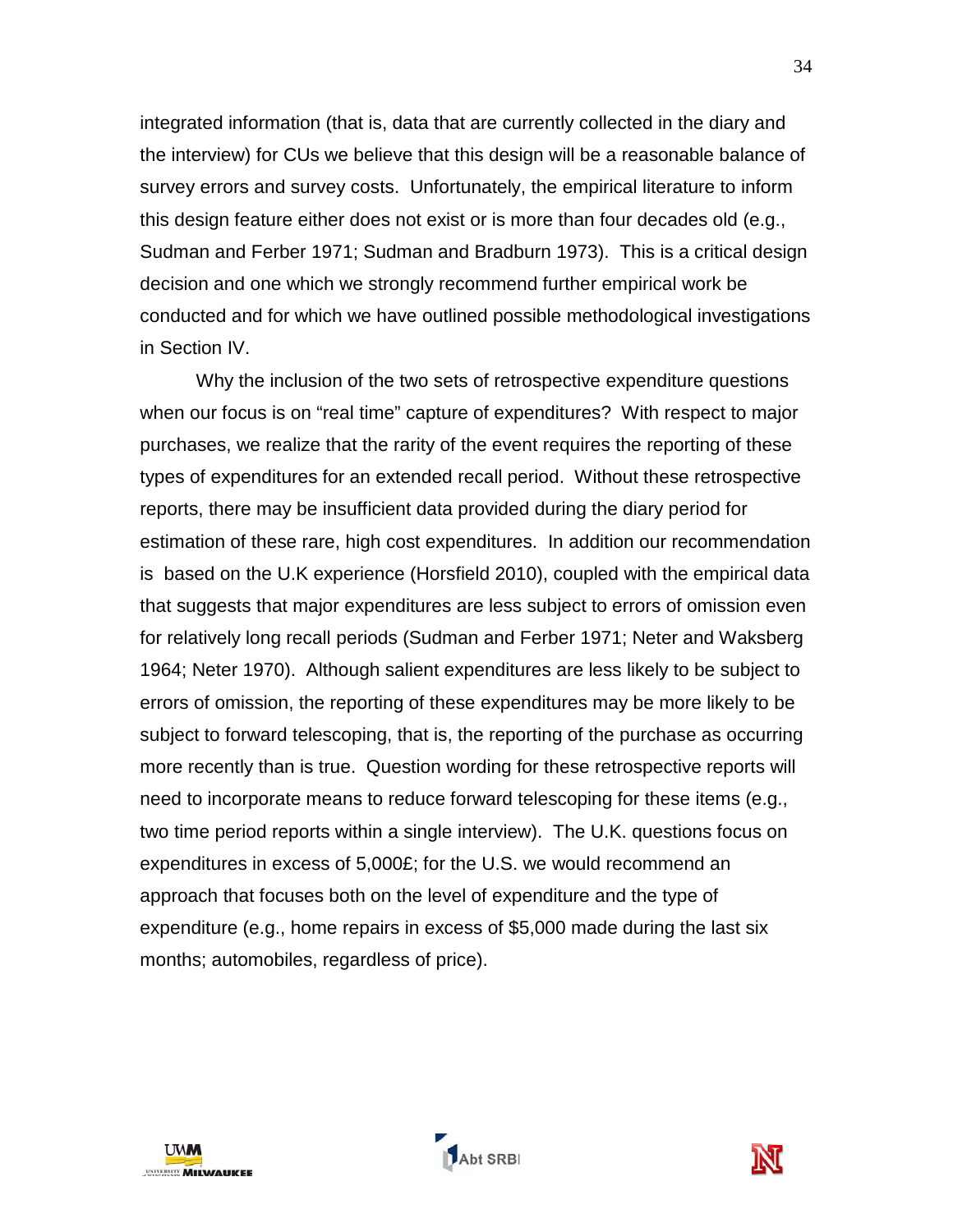The inclusion of the global questions provides data that can facilitate both benchmarking as well as nonresponse adjustment.<sup>22</sup> As noted earlier, analysis of global questions included in the Panel Study of Income Dynamics (PSID) found that a set of global expenditure items accounted for 70% of the expenditures captured in the Consumer Expenditure Survey Interview data (Li et al. 2010).<sup>[23](#page-37-1)</sup> For example, the PSID includes a global question concerning average weekly expenditures for food used at home. Such information could be informative with respect to understanding compliance and possible underreporting of food purchases during the diary period. Other global questions collected as part of the initial interview would allow analysts to examine the extent to which the diarists are reporting at a level commensurate with their past expenditure patterns and provide useful data for nonresponse bias detection and adjustment.

Table 1 summarizes the source for each category of expenditure currently collected in the CE and how the proposed design will collect this information. For some items, the source will be identical. For example, most food items are currently collected via the diary and the proposed design continues to have them collected through the diary. Similarly, we recommend that automobile purchases continue to be collected via the interview. However, other items, such as gasoline purchases are currently used from the interview. We believe that this type of smaller payment could be more accurately collected via the diary. Additionally, with an extended diary time of one month, this will be sufficient to capture

 $23$  Examples of these questions include "How much do you spend on food in an average week?; "How much are your monthly mortgage payments?" "How much is your total yearly homeowner's insurance premium?" "In the last month, how much did you and your family living there pay for each of these transportation related expenses….Gasoline? Repairs and maintenance? Parking and carpool? Bus fares and train fares? Taxicabs? Other transportation? See Exhibit 1, Li et al. 2010.







 $\overline{a}$  $22$  Global questions could also be expanded to facilitate quarterly and/or annual estimation of expenditures for the empanelled members of the study. Although we don't recommend this approach, we realize that this compromise may be necessary to meet the demands of outside data users who rely on quarterly and annual estimates for individual CUs. However, such an approach simply reasserts the present design, with a mix of diary and retrospective reports, albeit for this case, for a single CU (as compared to the present CE design which draws from different CUs for the prospective and retrospective reports). We do, however, think that the global questions could provide useful covariates should imputation of between-wave expenditures be considered.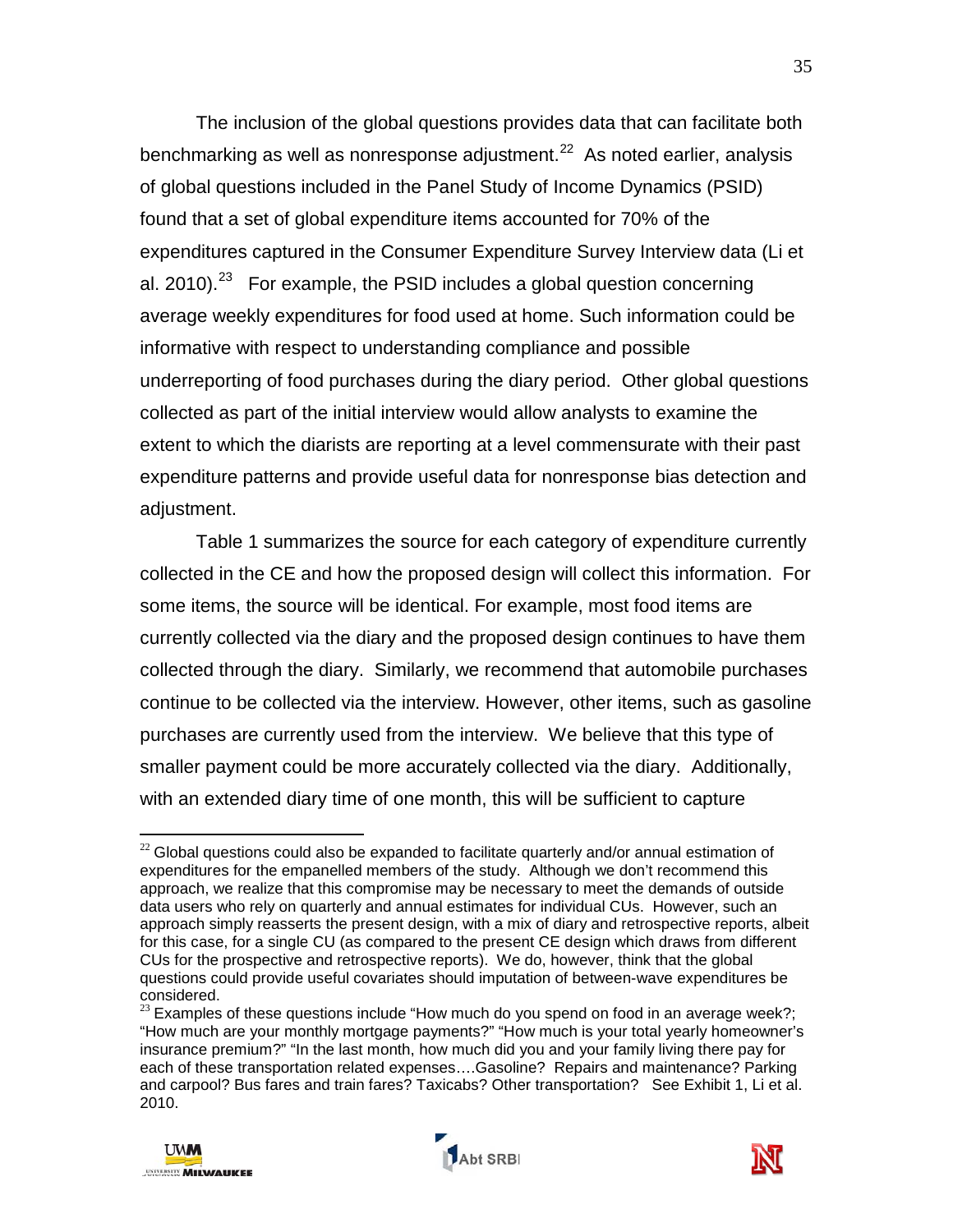regular, consistent expenditures that occur monthly such as mortgage and rent payments and utility bills.

|                                                     | <b>Current Design</b> | Proposed Redesign |
|-----------------------------------------------------|-----------------------|-------------------|
| Food                                                |                       |                   |
| Food at home                                        |                       |                   |
| Cereals and bakery products                         | Diary                 | Diary             |
| Cereals and cereal products                         | Diary                 | Diary             |
| <b>Bakery products</b>                              | Diary                 | Diary             |
| Meats, poultry, fish, and eggs                      | Diary                 | Diary             |
| <b>Beef</b>                                         | Diary                 | Diary             |
| Pork                                                | Diary                 | Diary             |
| Other meats                                         | Diary                 | Diary             |
| Poultry                                             | Diary                 | Diary             |
| Fish and seafood                                    | Diary                 | Diary             |
| Eggs                                                | Diary                 | Diary             |
| Dairy products                                      | Diary                 | Diary             |
| Fresh milk and cream                                | Diary                 | Diary             |
| Other dairy products                                | Diary                 | Diary             |
| Fruits and vegetables                               | Diary                 | Diary             |
| Fresh fruits                                        | Diary                 | Diary             |
|                                                     |                       |                   |
| Fresh vegetables<br>Processed fruits                | Diary                 | Diary<br>Diary    |
|                                                     | Diary                 |                   |
| Processed vegetables                                | Diary                 | Diary             |
| Other food at home                                  | Diary                 | Diary             |
| Sugar and other sweets                              | Diary                 | Diary             |
| Fats and oils                                       | Diary                 | Diary             |
| Miscellaneous foods                                 | Diary                 | Diary             |
| Nonalcoholic beverages                              | Diary                 | Diary             |
| Food prepared by consumer unit on out-of-town trips | Interview             | Diary             |
| Food away from home                                 | Diary + Interview     | Diary             |
| Alcoholic beverages                                 | Diary + Interview     | Diary             |
|                                                     |                       |                   |
| Housing                                             |                       |                   |
| Shelter                                             |                       |                   |
| Owned dwellings                                     | Interview             | Diary + Interview |
| Mortgage interest and charges                       | Interview             | Diary + Interview |
| Property taxes                                      | Interview             | Diary + Interview |
| Maintenance, repairs, insurance, other expenses     | Interview             | Diary + Interview |
| Rented dwellings                                    | Interview             | Diary + Interview |
| Other lodging                                       | Interview             | Diary + Interview |
| Utilities, fuels, and public services               |                       |                   |
| Natural gas                                         | Interview             | Diary + Interview |
| Electricity                                         | Interview             | Diary + Interview |
| Fuel oil and other fuels                            | Interview             | Diary + Interview |
| Telephone services                                  | Interview             | Diary + Interview |
| Water and other public services                     | Interview             | Diary + Interview |
| Household operations                                |                       |                   |
| Personal services                                   | Interview             | Diary             |
| Other household expenses                            | Interview + Diary     | Diary             |
| Housekeeping supplies                               |                       |                   |
| Laundry and cleaning supplies                       | Diary                 | Diary             |
| Other household products                            | Diary                 | Diary             |
| Postage and stationery                              | Diary                 | Diary             |
| Households furnishings and equipment                |                       |                   |
| Household textiles                                  | Diary + Interview     | Diary             |

**Table 1: Expenditure item collected in the Current Expenditure Survey by source, current design and proposed redesign**

<span id="page-37-1"></span><span id="page-37-0"></span>



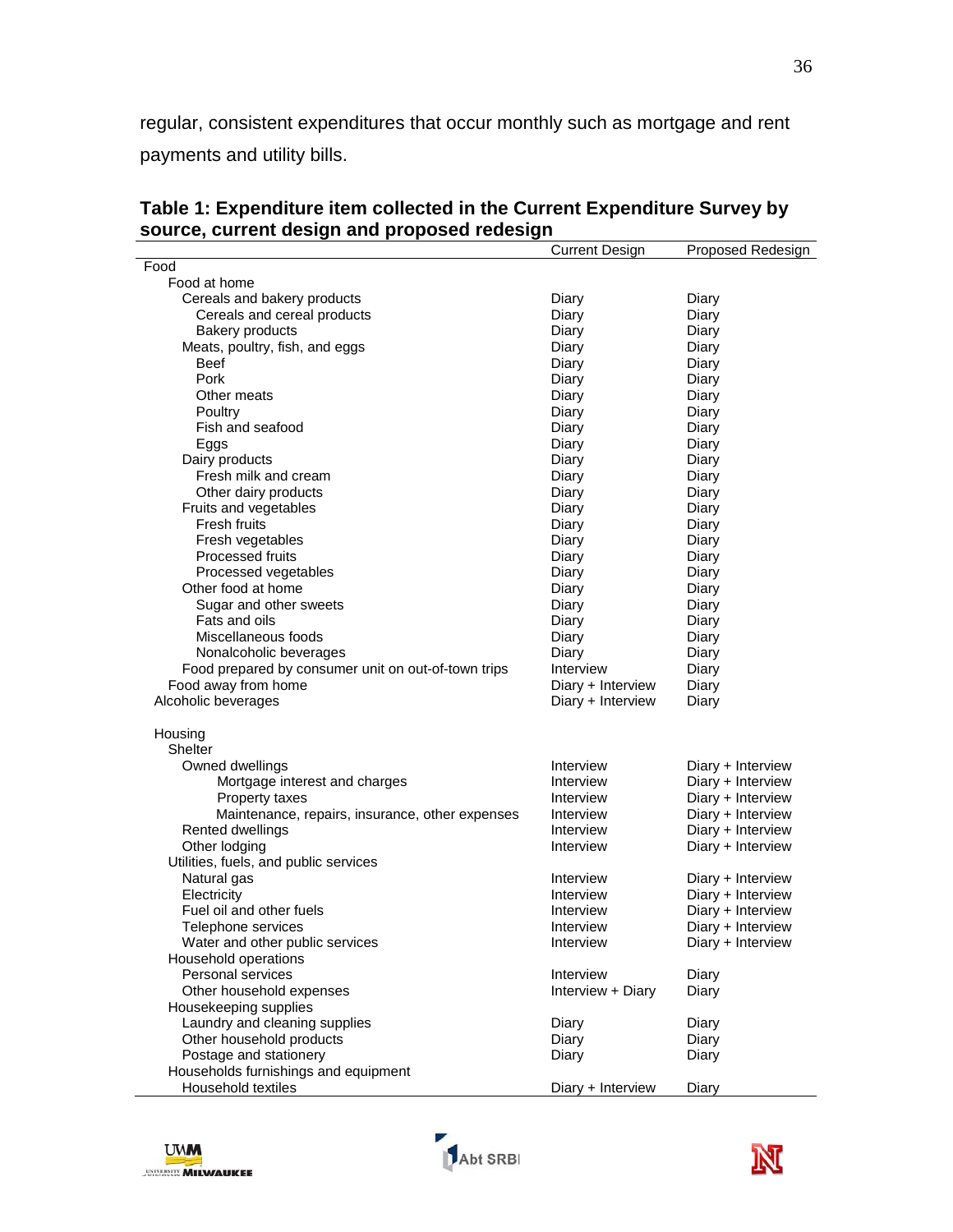|                                                                                                                                                                                                                                                                                                                                                                                                         | Current Design                                                                                                                                                                                                                   | Proposed Redesign                                                                                                                                                                                              |
|---------------------------------------------------------------------------------------------------------------------------------------------------------------------------------------------------------------------------------------------------------------------------------------------------------------------------------------------------------------------------------------------------------|----------------------------------------------------------------------------------------------------------------------------------------------------------------------------------------------------------------------------------|----------------------------------------------------------------------------------------------------------------------------------------------------------------------------------------------------------------|
| Furniture                                                                                                                                                                                                                                                                                                                                                                                               | Interview + Diary                                                                                                                                                                                                                | Diary + Interview                                                                                                                                                                                              |
| Floor coverings                                                                                                                                                                                                                                                                                                                                                                                         | Interview                                                                                                                                                                                                                        | Diary + Interview                                                                                                                                                                                              |
| Major appliances                                                                                                                                                                                                                                                                                                                                                                                        | Interview                                                                                                                                                                                                                        | Diary + Interview                                                                                                                                                                                              |
| Small appliances, misc. housewares                                                                                                                                                                                                                                                                                                                                                                      | Interview + Diary                                                                                                                                                                                                                | Diary                                                                                                                                                                                                          |
| Misc. household equipment                                                                                                                                                                                                                                                                                                                                                                               | Interview + Diary                                                                                                                                                                                                                | Diary                                                                                                                                                                                                          |
| Apparel and services                                                                                                                                                                                                                                                                                                                                                                                    |                                                                                                                                                                                                                                  |                                                                                                                                                                                                                |
| Men and boys                                                                                                                                                                                                                                                                                                                                                                                            |                                                                                                                                                                                                                                  |                                                                                                                                                                                                                |
| Men, 16 and over                                                                                                                                                                                                                                                                                                                                                                                        | Interview + Diary                                                                                                                                                                                                                | Diary                                                                                                                                                                                                          |
| Boys, 2 to 15                                                                                                                                                                                                                                                                                                                                                                                           | Interview + Diary                                                                                                                                                                                                                | Diary                                                                                                                                                                                                          |
| Women and girls                                                                                                                                                                                                                                                                                                                                                                                         |                                                                                                                                                                                                                                  |                                                                                                                                                                                                                |
| Women, 16 and over                                                                                                                                                                                                                                                                                                                                                                                      | Interview + Diary                                                                                                                                                                                                                | Diary                                                                                                                                                                                                          |
| Girls, 2 to 15                                                                                                                                                                                                                                                                                                                                                                                          | Interview + Diary                                                                                                                                                                                                                | Diary                                                                                                                                                                                                          |
| Children under 2                                                                                                                                                                                                                                                                                                                                                                                        | Interview + Diary                                                                                                                                                                                                                | Diary                                                                                                                                                                                                          |
| Footwear                                                                                                                                                                                                                                                                                                                                                                                                | Diary                                                                                                                                                                                                                            | Diary                                                                                                                                                                                                          |
| Other apparel products and services                                                                                                                                                                                                                                                                                                                                                                     | Interview + Diary                                                                                                                                                                                                                | Diary                                                                                                                                                                                                          |
| Transportation                                                                                                                                                                                                                                                                                                                                                                                          |                                                                                                                                                                                                                                  |                                                                                                                                                                                                                |
| Vehicle purchases (net outlay)                                                                                                                                                                                                                                                                                                                                                                          |                                                                                                                                                                                                                                  |                                                                                                                                                                                                                |
| Cars and trucks, new                                                                                                                                                                                                                                                                                                                                                                                    | Interview                                                                                                                                                                                                                        | Interview                                                                                                                                                                                                      |
|                                                                                                                                                                                                                                                                                                                                                                                                         | Interview                                                                                                                                                                                                                        | Interview                                                                                                                                                                                                      |
| Other vehicles                                                                                                                                                                                                                                                                                                                                                                                          | Interview                                                                                                                                                                                                                        | Interview                                                                                                                                                                                                      |
| Gasoline and motor oil                                                                                                                                                                                                                                                                                                                                                                                  | Interview + Diary                                                                                                                                                                                                                | Diary                                                                                                                                                                                                          |
| Other vehicle expenses                                                                                                                                                                                                                                                                                                                                                                                  |                                                                                                                                                                                                                                  | Diary                                                                                                                                                                                                          |
| Vehicle finance charges                                                                                                                                                                                                                                                                                                                                                                                 | Interview                                                                                                                                                                                                                        | Diary                                                                                                                                                                                                          |
| Maintenance and repairs                                                                                                                                                                                                                                                                                                                                                                                 | Interview + Diary                                                                                                                                                                                                                | Diary                                                                                                                                                                                                          |
| Vehicle insurance                                                                                                                                                                                                                                                                                                                                                                                       | Diary                                                                                                                                                                                                                            | Diary                                                                                                                                                                                                          |
| Vehicle rental, leases, licenses, and other charges                                                                                                                                                                                                                                                                                                                                                     | Interview                                                                                                                                                                                                                        | Diary                                                                                                                                                                                                          |
| Public transportation                                                                                                                                                                                                                                                                                                                                                                                   | Interview + Diary                                                                                                                                                                                                                | Diary                                                                                                                                                                                                          |
| Health care                                                                                                                                                                                                                                                                                                                                                                                             |                                                                                                                                                                                                                                  |                                                                                                                                                                                                                |
| Health insurance                                                                                                                                                                                                                                                                                                                                                                                        | Interview                                                                                                                                                                                                                        |                                                                                                                                                                                                                |
| <b>Medical services</b>                                                                                                                                                                                                                                                                                                                                                                                 | Interview                                                                                                                                                                                                                        |                                                                                                                                                                                                                |
| Drugs                                                                                                                                                                                                                                                                                                                                                                                                   |                                                                                                                                                                                                                                  |                                                                                                                                                                                                                |
| Medical supplies                                                                                                                                                                                                                                                                                                                                                                                        | Interview + Diary                                                                                                                                                                                                                | Diary                                                                                                                                                                                                          |
|                                                                                                                                                                                                                                                                                                                                                                                                         |                                                                                                                                                                                                                                  |                                                                                                                                                                                                                |
|                                                                                                                                                                                                                                                                                                                                                                                                         |                                                                                                                                                                                                                                  |                                                                                                                                                                                                                |
|                                                                                                                                                                                                                                                                                                                                                                                                         |                                                                                                                                                                                                                                  |                                                                                                                                                                                                                |
|                                                                                                                                                                                                                                                                                                                                                                                                         |                                                                                                                                                                                                                                  |                                                                                                                                                                                                                |
| Other entertainment supplies, equipment, and services                                                                                                                                                                                                                                                                                                                                                   | Interview + Diary                                                                                                                                                                                                                | Diary + Interview                                                                                                                                                                                              |
|                                                                                                                                                                                                                                                                                                                                                                                                         |                                                                                                                                                                                                                                  |                                                                                                                                                                                                                |
|                                                                                                                                                                                                                                                                                                                                                                                                         |                                                                                                                                                                                                                                  |                                                                                                                                                                                                                |
|                                                                                                                                                                                                                                                                                                                                                                                                         |                                                                                                                                                                                                                                  |                                                                                                                                                                                                                |
|                                                                                                                                                                                                                                                                                                                                                                                                         |                                                                                                                                                                                                                                  |                                                                                                                                                                                                                |
|                                                                                                                                                                                                                                                                                                                                                                                                         |                                                                                                                                                                                                                                  |                                                                                                                                                                                                                |
|                                                                                                                                                                                                                                                                                                                                                                                                         |                                                                                                                                                                                                                                  |                                                                                                                                                                                                                |
|                                                                                                                                                                                                                                                                                                                                                                                                         |                                                                                                                                                                                                                                  |                                                                                                                                                                                                                |
|                                                                                                                                                                                                                                                                                                                                                                                                         |                                                                                                                                                                                                                                  |                                                                                                                                                                                                                |
|                                                                                                                                                                                                                                                                                                                                                                                                         |                                                                                                                                                                                                                                  |                                                                                                                                                                                                                |
| Cars and trucks, used<br>Entertainment<br>Fees and admissions<br>Audio and visual equip. & services<br>Pets, toys, hobbies, & playground equipment<br>Personal care products and services<br>Reading<br>Education<br>Tobacco products & smoking supplies<br>Miscellaneous<br>Cash contributions<br>Personal insurance and pensions<br>Life and other personal insurance<br>Pensions and Social Security | Diary + Interview<br>Interview + Diary<br>Interview + Diary<br>Interview + Diary<br>Diary + Interview<br>Interview + Diary<br>Interview + Diary<br>Interview + Diary<br>Interview + Diary<br>Interview<br>Interview<br>Interview | Diary + Interview<br>Diary + Interview<br>Diary + Interview<br>Diary<br>Diary + Interview<br>Diary<br>Diary<br>Diary<br>Diary<br>Diary<br>Diary<br>Diary + Interview<br>Diary + Interview<br>Diary + Interview |

**Note**: "Current Design" column from Survey Source of Data for Consumer Expenditure Survey Integrated Tables, 2009. "Interview+Diary" in the "current design" column indicates that the interview is the source of the majority of the items for this category, and that the diary is the source for the minority of the items. "Diary+Interview" indicates the converse.





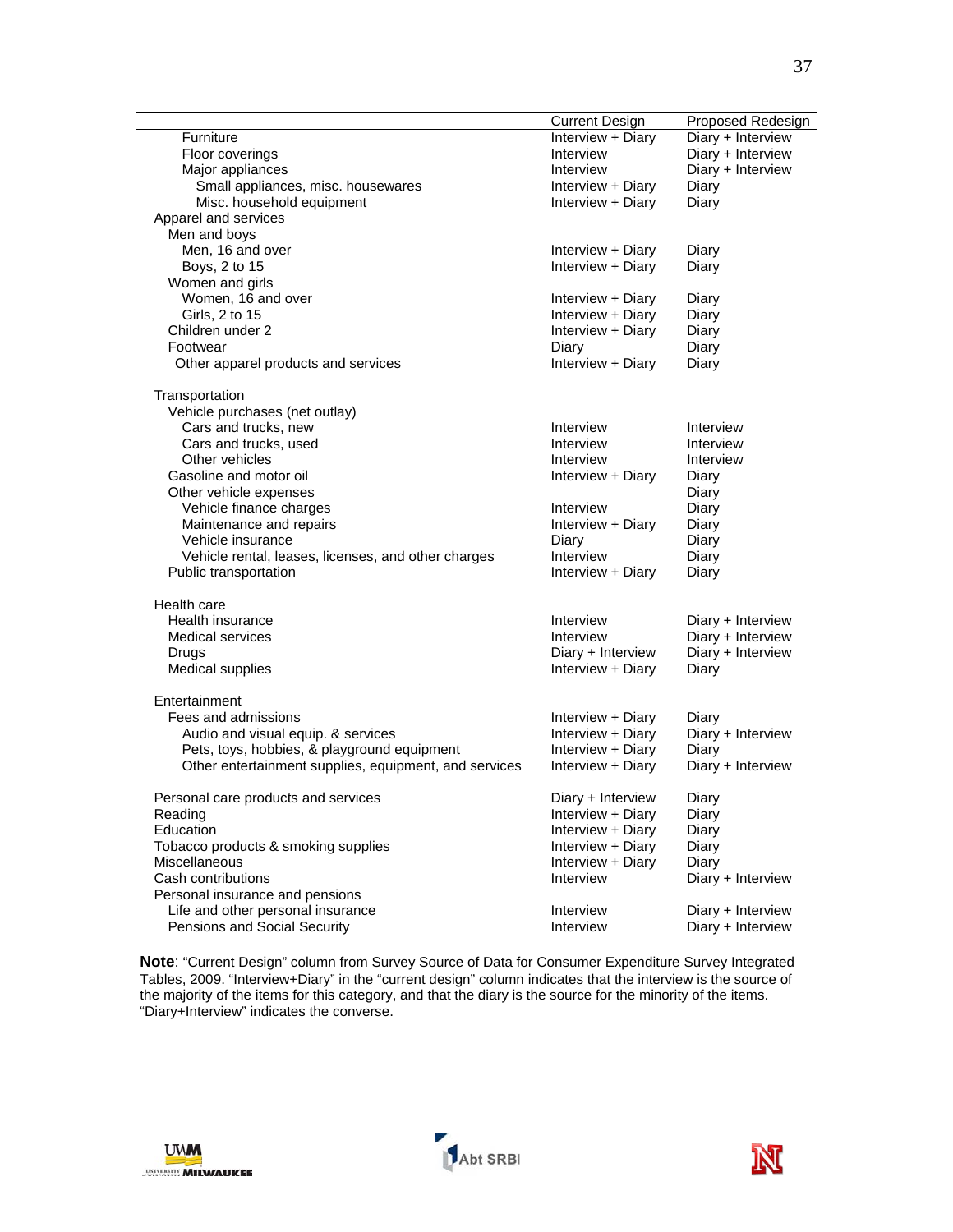As for the actual design of the CE diary, we encourage development of a diary structure that accommodates both *source* of expenditure cues as well as *type* of expenditure cues. For example, we believe that a diary that facilitates entry of information based on a respondent's preference (a single filtering question) is more likely to encourage data capture than an approach that requires adherence to a preconceived notion of categories of items. Furthermore, use of receipts follows a 'source' format rather than a 'type' format. Additionally, the landscape of where and what purchases are made have changed dramatically since the late 1960s, when the initial CE diary structure research was conducted (Sudman and Ferber 1971). For some purchases, a respondent may want to begin the recording process by answering a "what" question, with subsequent questions moving down a hierarchy until the necessary level of detail is recorded (e.g., what, fresh/frozen/bottled/canned/other, gift vs. not a gift, for males/females, age ranges). However, just as likely is a respondent who sits down to record expenditures from a "big box" shopping trip where the diary may only point to a receipt that has been scanned. Furthermore, it expands the information for 'source' currently collected in the diary of where food and drinks away from home were purchased (fast food/ full service/ vending machine/ cafeteria) to other items. We note that these are different from the Point of Purchase questions added to the April 2011 CEQ (Brattland 2011) in that the source questions would be integrated throughout the questionnaire as a memory cue, not simply an additional section to use as a benchmark for another survey.

Income and asset questions in the CE are currently obtained through the Interview. We recommend a similar approach to gathering this information. The CE data users indicate discrepancies in income and taxes relative to national benchmarks (Henderson et al. 2010). Importantly, data users indicate a mismatch between the reference period for expenditures (currently three months) and for income (currently one year). We recommend collecting from all CU's the past month's income in the diary placement interview and the equipment retrieval interview. Thus, one-month change can be estimated within CUs, as well as obtaining income from the month for which expenditures are collected. To





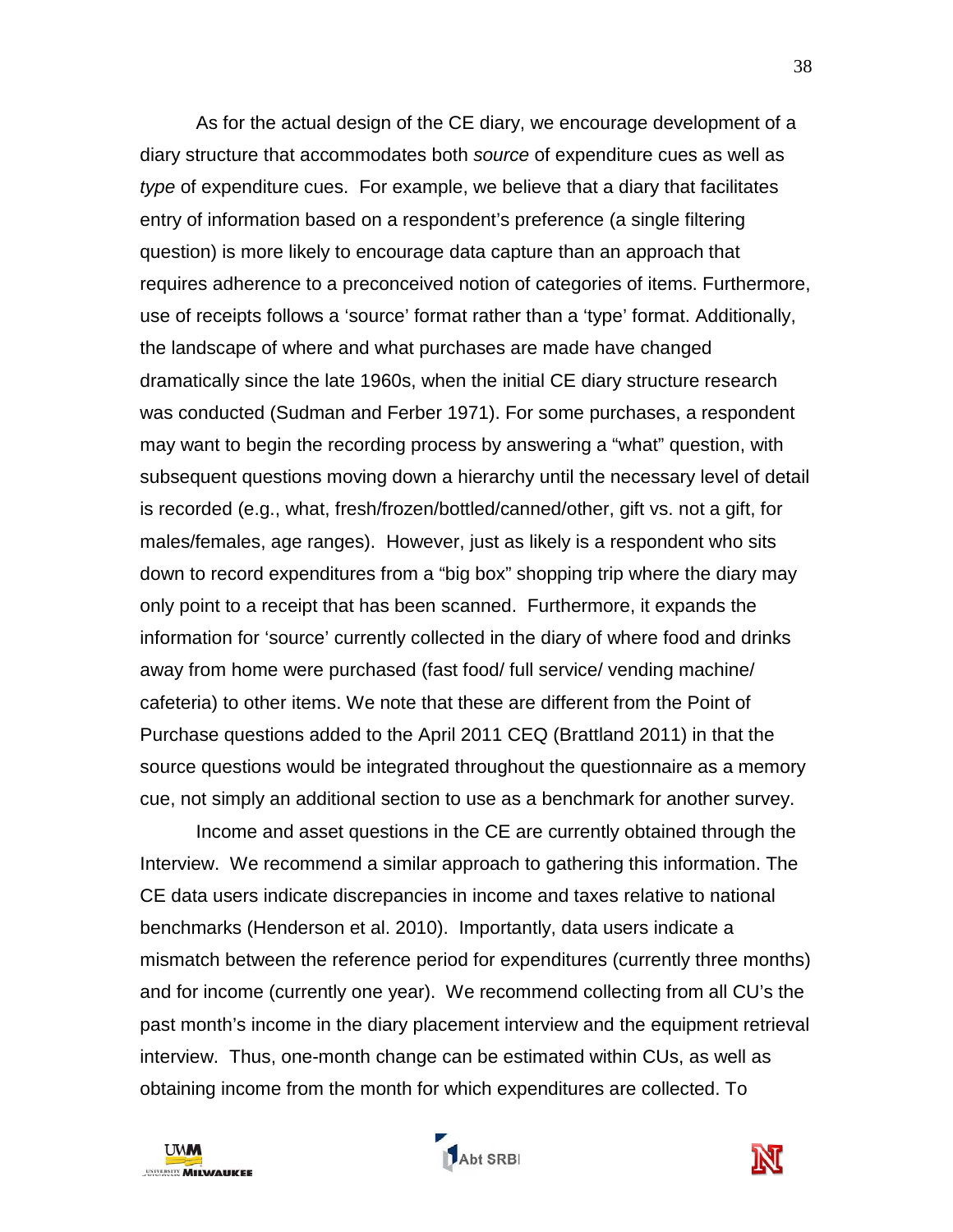potentially improve reporting of income items, we recommend using similar sets of 'memory triggers' as described below for expenditures.

We also recommend collecting past 12 month income from all CUs, as in the current's design reference period, to facilitate analyses at the annual income level. Although this will suffer the same issues of not being contemporaneous with the diary data collection period as in the current design, it will match the data collection period for the panel cases at the time of the third interview (as with the fifth interview now). It will also be temporally prior to current expenditures, thus facilitating causal modeling.

### *Additional Inputs to CU Diary*

In addition to the use of a tablet for the recording of expenditures via a "diary" we recommend supplementing the direct entry of items with electronic capture of individual items and receipts. With respect to the capture of individual items, we would recommend the integration of a barcode reader with the tablet. Although the camera capabilities of most tablets allows the device to serve as a barcode reader, the size of the tablet in most cases makes it a bit awkward for use as a barcode reader. We have explored both the use of barcode readers that are stand-alone devices (e.g., Scanfob 2002 Mobile Wireless Laser Scanner, [http://serialio.com/products/scanner/mobile/Scanfob\\_2002.php\)](http://serialio.com/products/scanner/mobile/Scanfob_2002.php) and various existing apps for Android and iOS devices (e.g., Barcode Scanner; RedLaser; ShopSavvy). All of these devices and apps read UPC codes and/or QR codes. The major advantage of stand-alone scanners is the ease of use and the storage capacity of the devices –for example, the Scanfob has the capacity to scan and store up to 20,000 barcoded items, batch uploading via Bluetooth to an iOS or Android-based device, with software that can be modified for specific uses via the SerialMagic API.<sup>[24](#page-41-0)</sup> The major advantage of utilizing apps for Android and iOS devices is the potential familiarity with the apps among the population. In addition, placement of a device such as an iPod Touch with a CU for the

 $24$  We are not recommending a particular tablet, barcode reader, or scanning hardware or application. Rather the discussion is intended to offer illustrative examples of the capabilities that currently exist.



 $\overline{a}$ 



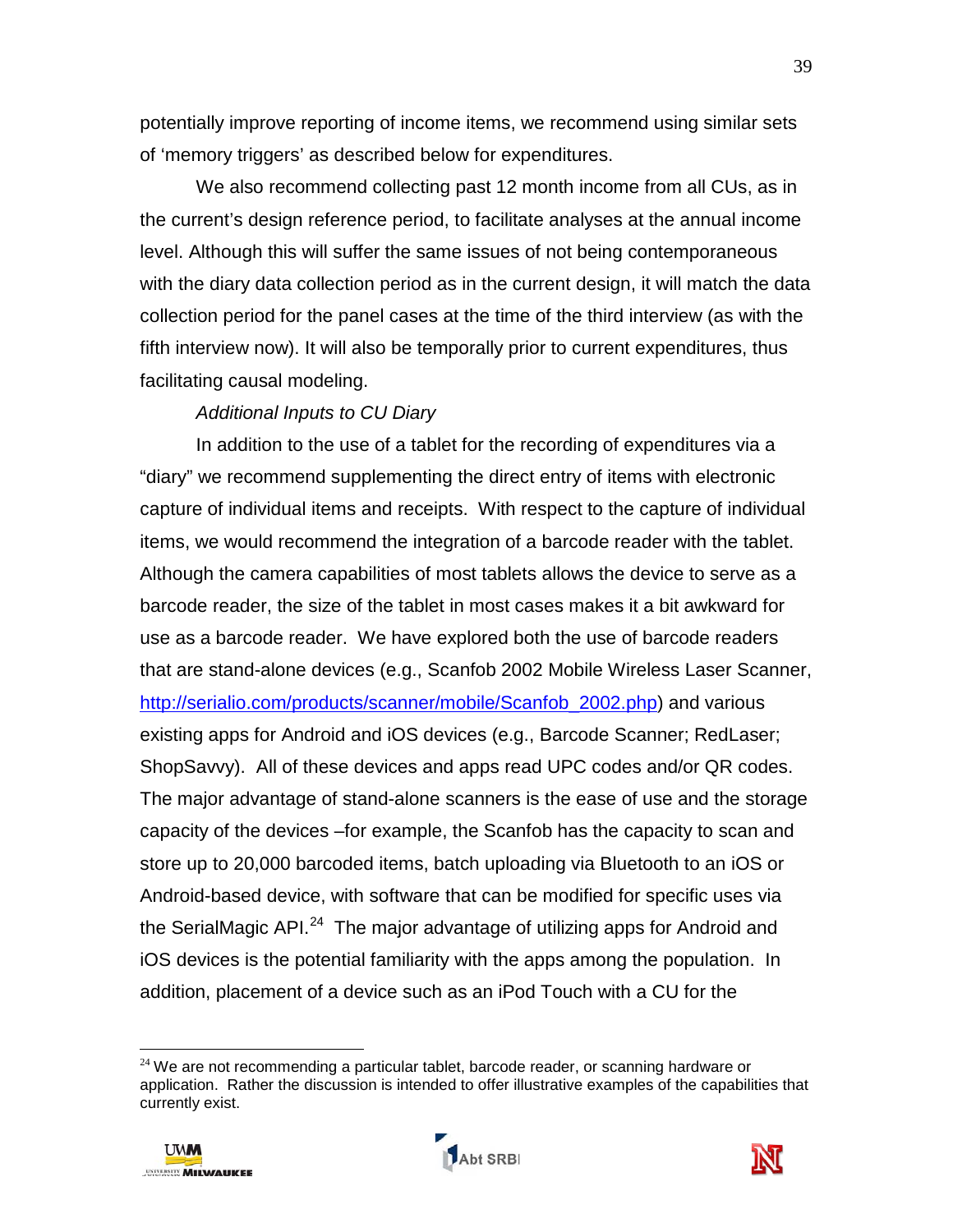purposes of scanning also provides the CU with an additional device that can be used as a portable diary by one of the CU members.

The major advantage of the use of a barcode reader is the capture of detailed information for those items with a barcode; the major disadvantage is that the barcode data do not include price information. The ability to modify the barcode data with information about costs would need to be developed.

We also recommend the integration of either a receipt reader with the tablet or a stand-alone scanner for electronic capture of receipts. For example, ProOnGo [\(www.proongo.com\)](http://www.proongo.com/) allows users to electronically capture receipts and store the receipts via an Excel spreadsheet. The app includes a secure web portal for emailing receipts and offers users support to organize their expenses in so as to be most useful for the user. Similarly, hardware such as NeatReceipts allows for the scanning of receipts and the conversion of those receipts to spreadsheets. Although software can create expense reports from the receipts the expense reports include the total costs, not the itemized costs.

A major advantage of the use of receipt scanners is that they capture details about the item (albeit in an abbreviated format), cost of the individual items, and the details associated with discounts and coupons. Some mechanism –either electronic or human --- would need to convert scanned receipts to a listing (and associated cost) of individual items. The current CE diary tells respondents 'we need you to actually write the information *in* the diary.' Receipt scanners, however, permit flexibility in who enters the information from the receipt itself. In fact, with electronic data collection, interviewers or data entry staff could update the CU's diary with information from the receipts, even if the CU does not enter it, and not have to spend time at the CU's housing unit.

<span id="page-41-0"></span>Use of both barcode readers and electronic capture of receipts has been shown to be feasible and efficient means for capturing expenditure data (Leicester and Oldfield 2009; Matulewicz et al. 2011). The integration of scanners, barcode readers, and tablets for diary data collection is one area for which we recommend methodological investigations.

Abt SRBI

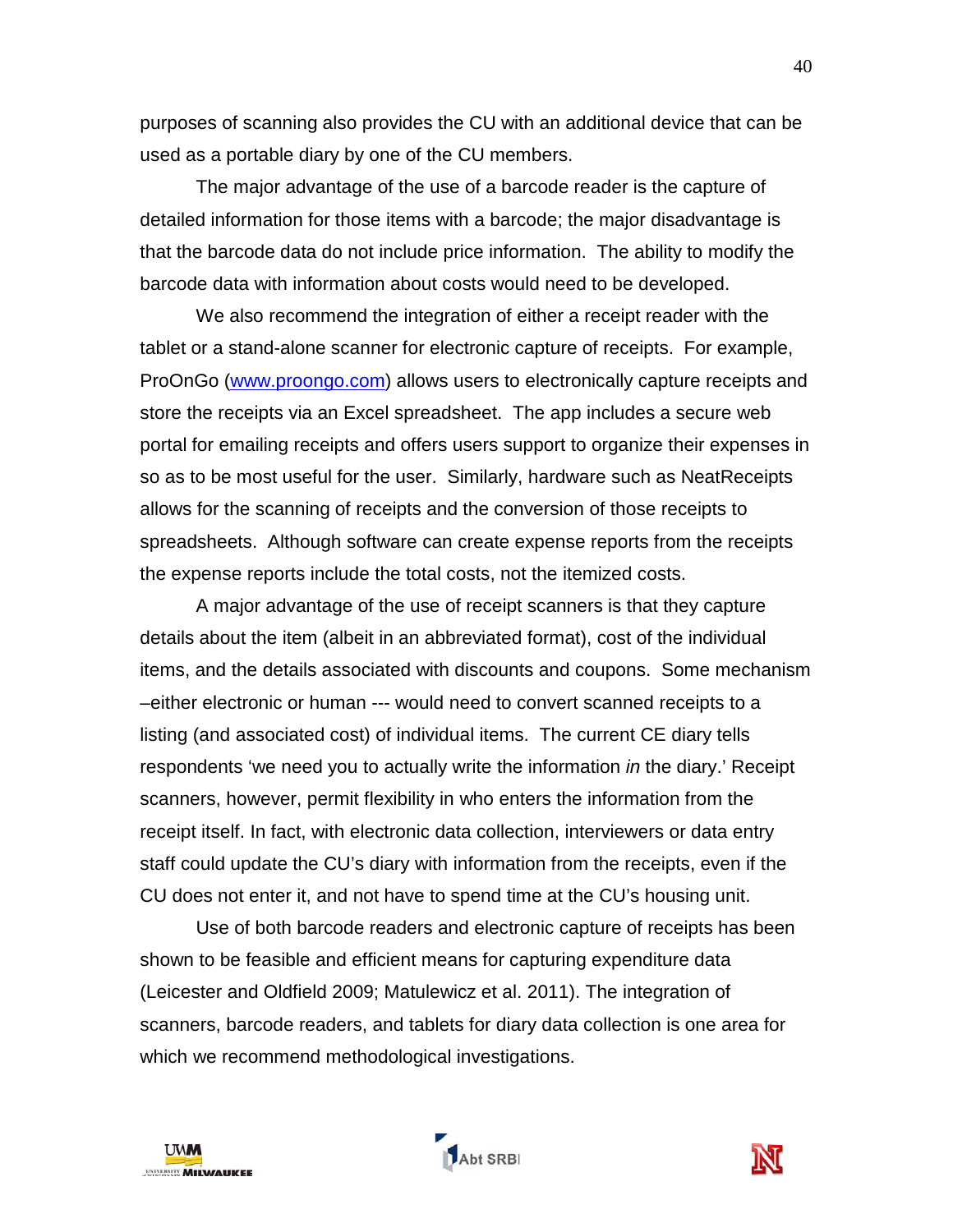#### *CU Reporters*

To minimize reliance on proxy reports, we are encouraging all adults in the CU to serve as diarists. Previous research indicates that reporting by more than one CU member results in higher estimates of expenditures for the household, especially with respect to clothing and personal care expenditures (e.g., Grootaert 1986). Previous research conducted by BLS also suggests that with respect to the number of diarists within a CU, one size may not fit all (Edgar 2006); however, to the extent possible we recommend self-reporting, with exceptions made for those CUs that strongly self-advocate for the use of a single diarist. The U.K. experience as well as the experience in other countries such as Australia (Trewin 2006) suggests that it is feasible to engage multiple respondents successfully within sampled CUs.

In addition, we recommend the use of a simple portable paper diary<sup>[25](#page-43-0)</sup> for young consumers, those 7 to 15 years of age. The UK experience suggests that inclusion of these children's expenditures had significant impacts on the expenditure estimates for particular categories of expenditures (Horsfield 2010). These paper diaries would be collected by the interviewers and entered by BLS to maintain confidentiality of the children's purchases and to alleviate extra burden on the primary CU reporter.

### *Field Procedures*

Sampled CUs would be recruited so as to begin serving as diarists at the start of the week following placement of the diary materials (although we note that in the U.K., diarists are to begin recording on the day following recruitment). To encourage compliance, we would recommend calls by the interviewer early in the first week of serving as a diarist as well as the provision of telephone-based help lines and online "help" support. The Australian experience has interviewers check with diarists between the second and fourth day of the first week of recording (Trewin 2006); in the U.K., interviewers are encourage to make a

 $^{25}$  Consider allowing children ages 7 to 15 to also have an ID that allows them to enter their data via the electronic diary. Nothing precludes allowing these children and adolescents from utilizing technology for the real time capture of their expenditures, but to date, we know of no field experience with such a design.



 $\overline{\phantom{a}}$ 

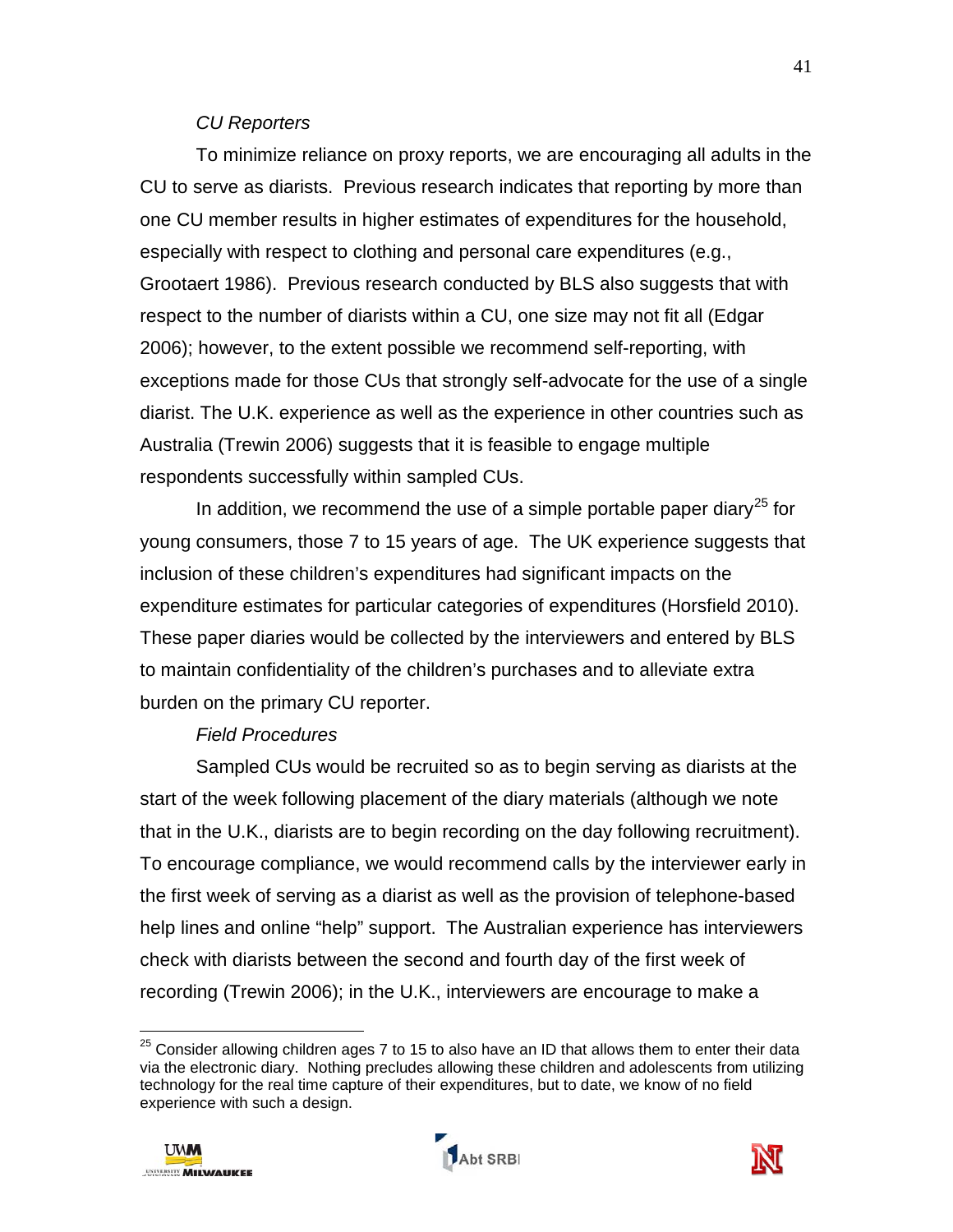"checking call" after the first shopping trip, on or about day 3 of the first week (Horsfield 2010).

A critical component of the initial interview is the training of the CU members – especially the primary CU "purchaser." We envision interviewers bringing a "market basket" of goods, service bills, and receipts with them so as to demonstrate and train respondents in how to use the computer and peripheral equipment. Current practices include the use of video training, face to face individual training, group training sessions, and technical support and retraining via telephone (Trewin 2006; Link et al. 2011 Matulewicz et al. 2011). However, the literature is silent with respect to how best train respondents in the use of multiple technologies, especially when all respondents will most likely not be present for the initial interview. The lack of empirical investigations with respect to effective and efficient strategies suggest that here, too, BLS would be best served by experimentation prior to finalizing a respondent training protocol.

We recommend a flexible interface with the CU during the diary month. For some CUs, we believe that multiple face to face contacts to encourage participation and to provide further training and answering questions will be beneficial. Other CUs may require little assistance or encouragement during the diary month. An advantage of a web-based data collection system is that compliance with the task can be monitored and interventions and encouragement based on the level of activity, the compliance across CU members, and the demographic composition of the CU. Recent research has shown that feedback and probing can be used on open-ended questions in web surveys to result in an improvement in data quality (Oudejans and Christian 2011). Thus, we recommend a multi-pronged strategy, with real-time feedback built into the web or tablet instrument and follow-ups for CUs who have less experience with technology, who show lower compliance, or who request additional assistance.

<span id="page-43-0"></span>The diary period would conclude with a face to face interview shortly after the end of the month-long panel. The interview would serve multiple purposes: (1) to collect the data collection equipment; (2) to administer retrospective questions on topics that are prone to underreporting in the diary, for example,





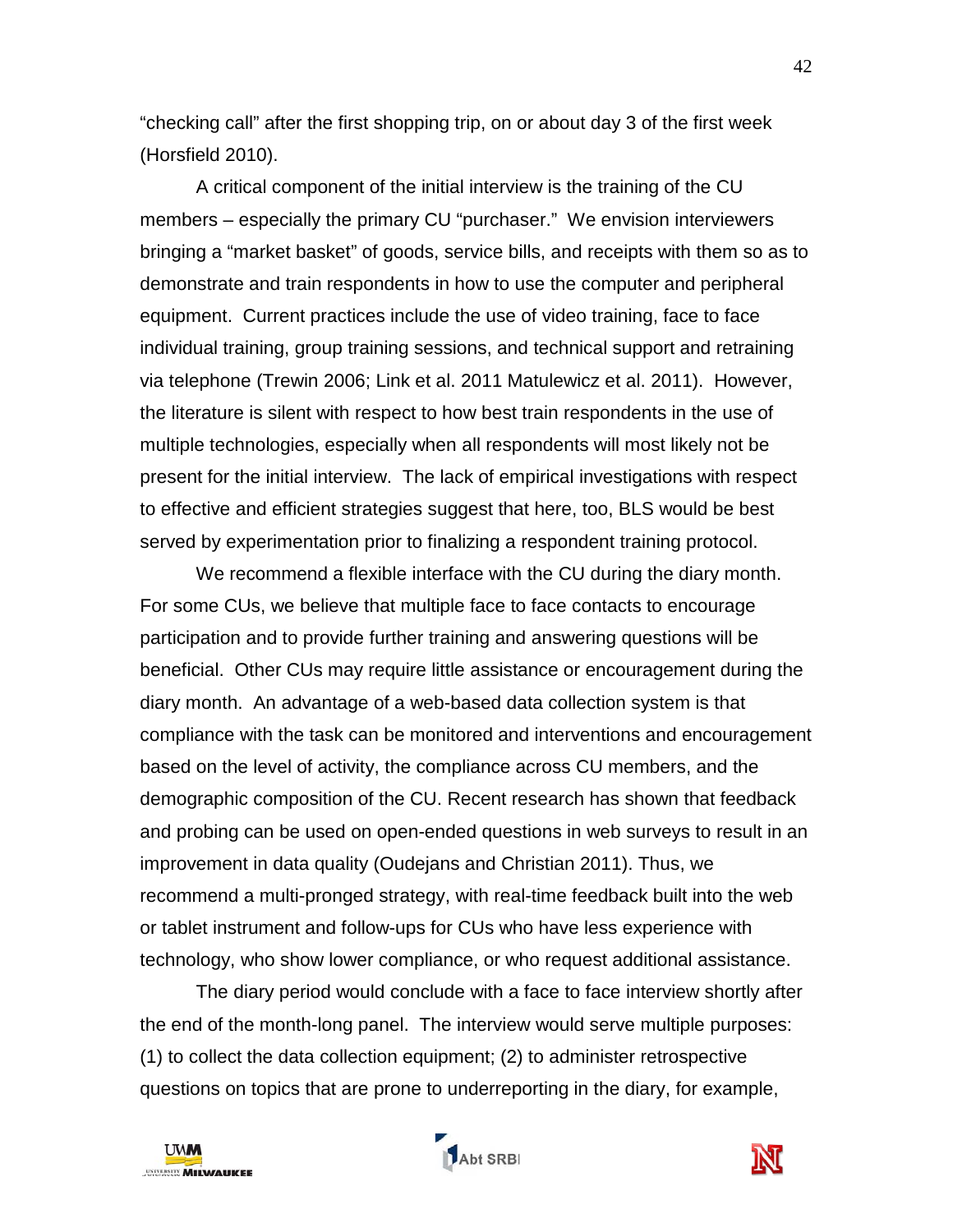monthly payments of mortgages, utilities, or automatic payments; and (3) to review the materials for completeness, with options to administer retrospective question modules as necessary and to disentangle scanned receipts into individual, codeable items. Figure 2 summarizes the field procedure protocol as outlined here.



**Figure 2: Diary Questionnaire Implementation Procedures**

# *Memory Triggers*

As a means for minimizing the reliance on retrospective recall, our design recommends the use of a "portable" diary for all adults ages 16 and older for which the form of the diary is determined by the individual CU member. A recent study found that 83% of U.S. adults own some type of cellphone and that 73% of cellphone owners use text messaging (Pew 2010). There is a growing body of empirical literature the demonstrates the feasibility of using cellphones, smartphones, and PDAs for "real time" capture of behavioral data – via pictures,





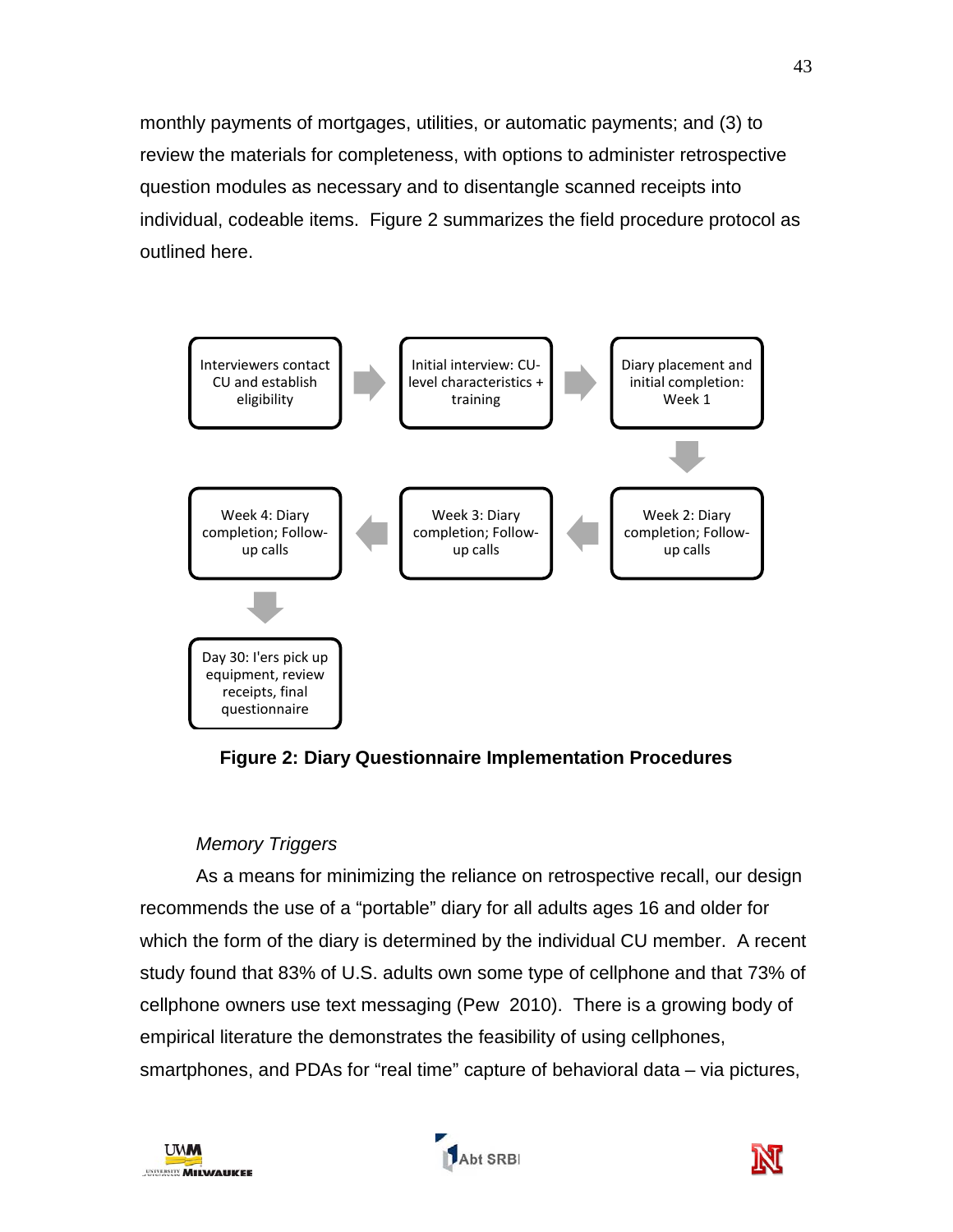audio recordings to oneself, and text or voice messages (e.g., Palen and Salzman 2002; Hosoe 2005; Marceau et al. 2007; Arens et al. 2008; Sun et al. 2010; Palmblad and Tiplady 2004). These "portable" diaries are intended to capture bits of data to serve as memory cues for the respondent to use when entering data into the diary. With respect to these memory triggers, we recommend a broad range of modes of data capture be offered – small paper diaries, interactive voice recognition "drop boxes" (where respondents can dial in and record information about purchases), smartphone apps for voice or picture "diaries" of locations or purchases. As with the use of financial tracking software, here we advocate for a flexible design that reflects the technological facileness and comfort level of individual CU members and which builds on whatever means they may already be using to track expenses.<sup>[26](#page-46-0)</sup>

Electronic receipts for internet purchases, for brick and mortar purchases, and for services rendered, offer a convenient means of data capture. How best to take advantage of these receipts? Once again, our recommendation is to minimize the need for the CU respondents to have to re-enter data that are already in an electronic form. As with scanned receipts, the most efficient approach (from the perspective of the respondent) may be to have the capability to upload such receipts directly to the diary data record. Another means by which to capture these electronic receipts may be to have a secure file location where each CU member can forward his or her receipts, tag them, and then reference that tag in their diary entry for the day. Although this puts additional work in the hands of the interviewer or a coder, it reduces the burden for the respondent.

For those CUs that already monitor expenditures, here we advocate for a flexible design. The goal in developing a flexible design is to utilize the data that are already captured by the CU (hence reducing redundancy in data collection efforts) while capturing the full range of expenditures of interest to BLS. The 2011 Consumer Financial Literacy Survey (Harris Interactive Inc. 2011) found

 $\overline{a}$ 





<sup>&</sup>lt;sup>26</sup>In addition to using electronic records as memory devices, we believe it is feasible for many of these electronic records to be imported directly to a diary-based record.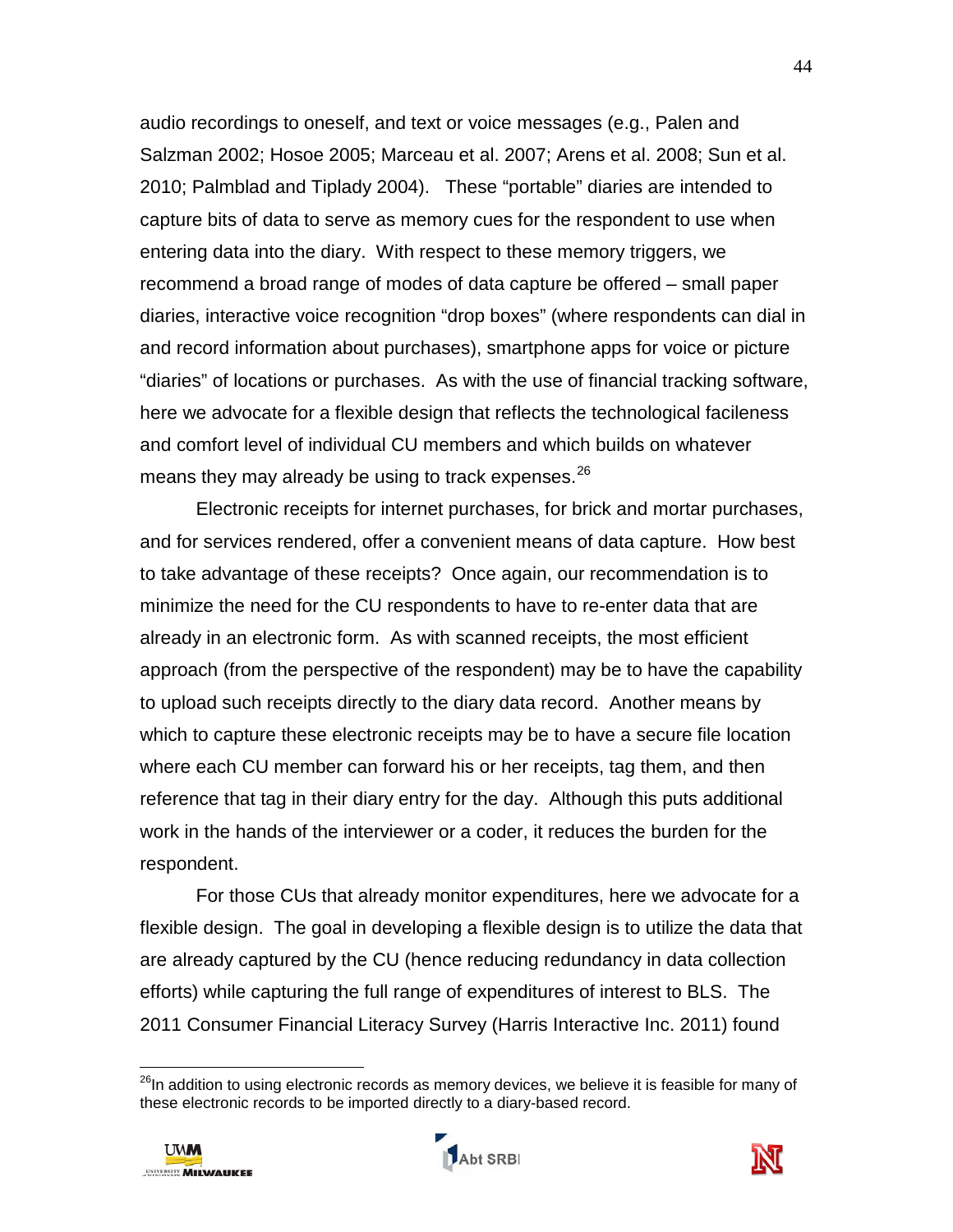that 43% of adults in the U.S. have a budget and keep close track of their spending, although no data were collected on the use of software to monitor expenses. Data from a YouGov survey (self-selected sample) indicate that 40% of those with mobile phones, smartphones, or tablets use mobile banking services (Antenna 2011). In its review of financial software, Westat (2011) noted that financial tracking software contain several features that are relevant to the CE: registers that display transactions and amounts, interfaces that facilitate downloading data from financial institutions, and the ability to split and label transactions into identifiable, individual items (e.g., the Target receipt for personal care items and clothes can be decomposed). Financial tracking software is also available for use with smartphones, allowing real time entry for those respondents attempting to monitor their expenditures. For example, mint.com provides a point-of-purchase application that allows users to record at the time of the purchase and directly input those data to the financial management software. To the extent that some households are, in essence, already capturing CE data, every effort should be made to translate these data to a format usable to the CE. How best to do this and meet the needs of the CE is one area for which we suggest further investigation (see Section IV).

To improve the reporting of income sources, we recommend using multiple record sources to collect information about income as well. Since the information will be collected at the end of the diary data collection period, the CU has the opportunity to organize records and record the information along the way. In fact, the CU can be told to simply keep records for anything related to money coming into the household or leaving the household, thus unifying the two concepts with one task. For example, a waitress could record tips in her pocket diary at the end of her shift, a professional could forward an electronic pay statement to their electronic study email account, and a small business owner could use output from their business financial software to output relevant information for the month. In this way, the task at hand for income is not meaningfully different from expenditures, although it may be more sensitive. Because of this, two approaches could be used. First, the interviewer could

<span id="page-46-0"></span>



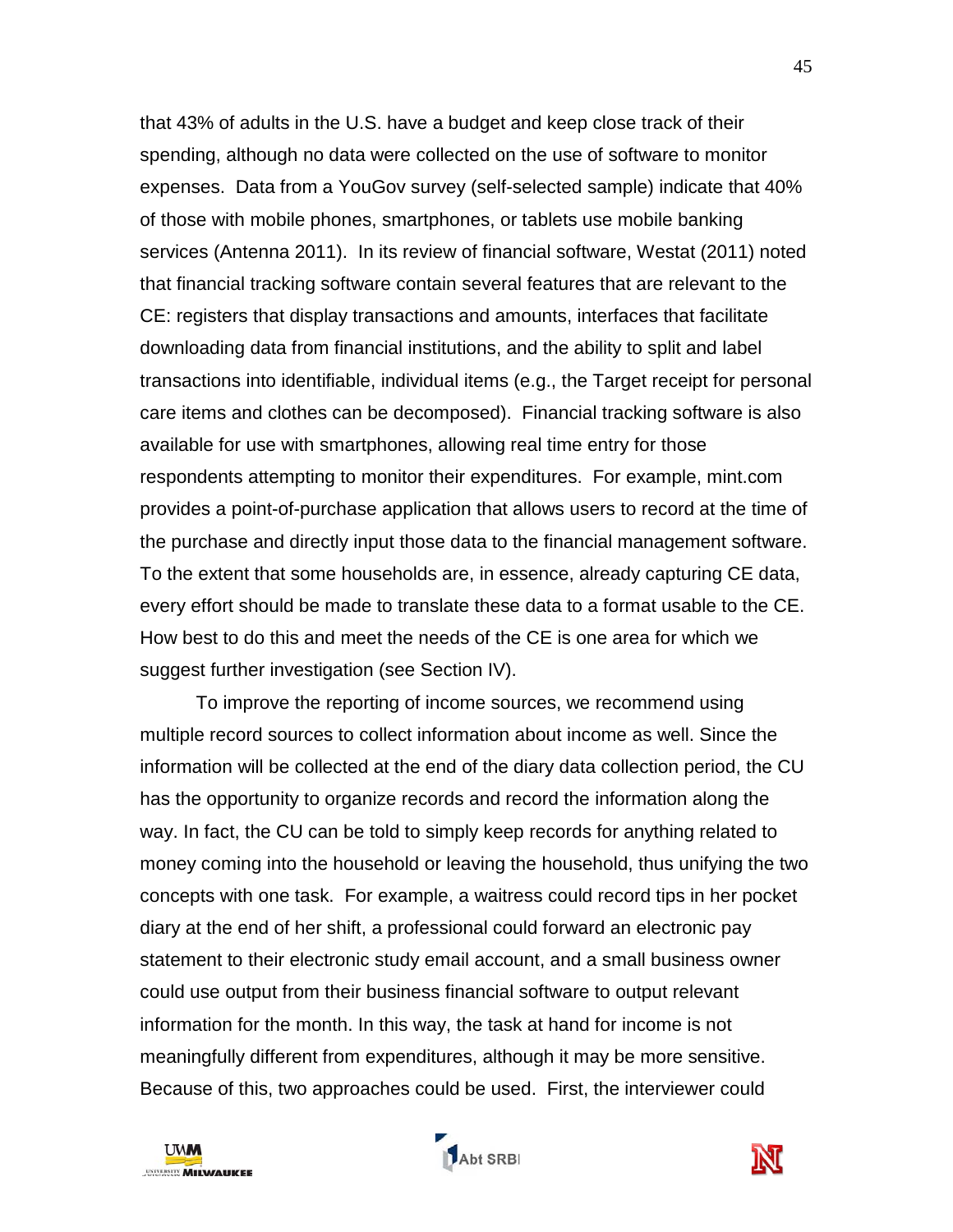directly ask about a variety of income sources and taxes paid as currently done in the survey. Before they leave, the CU could also complete a final selfadministered interview where they are again asked about income in an attempt to overcome the sensitivity of the topic (e.g., Tourangeau and Smith 1996).

# *Engaging the Respondent*

The request made of selected consumer units is not trivial. We recommend that the BLS investigate the use of incentives, feedback mechanisms, or both, as part of the field protocol to be used for the CE. The literature demonstrates that incentives are effective and efficient (e.g., Singer 2002) while the precedence for the use of incentives exists both for Federal expenditure surveys in other countries (Horsfield 2010) and for high burden U.S. Federal surveys The U.K. pays each adult respondent 10£ and children who maintain diaries 5£. Nielsen Homescan panel members are not offered incentives but rather earn "points" that can be redeemed for merchandise. The National Health and Nutrition Examination Survey (NHANES) offers an incentive for participating in the medical examination portion of the study, once again, offering the incentive at the person level, not the household level, so as to improve participation among all household members.

How else can the CE work with respondents and engage them in the process of providing this valuable data? One means of engagement may be to provide respondents with feedback concerning expenditures. Findings from the 2011 Consumer Financial Literacy Survey indicate that 42% of adults give themselves a grade of C or lower with respect to knowledge about personal finance and 76% feel they could benefit from financial advice and answers to everyday financial questions (Harris Interactive 2011). NHANES provides respondents who participate in the medical examination portion of the survey with a report of medical findings, thus providing some feedback of potential benefit to the respondent. Feedback to the CU could include a summary of their expenditures by major item, changes in their expenditures over the course of the month, and perhaps comparison to other households of similar size, region, and





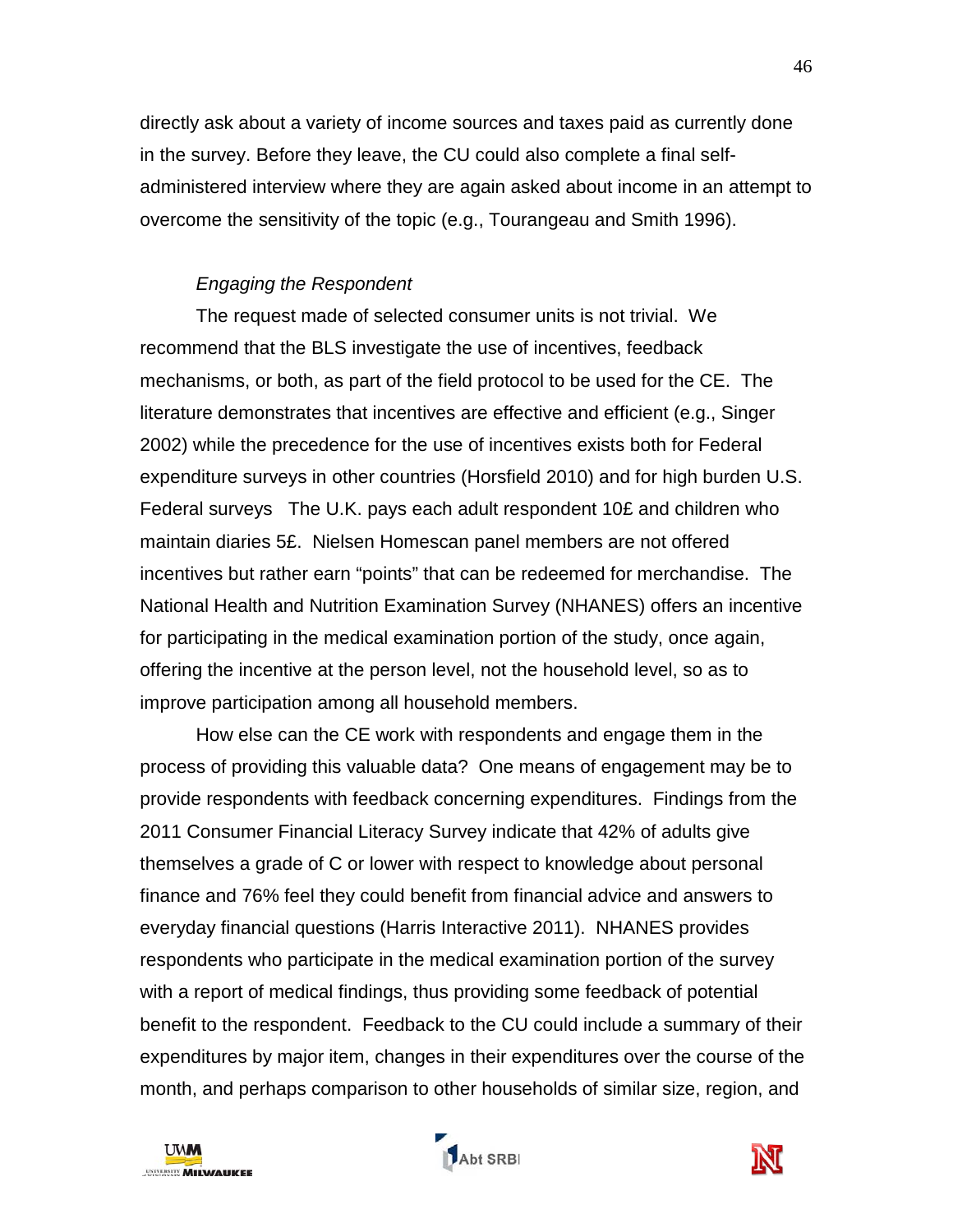household composition. Although we are not advocating for BLS to provide financial advice, the responses to the Consumer Financial Literacy Survey suggest that there may be opportunities for information exchange between the data collector and the data provider. Here, we do not have a concrete recommendation but rather encourage BLS to engage with CU respondents to learn what means of engagement or feedback information would be of value to those CUs.

#### C. Alternative Data Sources

Regardless of the extent to which technology is incorporated in the data collection process, the CE is and will remain a burdensome survey in which to participate. How can BLS effectively use alternative data sources to either reduce respondent burden or improve estimation? We address the uses of alternative data sources with respect to issues related to nonresponse in Section V. In this section, we discuss various uses of alternative survey and administrative data as a means of reducing respondent burden or for purposes of assessment of measurement error.

Alternative survey and administrative data can be used for two broadly defined purposes: (1) at an aggregate level to serve as benchmarks (a 'top down' approach; Heimovitz 2003) or (2) at the micro-level for purposes of supplementing or replacing CE data (a 'bottom up' approach; Heimovitz 2003). With respect to micro-level use, further consideration must be given to direct linking of records or data (that is, at the person or household/CU level) or synthetic linkage, whereby CE data are augmented with data from statistically "similar" consumer units or individuals.

The use of administrative records to augment survey data is a growing area within survey methodology (e.g., Statistics Netherlands 2000). Studies indicate significant issues in direct linkage of survey and administrative records, governmental and not, ranging from difficulties obtaining consent to do the



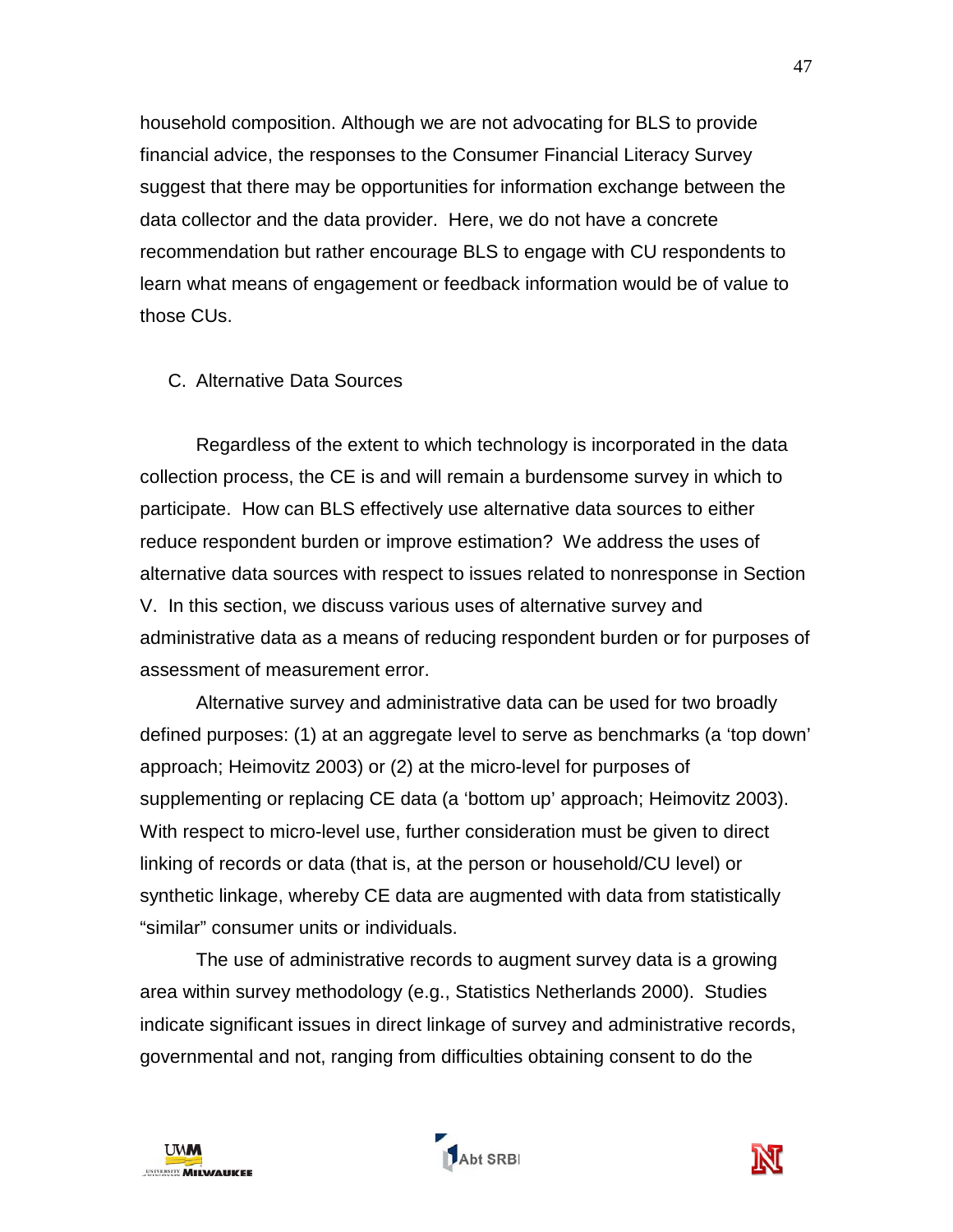linkage to inaccuracies in the linkage itself (Raghnathan and Van Hoewyk no year; Heimowitz 2003; Jenkins et al. 2004; Sakshaug 2011).

Except for those cases in which direct linkage at the micro-level is possible (e.g., direct acquisition of a respondent's bank account or credit card records, tax return, or records of transfer benefits), a CE design that attempts to reduce respondent burden through the use of alternative sources of expenditure data moves BLS away from a single, integrated data source that is desired by both CPI and outside data users. It also potentially decreases timeliness.

Given the current state of the field (both with respect to quality of data linkages and quality of administrative record sources), our recommendation at this time is to consider use of alterative data sources not directly but rather as benchmark data to gain greater understanding of measurement error, nonresponse error, or both.<sup>[27](#page-50-0)</sup>

At least three Federal surveys provide detailed information that could be utilized by BLS as either alternative sources of CE-type data or as benchmarks. The three surveys are the Medical Expenditure Panel Survey (MEPS), the National Household Food Acquisition and Purchase Survey (FOODAPS), and the Residential Energy Consumption Survey (RECS). Each of these surveys collects detailed information at the dwelling unit or household unit level with respect to expenditures for medical expenses, food, and energy use, respectfully.

The Medical Expenditure Panel Survey is a set of large-scale surveys of families and individuals, their medical providers (doctors, hospitals, pharmacies, etc.), and employers across the United States. MEPS collects data on the specific health services that Americans use, how frequently they use them, the cost of these services, and how they are paid for, as well as data on the cost, scope, and breadth of health insurance held by and available to U.S. workers. MEPS currently consists of two major components: the Household Component and the Insurance Component. During the household interviews, MEPS collects detailed information for each person in the household on the following:

 $27$  We of course recognize that none of the data sources discussed in this section are a true gold standard. As is true for all administrative and survey data, each is subject to various sources of error that must be evaluated before its use or integration with CE.



 $\overline{a}$ 



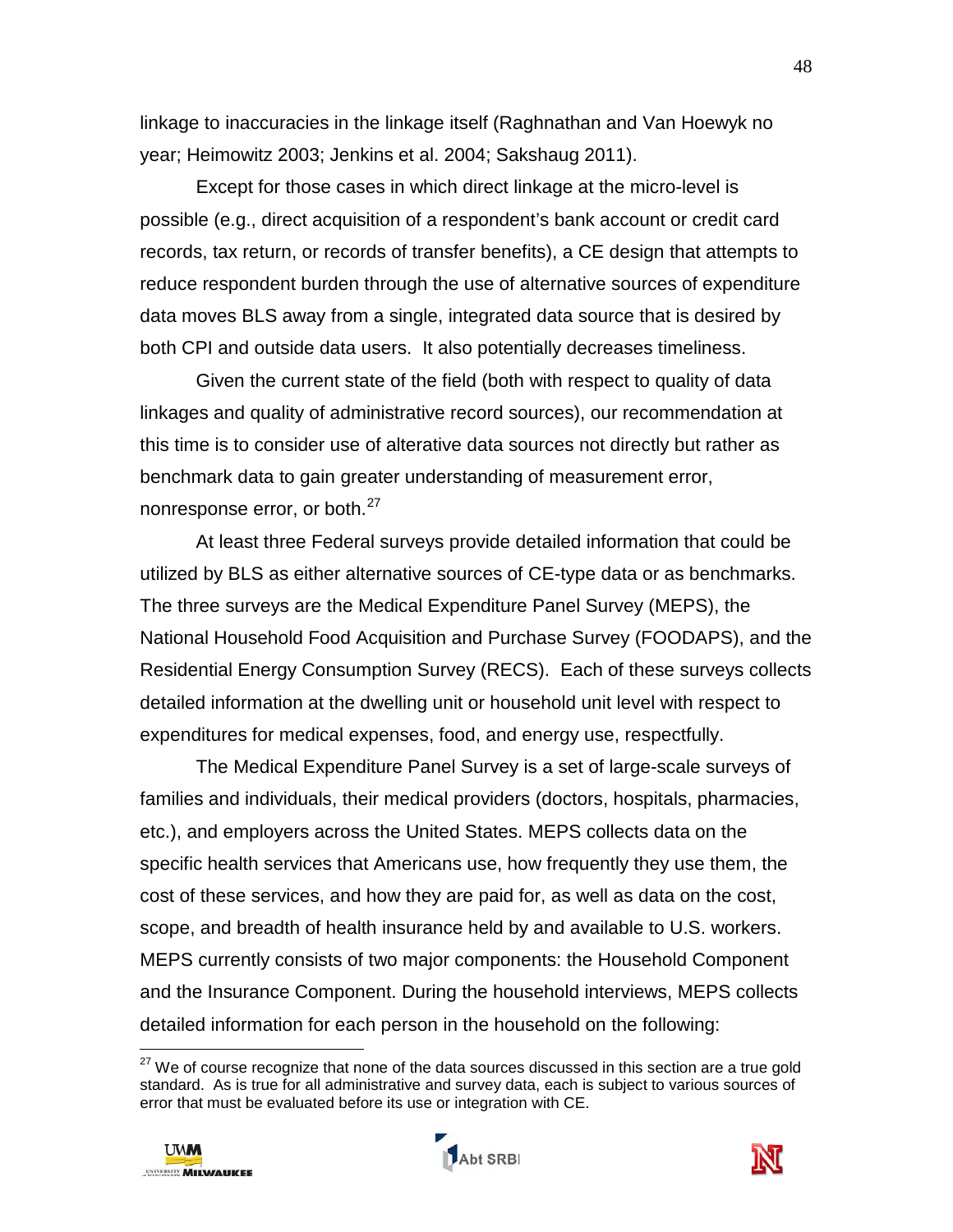demographic characteristics, health conditions, health status, use of medical services, charges and source of payments, access to care, satisfaction with care, health insurance coverage, income, and employment. The Insurance Component collects data from a sample of private and public sector employers on the health insurance plans they offer their employees. The survey is also known as the Health Insurance Cost Study. The collected data include the number and types of private insurance plans offered (if any), premiums, contributions by employers and employees, eligibility requirements, benefits associated with these plans, and employer characteristics.

The National Household Food Acquisition and Purchase Survey (FoodAPS) will provide detailed data about household food choices. FoodAPS will be a nationally representative survey of household food purchases and acquisitions. Detailed information will be collected about foods purchased for consumption at home and away from home as well as foods acquired through food and nutrition assistance programs (both public and private). Of primary interest to the CE program is the focus of the survey on the quantities, prices, and expenditures for all at-home and away-from-home foods and beverages purchased and acquired from all sources. The sample size, however, is anticipated to be relatively small (and therefore may not meet the needs of the CE program) collecting information from up to 3,500 low-income and 1,500 higher income households and, to our knowledge, will be a one-time survey.

The Residential Energy Consumption Survey (RECS) (conducted by the Energy Information Agency) collects data on energy use from a nationally representative sample of housing units. Information is collected on energy characteristics of the housing unit, usage patterns, and household demographics. This information is combined with data from energy suppliers to these homes to estimate energy costs and usage for heating, cooling, appliances and other end uses. First conducted in 1978, the thirteenth RECS was conducted in 2009. The 2009 survey collected data from 12,083 households in housing units statistically selected to represent the 113.6 million housing units that are occupied as a primary residence.



<span id="page-50-0"></span>

Abt SRBI

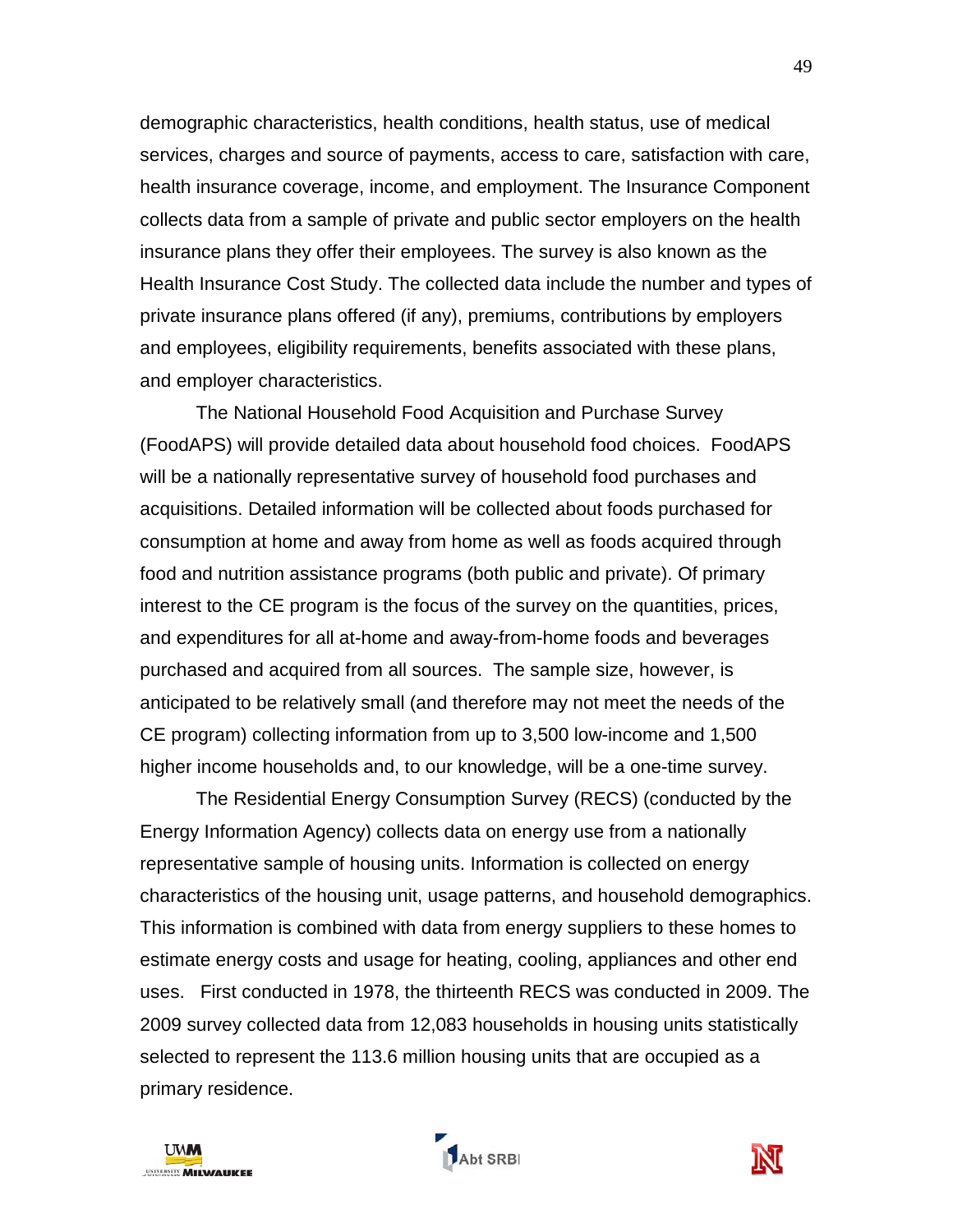Direct use of any of these surveys would involve surmounting issues of definitional compatibility and reference period correspondence; consideration of use of these records at the micro-level involves further issues concerning data sharing across Federal agencies. As such, we consider these as sources for aggregate benchmarks rather than sources for micro-level data.

Beyond data available from Federal surveys which focus directly on some aspect of household expenditures, there are numerous data sources which could be used to supplement or assess CE data. Customer loyalty programs offer one such data source; several studies have incorporated the use of this type of data to examine measurement error in consumer expenditure surveys (e.g., Einav et al. 2008). Some market segments offer data sources that aggregate across distributors, to produce national level estimates of utilization and expenditures, the best example of which is IMS Health, which aggregates prescription medicine expenditures across more than 50,000 pharmacies (IMS 2011). Various corporations collect consumer expenditure data – the best examples of which are the Nielsen HomeScan Data, now the National Consumer Panel (http://www.ncppanel.com/) and the Experian Simmons National Consumer Study (Experian 2011). Other firms provide aggregate data and analysis of particular market segments (e.g., CardData, Acxiom). These studies collect information on types and brands of various consumer goods; Nielsen Homescan also collects information on prices. The samples on which these data are based vary widely -- from self-selected samples to national probability based sample designs -- as do the data collection methodologies (paper diaries to high tech barcode scanning of all items brought into the household).

To what extent would data from commercial vendors of consumer expenditures be of use to BLS? After reviewing data quality evaluations of these various data sources (e.g., Einav, Leibtag and Nevo 2010), we do not recommend any one of these data sources as a replacement or supplement to the CE. Rather they offer data that may, for particular expenditure categories offer further insight into consumption patterns not possible with the CE data and thus be suggestive of information to include in nonresponse adjustments and





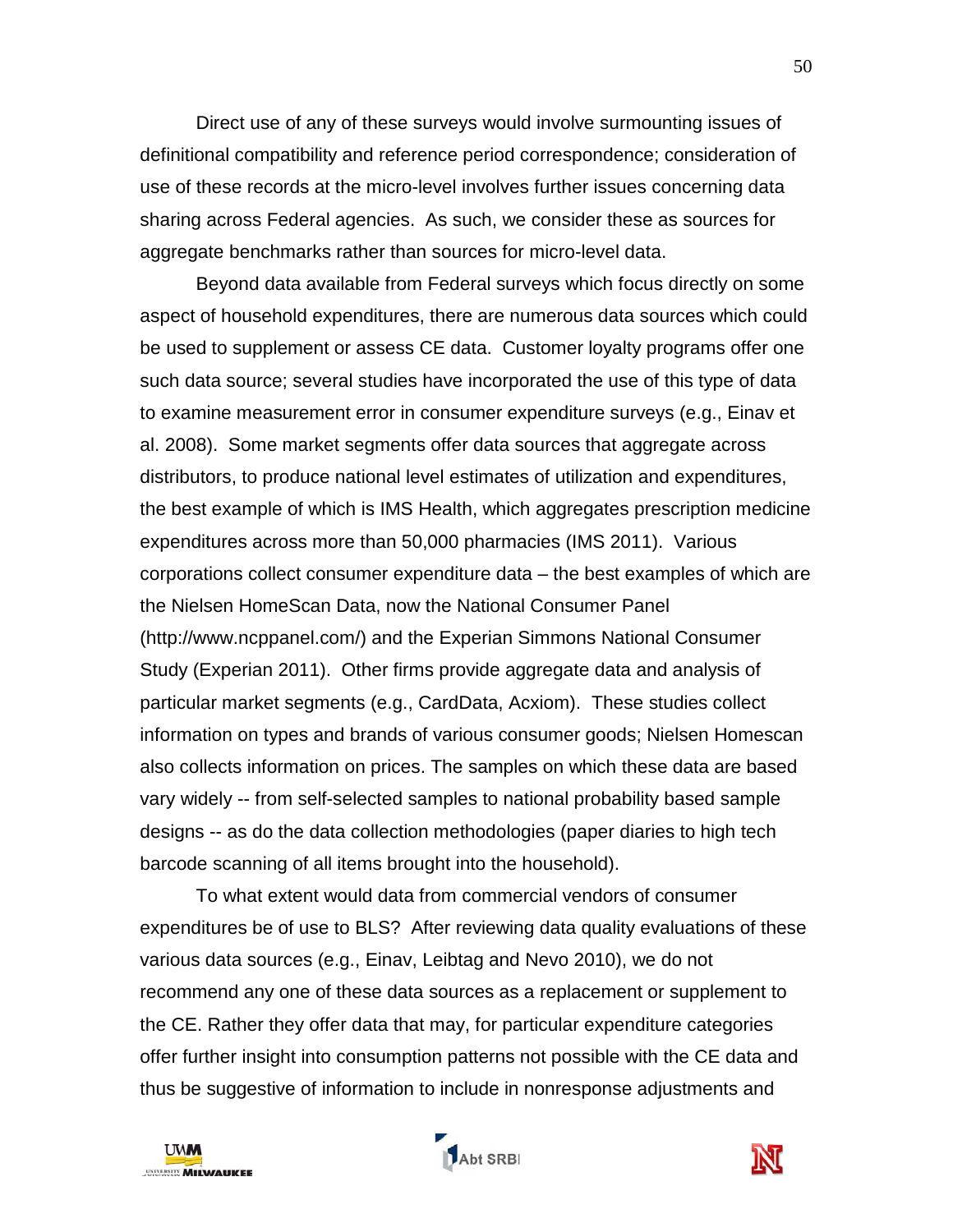monitoring for data quality issues. For example, comparisons of the Homescan file with grocery store records show that location, type, and quantity of purchase have relatively high correspondence with store records, but the price does not. The mismatch between reported and store data appears to be due both to the consumer and to imputation errors. Households who reported the number of trips made to retail outlets accurately were smaller households, those with fewer children, married, and those in which the female was not fully employed and had lower levels of education, on average (Einav, Leibtag and Nevo 2010).

#### D. Risks

The most significant risk associated with our recommended design relates to the extension of the diary period, from a two week period to a one month period. At present, there are no contemporary empirical data (of which we are aware) that addresses (experimentally) the impact of an extension of the participation period for a national consumer expenditure survey. There are clearly examples of panelists in private sector consumer studies who participate for periods far in excess of a month; whether that level of compliance can be obtained in a Federal data collection effort is key to the success of the recommended design. The importance of this feature – coupled with the lack of experimental or even observational data – is why we strongly recommend the methodological investigations concerning compliance outlined in Section IV.

There are also significant risks associated with the implementation of our design at the operational level. Is it feasible to place tablet technology in households for a month? What is the failure rate for the various pieces of electronic equipment and the communication among these devices? How durable is the equipment? What security measures need to be put in place both with respect to the physical equipment as well as the electronic capture of information? Much of the research that places technology with participants for a longer period of time is of small samples or highly engaged populations (e.g., Cook et al. 2011; Lai et al. 2010).

Abt SRBI

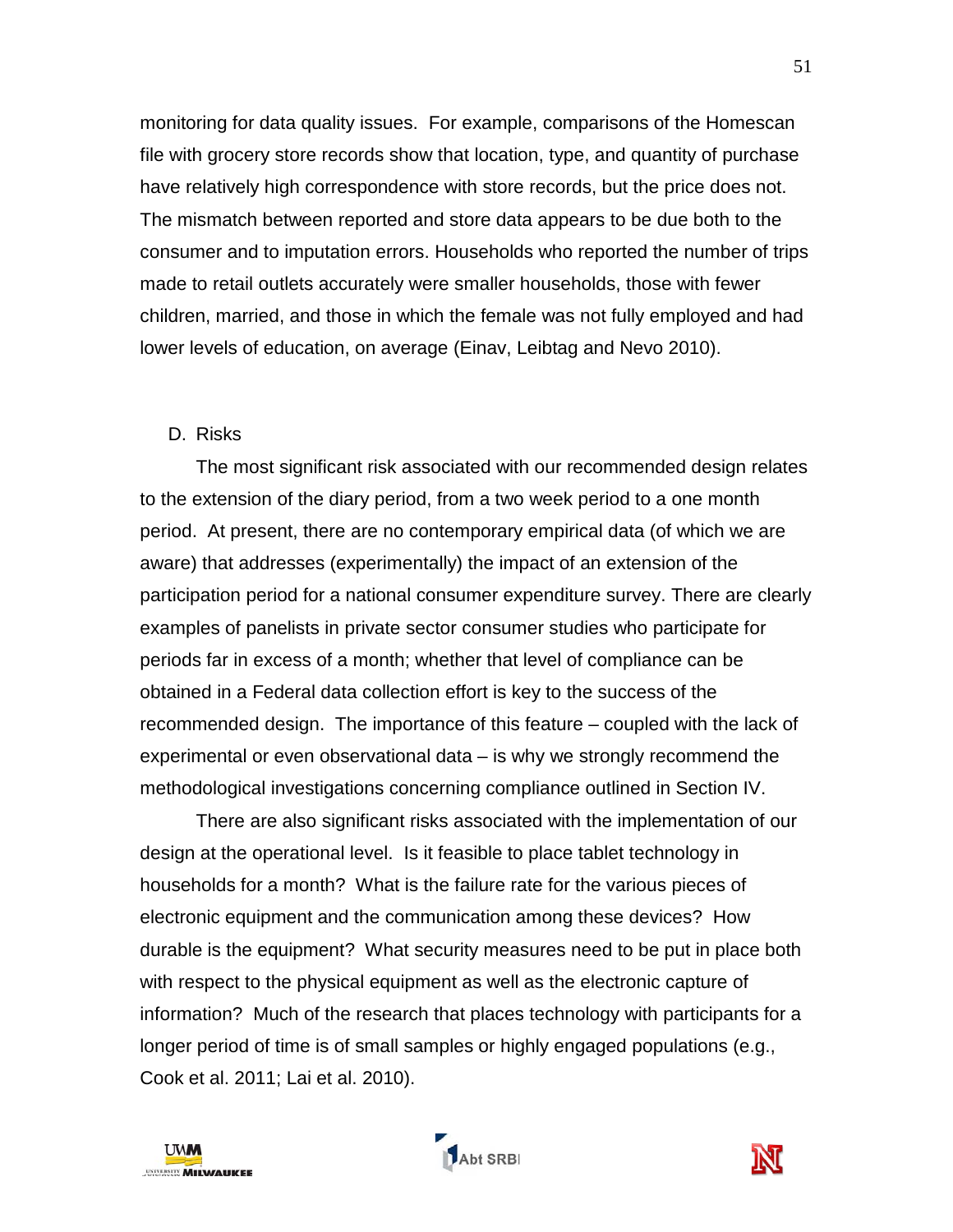The third major area of risk associated with our design recommendation concerns the data user. We are cognizant that some users require quarterly and annual estimates of total spending by a consumer unit (e.g., Department of Defense; see Henderson et al. 2010). Balancing the needs of various users is probably the most difficult task facing BLS. We have chosen to give highest (and to some extent) sole priority to the improvement of the data for the CPI. One could consider a number of permutations to our recommended design that would facilitate meeting these non-CPI users' needs, but they all come at significant costs. For example, shifting the recall period from a three month recall to a one month recall, coupled with extensive encouragement of retention of receipts and interviewing CUs every month for three months, then nine months off, followed by a second three-month panel period would provide the Department of Defense with the quarterly data they need and would provide users with year to year assessments of CU-level change in expenditures. The one month recall could be validated against the one-month diary period, under the assumption that the diary provides a more accurate picture of expenditures. We considered multiple design options so as to meet the calendar year data; none of the options we considered provided BLS with a cost-effective means by which to capture these data while reducing measurement error associated with retrospective recall.





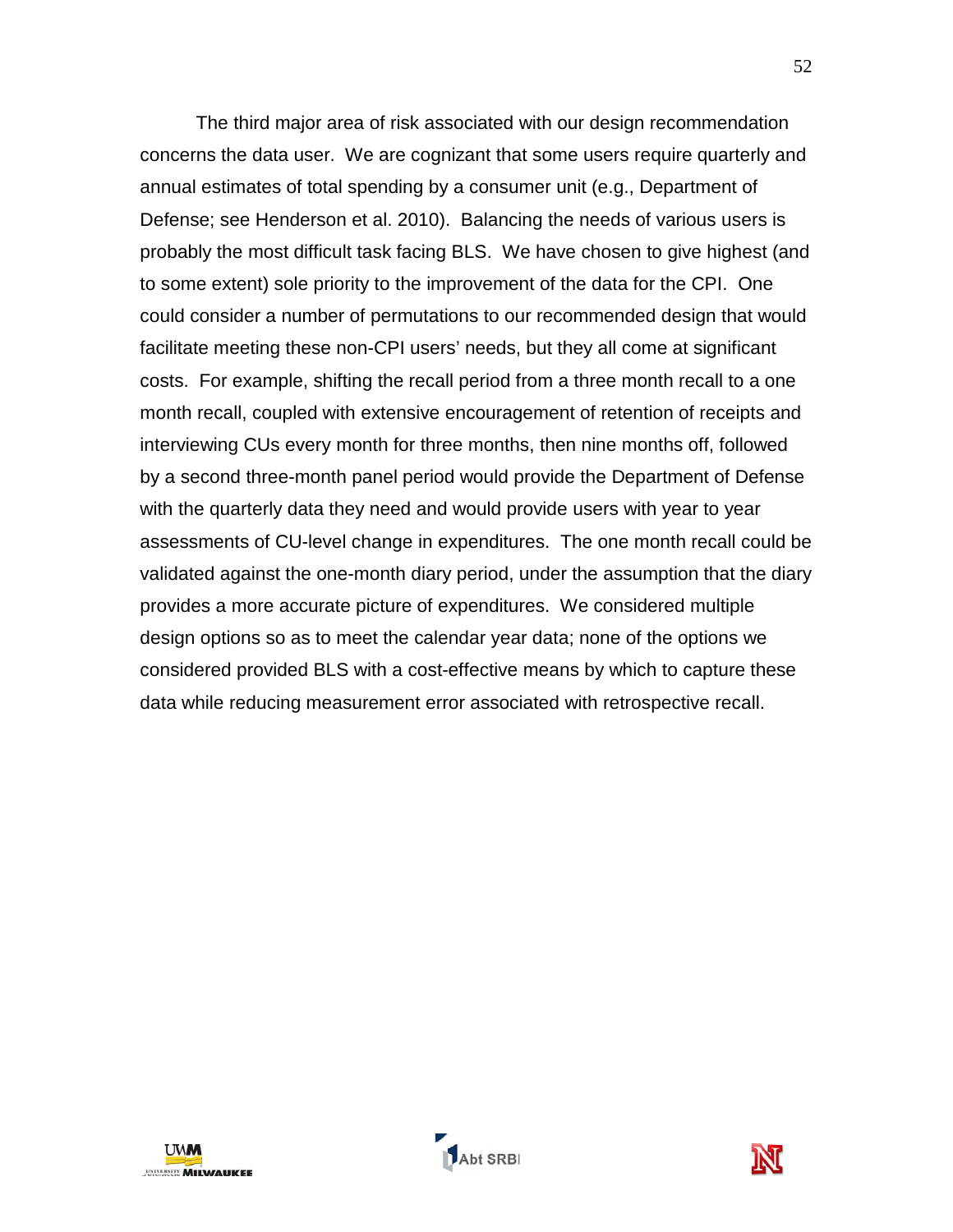### **IV. Methodological Investigations to Support Design Decision**

The recommended design outlined in Section III represents a radical departure from the current CE survey. We have attempted to support our recommendations with citations from the empirical and theoretical literature, as well as our understanding of best practices currently in use. However, much of the empirical literature on which we base our recommendations is dated and often times references survey tasks quite dissimilar to the task facing respondents to the consumer expenditure survey. In addition, some of our recommendations are based on cutting edge practices for which there is not an experimental or empirical literature to reference. We recognize that the original request for proposals indicated that recommendations for methodological investigations were to be held to a minimum. We have attempted to honor that requirement, but we feel we would be remiss as methodologists if we failed to point out where our recommendations are weakest with respect to current empirical knowledge.

Our recommended design outlines the need for further investigation and experimentation with respect to the following key features of the redesigned Consumer Expenditure Survey:

- Length of the diary period and effects of the use of technology;
- The design of respondent training protocols; and
- The extent and level of incentives.

Apart from these key design features, we recommend smaller studies to examine the following factors:

- The use of multiple formats of memory trigger diaries;
- The level and frequency of interviewer-respondent interaction over the diary month;
- The integration and use of respondents' financial management and tracking systems so as to reduce respondent burden; and
- The incorporation of feedback mechanisms for responding consumer units.





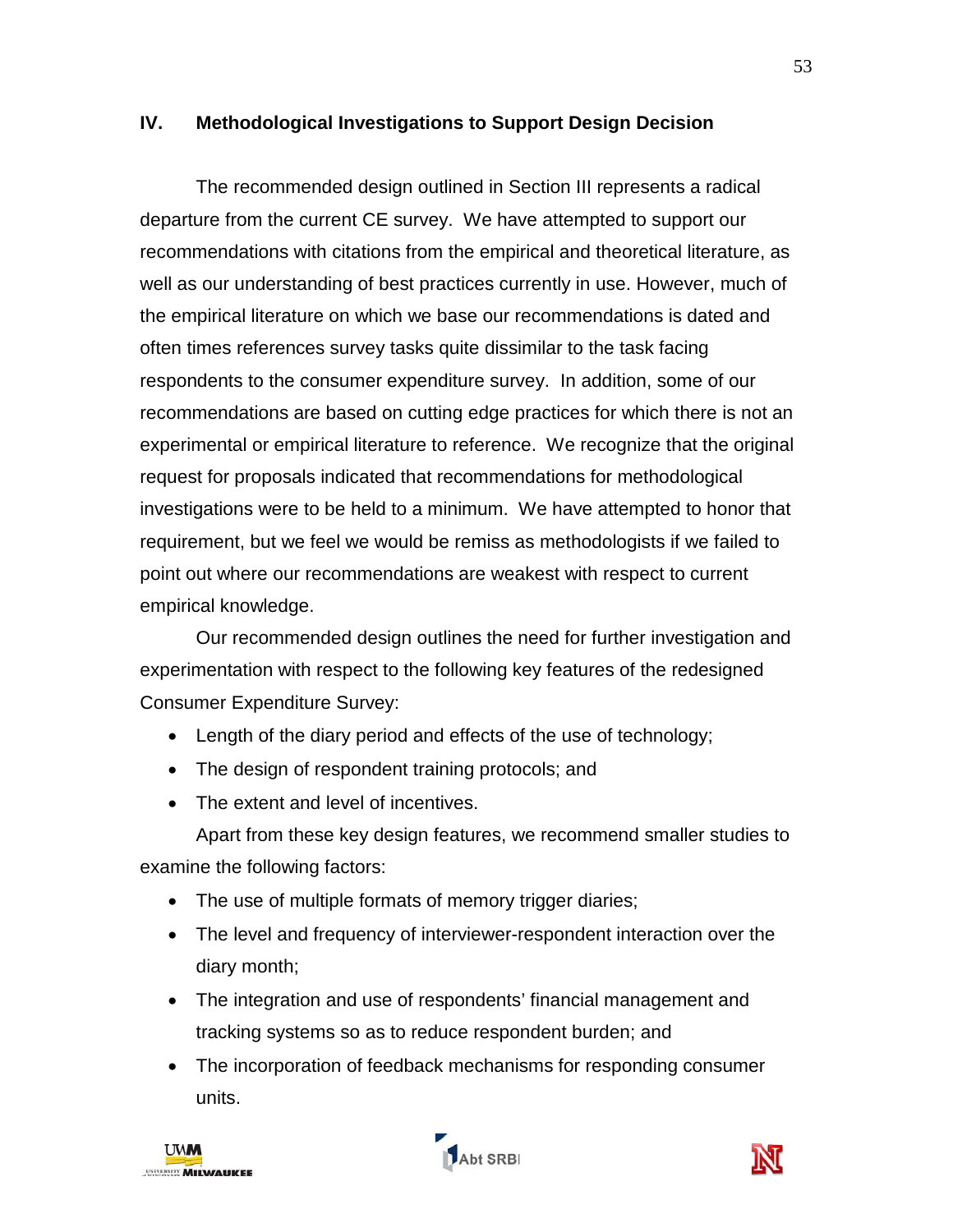To address the three key design features, we offer below investigations we believe would be informative to BLS as it moves toward a redesigned expenditure survey. We have attempted to be cost efficient by designing the experiments described below so as to also serve as feasibility studies.

### **Experiment #1: Length of Diary and Effect of Technology Experiments**

The design recommended above calls for a diary recording time that is significantly longer and significantly different than the current CE diary instrument. Given the costs involved with training the consumer unit to use the tablet as a data collection instrument and the desire of data users to have more information on each household, we believe that this design will be a reasonable balance of survey errors and survey costs. However, early research (e.g., Sudman and Ferber 1971; Sudman and Bradburn 1973) suggested that a four week diary may be too long for consumer units to reliably comply with the request to record information in the diary. Because this experiment will be used to establish the length of the diary, it is important to disentangle the effect of the diary length from the effect of technology. That is, does the electronic diary proposed here do better or worse than a comparable paper diary of the same length. We believe that these two factors should be fully crossed to examine the main effects and interaction effects.

The following two experimental factors are:

- 1. The length of the diary data collection period: 1 week, 2 weeks, 4 weeks, or 6 weeks
- 2. Electronic diary vs. paper diary

# *Factor A: Length of the diary field period*

In this experimental factor, the consumer unit will be asked to record the diary for one week, two consecutive weeks, four consecutive weeks or six consecutive weeks. At the beginning of the interview, consumer units will be instructed that they will need to record expenses in the tablet diary. The tasks will be identical for each of the weeks, but will vary in total length. We anticipate





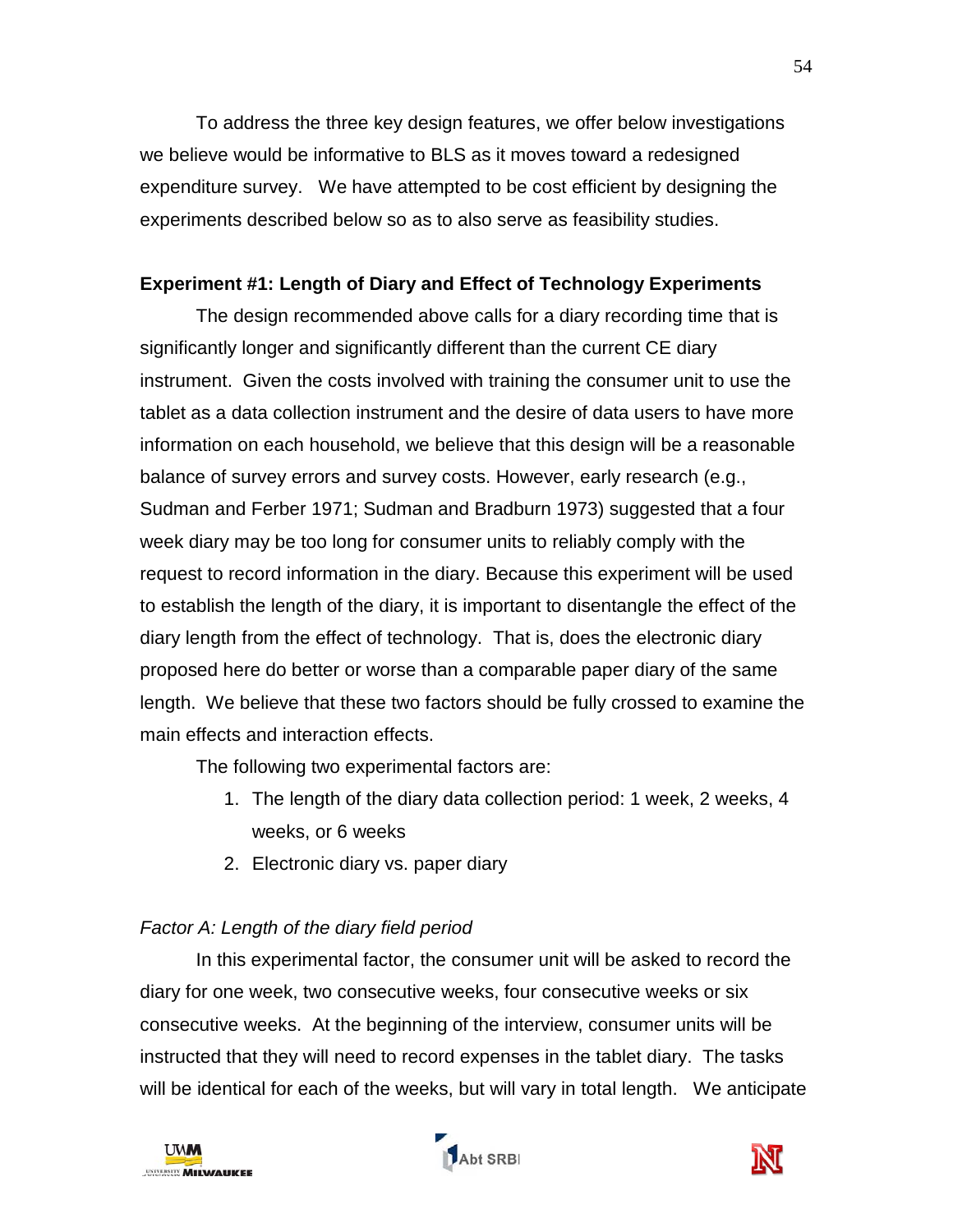that compliance will fall as the length of the diary time increases. To understand whether four weeks is the maximum amount of time, this factor increases the diary period to six weeks for a random sample of households.

In particular, the first experimental feature would be as follows: Group 1: Interviewers conduct the initial interview as outlined Section III above. The tablet with the web diary or the current paper diary<sup>[28](#page-57-0)</sup> is placed in the CU. The CU is instructed to record all expenditures for a total of one week. Interviewers make follow-up calls as appropriate to encourage participation. The interviewer returns on day 7 to collect the equipment/diaries and conduct the final interview.

- Group 2: Interviewers conduct the initial interview as outlined in Section III above. The tablet with the web diary or the current paper diary is placed in the CU. The CU is instructed to record all expenditures for a total of two weeks. Interviewers make follow-up calls as appropriate to encourage participation. The interviewer returns on day 14 to collect the equipment/diaries and conduct the final interview.
- Group 3: Interviewers conduct the initial interview as outlined in Section III above. The tablet with the web diary or the current paper diary is placed in the CU. The CU is instructed to record all expenditures for a total of two weeks. Interviewers make follow-up calls as appropriate to encourage participation. The interviewer returns on day 28 to collect the equipment/diaries and conduct the final interview.
- Group 4: Interviewers conduct the initial interview as outlined in Section III above. The tablet with the web diary or the current paper diary is placed in the CU. The CU is instructed to record all expenditures for a total of two weeks. Interviewers make follow-up calls as appropriate to encourage participation. The interviewer returns on day 42 to collect the equipment/diaries and conduct the final interview.

 $28$  We recommend the use of the current paper diary to reduce costs associated with developing both a computer/web-based instrument and a revised paper document.



 $\overline{a}$ 



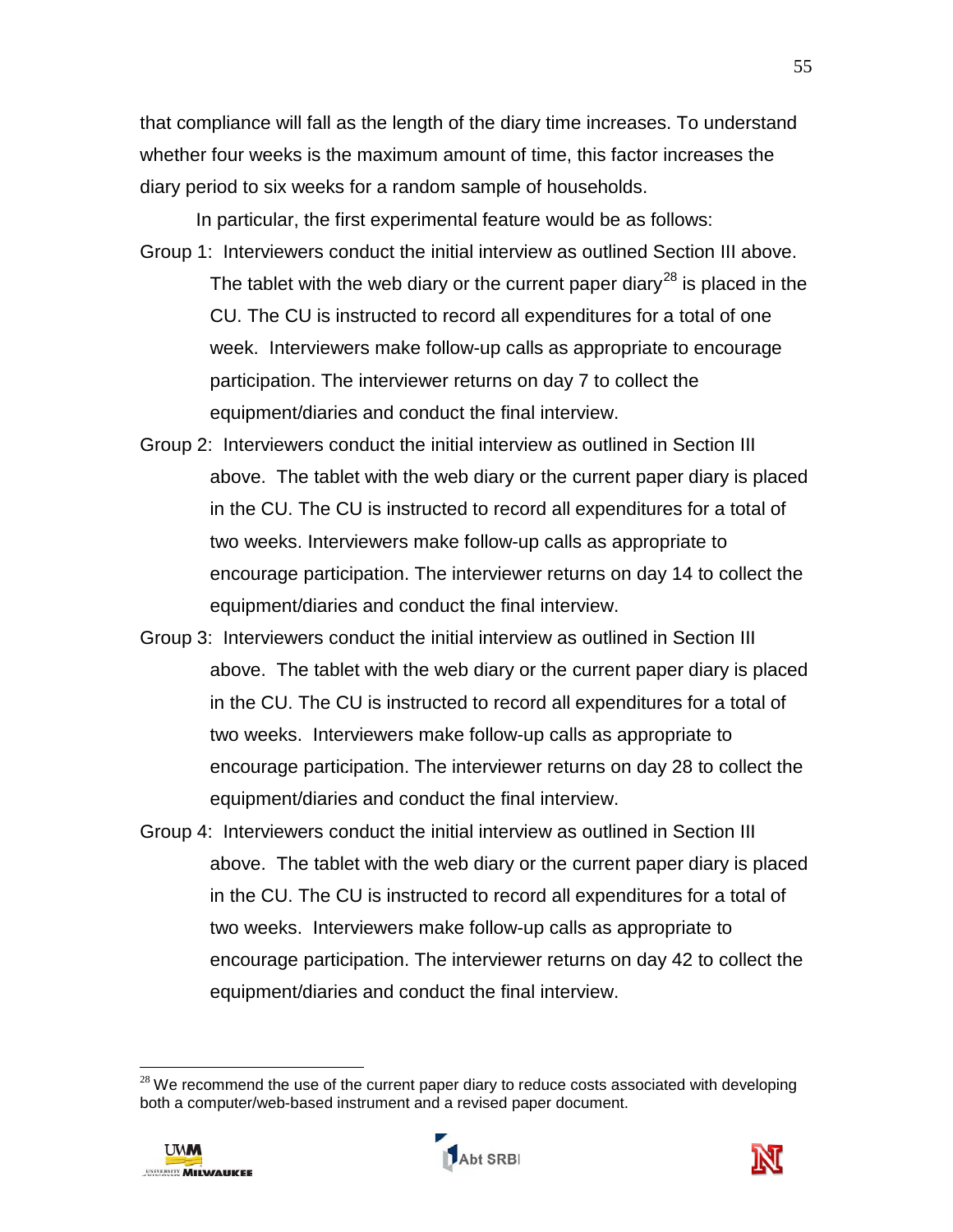#### *Factor B: Mode of diary*

Group 1: Tablet diary: Respondents are given the tablet diary with the webbased questionnaire, scanner and bar code reader described above. Group 2: Paper diary: Respondents are given the current paper diary.

*Practical Insights into the New Design:* A major unknown is whether CUs will comply with the task of keeping expenditure and income records in an electronic diary for four weeks. It is also unknown how a shift from a paper and pencil diary to an electronic diary system will affect participation and data quality. That is, this task is substantially different from the current design in that it is both longer and electronic. As such, this experiment permits disentangling the effect of length from the effect of technology through experimental design.

As with the feasibility laboratory study described below, outcomes to be examined include durability of the equipment, rate of failure of the devices during the diary period and whether the failure rate changes as the diary reporting period increases, and safety/security of leaving equipment of this value in CU members' homes. Other study-related outcomes could include diary cooperation rates per week, item missing rates, number of goods reported, number of receipts scanned; number of items with bar code readers used; number of ereceipts sent to email; number of individual diaries used; and total dollar amount reported in each expenditure category, following data quality indicators recommended by Gonzalez, et al. (2009).

*Estimated Financial and Time Requirements:* 

Early research (Sudman and Ferber 1971) indicated that cumulative response rates fell by roughly 10 percentage points for each additional week of keeping a diary. Simple random samples of about size n=400 for each main effect would be sufficient to detect a difference in response rates of 60% and 50% at an alpha<.05 level with power at least 0.8. If, however, the difference is only 5 percentage points (e.g., 50% and 55%), then samples of size n=1565 are needed in each group for the main effects. With the latter in mind, and assuming that pairwise comparisons of the main effects of each factor are of interest rather

<span id="page-57-0"></span>



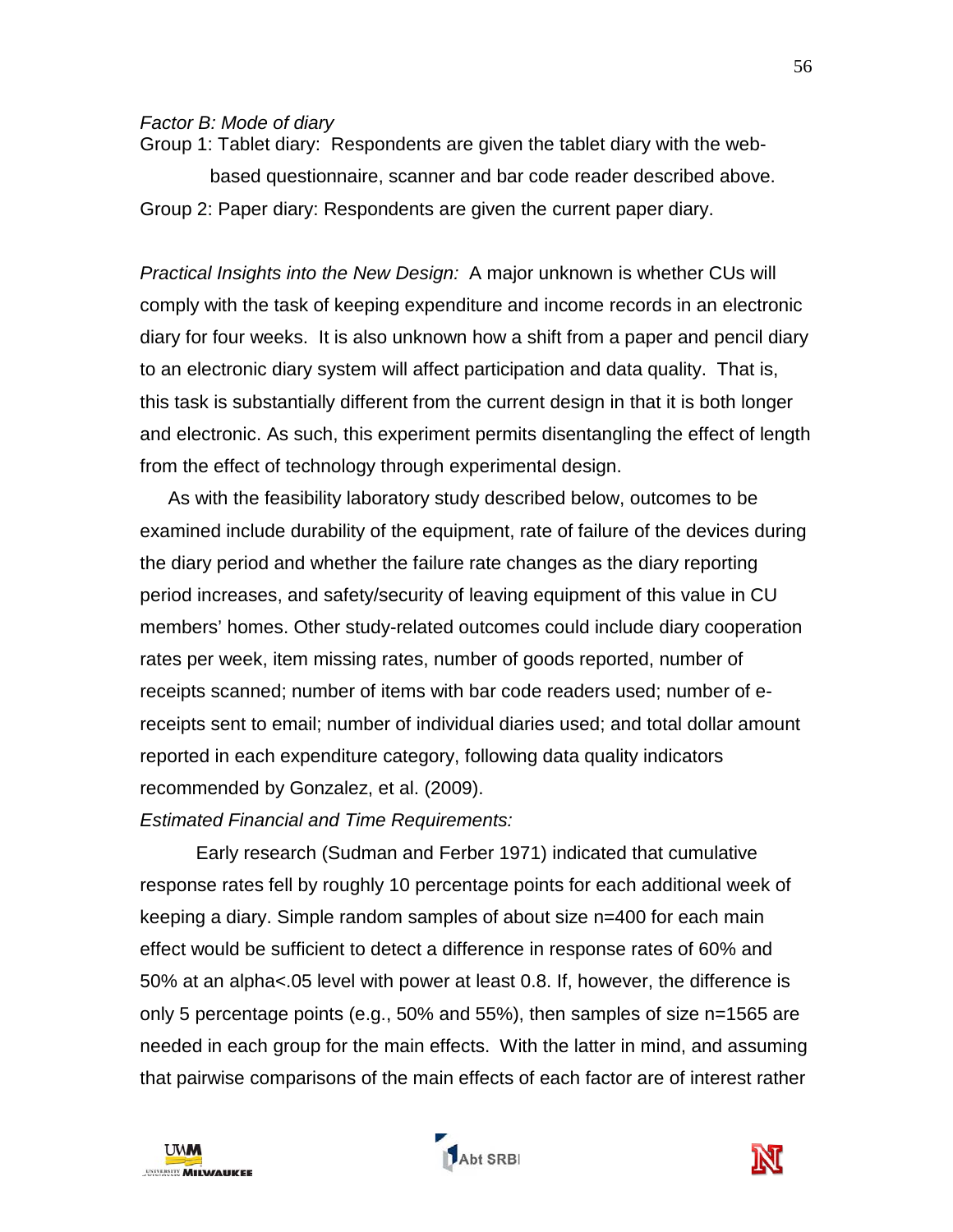than simply tests of overall effects, this would recommend a simple random sample size of roughly 6300 to detect differences between these eight groups of 5 percentage points.

Assume, based on the power calculations above, a sample of size 6300 CUs is selected and evenly divided between the eight fully-crossed treatments. This yields n=787 or n=788cases in each cell. We assume that initial compliance rates differ somewhat between the four treatments for the first experimental factor of length (Sudman and Ferber 1971), but have no clear expectations for the second experimental factor of technology on nonresponse. For purposes of planning, we assume that the initial compliance for Group 1 is 80%, for Group 2 is 75%, for Group 3 is 70% and for Group 4 is also 70%. This would yield 1260 initial respondents in Group 1, 1182 in Group 2, and 1102 to 1104 each in Groups 3 and 4, for a total of 4648 initial respondents. The size of the initial pool is important for cost reasons; we anticipate that the final cumulative compliance rates for Groups 2, 3, and 4 will fall by 5 to 10 percentage points per week. See Table 2 for a summary of this design.

|            | 1 week          | 2 weeks         | 4 weeks         | 6 weeks         | Total           |
|------------|-----------------|-----------------|-----------------|-----------------|-----------------|
| Electronic | 787 cases;      | 787 cases;      | 788 cases:      | 788 cases;      | 3150 cases;     |
|            | 630 initial Rs  | 591 initial Rs  | 552 initial Rs  | 551 initial Rs  | 2324 initial Rs |
| Paper      | 788 cases:      | 788 cases;      | 787 cases:      | 787 cases:      | 3150 cases;     |
|            | 630 initial Rs  | 591 initial Rs  | 552 initial Rs  | 551 initial Rs  | 2324 initial Rs |
| Total      | 1585 cases;     | 1585 cases;     | 1585 cases;     | 1585 cases;     | 6300 cases;     |
|            | 1260 initial Rs | 1182 initial Rs | 1104 initial Rs | 1102 initial Rs | 4648 initial Rs |

**Table 2: Expected Sample Size for the Eight Length by Mode Experimental Cells**

What about power to detect differences in reporting among the respondents? It is difficult to know what is an appropriate effect size to use for power calculations in this experiment. Edgar (2010) found that respondents in the CE report an average number of 29.4 items with a standard deviation 17.5 items. Assuming that the within-cell standard deviation for the number of items is equal to 17.5 items (Edgar 2010), and that there are 581 respondents per cell (4648/8;



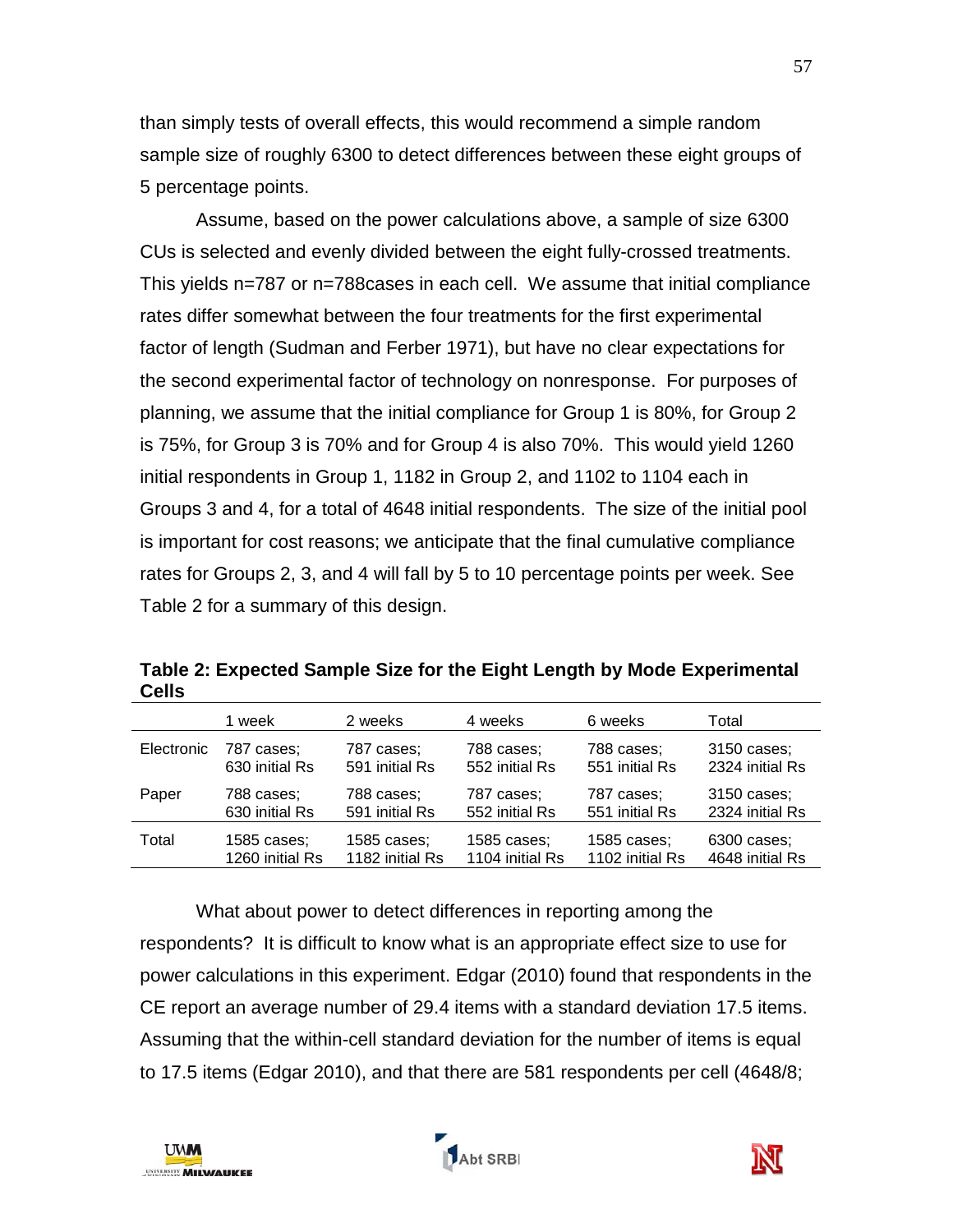we acknowledge that the actual design will be unbalanced due to differential nonresponse as outlined in Table 2), then we could detect an interaction effect between the length of reporting and mode of data collection of 4 items with power of  $0.81$ .  $^{29}$  $^{29}$  $^{29}$ 

Cost in this experimental factor is driven by the cost of acquiring the tablets, barcode readers, and scanning equipment and programming the surveys. Our current estimates of the cost of this equipment (see Section VI below) for retail prices, not including bulk or government discounts, is \$900 to \$1500 for all of the pieces of equipment per CU. With 4648 total responding CUs, this yields a total equipment cost for this experiment to be between \$4 million and \$7 million should all equipment be used simultaneously. Of course, this investment in equipment is not for naught, as the equipment, should it be feasible, will be rolled into the main study.

As in the approach of the first feasibility study described below and to reduce overall initial investment costs, the sample could be released in replicates for four consecutive months. This would reduce the total number of expected respondents to be 4648/4 = 1162 respondents, with a corresponding reduction in the number of tablets, scanners and barcode readers to purchase. In this design, then there would be approximately 145 persons per experimental cell per month. This approach would reduce the cost of equipment for the study to roughly \$1 million to \$1.7 million.

Assuming a cost of \$325 per completed interview, the total field interviewing cost would be around \$1.5 million.

Are these costs too large for a field test? We harken to criticism of attempts to integrate technology into the 2010 and for previous 'pilot' designs that confound methodological factors and fail to do power calculations Census (see, e.g., Brown, Cohen, Cork and Citro 2010, pp. 71-73). Our recommendations here follow those presented in a previous CNSTAT panel's report on the 2010 Census, in which we have identified function rather than actual form. We have no

<sup>&</sup>lt;sup>29</sup> We note that other estimands and other analyses will have different power calculations. We focus on the total number of items as one important data quality metric that we expect to be affected by the design, using a 'more is better' heuristic.



 $\overline{a}$ 



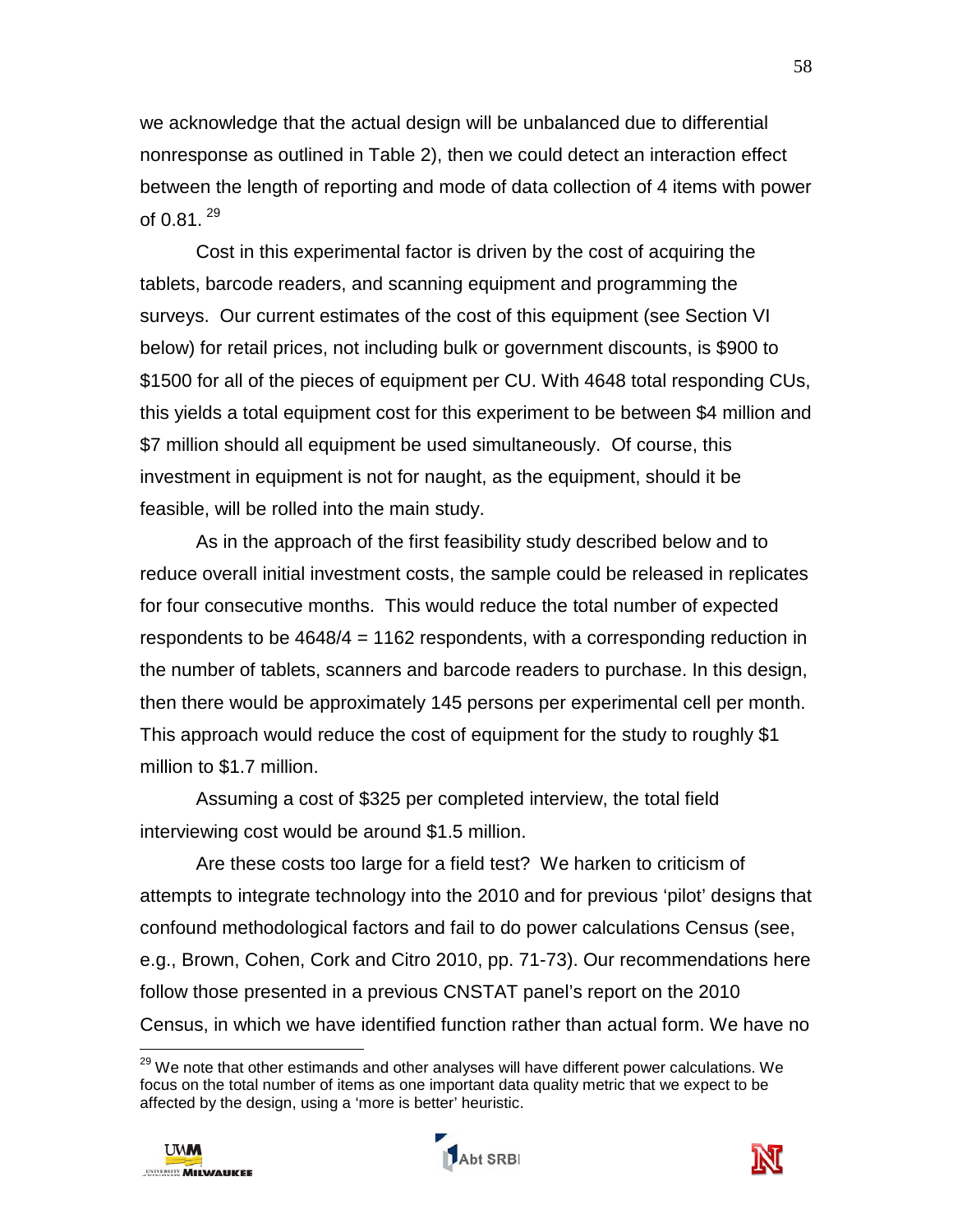way of knowing what the future will hold in terms of tablet computers or if they will morph into yet another form of technology. However, a set of technology that can do these tasks is likely to save costs in the long-run, especially related to postsurvey processing and data entry.

We have also attempted, using the best data we have available, to estimate sample sizes for this experiment with reasonable amount of statistical power that permits important scientific questions to be answered. The reason that these two factors are experimentally crossed is that the length of the diary and use of technology decision are the two ways in which this design differs from the current CE. Any study that examines one of them without the other fails to unconfound these factors from the current design.

### **Experiment #2: Technology Training**

This study will permit an initial laboratory-based feasibility evaluation of the tablet computers as well as methods for training respondents. How to train sampled consumer units to use the tablet and scanner for recording their information is also an open question. The organizations we contacted and literature we reviewed either used in person training (Nielsen in South Africa; RTI; FOODAPPS experience) or DVDs or videos (Nielsen in the US;). The CE is a large, national US survey with, we hypothesize, a more heterogeneous population than examined in these previous studies (e.g., larger sample of elderly). We anticipate that some consumer units will need extensive training, while others will catch on right away. To test this, we propose a laboratory-based experimental test of the following three training methods:

Group 1: Video: In this method, a brief (15 minute) video training session will be preloaded on the tablet computers. Each consumer unit will be instructed on the basics of keeping records, scanning receipts, reading bar codes, emailing e-receipts, calling the in-bound IVR line, and entering information into the diary. Consumer units will be able to access the video instructions, along with a text document containing the video's script, at any time. The video will demonstrate how to enter a "market basket" of goods, service

<span id="page-60-0"></span>



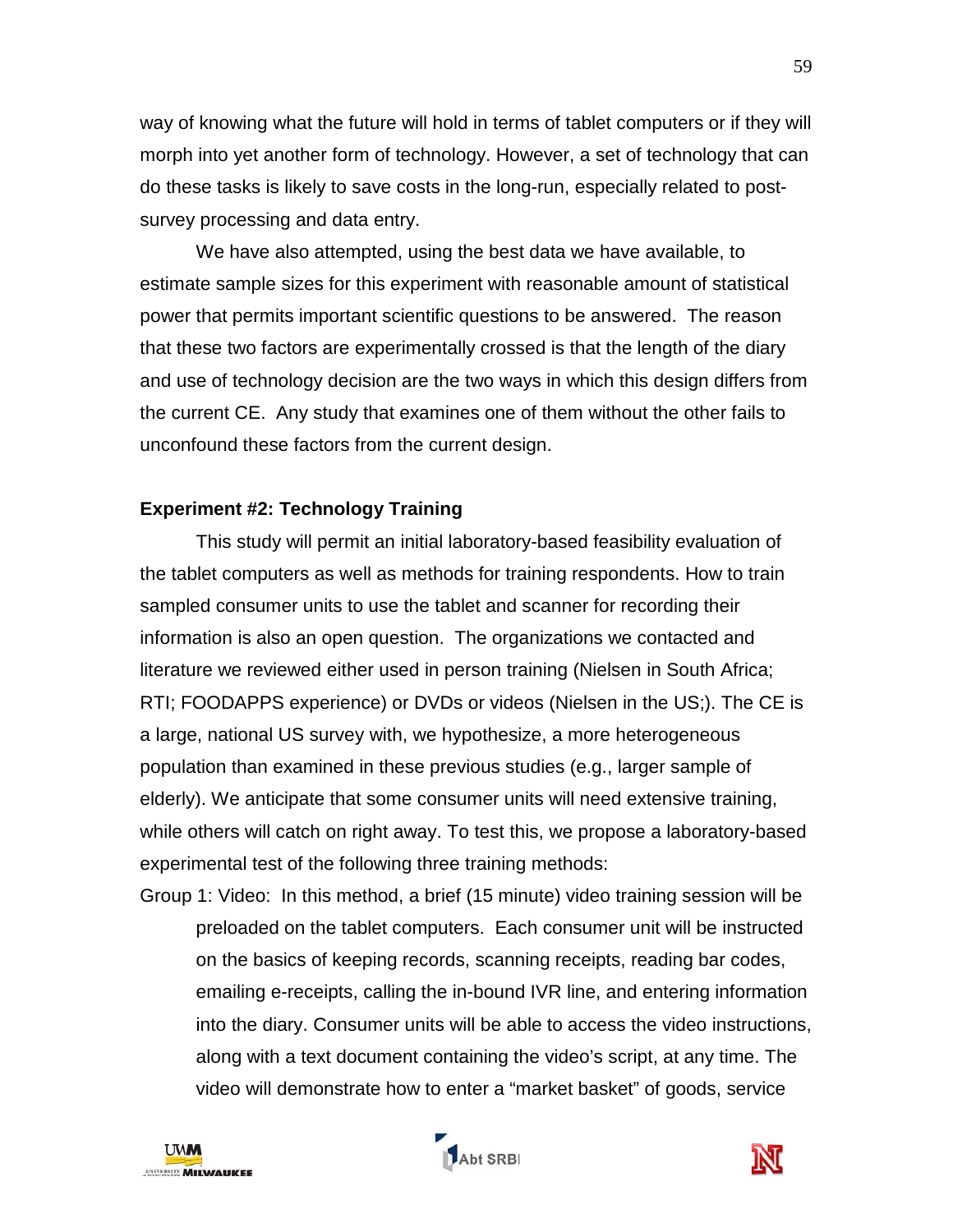bills, and receipts using the tablet computer and peripheral equipment. Interviewers will be present while the video is playing, but will not actually instruct the respondents on how to use the tablet.

- Group 2: In person, basic: In this method, interviewers will provide each consumer unit with a brief (15 minute) training session on how to use the tablet computer and other survey tasks. As in the video, each consumer unit will be instructed on the basics of keeping records, scanning receipts, reading bar codes, emailing e-receipts, calling the in-bound IVR line, and entering information into the diary. Consumer units will be given a text document containing the basic instructions. The interviewer will demonstrate how to enter a "market basket" of goods, service bills, and receipts in how the tablet computer and peripheral equipment, but will not engage in extensive one-on-one time with the consumer unit using the tablet.
- Group 3: In person, extended: In this method, interviewers will provide each consumer unit with an extended (30-45 minute) training session on how to use the tablet computer and other survey tasks. As in the video and brief training, each consumer unit will be instructed on the basics of keeping records, scanning receipts, reading bar codes, emailing e-receipts, calling the in-bound IVR line, and entering information into the diary. Consumer units will be given a text document containing the basic instructions. Interviewers will demonstrate how to use the tablet. The interviewer will demonstrate how to enter a "market basket" of goods, service bills, and receipts in how the tablet computer and peripheral equipment. They will also engage in practice sessions with the respondent, showing them how to scan a practice receipt, asking them to call in to the inbound IVR line to practice memory cues, and walking through entering information in a practice diary from three receipts from different locations.

Laboratory evaluation: The laboratory evaluation consists of three steps. First, a convenience sample of respondents will be recruited to come into the laboratory.





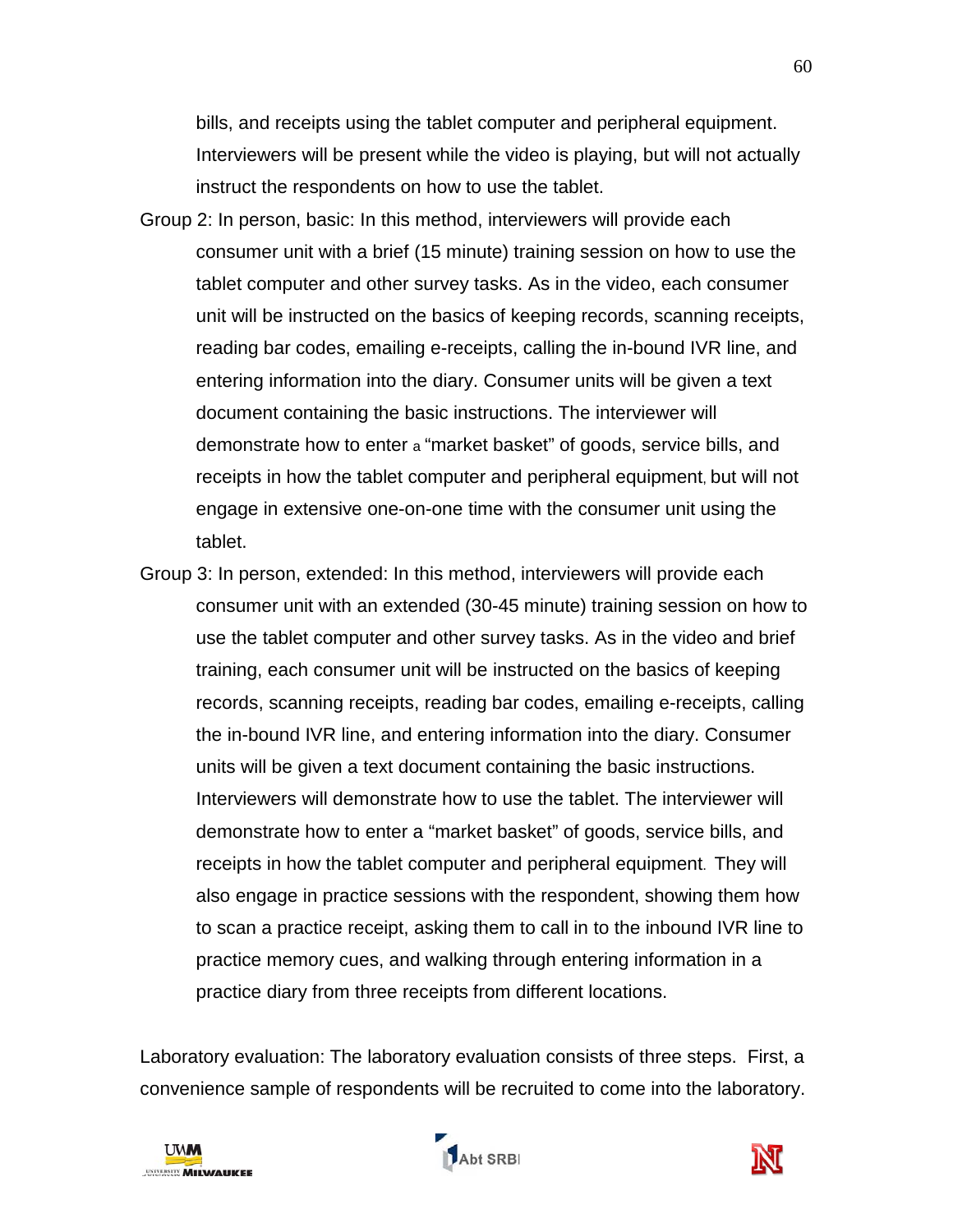These laboratory respondents are randomly assigned to one of the three training treatments above. The protocol in the laboratory will be as follows:

Step 1: Administer the first questionnaire for the field data collection to 'set the stage' and obtain the same information as would be collected in the full protocol as described above.

Step 2: Administer the assigned training method, described above, to introduce the respondent to the technology.

Step 3: Immediately following the training, provide respondents with a set of items, records and receipts to enter into the diary. These items, records and receipts should reflect approximately the number of items and types of items purchased during a normal week of diary keeping, using the current CE diary and interview as a guide to identify relevant items. For example, this could include a few sacks of groceries, bags from a warehouse or multi-category retail 'big box' store including purchases that fall into a variety of categories (such as Costco, Walmart, Sam's Club and/or Target), a receipt for a haircut, utility bills, mortgage or rent bills, gasoline receipts, paychecks, and bank statements that reflect automatic transfer payments. The respondent will be instructed to scan items using the barcode scanner, scan receipts, and complete the appropriate sections of the diary. Since the items and receipts will be known, this provides a direct measure of accuracy of entering information across the three training groups. However, it lacks external validity. As such, we include Step 4.

Step 4: Each lab respondent will provide their home address. The lab interviewer will travel to the lab respondent's house to deliver the equipment. The lab interviewer will identify whether or not the respondent has a high-speed internet connection that can work with the equipment; otherwise, the interviewer will provide the household with a tablet that will permit wireless connection to the internet without a phone line. Each laboratory respondent will be asked to keep an expenditure diary for a total of two weeks. The laboratory interviewer will make follow-up calls





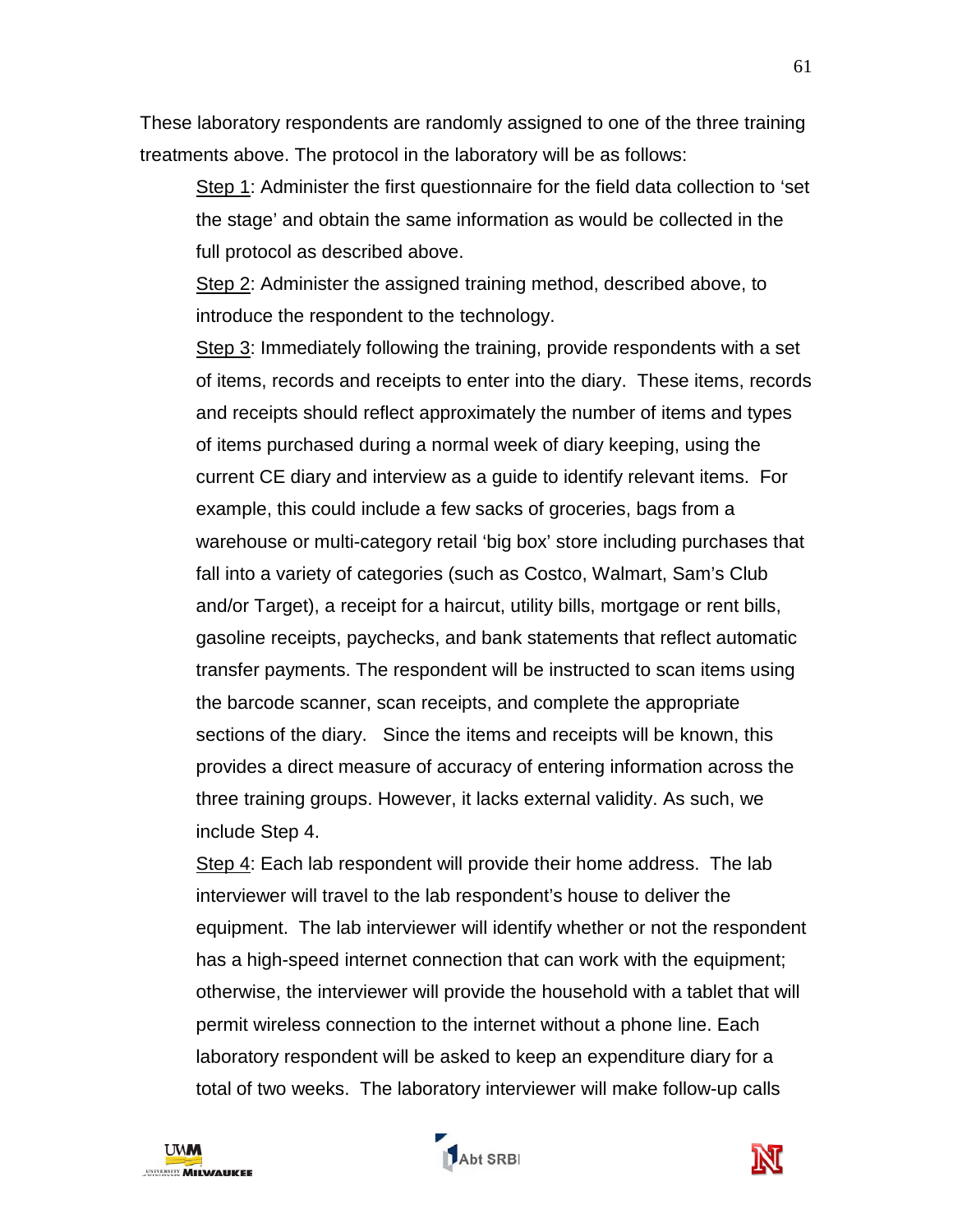and visits, as needed, to troubleshoot problems. At the end of the two weeks, the interviewers will return to the lab respondent's house to pick up the equipment.

We suggest evaluating the following outcomes during the field period: Diary cooperation rates per week, item missing rates, number of goods reported, number of receipts scanned; number of items with bar code readers used; number of e-receipts sent to email; number of individual diaries used; and total dollar amount reported in various expenditure categories.

*Practical Insights into the Proposed Design*: One open question for moving to a highly technological study is how to train respondents appropriately to use these technologies. This study provides both a feasibility study as well as a training study – can the equipment be used, will it malfunction, and how best to train people to use the equipment. The three training methods range from least costly, but perhaps least effective, to most costly in terms of interviewer time and perhaps also respondent burden, but we hypothesize, probably the most effective.

The two components of this study – the in-lab entering of simulated purchases and the at-home entering of actual purchases – allow different questions to be answered. In the lab, we have a direct measure of accuracy since we get to create 'truth.' We also minimize the risk of computer failure in the laboratory. By accompanying it with a follow-up in-home diary component, we get an initial test of how feasible it is to carry out this study. The two week time frame suggested here for the field feasibility test is to permit a long enough time for fatigue to set in, but also permit greater rotation of the equipment across lab respondents.

We also can evaluate the risk in placing such costly equipment at respondent's own homes. Recruiting the lab respondents in three waves and reusing the equipment (described below), although it lengthens the time for this feasibility experiment, also permits an evaluation of difficulty in cleaning any





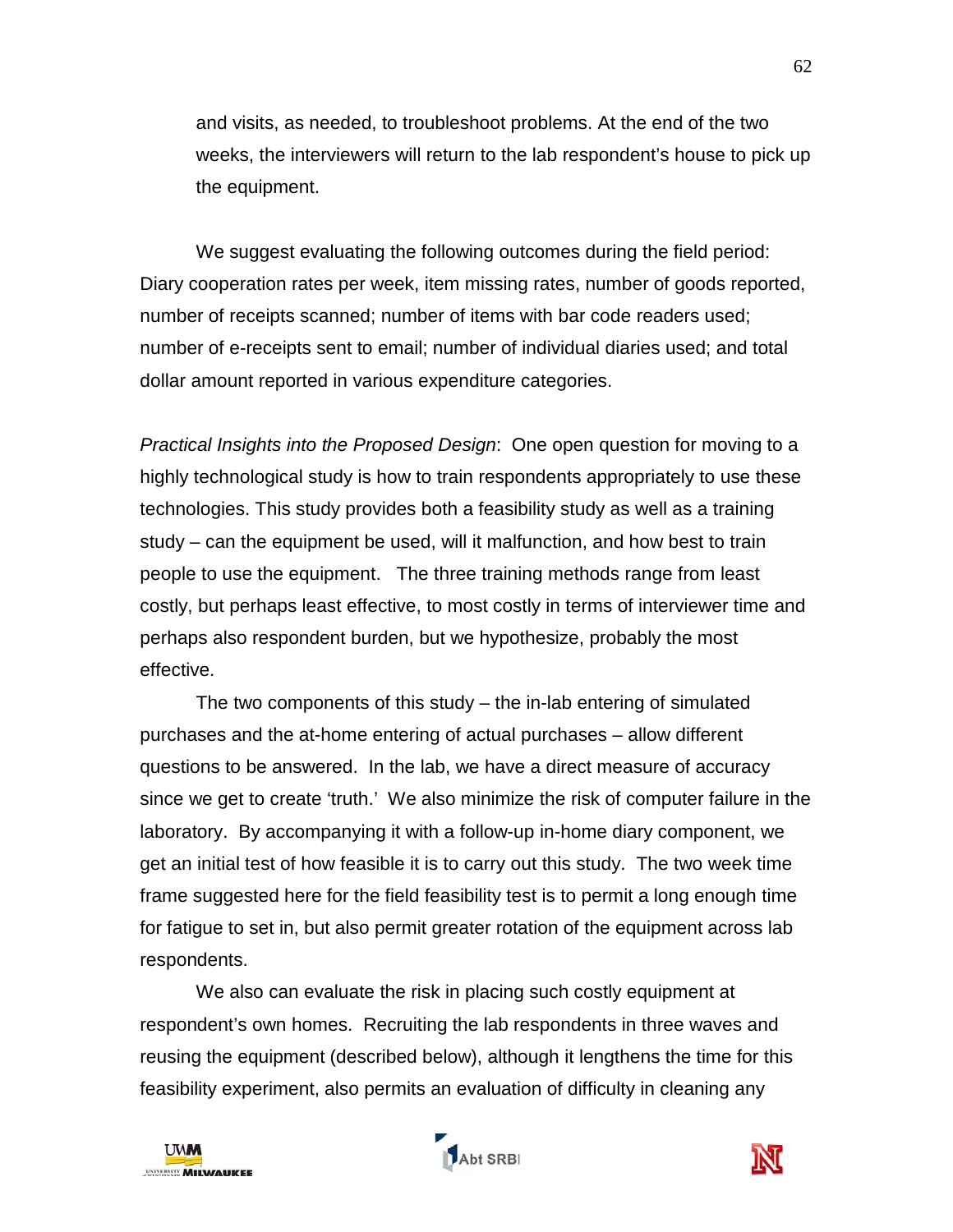information potentially stored locally from the machines (a necessary part of the actual study), logistics in setting up the equipment, and the durability of the equipment, along with other potential problems.

*Estimated Financial and Time Requirements*: It is especially difficult to know what the effect size for respondent training should be to use for power calculations in this experiment. Again using Edgar's(2010) findings that the average number of items is 29.4 with a standard deviation 17.5 items as a baseline, assuming that this laboratory experiment and feasibility study is smaller scale than a full field test, and assuming that pairwise comparisons between the three training groups are of primary interest, we calculated the power to detect a difference between two of the groups in the total number of expenditures. These results are reported in Table 2. For example, if each of the cells has 25 respondents for a total of 75 respondents across the three groups, then there is at least 80% power to detect a difference between two of the groups if the number of items they report differs by at least 15. If the number of respondents in each cell doubles, then the minimum number of items differing between the groups that can be detected falls to 10 items. Other possibilities for sample sizes are outlined in Table 3.

For our cost estimates and for lack of any other information, we will assume a minimum difference of at least 10 items reported between two of the training groups will result. With at least 50 people in each cell, we can detect this difference with a power of 0.81. Thus, there will be a total of n=150 lab respondents. The majority of the cost for this study will come in the programming time and the equipment costs.



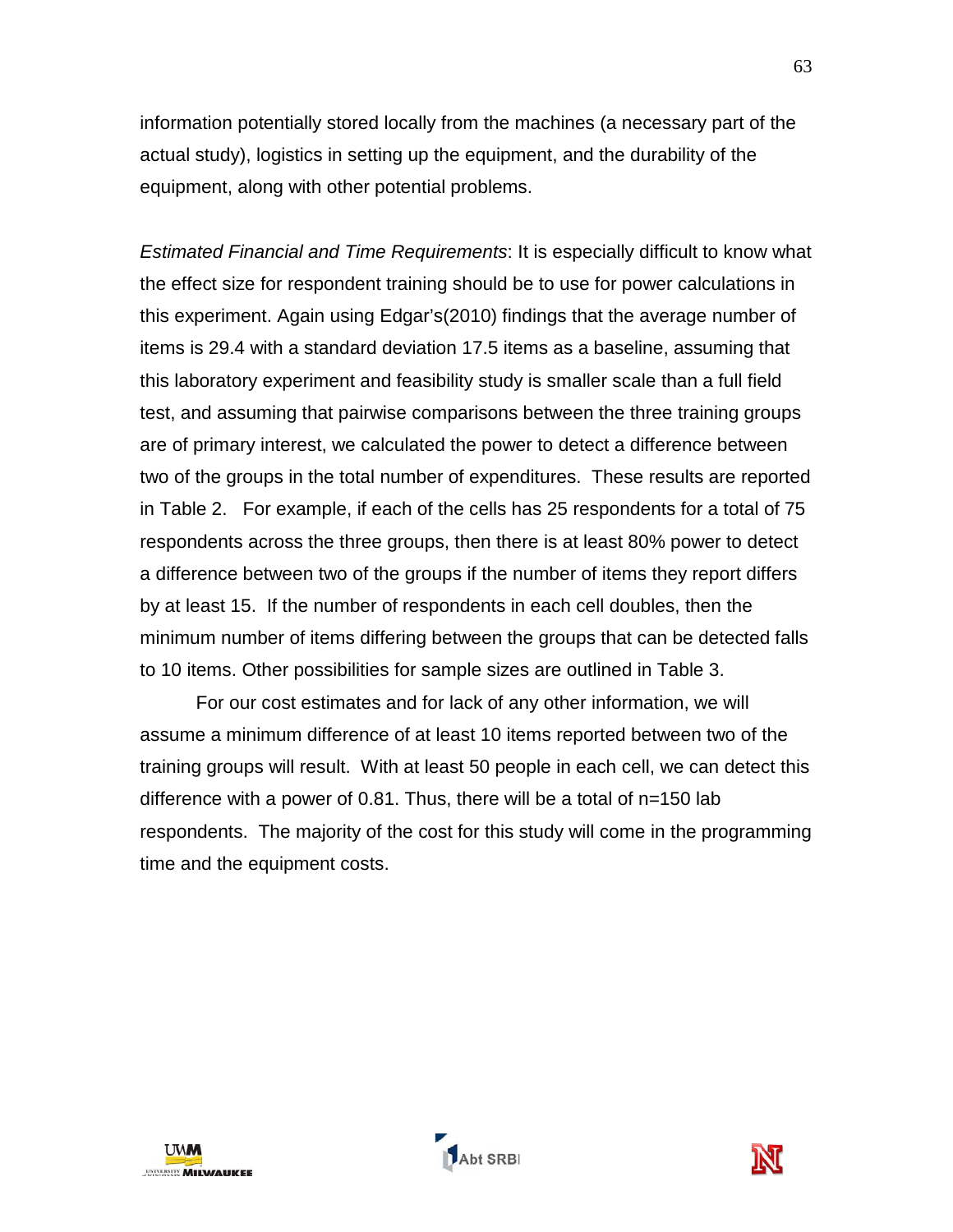|                          | $25$ each / | 50 each / | 75 each / | 100 each / | 200 each / |
|--------------------------|-------------|-----------|-----------|------------|------------|
| True difference in means | 75 total    | 150 total | 225 total | 300 total  | 600 total  |
| 1                        | 0.05        | 0.06      | 0.06      | 0.07       | 0.09       |
| 2                        | 0.07        | 0.09      | 0.11      | 0.13       | 0.21       |
| 3                        | 0.09        | 0.14      | 0.18      | 0.23       | 0.40       |
| 4                        | 0.12        | 0.20      | 0.28      | 0.36       | 0.63       |
| 5                        | 0.17        | 0.29      | 0.41      | 0.52       | 0.81       |
| 6                        | 0.22        | 0.40      | 0.55      | 0.67       | 0.93       |
| 7                        | 0.28        | 0.51      | 0.68      | 0.80       | 0.98       |
| 8                        | 0.35        | 0.62      | 0.79      | 0.90       | 1.00       |
| 9                        | 0.43        | 0.72      | 0.88      | 0.95       | 1.00       |
| 10                       | 0.51        | 0.81      | 0.94      | 0.98       | 1.00       |
| 11                       | 0.59        | 0.88      | 0.97      | 0.99       | 1.00       |
| 12                       | 0.66        | 0.92      | 0.99      | 1.00       | 1.00       |
| 13                       | 0.73        | 0.96      | 0.99      | 1.00       | 1.00       |
| 14                       | 0.79        | 0.98      | 1.00      | 1.00       | 1.00       |
| 15                       | 0.84        | 0.99      | 1.00      | 1.00       | 1.00       |
| 16                       | 0.89        | 0.99      | 1.00      | 1.00       | 1.00       |
| 17                       | 0.92        | 1.00      | 1.00      | 1.00       | 1.00       |
| 18                       | 0.95        | 1.00      | 1.00      | 1.00       | 1.00       |
| 19                       | 0.96        | 1.00      | 1.00      | 1.00       | 1.00       |
| 20                       | 0.98        | 1.00      | 1.00      | 1.00       | 1.00       |

**Table 3: Power to detect a difference in means between independent groups, assuming both groups have the same standard deviation = 17.5 and are equal sized**

Note: Power calculations from: Lenth, R. V. (2006-9). Java Applets for Power and Sample Size [Computer software]. Retrieved October, 2011 from<http://www.stat.uiowa.edu/~rlenth/Power>

To keep equipment costs under control for this initial feasibility test, we recommend recruiting respondents in three waves across three months, with n=50 respondents in each wave, equally spread out across the three training groups (e.g., n=16 in Group 1, n=17 in Group 2 and n=17 in Group 3; see Table 4). Each wave will be a new independent 'cross-section' of volunteer respondents, recruited through normal volunteer methods such as Craig's List, newspaper ads, word-of-mouth and so on. We recommend using age and/or education as blocking variables for this study to ensure variability in respondent characteristics. With this approach, then only 50 sets of equipment need to be purchased, with an equipment cost ranging from \$27,000 to \$45,000.





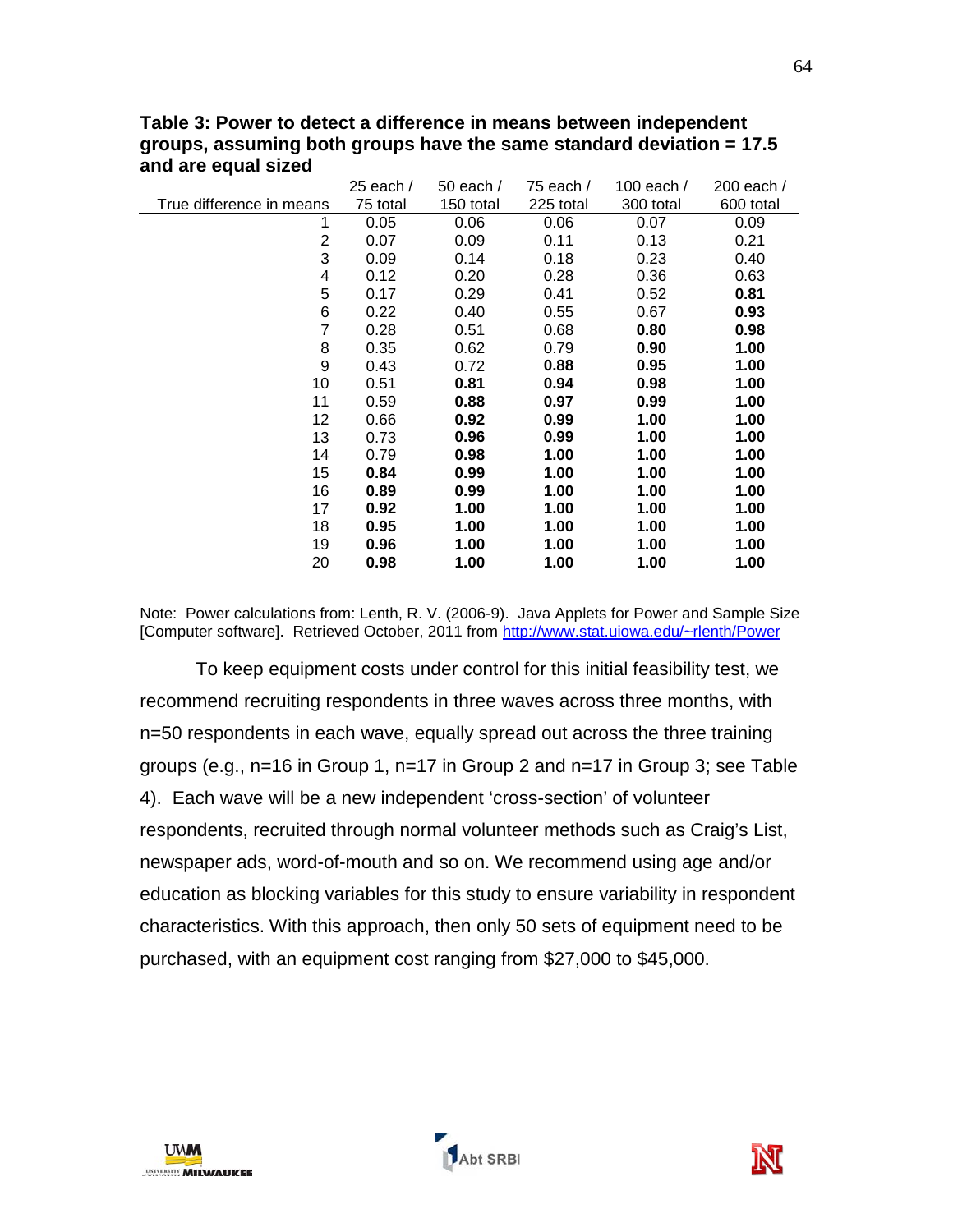| Week | Month 1                  | Month 2                  | Month 3                 |
|------|--------------------------|--------------------------|-------------------------|
|      | Recruit n=50 lab         | Recruit n=50 lab         | Recruit n=50 lab        |
|      | participants             | participants             | participants            |
|      | Group 1: 16              | Group 1: 17              | Group 1: 17             |
|      | Group 2: 17              | Group 2: 17              | Group 2: 16             |
|      | Group 3: 17              | Group 3: 16              | Group 3: 17             |
|      | Start Lab + Diary        | Start Lab + Diary        | Start Lab + Diary       |
| 2    | $Lab + Diary$            | $Lab + Diary$            | Lab + Diary             |
| 3    | Complete Diary; pick up  | Complete Diary; pick up  | Complete Diary; pick up |
|      | equipment                | equipment                | equipment               |
| 4    | Ready equipment for next | Ready equipment for next | End of study            |
|      | group                    | group                    |                         |

**Table 4: Training and Feasibility Study Timeline**

Assume that a lab interview and training takes approximately 1 hour of an interviewers' hands-on time, plus approximately 30 minutes for set up and clean up (15 minutes each). This would result in a total of 225 hours of lab interviewer's time. If we assume that lab interviewers are paid \$25 per hour, then the lab interviewer salary cost will be \$5625 + fringe benefits. Further assume that some nominal incentive is necessary to recruit respondents into the lab; if the incentive is \$25 per laboratory respondent, then this would take \$25\*150 respondents = \$1250 in incentive funds.

Assume that the lab respondents are recruited from the same general metro area. Costs for interviewers driving to the respondent's house to drop off, set up and pick up the equipment involve mileage and time. Assume that respondents live, on average, 30 miles from the laboratory, and that reimbursement is the current 51 cents per mile. Over all of the respondents, each trip requires 30 miles \* 150 respondents = 4500 miles or \$2295. Since there are four such trips, the total mileage costs are \$9180. Assume that traffic moves at 30 miles per hour; each trip then takes 1 hour, for a total of 4\*150=450 hours, or a total amount of \$11250 in interviewer time. Further assume that it takes about 30 minutes to set up and test the equipment at the respondent's house. This would be, at \$25/hour, an additional \$1875 in interviewer time.

Excluding equipment costs, this totals to roughly \$29200. We will round this up to \$30,000. Including equipment costs, the total cost of the experiment



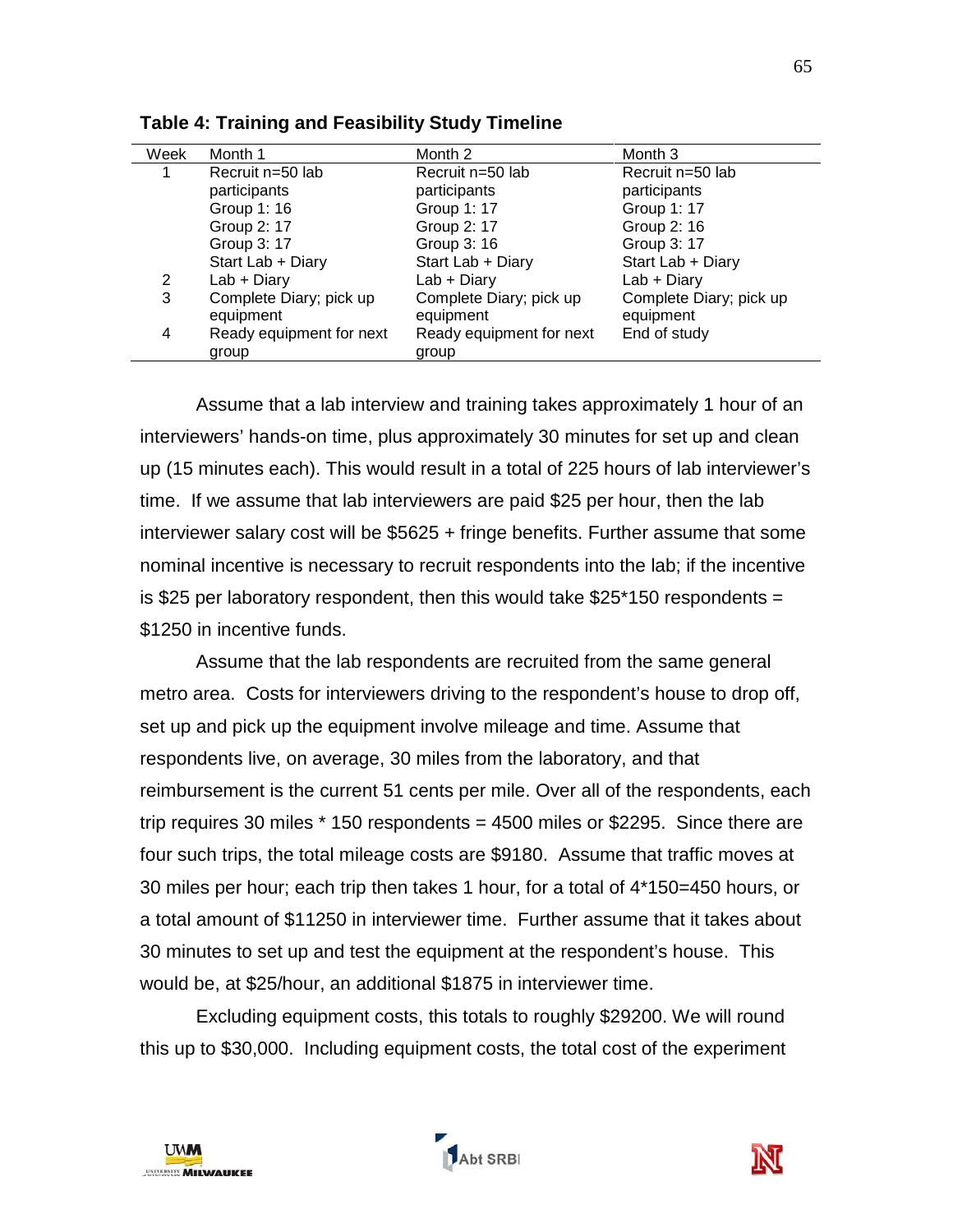will be between \$57,000 and \$75,000. Note, however, that this does not include the initial costs or time of programming the instruments.

We place this experiment as the second recommendation, even though we estimate the costs being relatively reasonable, as it is not related to the primary differences between our recommended design and the current design. As such, we see Experiment #1 as the most important research to conduct. However, if two such experiments are conducted, Experiment #2 should probably be conducted prior to Experiment #1 for purposes of knowing how to train the respondents in use of the tablet computers and other equipment.

#### **Experiment #3: Monetary Incentives and Non-Monetary Feedback**

Early research on expenditures suggested that small nonmonetary incentives significantly improved the collection of diary information (e.g., Sudman and Ferber 1971). More recent reviews of the existing literature (e.g., Singer 2002) suggest that prepaid monetary incentives increase survey cooperation rates, but the effects of prepaid monetary incentives on consumer diary completion need further investigation. For example, a recent investigation of lotteries on diary completion showed effects of the incentive on cooperation and data quality, but the modes and type of incentive are markedly different from those proposed here (Bonke and Fallesen 2010). Furthermore, how to encourage sampled consumer units to continue to complete the diary during data collection requires greater investigation. This could include electronic follow-ups, telephone calls, or in person visits.

The proposed CE design encourages the use of incentives for initial recruitment and for nonresponse follow-up field work. Here, the proposed experiment is only for the initial recruitment. This experimental factor is proposed to have four levels:<sup>[30](#page-68-0)</sup>

 $^{30}$  We recognize that all of these levels for experimentation may be too low; one could easily modify the levels of incentives, but maintain the design.



 $\overline{\phantom{a}}$ 



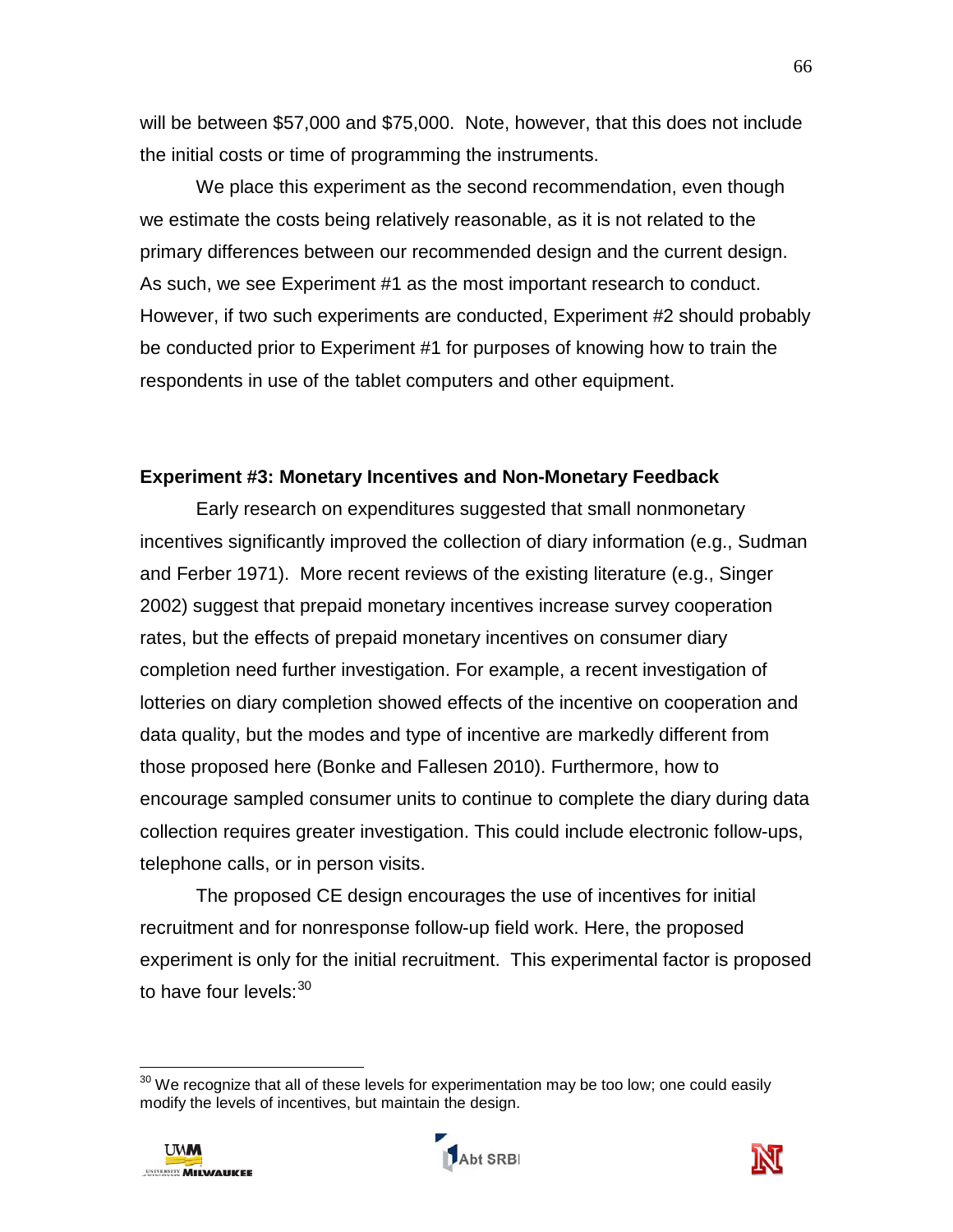- *Group 1: No incentive:* This is the control group, mimicking the current CE no incentive design.
- *Group 2: \$10 per consumer unit adult per week promised & \$5 per consumer unit child per week promised:* The U.K. Survey of Food and Living Expenses offers a 10**£** (adult) and 5**£** (children) incentive. Because the design proposed here is longer than other diaries, this experimental factor compensates each adult in the consumer unit for each week of data collection. Since this could be a potentially costly design decision, this factor uses a promised incentive, paid after successful completion of the week's diary.
- *Group 3: \$10 per week per consumer unit promised:* Whether each individual in the consumer unit needs to be compensated is an empirical question. This experimental factor uses the same promised \$10 per week design as above, but dramatically reduces costs by compensating at the consumer unit level, not at the individual level. Comparisons of Group 2 versus Group 3 allow evaluations of promised CU-level incentives compared to promised person-level incentive.
- *Group 4: \$10 per week per consumer unit prepaid*: This experimental factor also compensates at the consumer unit level, not at the individual level. However, it prepays the consumer unit for each week of data collection. Comparisons of Group 3 and Group 4 permit evaluations of prepaid vs. promised CU-level incentives.

*Practical Insights into the Proposed Design*: The proposed design recommends providing CU's with a monetary token of appreciation for their time and effort spent completing the diary. How to do this, however, is an open empirical question given the complexity of the task and the novelty (at least, the 2011 novelty) of the equipment. As such, we have included these four options as what we think are plausible from a cost standpoint, but also may be meaningful for the CU.

<span id="page-68-0"></span>



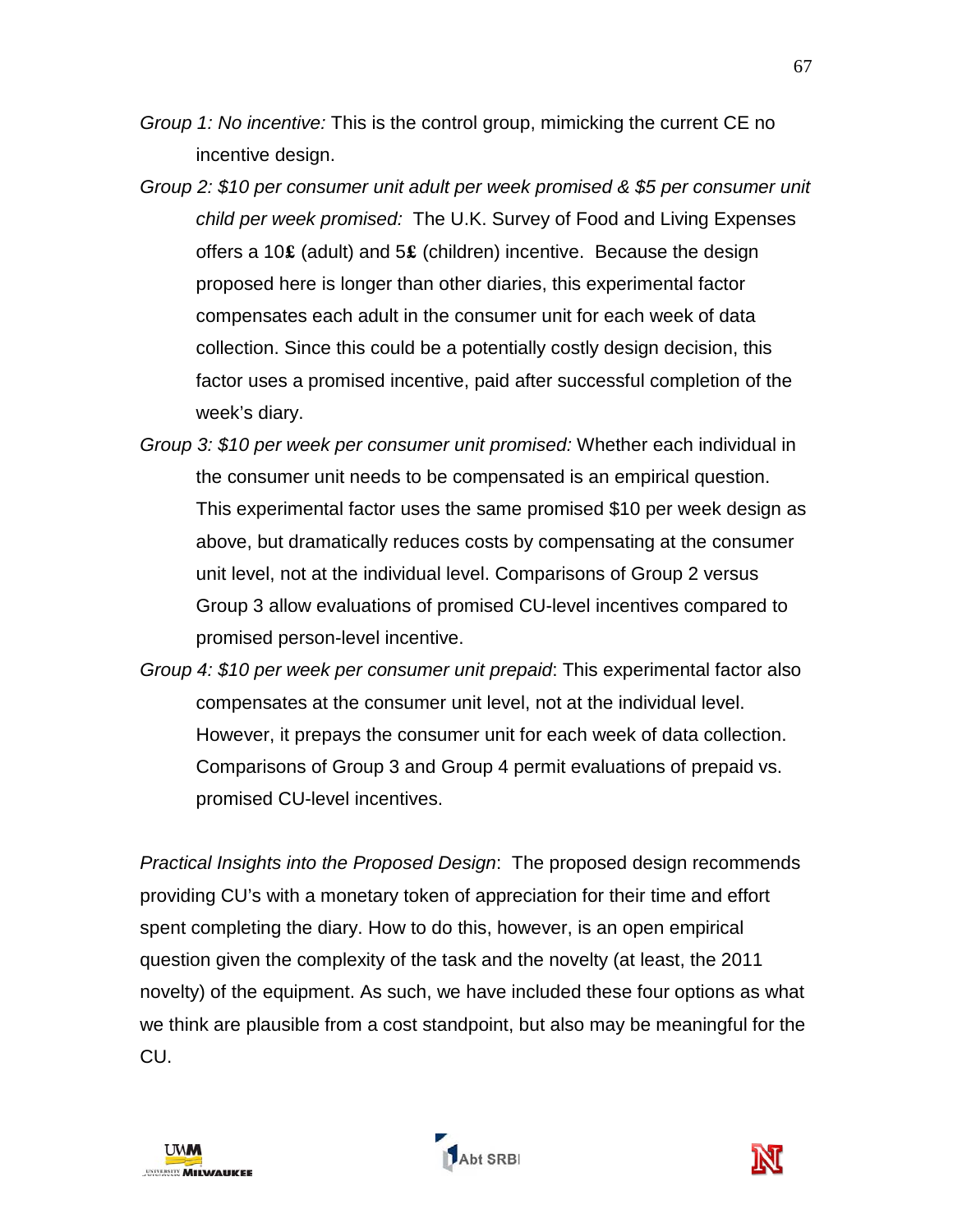*Estimated Financial and Time Requirements:* For simplicity, let us assume that the power calculations from the first experiment hold, and that there will be a 5 percentage point difference in response rates between each of the four groups. [We note that this simplifying assumption may be overly liberal, but it may be a reasonable assumption between the no incentive and the incentivized groups.] If this is the case, then the power calculations indicating n=1565 cases per cell still hold as do the cost calculations for development of the diary and so on.

The primary additional cost arises due to the incentive. There is no extra cost for the 'no incentive group.' The \$10 per CU per week prepaid and promised can conservatively be estimated as  $$10^{\circ}4^{\circ}1565 = $62,600$  for each treatment. Assuming an average household size of 2.58 persons, we can estimate the total incentives for the per-CU member incentive group of \$10\*4\*1565\*2.58=\$161,508. Thus, the additional cost for conducting the incentive experiment proposed here is about \$287,000. As for timing, we recommend in this experiment for all cases to be released simultaneously. If, as with experiment #1, equipment is limited, a staggered approach outlined there could be done, but will expand the time line accordingly.

# **Design Features Requiring Further Development**

In addition to the methodological studies outlined above, we believe that our recommended design would benefit from the conduct of exploratory work related to several features of our recommended design. For each of these design features, the empirical literature is, in essence, nonexistent, so we have little basis for the recommendation of experimental factors to vary. These exploratory studies would focus on the following design features:

### *The use of multiple formats of memory trigger diaries and receipts*

Further information is needed to understand within-consumer unit technology use. What technology is used by which CU members for what purposes? We know of no national data that currently captures this level of detail (e.g., smartphone ownership with details concerning what





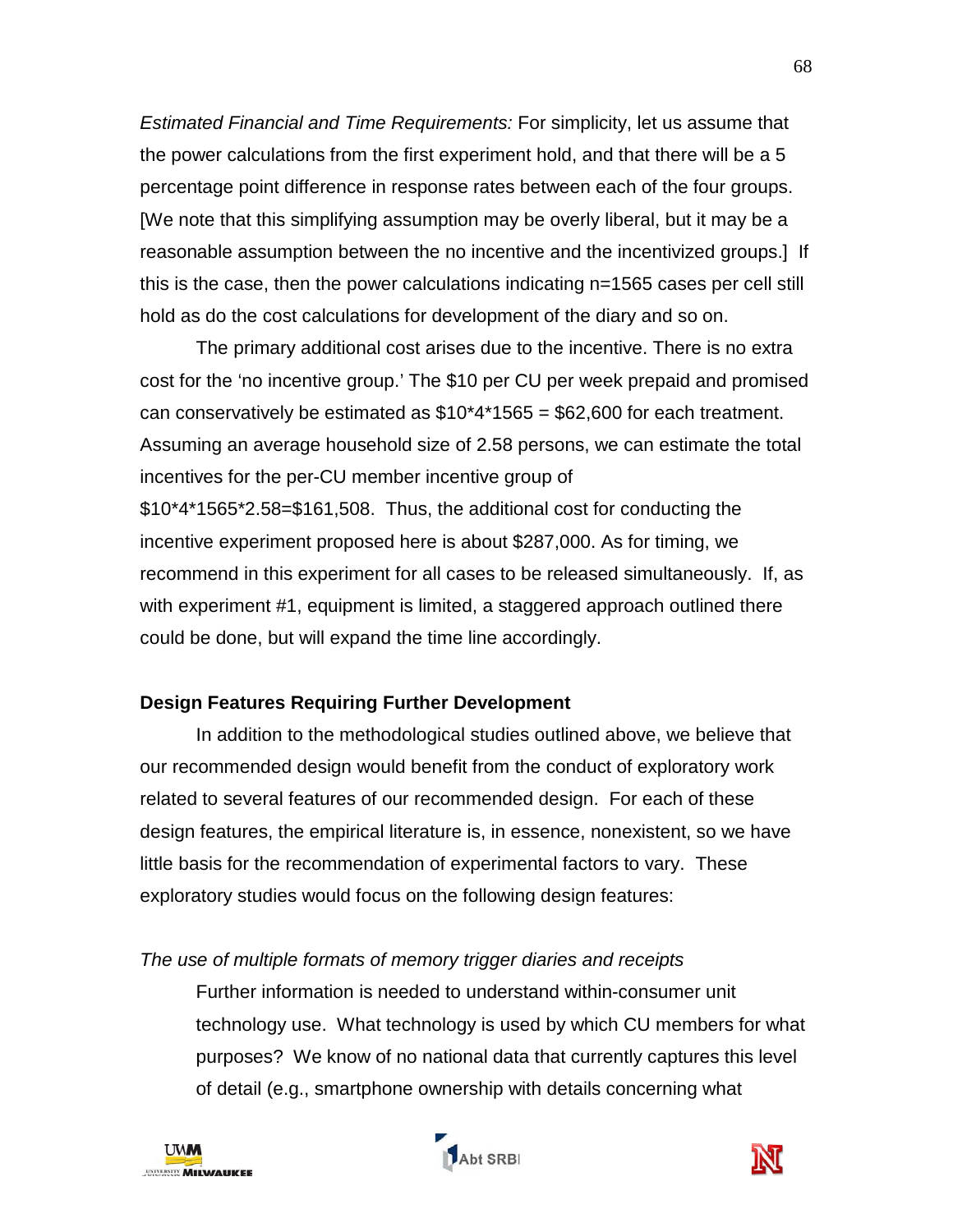features of the smartphone are used). Are CU members willing to use their personal equipment as part of a data collection effort? Are reimbursements needed for this use? Or are most CU members – even those who are quite technologically savvy – most comfortable with small portable paper diaries for recording expenditures away from home, coupled with maintaining receipts? Furthermore, how comfortable are CUs in providing this information (which may be sensitive or private to some CUs) to BLS electronically? Once BLS has an understanding of the characteristics of CUs and an understanding of the acceptance of requests to use personal equipment and provide copies of receipts, we would recommend small iterative experiments to fine tune the use of particular apps (across various platforms), the development of accessible instructions for the use of those applications, and the development of the most appealing hard copy portable diaries (including the simple diary for those under the age of 15) and receipt retention systems.

# *The level and frequency of interviewer-respondent interaction over the diary month.*

Another factor for which there is little to no experimental literature is the degree to which interviewers should interact with respondents over the period during which they are serving as a diarist. Although most consumer expenditure studies call for an interviewer to follow up with consumer units shortly following the start of the diary period, should the longer diary period prove to be feasible (see Experiment 1) we believe that the BLS should consider flexible protocols for CU and respondent interfaces. These interviewer-CU contacts could include one or more of the following: mid period face to face contacts, telephone contacts, or emails. In part, the degree to which the interviewer will interface with the CUs during the diary period may be determined by the overall design of the field protocol, including the provision of telephone and internet-based help lines for the CU members and the ability to monitor data entry in real





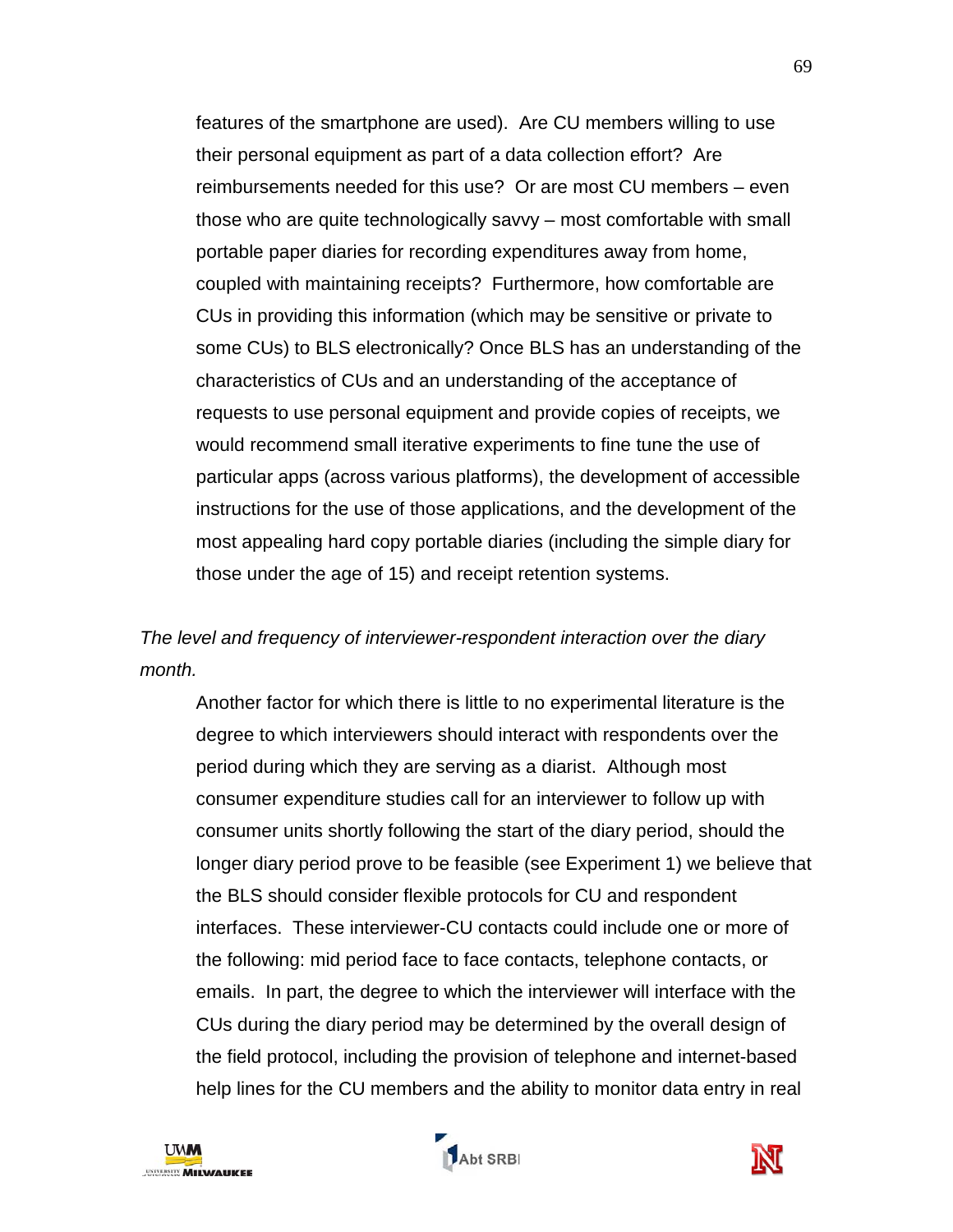time. We speculate that "best practices" may vary by type of CU, with some units benefiting with frequent reminders and others preferring or requiring little support to complete the task. The lack of literature on this topic leads us to recommend that BLS investigate consumer preferences (e.g., via focus groups) before designing alternative protocols that encompass face to face, telephone, and/or email contacts by the field interviewer.

*The incorporation of respondents' financial management and tracking systems.* Similar to technology adoption, the use of financial management and tracking software is growing, but we know little about the extent of CUlevel penetration nor how or by whom the software is used among members of the CU. To what extent do various financial management systems capture data at the level necessary for use by CE? Should adoption of such software be sufficient to warrant it, can an interface be developed so as minimize redundant data entry for those CUs embracing these various applications? Similar to technology adoption, the use of financial management and tracking software is growing, but we know little about the extent of CU-level penetration nor how or by whom the software is used among members of the CU. To what extent do various financial management systems capture data at the level necessary for use by CE? Should adoption of such software be sufficient to warrant it, can an interface be developed so as minimize redundant data entry for those CUs embracing these various applications? Furthermore, as with receipts, how comfortable are CUs in providing this information in some form to BLS? Here we again think focus groups will be beneficial to understand respondents' willingness to provide access to the information before studying the use of this software at a population level.





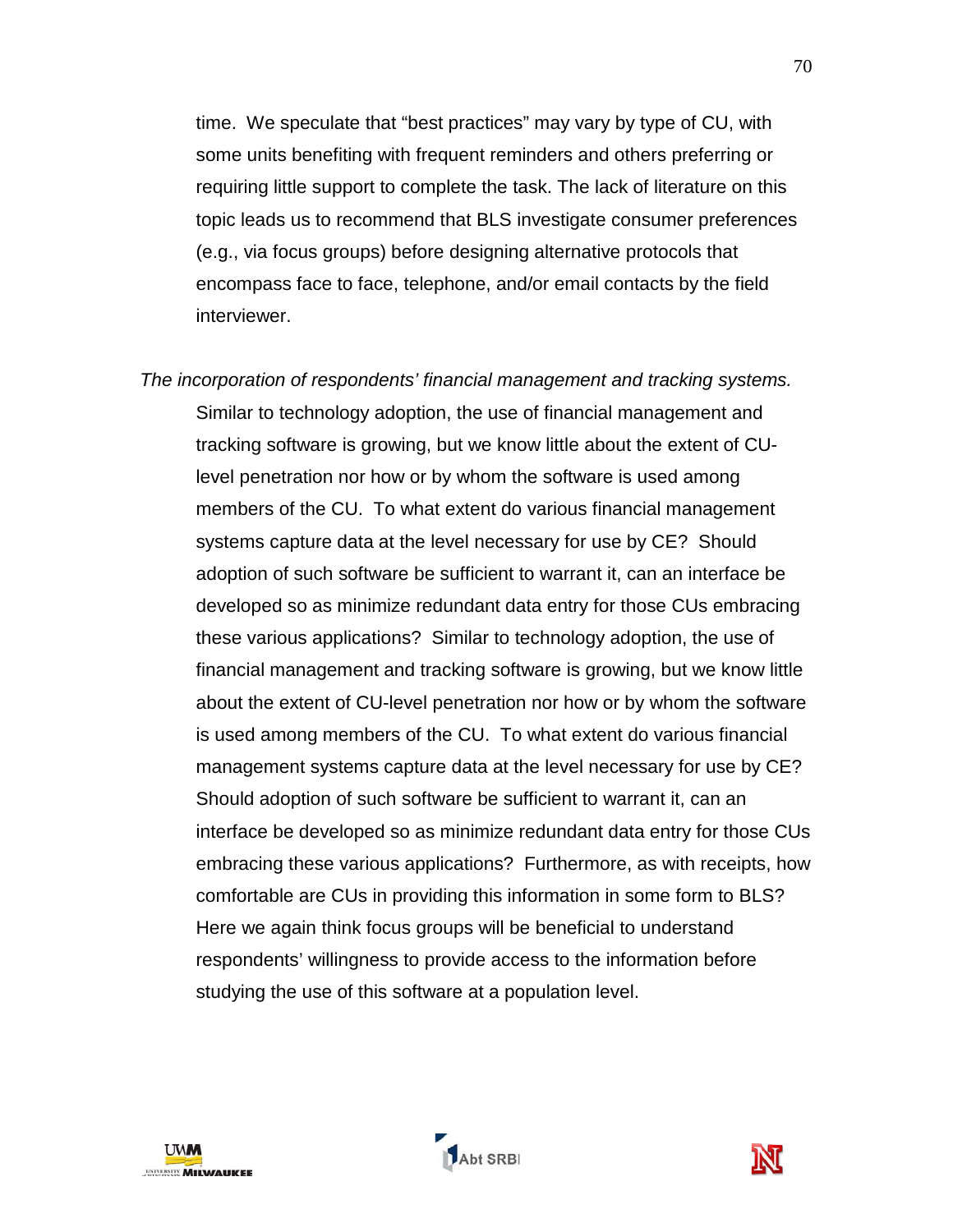# *The incorporation of feedback mechanisms for responding consumer units*. We have outlined an experimental study to examine the effects of monetary incentives on participation. Beyond incentives, what other feedback or information can BLS provide to responding CUs? What information would be helpful to these CUs? Can BLS move away from a data collection model of little benefit to the CE participants to a model of "data exchange?" We believe that summary reports of expenditures during a month by category may be valued by some households, but 'too much information' or potentially off-putting for others. We also are hesitant to recommend any single feedback mechanism that would imply that BLS is giving financial advice. Here, we believe that extensive qualitative efforts are needed to fully understand what might be most useful to CUs.



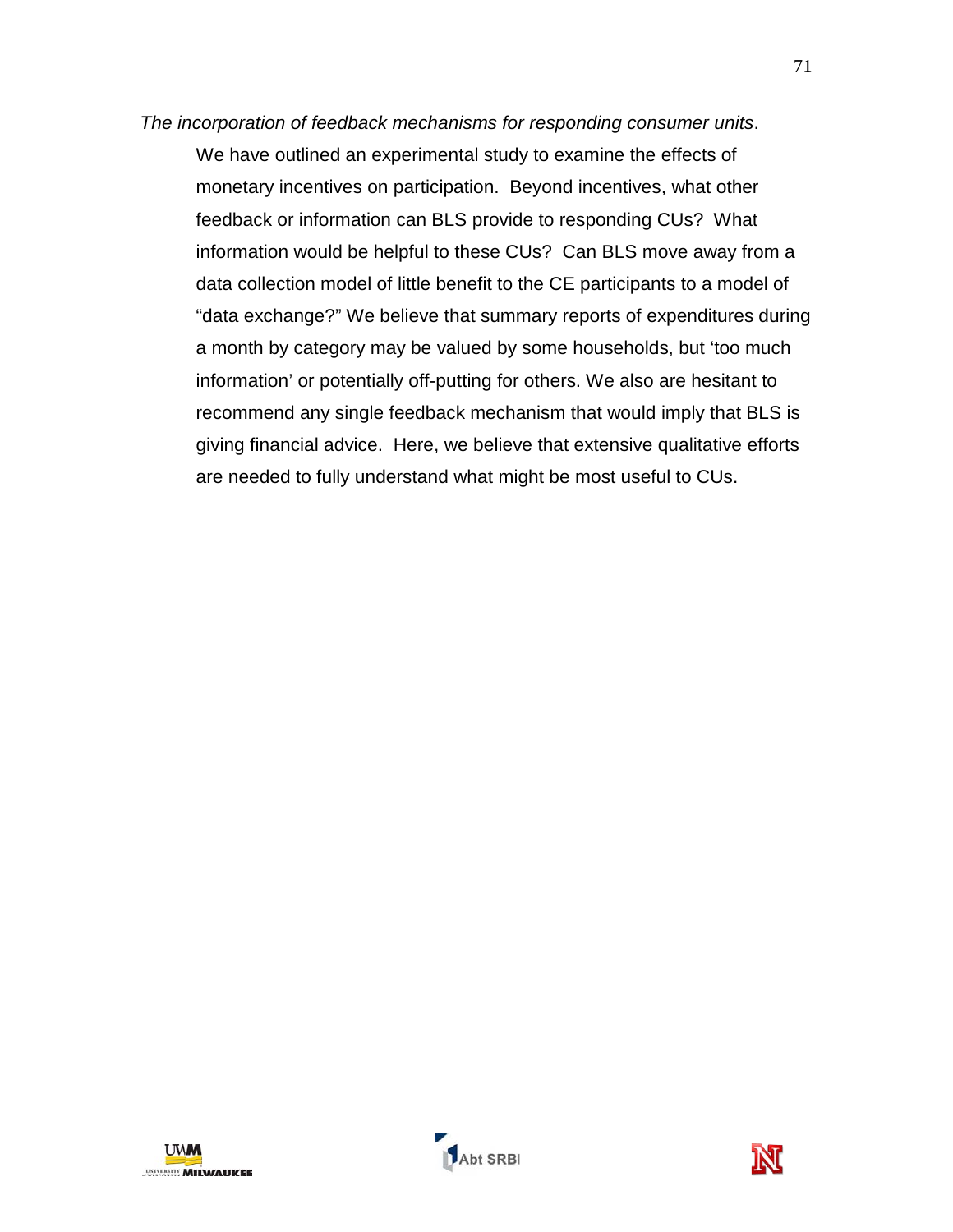#### **V. Considerations concerning Nonresponse**

CE response rates have fallen for both the diary and the interview components from roughly 80% to close to 70% over the last decade (Response Rate Status Report, 2011). Although nonresponse rates are not necessarily indicative of nonresponse bias (Groves 2006), a ten percentage point drop in response rates raises concerns about the risk of nonresponse bias of CE estimates. Complicating matters is that the CE has multiple key estimates, including aggregate means, proportions and totals and subclass means, proportions and totals. Nonresponse bias is a property of a statistic, not a survey, and as such, each expenditure estimate will have different nonresponse bias properties.

The changes in the data collection protocol and questionnaires described above will have unknown effects on response rates and on the nonresponse bias properties of the key survey estimates. We hypothesize that with changing the majority of the sample to a single interview and reducing the number of waves for the panel sample, response rates will not drop below their current levels and may even increase. We do not know, however, what the effect of increasing the length of the diary period will be on retention throughout the diary period.

As such, we recommend an active approach to monitoring and adapting to changing conditions during field data collection. In this way, the competing – and sometimes orthogonal – concerns of maintaining high response rates overall and reducing the variability of response rates for important subgroups can be simultaneously examined. This active monitoring does not reduce the need for statistical postsurvey adjustments after the data collection period is over. As such, our recommendations for dealing with unit nonresponse blend monitoring and adjusting data collection protocols during the field period with the statistical weighting adjustments described in the sample design above.





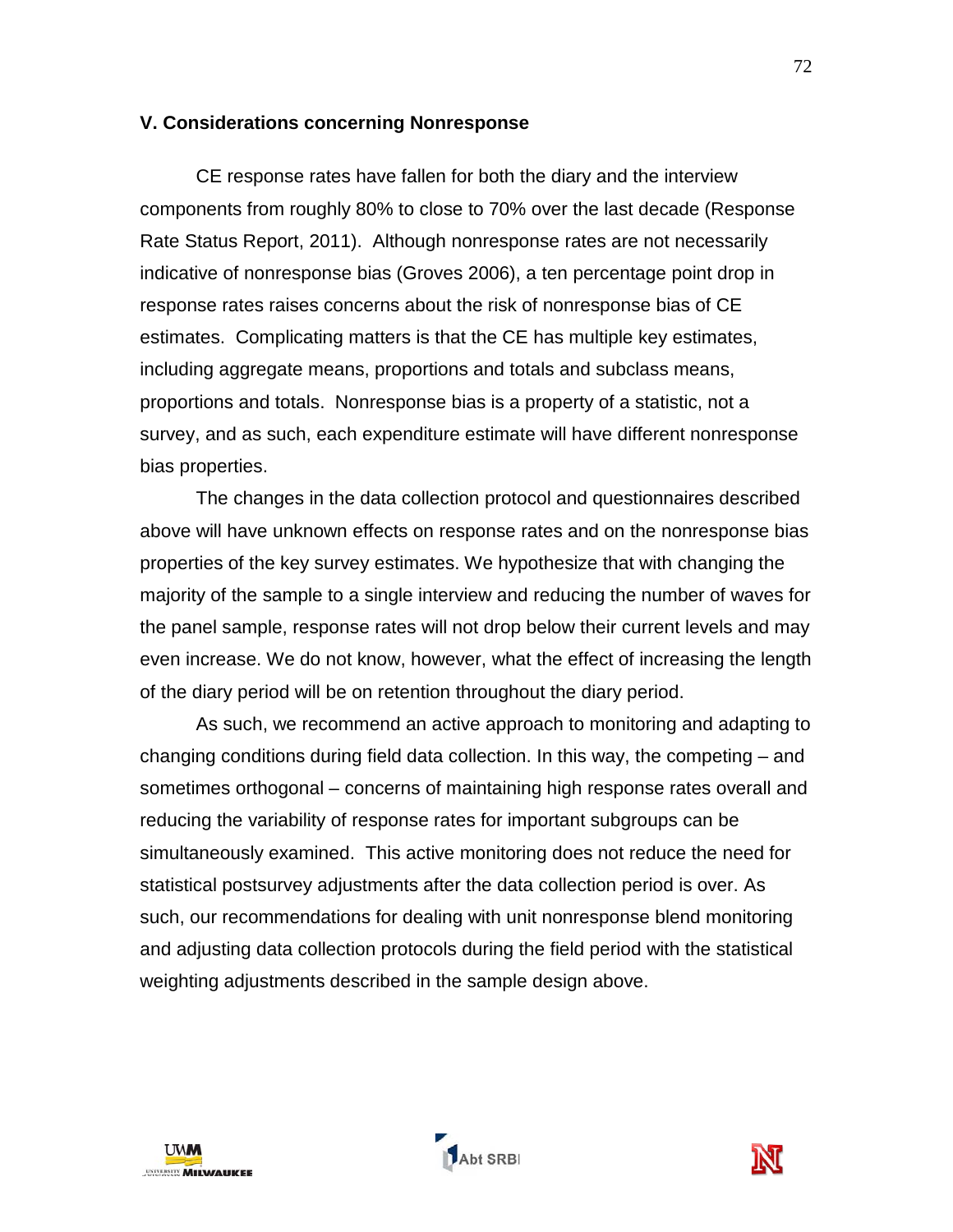#### A. Overview of Responsive Design

In a responsive design, data collection efforts are modified conditional on the progress of the field efforts and stability of the survey estimates given the current field protocol (Groves and Heeringa 2006). The changes to the data collection efforts involve a set of prespecified protocol components, such as incentives, shortened questionnaires, experienced interviewers, and so on, specifically designed to bring in sampled consumer unit who differ on the key estimates of interest. Decisions to implement the new protocol are based on close monitoring of field data collection. Thus, to implement a responsive design in the CE, we have to define field effort, key survey estimates, protocol components that may bring in different types of sampled persons, triggers for implementing new protocol components, and a monitoring plan for the field effort itself.

### B. Field Effort

The definition of field effort in a responsive design is critical because of the continuous monitoring requirement of a responsive design. Triggers for the implementation of new recruitment protocol features depend on showing that the current protocol no longer yields noticeable gains in response rates or changes in survey estimates over additional exerted effort using the same protocol, a concept that Groves and Heeringa (2006) call 'phase capacity.'

There are many ways to measure field effort. Two of the most common measures are the number of call attempts made to a sampled unit and the number of days that the sampled unit has been in the field. Prior analyses of levels of effort to recruit sampled persons in the CE using the Contact History Instrument (CHI) showed that most sampled units (85%) receive seven or fewer calls in the first wave recruitment (Safir and Tan 2009), receive an average of 4 calls between waves 2 and 3 (Olson 2011), and are in the field for an average of eight days before being resolved (Olson 2011). In general, interviews are resolved faster than noninterviews, but out-of-scope cases are resolved faster





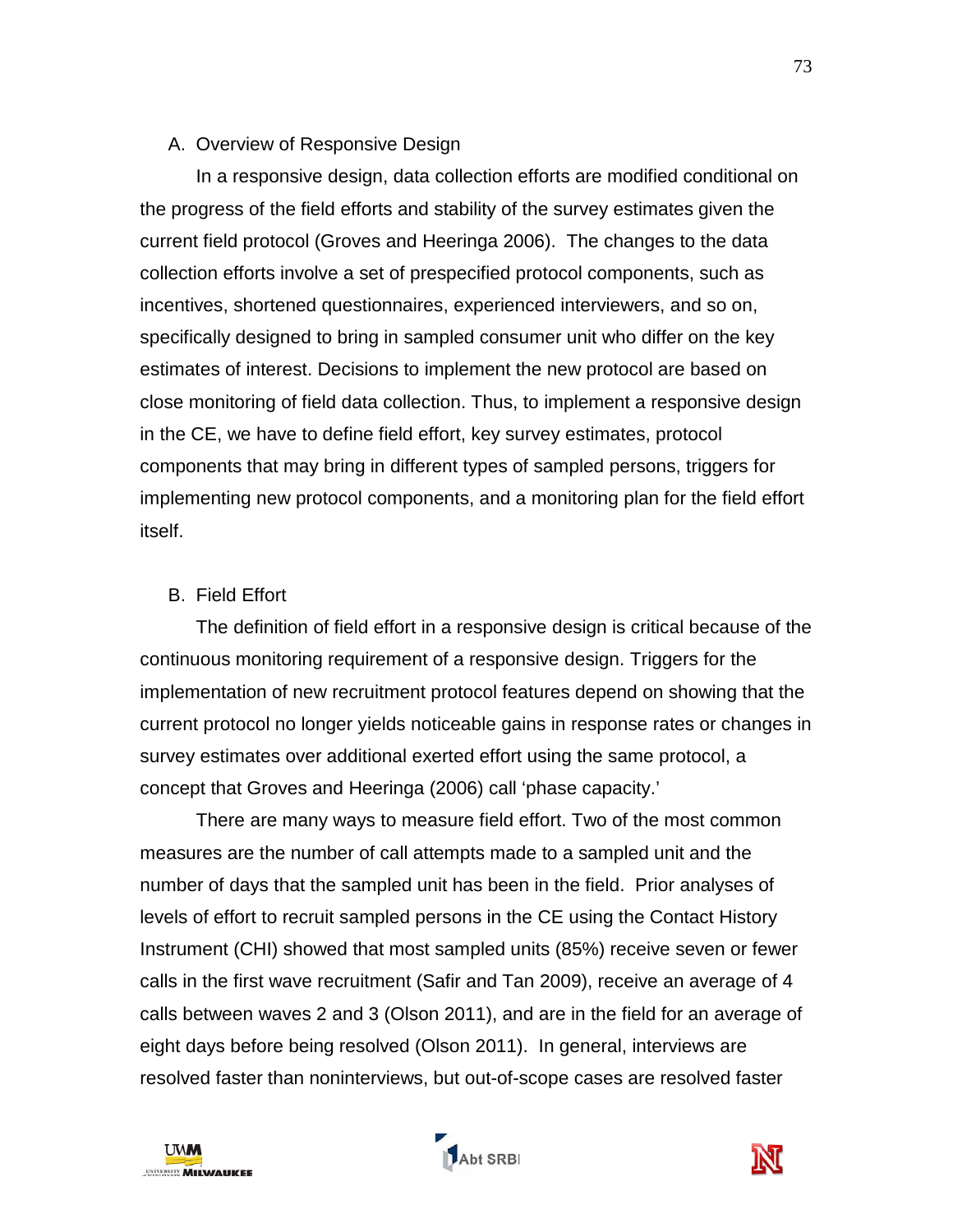than interviews ('The CEQ Contact History Instrument', 2006). In an analysis of April-December 2005 CE CHI data, 80% of all interviews were completed by the  $10^{th}$  day of the month, and 90% were completed by the middle (15<sup>th</sup>) of the month.

In the design described above, new sample is released every 30 days. Thus, we recommend implementing new field procedures based on monitoring number of days in the field period, rather than total number of call attempts. We also recommend separately monitoring completion of the household recruitment effort with the in person interview, the diary completion, and panel cooperation.

# C. Key Estimates and Data Requirements

Responsive designs preidentify important estimates and field effort indicators to monitor during the course of field data collection. These estimates and indicators can be expansive and overwhelming to monitor. We recommend selecting a small, fixed number of field effort indicators and a small, fixed number of key estimates to monitor overall and across important subgroups.

*Overall Field Effort Indicators –Fresh cross-section, Interview component*. Field effort indicators are used primarily to gauge costs and monitor field productivity rather than as an error indicator. At a bare minimum, these include overall CU response rates, CU out-of-sample/ineligible rates, CU contact rates, and CU cooperation rates, conditional on contact. We recommend calculating and monitoring both unweighted and base-weighted response, ineligible, contact and cooperation rates daily. Additional indicators could include the proportion of sample units that have been visited at least once, the proportion of housing units that have been visited during 'peak times' (weekday evenings and weekend days), interviewer hours per interview, and so on. With new cross-sections released monthly, variation across months in the day-to-day trends of these field effort indicators will be informative about which protocol features consistently lead to certain field outcomes and which fluctuations are simply noise.

*Overall Field Effort Indicators – Fresh cross-section, diary component.* We also recommend monitoring overall rates related to the initiation and progress of





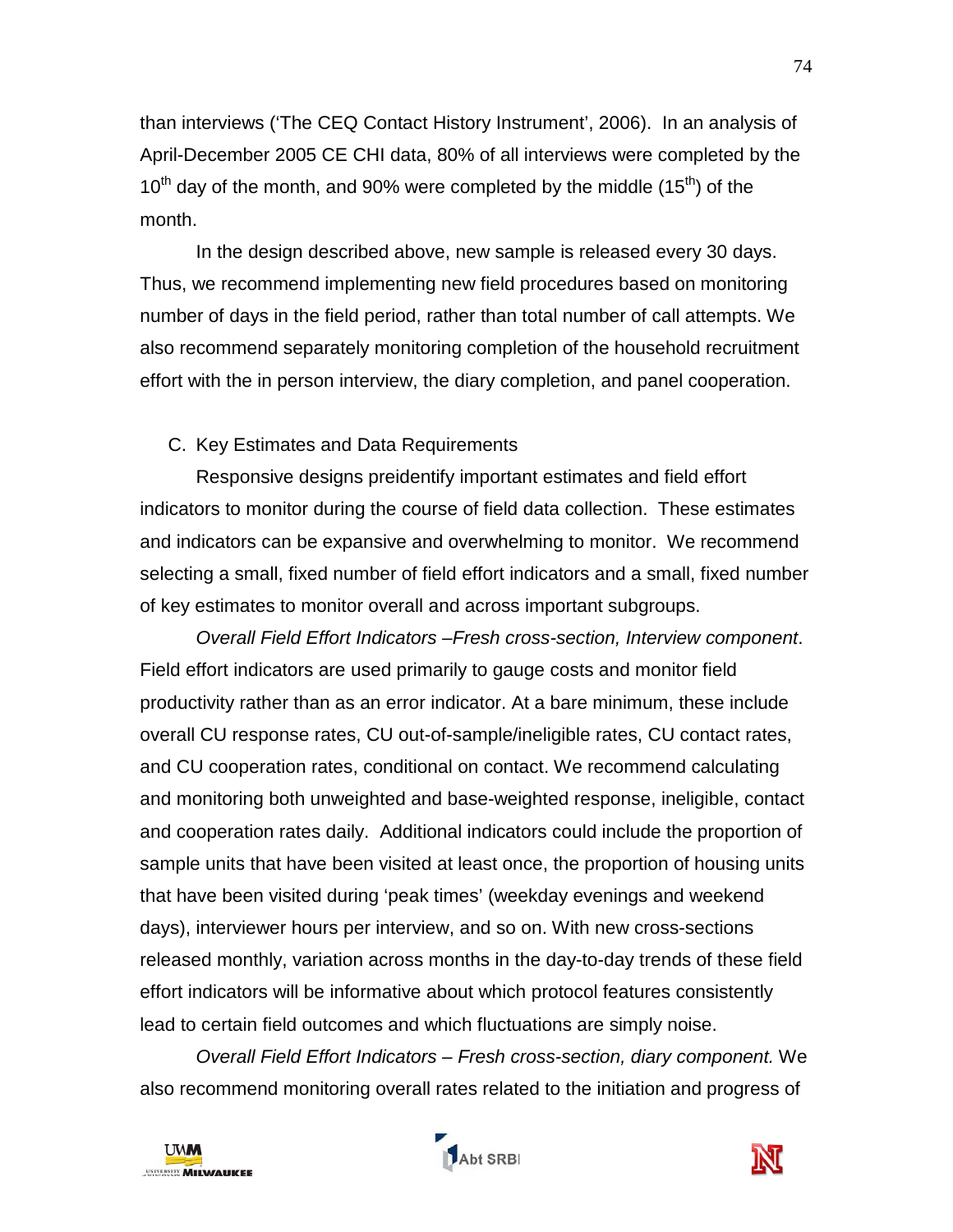the diary. Since the diary will be completed using an internet-enabled tablet, the CU can complete the web survey nightly. To disentangle compliance from lack of purchasing, households will be instructed to submit their survey data each night, even if no member of the household made a purchase that day. The instrument will have an indicator for 'no purchases made today' to allow each household to have something to report.

Roughly 66% of adults are estimated to have broadband internet access in 2010 (Smith 2010; see also Horrigan 2010); the remaining adults will be able to upload their data using wireless data plans. $^{31}$  $^{31}$  $^{31}$  We recommend monitoring the compliance of these two groups separately. For example, relevant field effort indicators to monitor will be the proportion of households who successfully submit data on each day of data collection, the proportion of households who successfully complete a full week of data collection, the number of items reported each day of data collection, change in the number of items reported during data collection over the course of the month, and so on.

*Overall Field Effort Indicators – Panel component*. The field effort indicators for the panel components are similar to those for the fresh crosssection. An additional source of nonresponse for the panel component is nonlocation nonresponse (Lepkowski and Couper 2002). Thus, we recommend monitoring the proportion of consumer units that cannot be located in months 7 and 13 to the list of field effort indicators monitored above.

*Monitoring of key estimates*. Triggers for implementing new protocol components in a responsive design are based on obtaining 'phase capacity' in which the current protocol no longer yields higher response rates and no longer brings in persons who vary on the survey variables of interest. Monitoring of phase capacity of key estimates in the CE is difficult because of the diary component. Thus, we recommend using the global questions about expenditures as proxies of the key estimates to monitor during data collection.

 $31$  A final third group will neither have broadband internet at home and will not be able to have wireless data service.



 $\overline{\phantom{a}}$ 



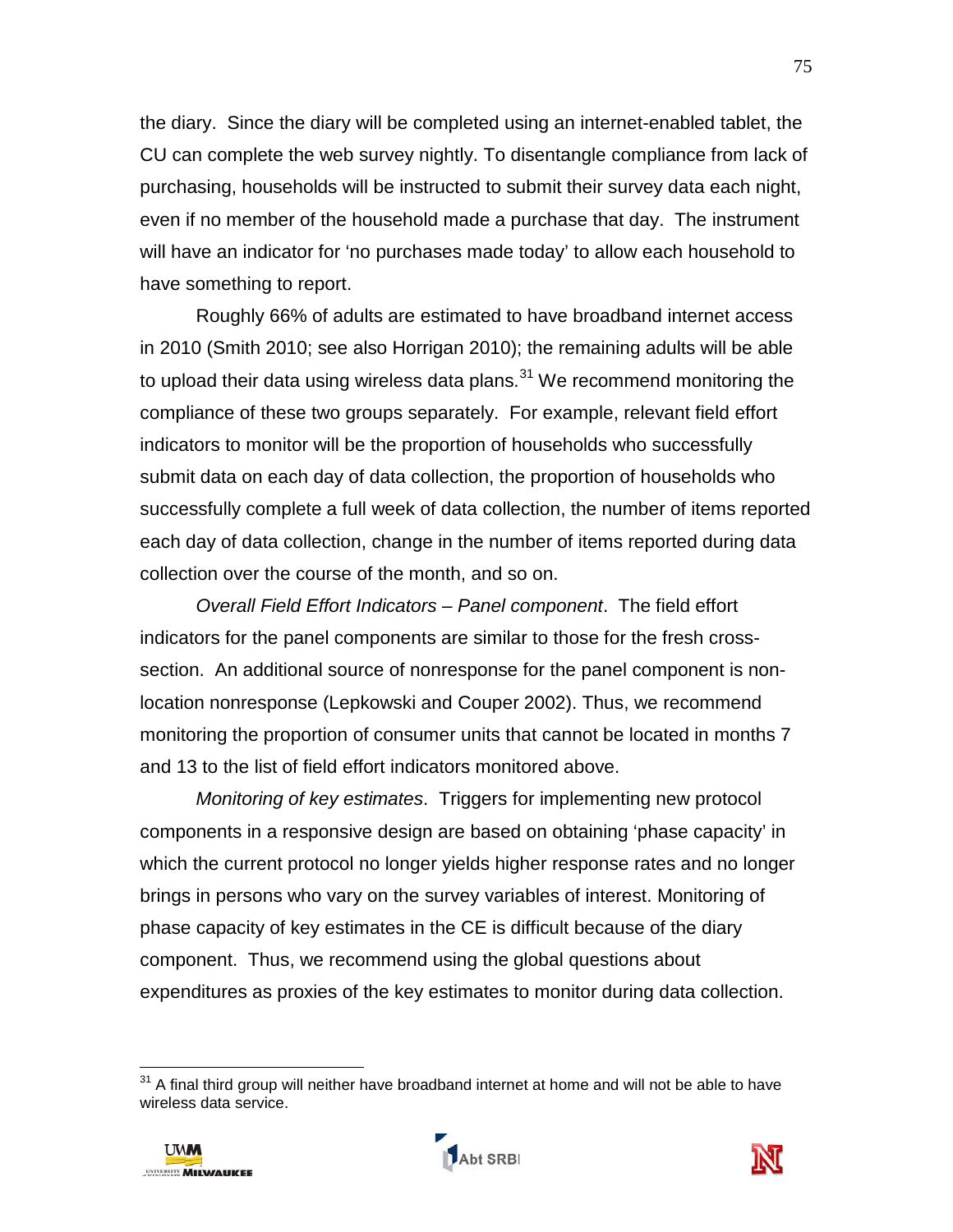*Subgroups*. Given the lack of information available in real-time for monitoring of key estimates, we recommend monitoring variation in response rates over key subgroups who also vary in levels of expenditures. If all subgroups defined by a particular characteristic have equal response rates, then the risk of nonresponse bias related to that characteristic is eliminated. Previously identified CE correlates of participation include urbanicity, type of PSU, housing tenure (own/rent), housing value, number of rooms in the dwelling unit, region, sex, race, educational attainment, CU size, and CU income (Chopova, et al. 2008). Since the Census 2000 Census 100-Percent Detail File is used as a frame (http://bls.gov/opub/hom/homch16.htm#SampleDesign), we encourage BLS to work with the U.S. Census Bureau to merge auxiliary data from the ACS and/or Decennial Census for purposes of monitoring data collection efforts. Proactive combining of these data, even if the information is out of date for some housing units, will provide more information about characteristics of these subgroups than no information at all.

In absence of micro-level data on each housing unit, BLS should use any and all information available from the ACS and Decennial Census at the Census Tract and Census Block level for monitoring participation rates. Key characteristics that are available from these data sources that seem relevant include median income of the geographic unit, education levels, racial/ethnic composition, renting vs. owning, and single adult households.

Two new sources of data that we recommend be explored are observations by interviewers about the housing unit and the merging on of auxiliary data from administrative databases from companies such as Acxiom, Experian and InfoUSA. CE interviewers traditionally have been asked to make observations about housing tenure (rent/own) for each consumer unit. These observations are combined with respondent reports of owning versus renting and used in post-survey adjustments. We recommend that this information continue to be collected. We also recommend developing a small number of additional observations for interviewers to collect on a small number of other characteristics of the consumer unit that are related to expenditures, such as the presence or

<span id="page-77-0"></span>



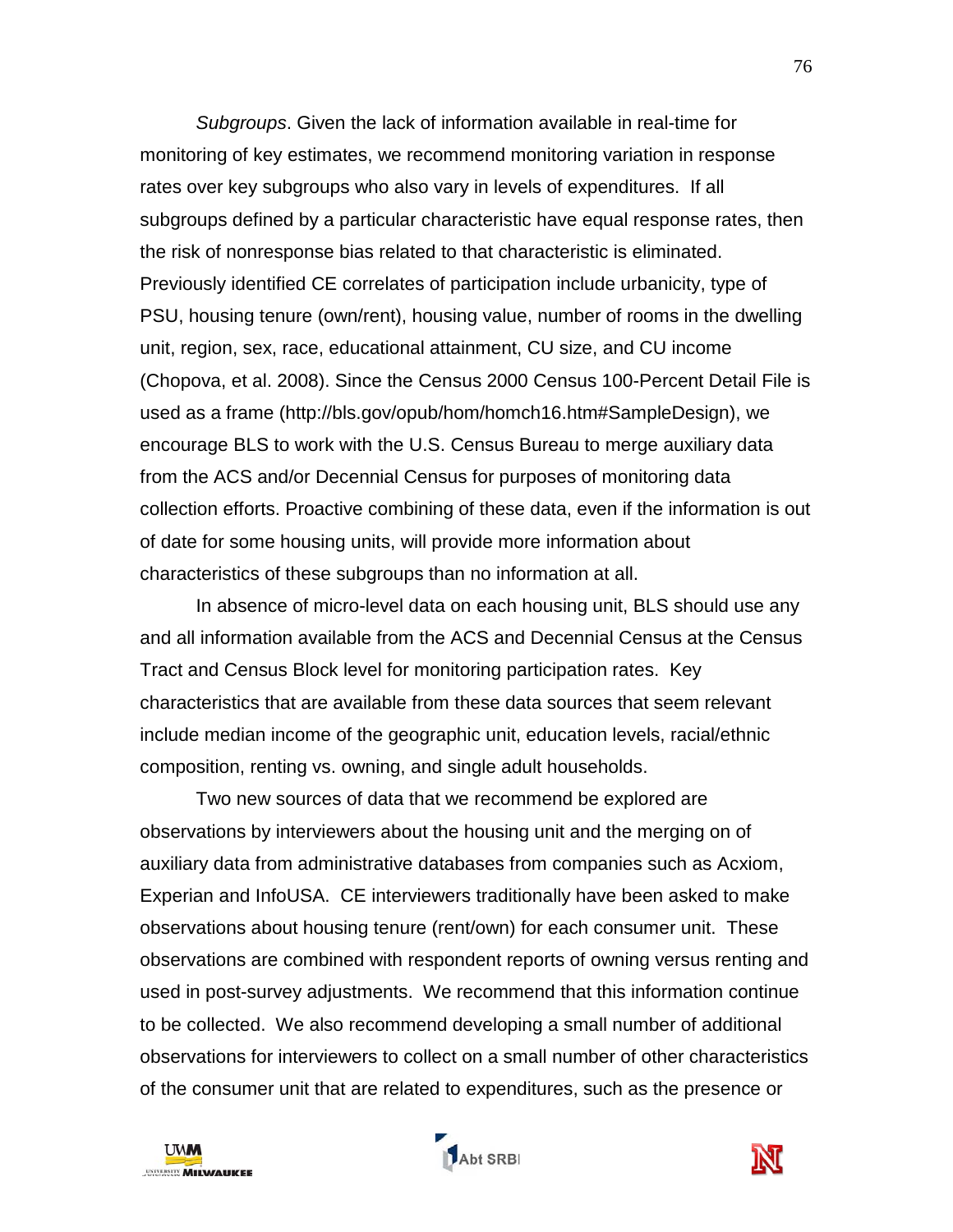absence of children (Table 5 of the CE Average Annual Expenditures Tables) and estimates of the housing value or income of the CU (Table 2 of the CE Average Annual Expenditures Tables) (Bureau of Labor Statistics, 2010).

Administrative data bases such as credit records created by Acxiom, Experian and InfoUSA provide information on names, addresses, demographics, and consumer purchase behavior. Each list can be obtained for different levels of geography such as zip codes, cities, counties or states, around addresses, or from drawing boundaries on a map. Previous research on administrative databases and survey samples has shown that they cover roughly 75% of addresses in large national samples, that they have large amounts of missing data in the records themselves, and that the quality of the information in these databases on general demographic and socioeconomic characteristics of the household can be quite discrepant from that collected in the surveys themselves (Raghunathan and VanHoewyk no date; see also DiSogra, Dennis and Fahimi 2010). For these reasons, we do not recommend using information from these types of administrative data sets for purposes of reducing burden in the questionnaire. Additionally, in some instances, the survey reports may be more accurate than the information contained in administrative data sets (Sakshaug 2011). However, to the extent that the consumer purchasing behavior in these records is correlated with actual consumer purchasing behavior, then these variables will be more informative than basic demographic information or income information with the CE survey variables of interest.

*Montioring subgroups.* Whatever auxiliary data are used, they should form the basis for gauging 'representivity' during data collection. One measure of adequate representation of subgroups is variation in response rates over the subgroups (Groves et al. 2008). If there is little variation in response rates across subgroups, then all subgroups are equally represented in the respondent pool. One possible metric is to calculate the coefficient of variation of the response rate over subgroups.

More sophisticated methods include using the auxiliary data to build response propensity models, predicting the probability of obtaining an interview



Abt SRBI

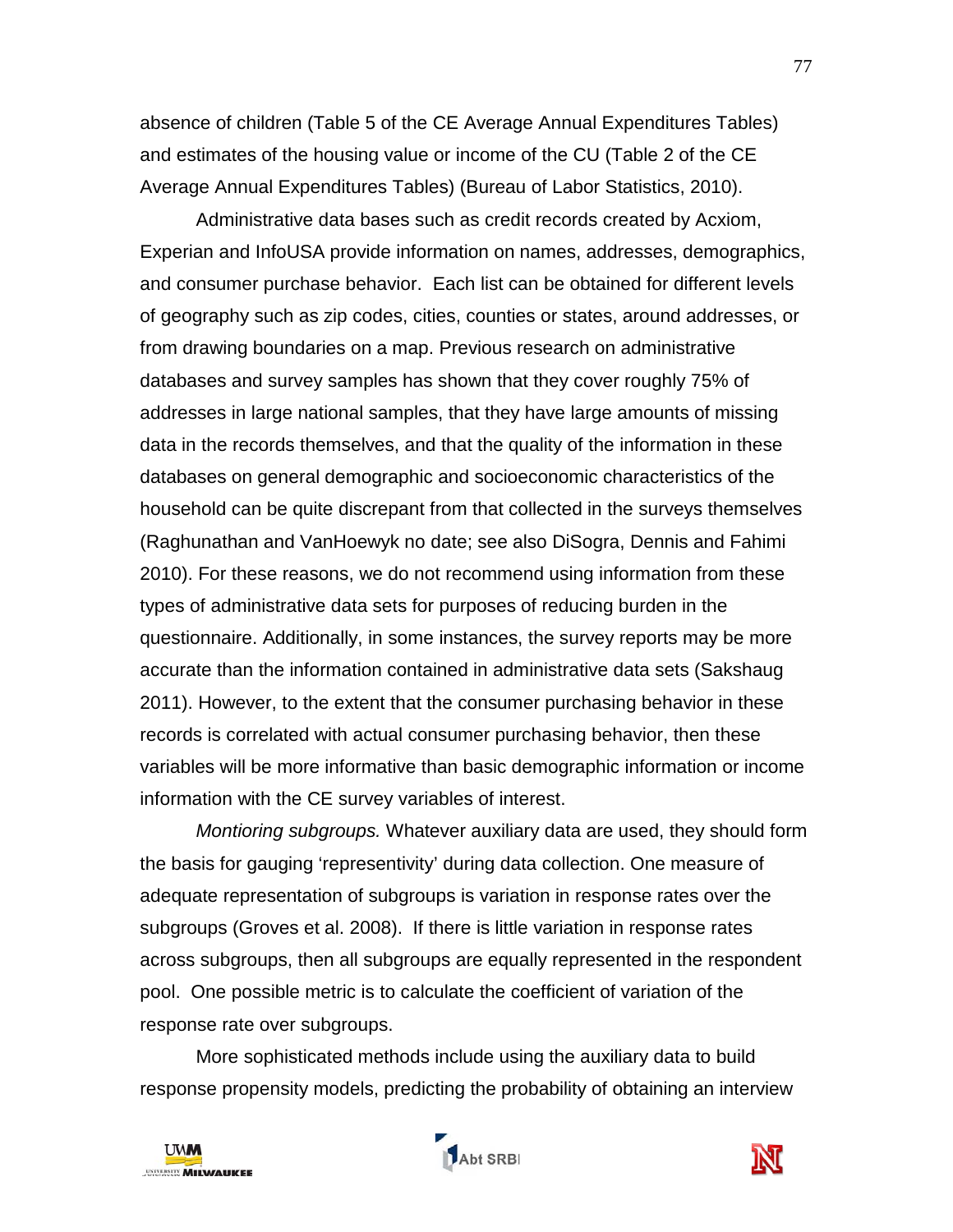(or contact or cooperation). Predicted probabilities under these models then summarize the auxiliary information on respondents and nonrespondents. If the variation of these predicted probabilities is small and/or there is reasonable overlap between the predicted probabilities of the respondents and nonrespondents, then the respondents and nonrespondents are similar on the characteristics used to build the propensity models (Rosenbaum and Rubin 1984, 1985).

Alternatively, an R-indicator can be calculated, using a function of these predicted response propensities. R-indicators, or 'representivity indicators' vary from 0 to 1 and indicate how 'representative' the sample is on the characteristics used in the propensity model (Schouten, Cobben and Bethlehem 2009). Alternatively, R-indicators can be built using population information, rather than sample information, to indicate how closely the sample reflects the population distribution on characteristics of interest.

*Monitoring Interviewers.* Recent work by West and Olson (2010) has shown that nonresponse biases can vary over interviewers and can be of similar magnitude to measurement errors that vary over interviewers. As such, we recommend, at a bare minimum, monitoring response rates across interviewers. Ideally, variation in response rates for a small number of subgroups of interest will be monitored across interviewers. Since the CE does not have an interpenetrated design, we are hesitant in recommending monitoring of key estimates across interviewers as variation across interviewers will also reflect variation across areas and across characteristics of their sample.

#### D. New Protocol Components

It is currently not known what will be the most effective way to change the recruitment protocol to both increase response rates overall, but also recruit people who vary on levels of expenditures. We suggest three possible options for changing recruitment protocols. To the extent that methodological experiments can occur on field procedures as well as measurement methods, we think that experimental variation on these characteristics will be informative about possible





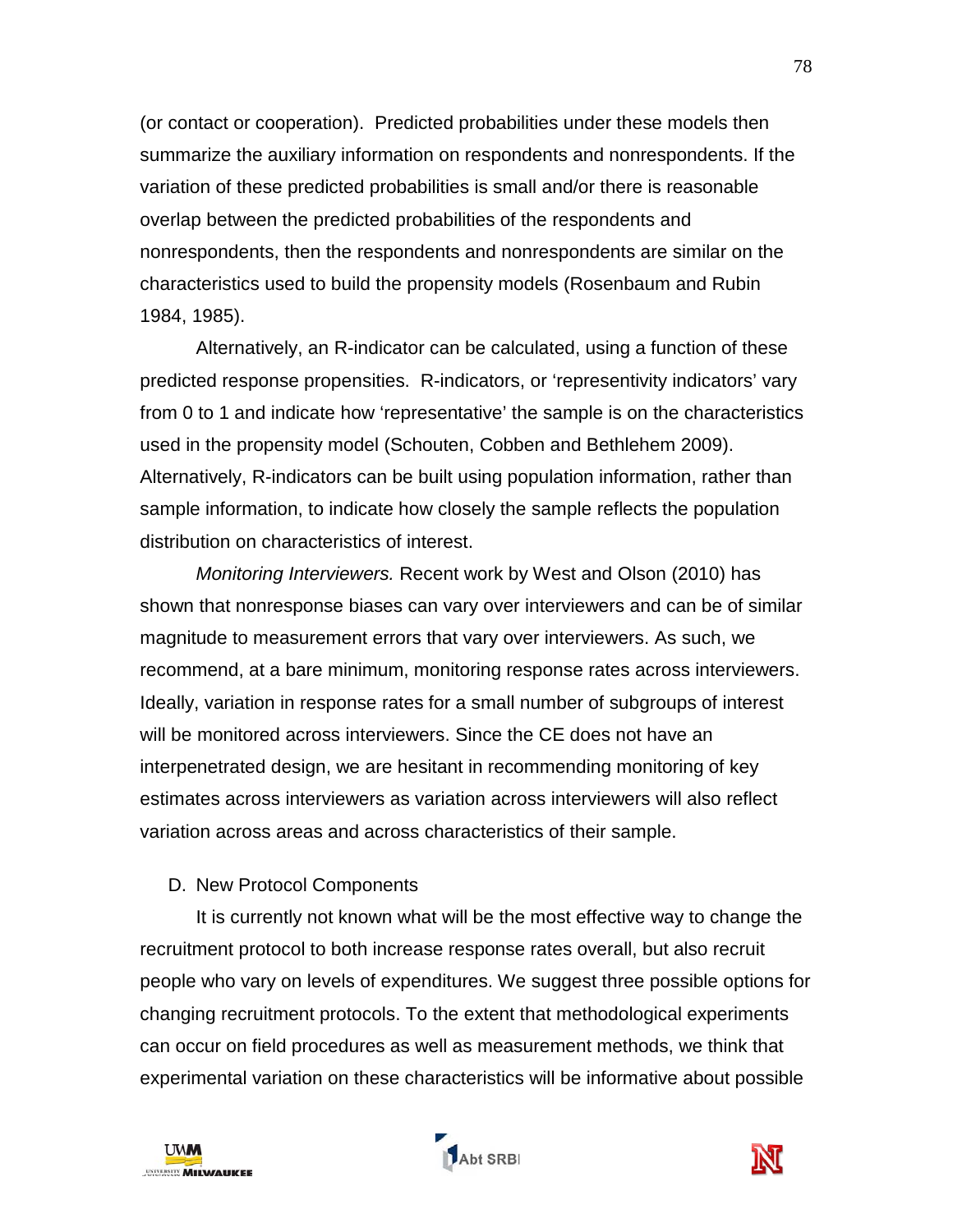changes in response rates and nonresponse bias. We do not see these as mutually exclusive, but instead think of them as multiple tools in the arsenal of potential protocol changes.

*Shorter Diary Period.* The first change to the protocol that may help increase response rates and bring in persons who differ on purchases is a reduction in the length of the diary period. Some nonrespondents may think that a full month of diary taking is unduly burdensome. For these consumer units, then, reducing the length of the diary is a reduction in burden. These respondents will be asked to complete only a two week diary rather than a full month diary. We note that this 'reduction in burden' still increases the amount of information from the consumer unit over the current one week diary. In this way, some 'actual' survey data about relevant consumer unit purchases is obtained, albeit for a shorter time period.

*Global Questions Only.* Some households may find any recording of expenditures unduly problematic. For these households, when it is clear that they will not participate in the diary, we recommend that the interviewer attempt to complete only the main interview including the global questions, but explicitly mention that the consumer unit will not need to complete the one month diary. Although the global questions will not be used for purposes of estimation, they can be a useful source for nonresponse bias analyses.

*Increased Incentives.* One of the most consistent recruitment protocol components that increases response rates and potentially brings in a different type of respondent is the use of incentives. Increased incentives for 'end-stage' or 'phrase 2' data collection have been successfully used, for example, in the National Survey of Family Growth (Lepkowski et al, 2010). Here, we recommend offering reluctant households an increase over their original incentive levels. Since our recommendation for incentives is tied to methodological investigation of incentive levels, we recommend a noticeable (e.g., doubling) of the eventually decided upon incentive. For example, if the incentive is \$10 per week, then we recommend doubling the incentive for nonresponse reduction purposes to \$20 per week.



Abt SRBI

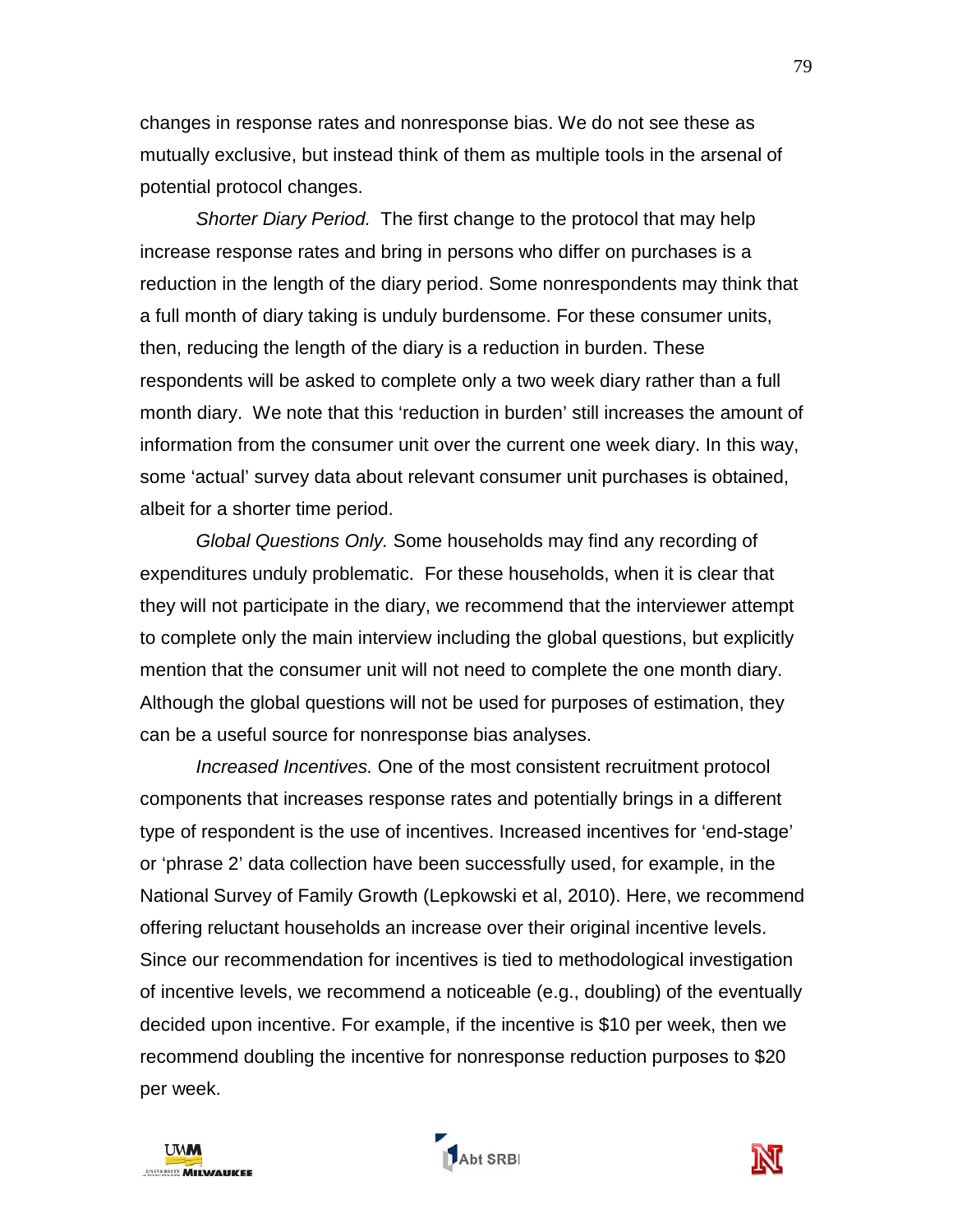### E. Triggers for New Protocol Components

Field effort and key estimates will be monitored over the course of the one month field period. As a result, a trigger needs to be built that uses the information about the day of the field period after which to implement the new components. Two different approaches can be used – an approach that customizes when a new set of components can be used after a case has been in the field for a prespecified number of days (assuming that all cases are not worked on the same start day) or an approach that universally implements a new protocol for all cases starting on the same day of the field period. For a face to face survey, management of field data collection is likely eased by the latter approach; the former approach can more easily be implemented in a centralized phone facility.

We do now know when during the 30 days 'phase capacity' will be reached. We also expect that 'phase capacity' will be reached at different points for different survey estimates. From analyses of previous CE data (Olson 2010), we suspect that it will occur sometime around day 15 of the field period. However, those analyses tended to look at changes in response rates and not changes in the key estimates. Since there is a 'start-up' time for effectiveness of new protocol components, especially in face-to-face surveys (Olson and Groves forthcoming), we recommend implementing the new protocol components by at least the 20<sup>th</sup> day of the month. However, the trigger date may be earlier in this protocol.

# F. Monitoring System Requirements

 Infrastructure is needed to be able to effectively implement a responsive design. In particular, computerized call records with details (day, time, outcome, interviewer, approaches used) about each call attempt made to the consumer unit must be recorded. The CE currently records that information using the Contact History Instrument (CHI). We recommend that this practice continue.



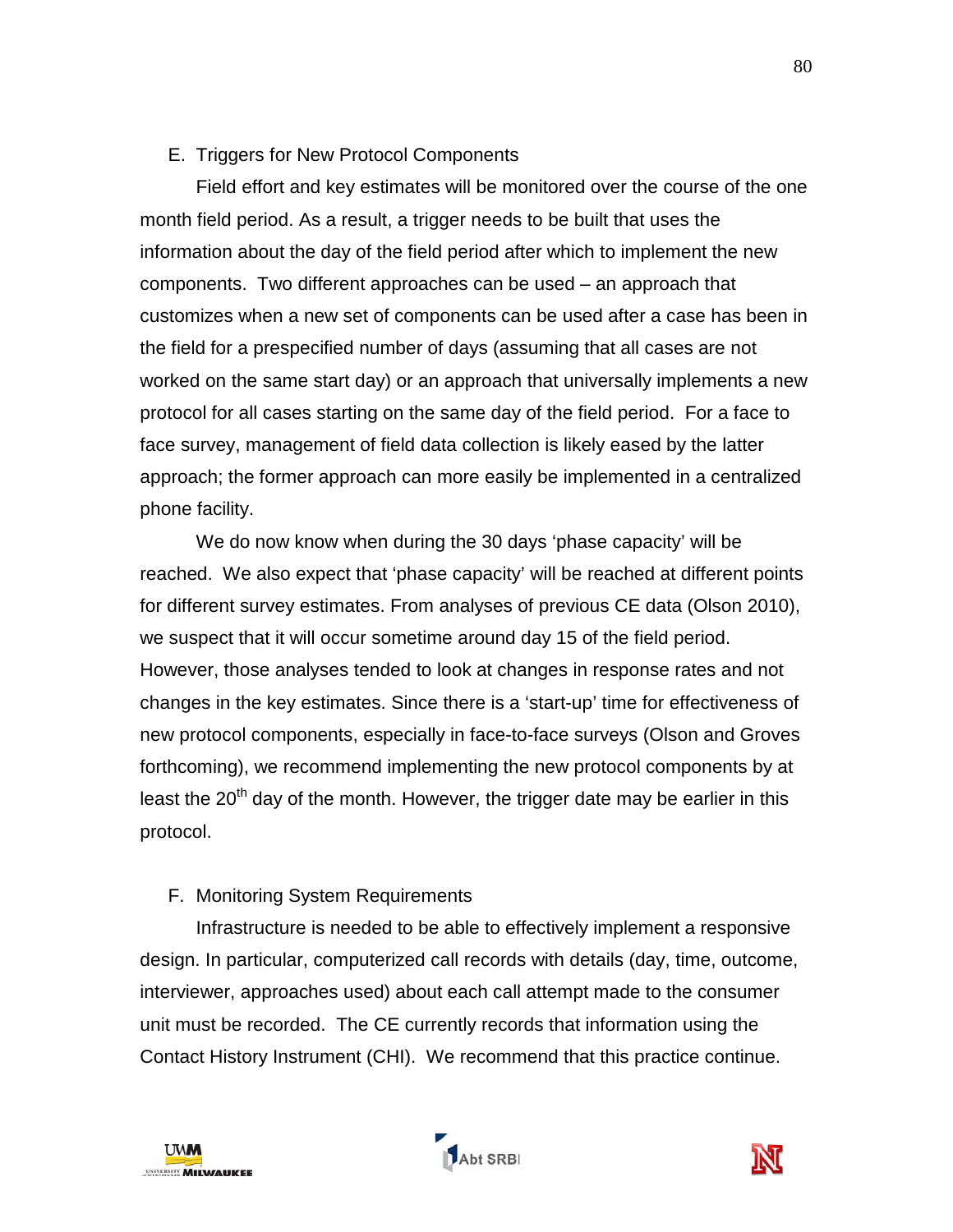Additionally, an analytic and management system that summarizes and reports on results from call records and disseminates to managers and field staff in real time is also needed. We do not know if the CE currently has this type of infrastructure in place at Census for field data collection. The costs of setting up this kind of system vary tremendously across organizations. Some smaller organizations may simply pay a research assistant to download and analyze these data and disseminate them to relevant field staff; other large organizations custom-build entire reporting systems for this purpose; still other organizations use reporting capabilities present in existing sample management and data collection systems. We do not include the costs of this system – which can clearly be a non-trivial cost – in the estimates for this survey, as the costs for this kind of upfront infrastructure building vary across organizations.



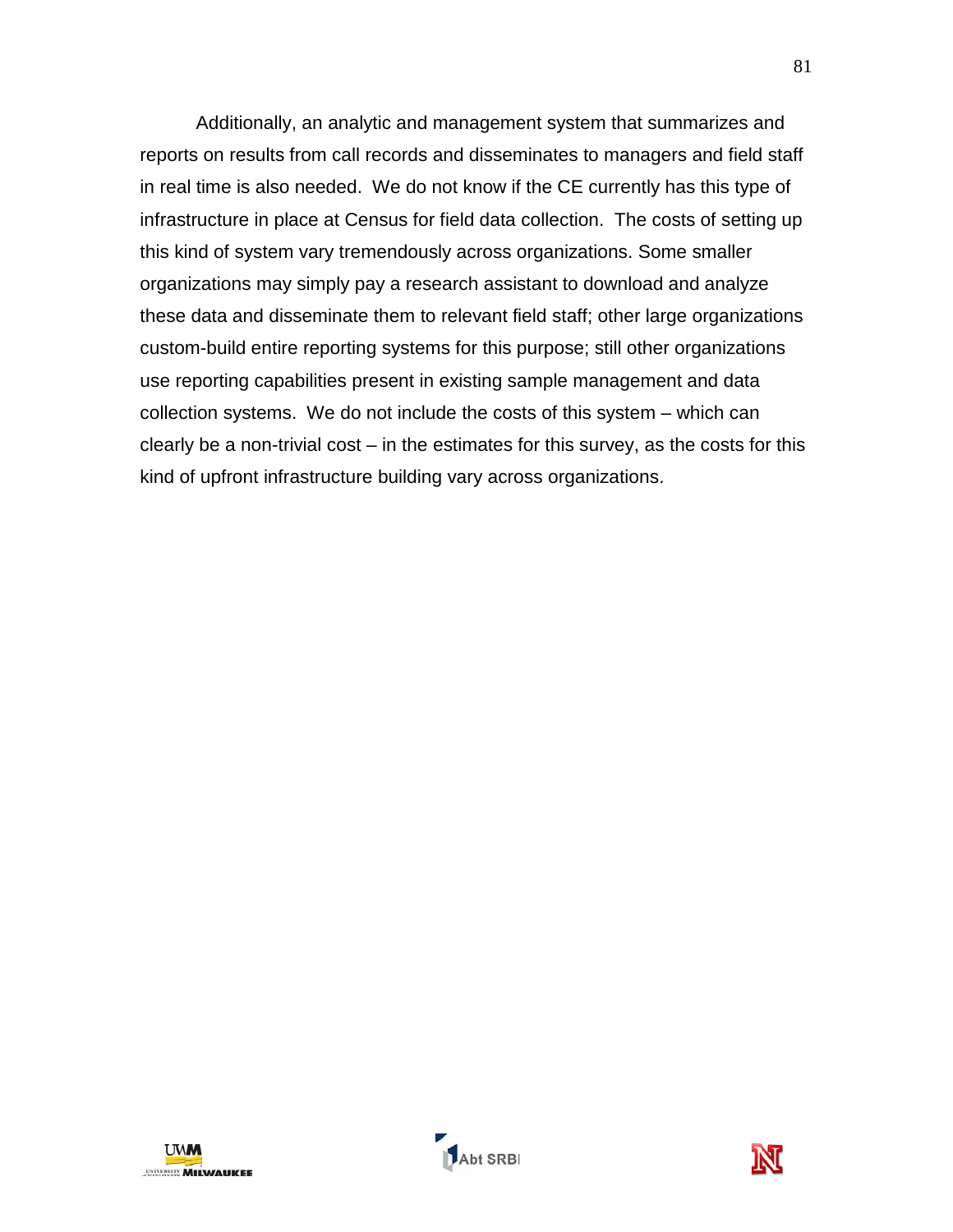# **VI. Costs[32](#page-84-0)**

Our design attempts to balance costs with reductions in errors associated with retrospective recall. We reduce field costs by significantly shifting the field effort from a combination of interview and diary sample to exclusively a diary sample; however we recognize that our design also involves increased levels of "first contacts." In addition, our recommendations include the payment of an incentive, something currently not included in the CE field effort. We leverage these savings against the increased costs associated with increased reliance on technology and incentives.

### A. Field Costs

Cost data for FY 2010 were supplied to us by the National Academy of Sciences; these data suggest that the costs per diary sample case are approximately \$250 (total field costs) and range between \$270 and \$313 per for the quarterly interview survey. Little to no detail on these field costs accompanied the spreadsheet. Due to our lack of understanding with respect to the relationship between the total number of fielded cases and total number of responding sample cases, especially for the diary component, we examined total field costs as a function of sample used for estimation.<sup>[33](#page-84-1)</sup> In FY 2010, total field costs (that is, interviewing labor, mileage, and other direct costs) were reported by the Bureau of the Census to be approximately \$21.2 million dollars. One way to view those costs are with respect the data points provided as a result of these expenditures: 7100 diary observations (reported as approximately 14,000 interviews, but we note that these are not independent observations) and 28,000 quarterly interview observations (actually 35,000 quarterly interview observations

 $33$  For example, the data provided indicate that the total CED sample workload in FY 2010 was 14,888 cases. If approximately 7100 CUs provide diary data each year and interviewers contact diarists three times (to enroll them, following week 1 and following week 2) shouldn't the FY 2010 costs be associated with a case workload of 21,000+attempts?







 $\overline{a}$  $32$  We question whether we fully understand the costs presented in the spreadsheet. For example, the estimate of \$250 per sample unit for the diary interview (which requires at least three in person visits per compliant CU) would suggest CU personal visit costs are under \$100 per visit, inclusive of interviewer travel time, mileage, and time spent at the CU.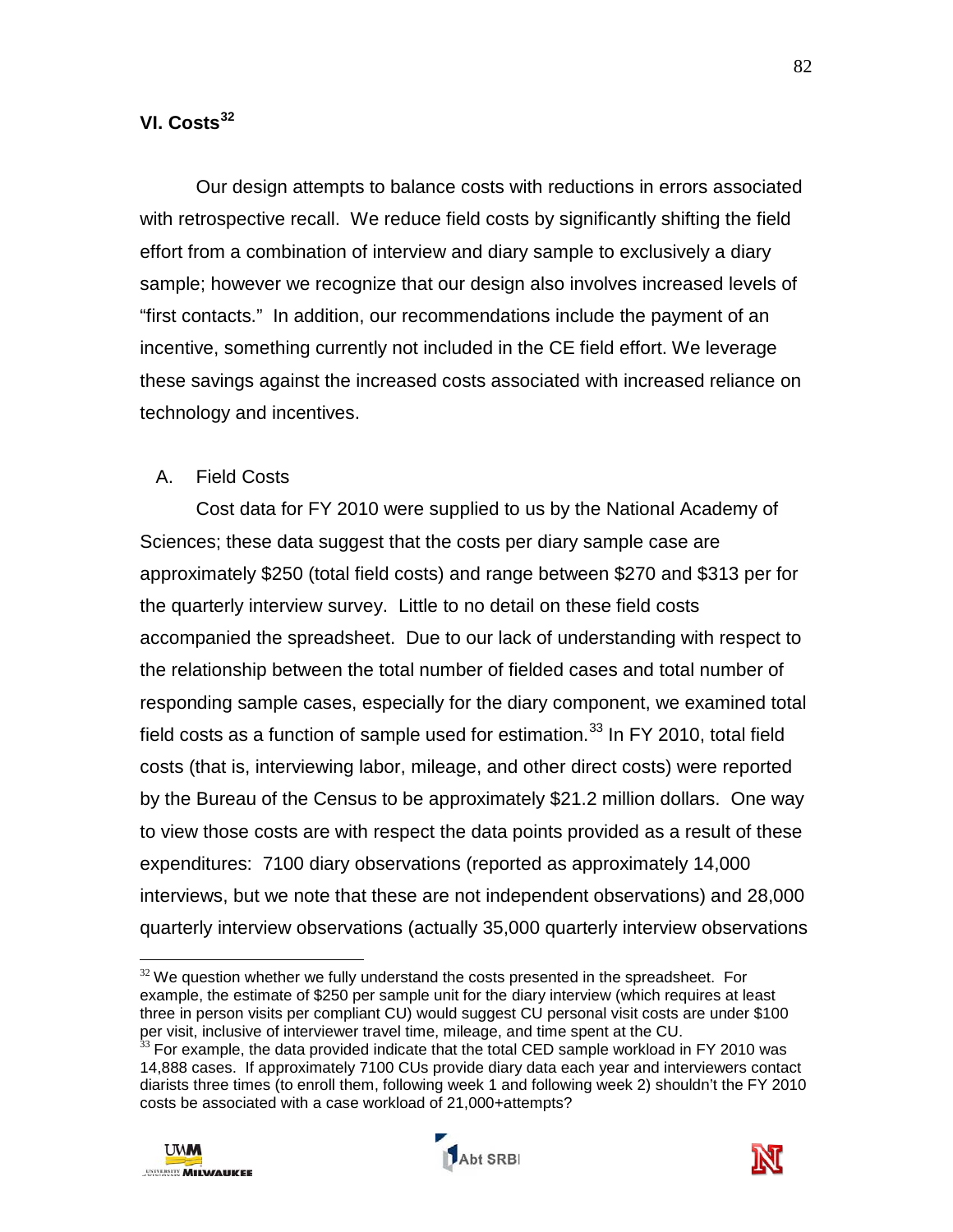of which 28,000 are used for estimation purposes). Thus, a CU-level observation (regardless of how many face to face interviews or telephone contacts were required to obtain that data) cost approximately \$605 in FY2010. Our proposed design calls for an interviewed sample of 33,220 completed CU-level observations per year. Budgeted at the same rate as the effort related to the CEI and the CED leads to an estimated field cost of slightly over \$20 million dollars. However, if we budget from the perspective of costs per completed face to face contact and interview (around \$325/successful face to face interview) and we are proposing two to three face to face contacts per diarist, we would estimate field costs at between \$22.6 million and \$32.4 million.

### B. Technology Costs

One of the advantages of incorporating additional technology into the data collection is that technology costs, for a fixed piece of equipment, tend to move in one direction – downward, whereas labor costs tend to move in the opposite direction. In addition, the increased reliance on technology benefits from the societal movement toward greater adoption and penetration across all segments of the population. As a result, costs and adoption rates referenced in this document will quickly be outdated. In light of the dynamics of costs and acquisition rates, we offer this discussion as illustrative of some of the issues that BLS would need to consider in adopting our design.

Our design calls for the placement of two to three pieces of high tech equipment in every CU, for the period in which they serve as a diarist: at most this would consist of a computer tablet, a barcode reader, and a portable scanner. In 2011, the commercial costs for these devices (total) range from about \$900 to \$1500. These are, of course, retail prices and do not reflect potential savings related to government acquisitions. To support our recommended design, a minimum of 3,000 such sets of units are needed per month; to allow flexibility in the delivery and pick up of the units as well as replacement units and sufficient numbers of units to accommodate geographic dispersion of the sample across the U.S., we would anticipate that the

<span id="page-84-1"></span><span id="page-84-0"></span>



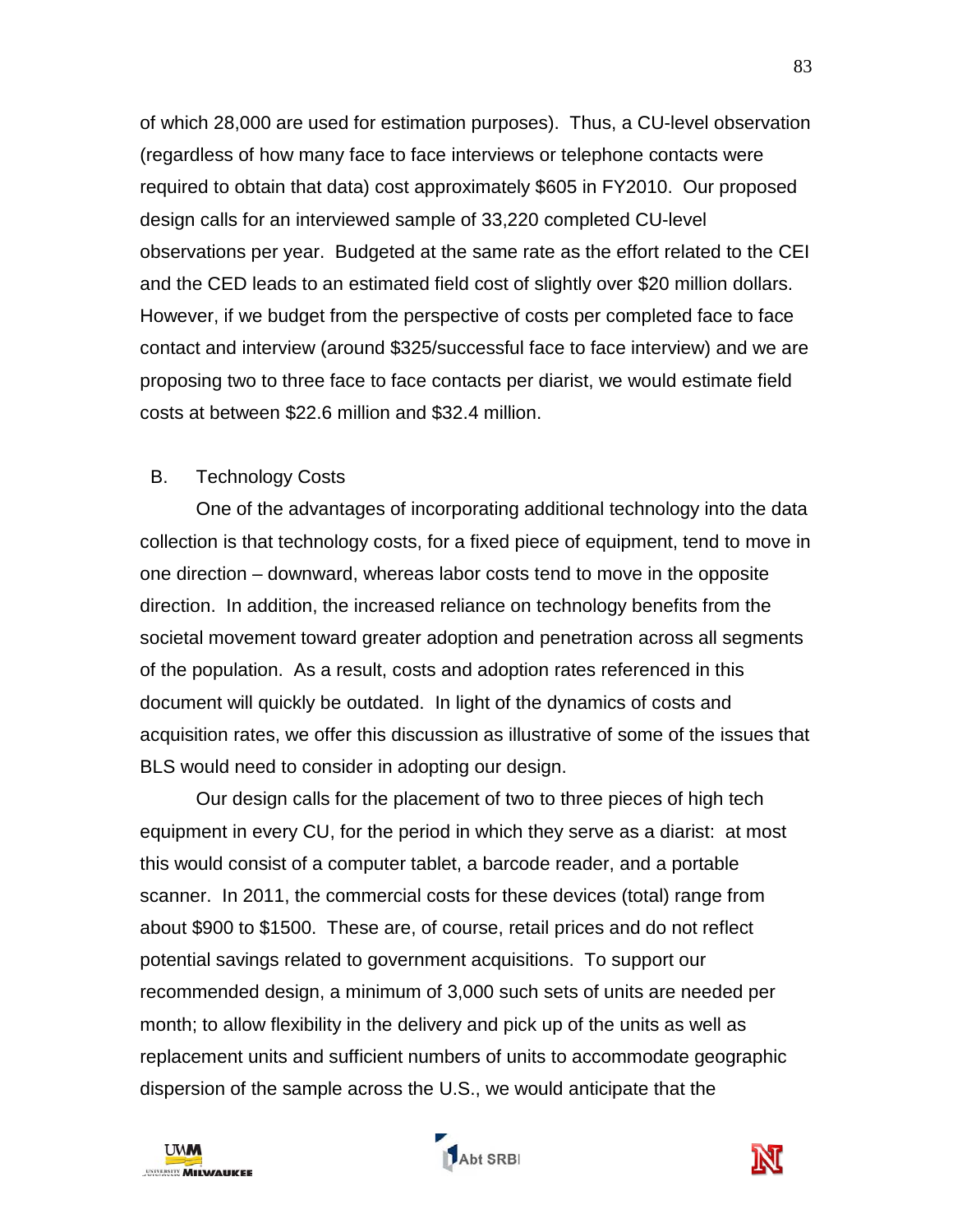government would need 6,000 to 8,000 such sets of devices, which at a retail price would cost approximately \$6 million to \$12 million. Servicing and warranties and/or insurance for the equipment would add further to the costs. Of course, this is cost that can be amortized over multiple years of data collection.

 In 2009, slightly more than 60% of households in the U.S. had broadband internet access (Pew Research Center, 2009); in order to provide similar access to all households would require an additional outlay of (once again, based on commercial costs) approximately \$25/month/consumer unit.

# C. Incentive Costs

We recommend using an incentive in this design, with a variety of methodological experiments to determine an 'optimal' level of incentives. The least expensive – the promised \$10 incentive for each week of completion – would be a total of \$1.33 million per year.

# D. Post-Survey Processing Costs

We have no information on current post-survey processing costs in the CEQ or CED. An advantage to a fully web- or computer-based instrument is that the data are more directly captured electronically.

# E. Development Costs

One of the more difficult costs to consider in this redesign effort is the costs associated with development. As part of our research for this contract, we undertook a small feasibility study involving one of the investigators and several graduate students. The feasibility study utilized two pieces of equipment –an iPad 2 and an iPod Touch, free and low cost apps (RedLaser, JotNot Pro, ProOnGo) for barcode reading and scanning of receipts, and one commercially available software package – mint.com. One graduate student –working less than 40 hours –developed a mock protocol of a CE diary (written using Qualtrics) that included several key features: (1) place vs. item specific start to the branching patterns; (2) development of dynamic pick lists for the respondent to





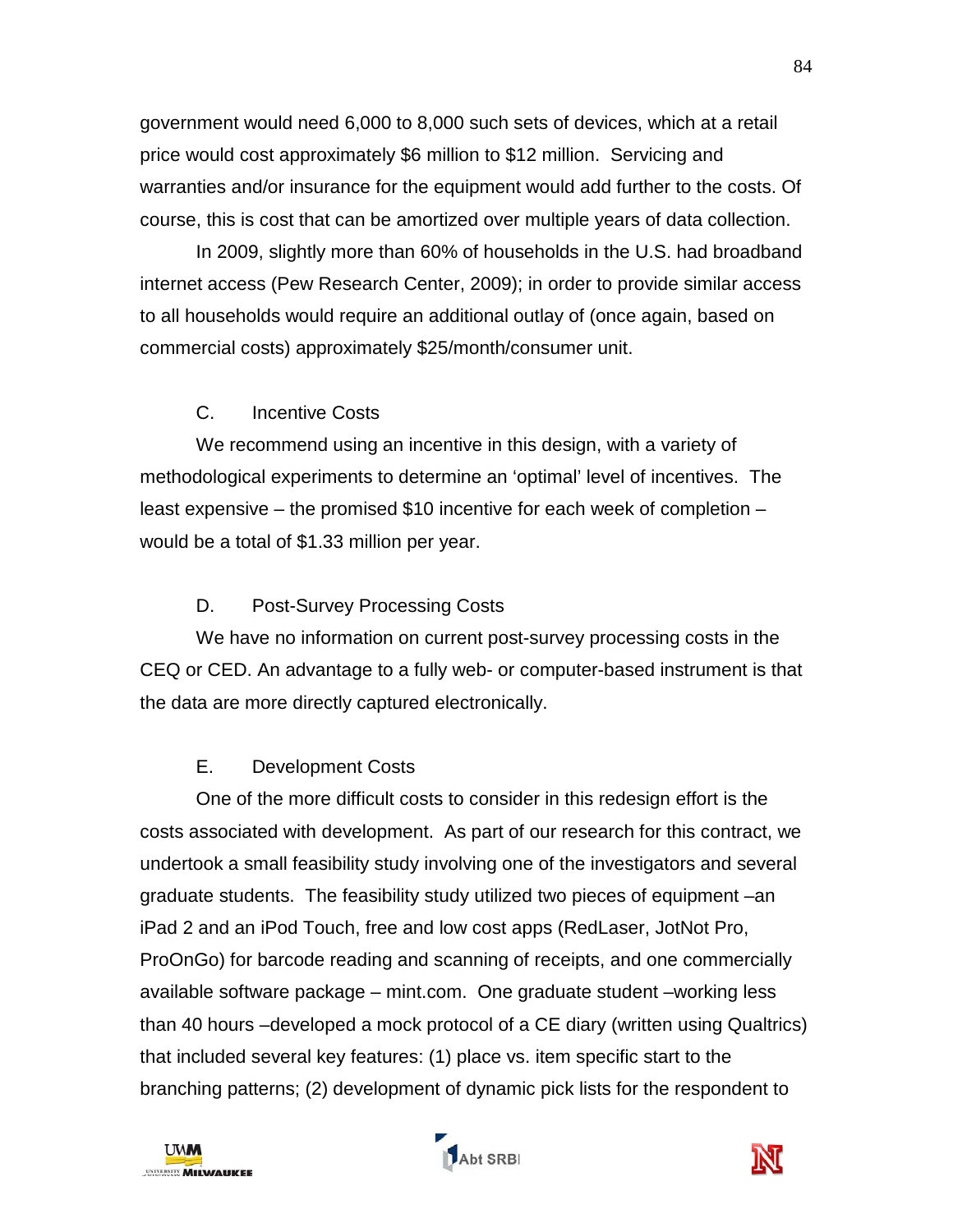use for repeated purchases; (3) links between diary entries and excel spreadsheet generated from mint.com; (4) links between diary entries and pdfs of receipts created from ProOnGo; and (5) links between the diary entry and the file cabinet web portal of electronic receipts from ProOnGo. The investigator used the devices and protocol for the collection of expenditure data for two weekends in October.

Clearly, the protocol does not represent an instrument one would field for a national study –the point of the feasibility study was to determine if any of the recommendations offered in this report were out of the reach of possibilities for the CE. Our conclusion is that nothing recommended in this report in 2011 is beyond consideration for a national field effort for the future.

Of course, we are not recommending developing a major federal data collection effort with little to no budget. The key costs associated with the redesign include:

- Redesign of the CE Diary, to permit multiple means of entry (direct report, link to excel spreadsheet, link to a scanned receipt, pick from dynamic lists created from user's entries), incorporating "hot keys" and help options that maximize user friendliness and which results in data of high integrity and stability;
- Revision of existing apps and software (or development from scratch) to capture expenditures at the level of detail necessary for CPI use;
- Testing of alternative equipment for durability and reliability;
- Development and testing of communication protocols among devices and between consumer units and web-based portals that maintains the integrity of the data while also protecting the confidentiality of the data;
- Development of training protocols for the respondents and the interviewers.

Redesigns of this magnitude often require multiple years to thoroughly develop and sufficiently test. We forward recommendations from the National Academies' Panel on the Design of the 2010 Census Program for redesign of the





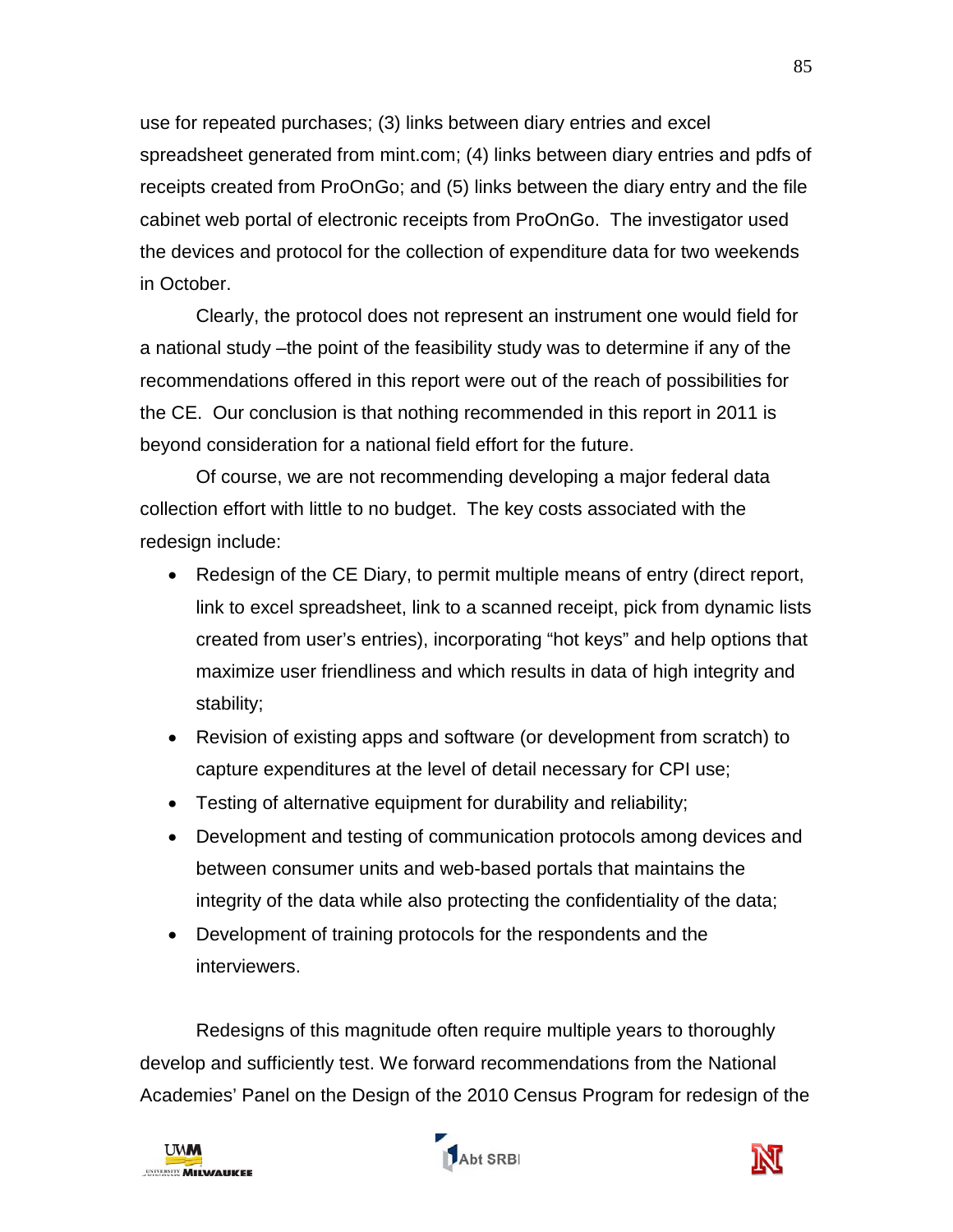2020 Census (Brown, et al. 2010), including clearly delineating statements of what devices should do (as we have done above), rather than focusing on a single device, as any device currently in use is likely to be sorely out of date in five years. It would not be unreasonable to anticipate development costs of \$10 million to \$20 million over a two to three year period.



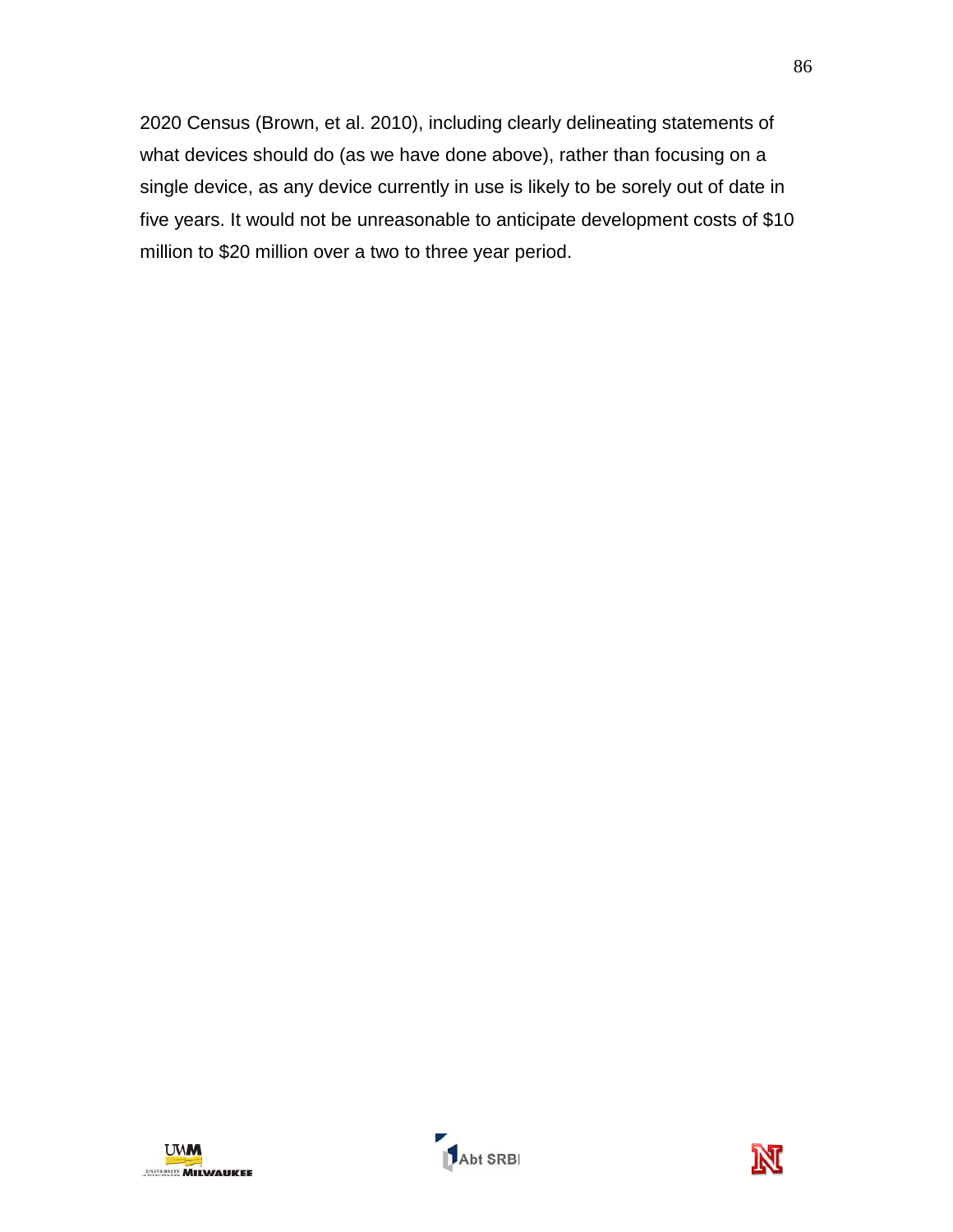# **VII. Conclusions and Additional Considerations[34](#page-89-0)**

The CE data serve many masters, including the CPI (for which detailed information about expenditures is needed and for which the sample size must support sub-national geographic area estimation) as well as outside data users. Optimizing a design for one group runs the risk of limiting the data for different users of the CE data. The design outlined above attempts to meet some of the challenges facing the CE by eliminating reliance on retrospective recall and limiting the source of CPI estimates for expenditures to data obtained from the same CUs utilizing the same design (that is, the same source for food expenditures as well as clothing expenditures as well as mortgage expenditures). The major shortfall of the proposed design is the need to develop synthetic estimates for quarterly and annual expenditures.

There are, of course, an infinite number of ways that one can consider redesigning the CE to meet all of the data users needs; each of these options involves consideration of compromises and rank ordering of priorities. We offer some alternatives below for consideration, in part, to address concerns expressed in the two day workshop held at the end of October 2011.

- **Reduction in burden by splitting requirement for data collection.**
- BLS has, in the past, considered matrix sampling. Of course, doing so eliminates the collection of all expenditure data for each CU. In thinking primarily about burden, an obvious split would be between food expenditures and all other expenditures. However, any matrix approach comes at the cost of redundancies in data collection (e.g., demographic and income information) and requires synthetic estimation to link CUs to have integrated data. The need for increased sample size could be offset by extending the participation from a single month diary to a three month diary period in light of the reduced burden. Furthermore, a greater reliance on digitizing hardcopy receipts or uploading electronic receipts removes

 $\overline{\phantom{a}}$  $34$  This section added post the presentation to NAS, BLS and stakeholders on October 26, 2011.



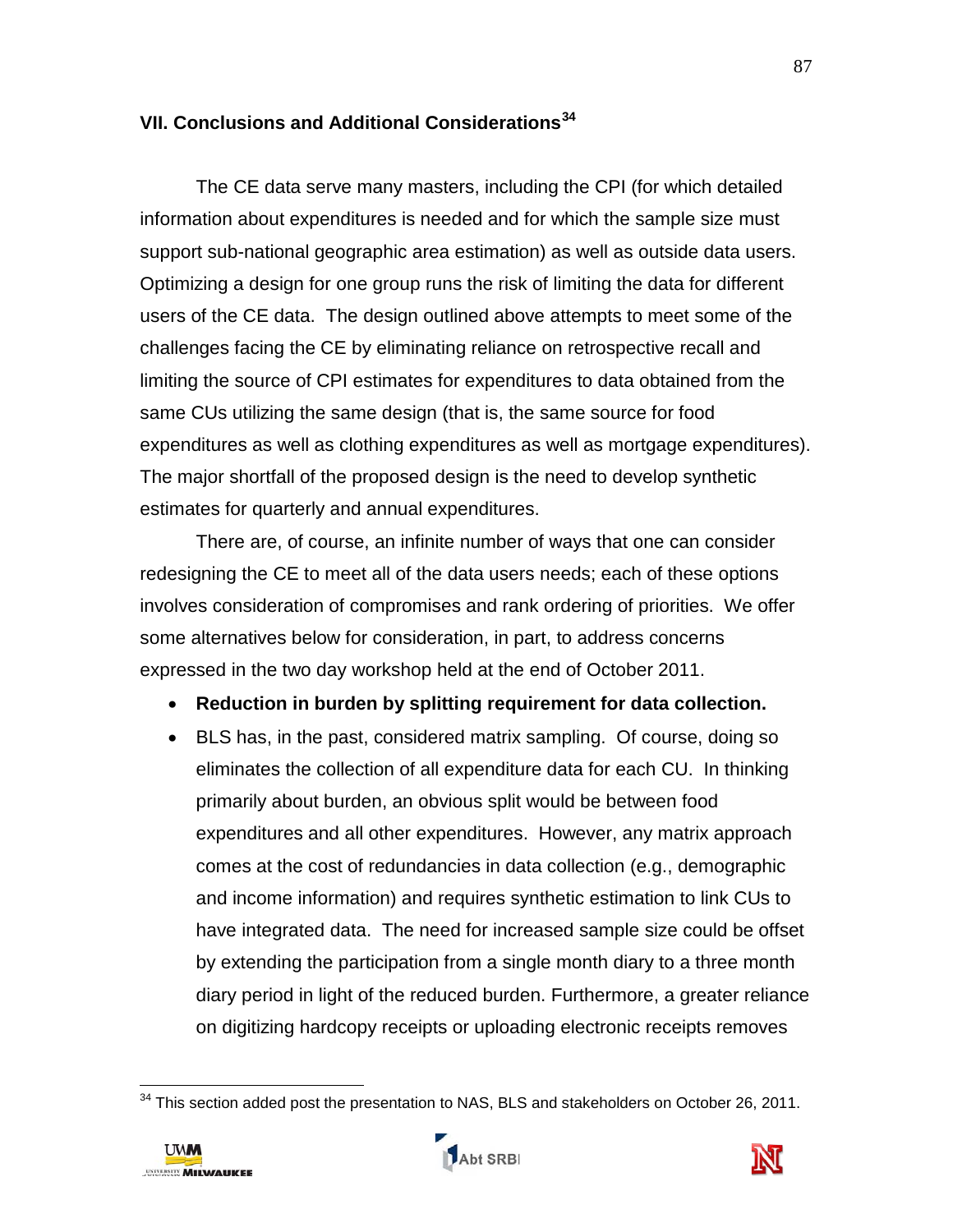the need to reduce the items asked for in the questionnaire. **Reduction in burden by limiting the capture of data to "what" or "how much."** CE diary recording is burdensome in part due to the double edged sword of capturing both "what" and "how much." To what extent could CUs capture only the "what" and gather price information from data aggregators? Or for some items, such as food, would it be better to ask CUs to capture the total costs and integrate data from data aggregators to capture the "what?" Once again, reduction in burden could be used to request longer periods of participation, thereby facilitating quarterly estimates within a CU, at the cost of less information.

#### • **Preserving annual panel data.**

One of the major concerns with the proposed design is the lack of quarterly and annual data at the CU level (apart from synthetic approaches). To address this, one can consider continuation of a panel that incorporates retrospective recall, a prospective data capture (such as the one proposed) but involving the use of high levels of incentives, or the use of a modified approach to the data collection that attempts to capture the expenditures at a higher level of detail than is needed for the CPI. For example, one could envision a panel for which the request is to maintain financial records similar to those recorded by mint.com users. These data capture expenditures within categories (which could be modified for CE use) but does not capture (in the current commercially available version) detail at the level of interest to CPI. Understanding the demographics of current users of this type of software and why they use the financial management software would be valuable in shaping a data collection effort of this nature. A major limitation of such an approach is that the data would be quite different from the data used to compute the CPI.

<span id="page-89-0"></span>

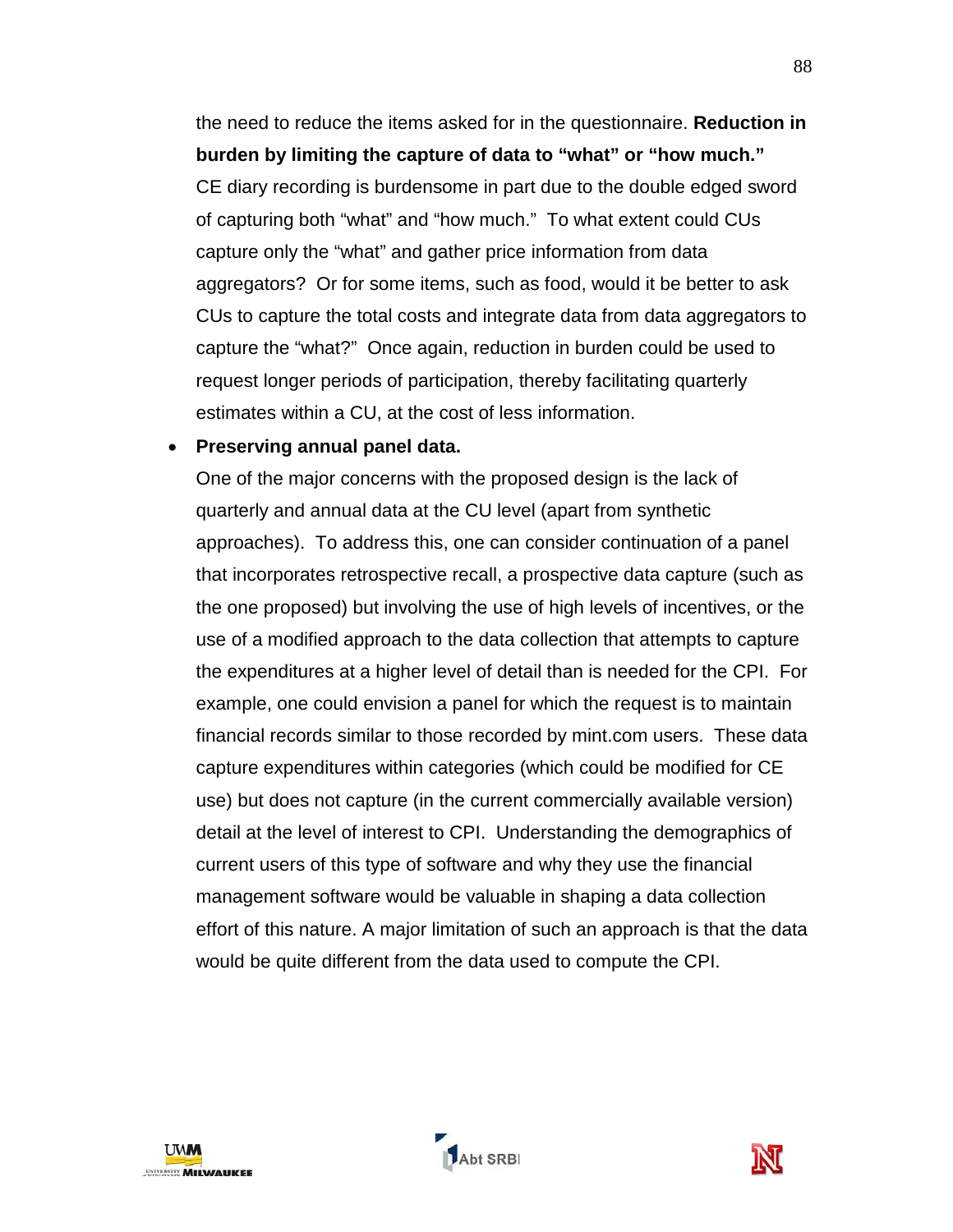# • **Using administrative data.**

Consolidation in retailers provides CE with opportunities to capture data apart from burdening CU members. As we noted, a small number of grocery retailers accounts for over 70% of grocery expenditures in urban areas. But not 100%, and likely quite lower in rural areas. The tradeoff becomes one of mixed data quality – and sources of those data – across CUs as a function of geographic location and socio-economic characteristics.

These suggestions represent but a handful of variations one could consider in a redesign of the Consumer Expenditure Survey. Clearly, any redesign effort must prioritize among data users (with respect to demands) and then work to minimize various sources of error (most notably measurement and nonresponse) within fixed time and resource constraints. We welcome the opportunity to continue a dialogue with the Bureau of Labor Statistics as they wrestle with these issues.



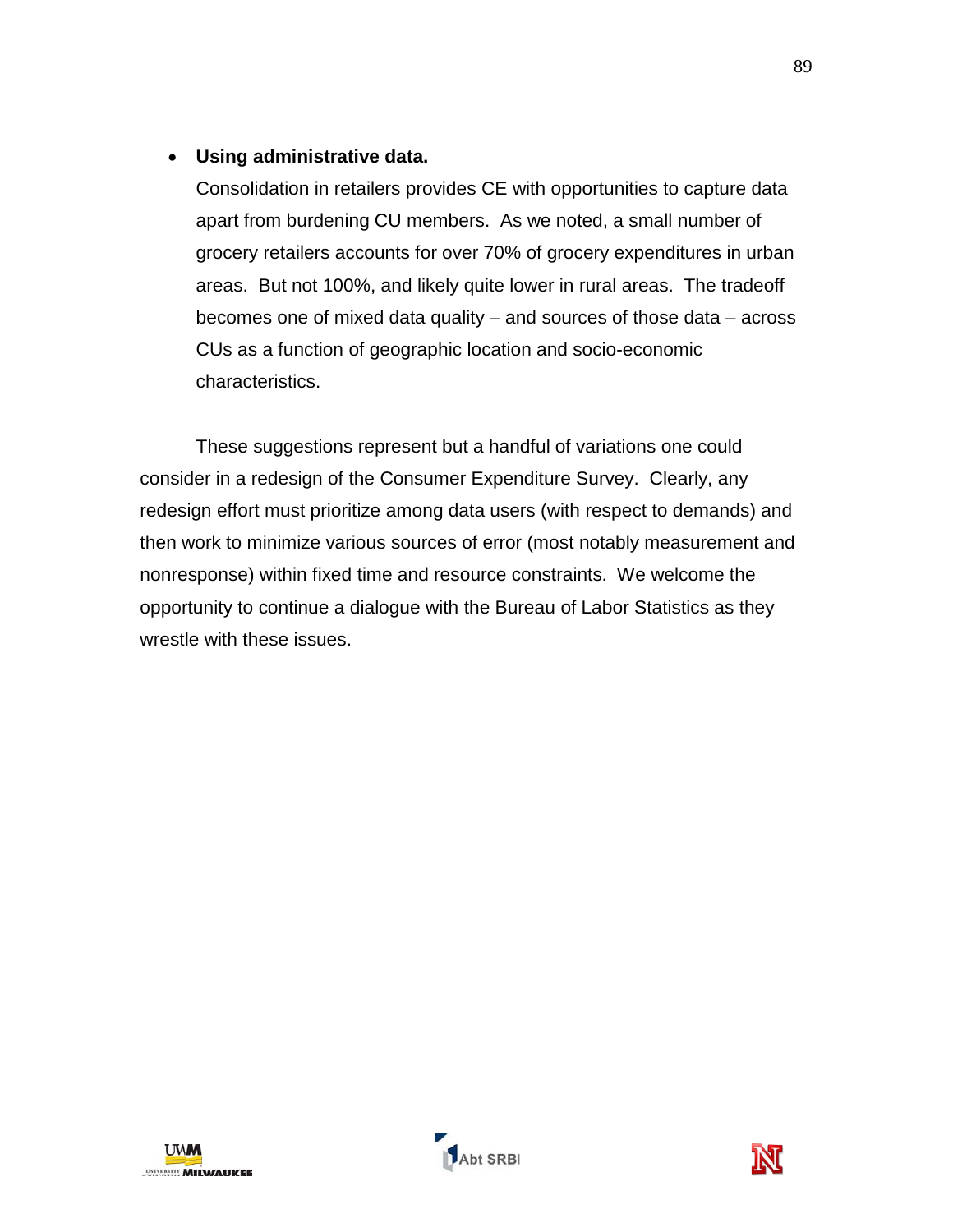### **Appendix A Additional Information on Software Referenced in Paper**

# **Mint.com Personal Finance**

This application is based around placing all open checking, savings, and investment accounts into one application. Once this application has been set up and account credentials have been entered, the user of the application can update their account data in real time over a cellular or Wifi network. Transactions are downloaded from associated accounts and can be viewed individually within the application. In addition, the user may input their own transactions at point of sale and categorize them appropriately (cash, check, credit card, etc). Within entering transactions as point of sale, users with GPSenabled devices (smartphones and some tablets) may input the specific merchant from which they are purchasing items. The application conducts a location search and associates the results with Google Maps to find specific merchant locations in the surrounding area.

In addition to entering and syncing data within a user's account, a user may also create specific budgets for items or expenses that they will incur on a monthly basis. Specific amounts of money can be entered into these budget categories and they are updated accordingly when transaction data is synced with accounts associated with the user. When a specific budget amount is exceeded, there are options to notify the user that they have spent over the amount they had set in a given category. Notifications can range from badges (numerical indication on the application icon when it is not in use) on a smart phone such as iOS or Android devices. Users may also set their preferences to alert them with text messages when they have gone over their set amount. Additionally, these notifications can be set to inform the user when unusual amounts of money or large purchases have been sent or received in one of their accounts.

### **JotNot Scanner Pro**

This application is a multi-page scanner and image enhancement tool for storing documents entered as images from another source. The application functions similarly as commercial scanners (and their software) in that the user has the option of image enhancement and cropping after importing the original document. This application reads text that has been imported from a variety of sources. These include, but are not limited to, receipts, black and white and color documents, and handwriting on blackboard or whiteboards. This application contains a range of image processing options that allow the user to adjust the contrast and tints of backgrounds and image adjustment for black and white and inversion of colors. Also, the user may choose to place a timestamp of the import on to an image after it has been imported for processing.





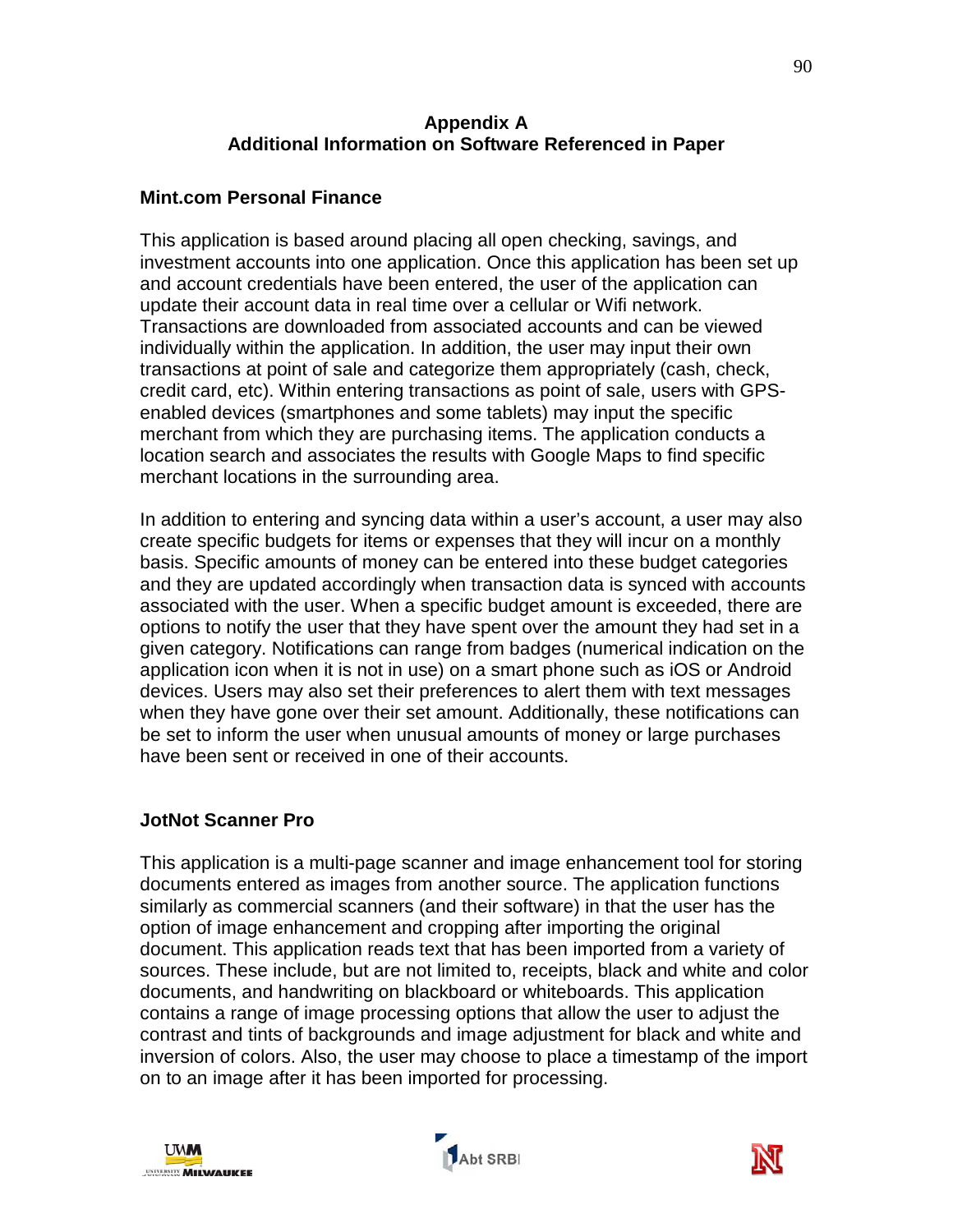After a user has imported and processed a document through the application. There are options to adjust the overall file size and resolution of the file. This relates to how the file is to be exported, which there are a range of options to do so. If the user connects to the same Wifi network as a computer, tablet, or mobile device, images can be transmitted over Wifi sharing by connecting to a specified IP address through an internet browser. Images processed through the application may also be exported to applications such as Evernote, Dropbox, Google Docs, and iDisk. Additionally, for a fee of roughly \$1 per scan, processed images may be exported by fax directly from the application.

# **Prizmo**

This application is a multi-purpose document scanner that uses optical character recognition (OCR) to recognize typed or written text from the source of the image taken or imported into the application itself. This application does not require an internet connection to function, as all of the OCR support is done through the application and not on a web server. This also means that data is stored confidentially on the device and not online (unless exported to an online storage space). This application has a range of different sources from which an image can come. This includes typed or written text on a document, business cards, bills, and whiteboards. After an image has been taken or imported into the application, the user has several customization options before character recognition scans through the document. These include rotation (left and right), cropping the image down to just labels and prices (if scanning a bill), perspective change, and white balance correction. Users may also select between 10 different languages and the application will cater to these preferences once OCR has begun.

After selecting preferences for the document to be scanned, a document is scanned for individual text characters and the results are filtered into two columns: labels and prices (for bills). Individual items purchased are listed on the left and may be edited to reflect accurate labels for individual items. Prices are also listed and may be edited as well. The user may then also input sales tax and tip percentages associated with the bill being scanned. The resulting output is placed within the category of the scanned item and may then be exported as a full image of the document scanned, or as a .csv file made to import into a spreadsheet. Exporting these files can be done through e-mail, MobileMe, DropBox, Evernote, or CloudApp.

### **ProOnGo Expense with Receipt Reader**

This application allows a user to track transactions and expenses in real time through several different forms. After creating an account, a user may input expense data from a receipt, mileage driven in a car, billable time worked,





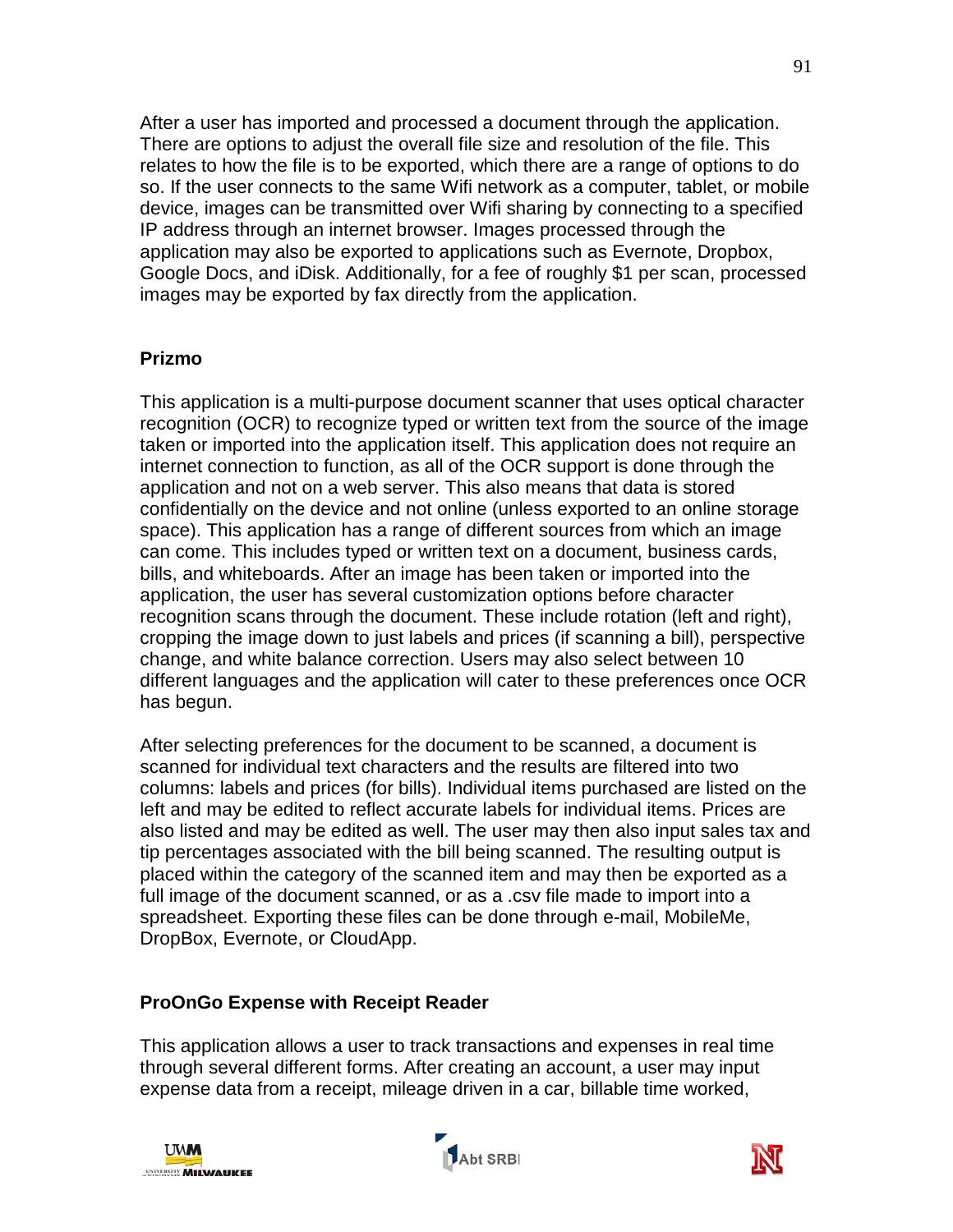income from business transactions, and time expenses from calendar events on the user's device. All expenses are viewable in the expenses tab in the application and a user can individually edit a wide selection of features to determine the proper categorization of the expense. When an expense is entered into the application, the user has the ability to attach an image of the receipt for the expense and add a merchant that is associated with the transaction. In addition to adding this information, the application allows the user to attach the amount of tax paid, split the expense, categorize the transaction based on set categories (in which the user can add their own), and by payment type. The application also supports multiple currencies and exchange rates. Once expenses have been entered, the user has a range of options as to how to display and report the amounts of transactions on graphs and reports. These can be exported to spreadsheet format as well as other expense software (QuickBooks).

Data that is entered into this application is stored on servers hosted by ProOnGo LLC, and, thus, an account is required in order to use the software. Offline storage is an option for this application, but an internet connection is required to access and use reporting data and to sync expenses over multiple devices. In addition to all the features that come with the free version of this application, there is a paid 30 day subscription (\$4.99 every 30 days) that a user can sign up for in order to have access to the application web portal (syncing in real time across devices), use of the receipt reader, unlimited exporting of expense reports (XLSX, XML, QuickBooks, among others), and technical support. The receipt reader is capable of automatically extracting merchant data as well as amount paid and date. The application automatically imports this into the user's account and fills out the expense report to be filed. This service can be purchased separately from the premium service in bundles of 30 receipts (\$2.99) and 50 receipts (\$4.99). In addition to receipt scanning, users may also send in digital receipts (email) for extraction in a similar manner.



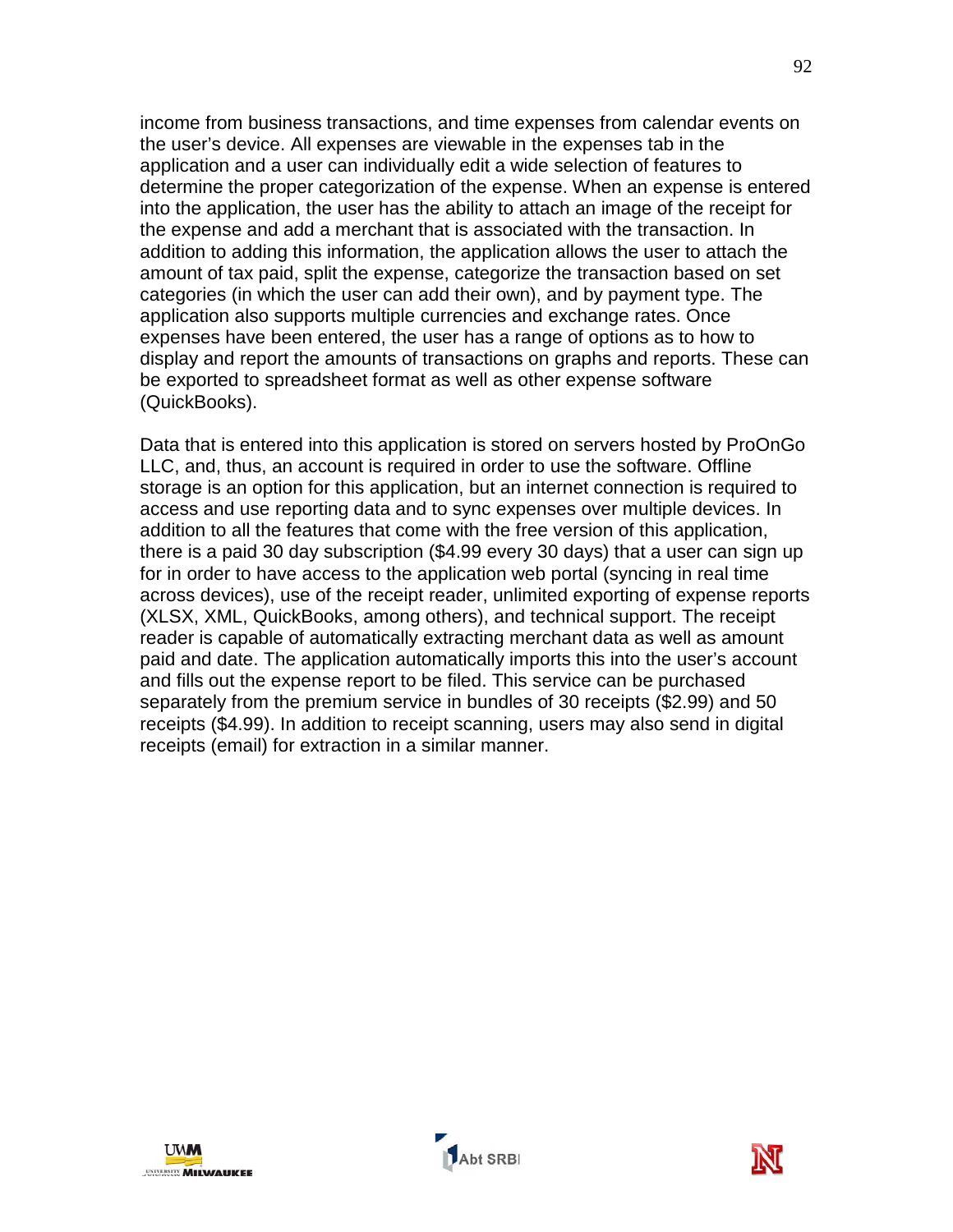#### **References and Reviewed Literature**

- Abernethy, A.M. (1989). "The Accuracy of Diary Measures of Car Radio Audiences: An Initial Assessment." *Journal of Advertising,* 18:33-39.
- Abraham, K., Presser, S., & Helms, S. (2009). "How Social Processes Distort Measurement: The Impact of Survey Nonresponse on Estimates of Volunteer Work in the United States," *American Journal of Sociology*, 114:1129-1165.
- Aanensen, D.M., Huntley, D.M., Feil, E.J., al-Own, F., & Spratt, B.G. (2009). "EpiCollect: Linking Smartphones to Web Applications for Epidemiology, Ecology and Community Data Collection." *PLoS One,* 4: 1-7.
- Ahmed, N., Brzozowski, M., & Crossley, T.F. (2009). "Measurement Errors in Recall Food Consumption Data." Unpublished manuscript.
- Antenna (2011) "Research Shows 40 Percent of US Consumers with Mobile Phones, Smartphones and Tablets Embrace Mobile Banking." Information retrieved September, 2011 [http://www.antennasoftware.com/news/press](http://www.antennasoftware.com/news/press-releases/6-30-2011-research-shows-40-percent-of-us-consumers-with-mobile-phones-smartphones-and-tablets-embrace-mobile-banking-)[releases/6-30-2011-research-shows-40-percent-of-us-consumers-with](http://www.antennasoftware.com/news/press-releases/6-30-2011-research-shows-40-percent-of-us-consumers-with-mobile-phones-smartphones-and-tablets-embrace-mobile-banking-)[mobile-phones-smartphones-and-tablets-embrace-mobile-banking-.](http://www.antennasoftware.com/news/press-releases/6-30-2011-research-shows-40-percent-of-us-consumers-with-mobile-phones-smartphones-and-tablets-embrace-mobile-banking-)
- Arens A., Rosch, N., Feidert, F., Harpes, P., Herbst, R., & Mosges, R. (2008). "Mobile Electronic Patient Diaries with Barcode Based Food Identification for the Treatment of Food Allergies." *GMS Medizinische informatik, Biometrie and Epidemiologie*, 4. Open source access at <http://www.egms.de/static/de/journals/mibe/2008-4/mibe000073.shtml>
- Bailey, J., Link, M.W., Bensky, E.N., Vanno, L., Lai, J., Benezra, K., & Makowska, H. (2011). "Can your smartphone do this: A new methodology for advancing digital ethnography." Paper Presented at the 66<sup>th</sup> Annual Conference of the American Association for Public Opinion Research, Phoenix, AZ.
- Baker, M.S., & Oeschger, I. (2009). "Description and Initial Evaluation of a Text Message Based Reporting Method for Marine Recreational Anglers." *Marine and Coastal Fisheries: Dynamics, Management, and Ecosystem Science*,1:143-154.
- Banks, J. & Johnson, P. (eds) (1998). *How Reliable is the Family Expenditure Survey? Trends in Incomes and Expenditures over Time.* London: The Institute for Fiscal Studies.
- Battistin, E. (2003). "Errors in Survey Reports of Consumption Expenditures." London: The Institute for Fiscal Studies.





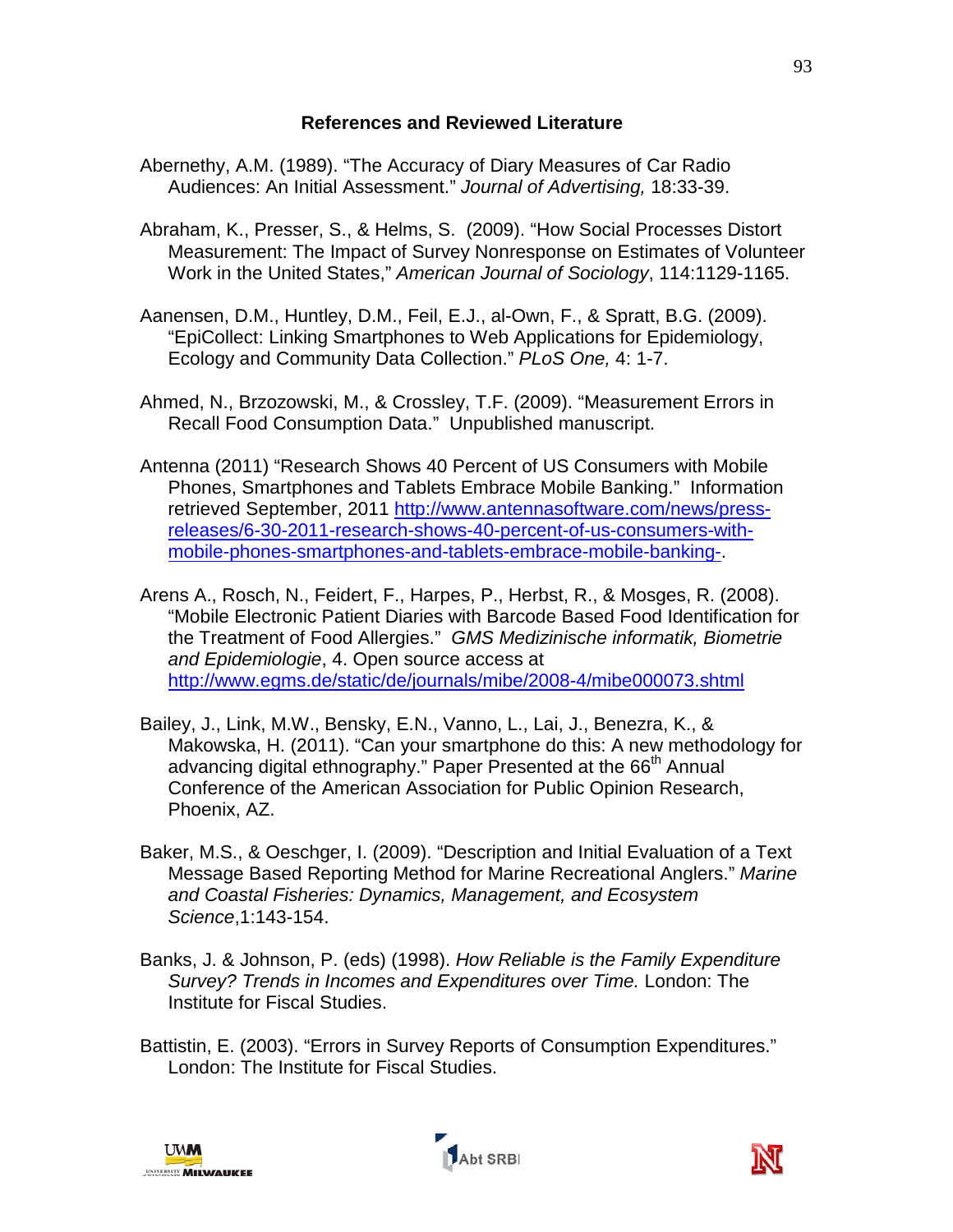- Battistin, E. & Padula, M. (2010). "Survey Instruments and the Reports of Consumption Expenditures: Evidence from the Consumer Expenditure Surveys." Centre for Studies in Economics and Finance: Naples, Italy.
- Beaudette, D.E. & O'Geen, A.T. (2010). "An iPhone Application for On-Demand Access to Digital Soil Survey Information." *Soil Science Society of America Journal,* 74*:*1682-1684.
- Becker, E., Metsis, V., Arora, R., Vinjumur, J., Xu, Y., & Makedon, F. (2009). "SmartDrawer: RFID-based Smart Medicine Drawer for Assistive Environments." *Proceedings of the 2nd International Conference on Pervasive Technologies Related to Assistive Environments.*
- Bernabe-Ortiz, A., Curioso, W.H., Gonzales, M.A., Evangelista, W., Castagnetto, J.M., Carcamo, C.P., Hughes, J.P., Garcia, P.J., Garnett, G.P., & Holmes, K.K. (2008). "Handheld computers for self-administered sensitive data collection: A comparative study in Peru." *BMC Medical Informatics and Decision Making,* 8(11): 1-7.
- Blair, J., Menon, G., & Bickart, B. (1991). "Measurement Effects in Self vs. Proxy Response to Survey Questions: An Information-Processing Perspective." In P. Biemer, R. Groves, L.Lyberg, N. Mathiowetz, and S. Sudman (eds) *Measurement Errors in Surveys*. New York: Wiley and Sons.
- Bonke, J. and Fallesen, P. (2010) "The impact of incentives and interview methods on response quantity and quality in diary- and booklet-based surveys." *Survey Research Methods* 4: 91-101.
- Bound, J., Brown, C., & Mathiowetz, N.(2001). "Measurement Error in Survey Data" in J. Heckman and E. Leamer (eds.) *Handbook of Econometrics*, *5*. Amsterdam: North Holland.
- Branch, E.R. (1994). "The Consumer Expenditure Survey: a Comparative Analysis." *Monthly Labor Review,* pp. 47-55.
- Brattland, J. (2011) "New Research Questions in the Consumer Expenditure Quarterly Interview Survey (April 2011). Memorandum for Jay Ryan, Chief, Division of Consumer Expenditures Surveys, January 4, 2011.
- Brown, L, Cohen, M., Cork, D., and Citro, F. (eds) (2010) *Panel on the Design of the 2010 Census Program of Evaluations and Experiments.* Washington: D.C.: National Research Council. Available at http://www.nap.edu/catalog.php?record\_id=12865#toc
- Bureau of Labor Statistics (2010a). "Global Questions in the Consumer Expenditure Surveys Program." BLS CE Redesign Conference Paper.





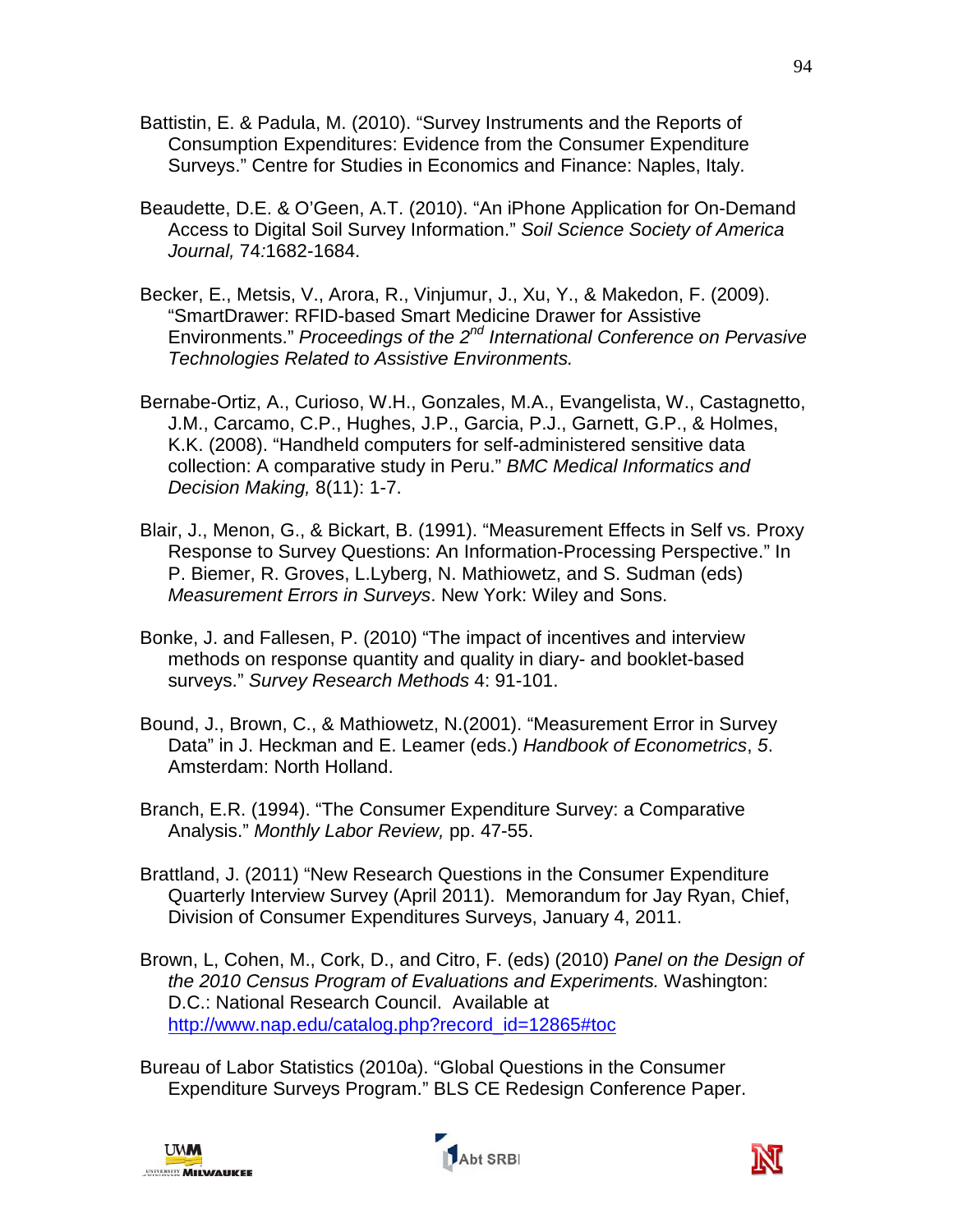- Bureau of Labor Statistics (2010b). "Interviewing Structure in the Consumer Expenditure Surveys Program." BLS CE Redesign Conference Paper.
- Bureau of Labor Statistics (2010c). "Introduction for BLS CE Redesign Conference Papers." BLS CE Redesign Conference Paper.
- Bureau of Labor Statistics (2010d). "A One Sample Design for the Consumer Expenditure Surveys Program." BLS CE Redesign Conference Paper.
- Bureau of Labor Statistics (2010e). "Proxy Reporting in the Consumer Expenditure Surveys Program." BLS CE Redesign Conference Paper.
- Bureau of Labor Statistics (2010f). "Recall Period in the Consumer Expenditure Surveys Program." BLS CE Redesign Conference Paper.
- Bureau of Labor Statistics (2010g). "Split Questionnaire Methods for the Consumer Expenditure Surveys Program." BLS CE Redesign Conference Paper.
- Bureau of Labor Statistics (2010h) "CE Average Annual Expenditures" available at<ftp://ftp.bls.gov/pub/special.requests/ce/standard/2010/cucomp.txt> and ftp://ftp.bls.gov/pub/special.requests/ce/standard/2010/income.txt
- Bureau of Labor Statistics (2009) "Survey Source of Data for Consumer Expnditures Survey Integrated Tables, 209. Available at [http://www.bls.gov/cex/ce\\_2009source.pdf.](http://www.bls.gov/cex/ce_2009source.pdf)
- Bureau of Labor Statistics (2007). *BLS Handbook of Methods.* Available at [www.bls.gov/opub/hom/homtoc.htm.](http://www.bls.gov/opub/hom/homtoc.htm)
- Bureau of Labor Statistics (2006) "Household Data" *Employment and Earnings.*  Available at [http://www.bls.gov/cps/eetech\\_methods.pdf.](http://www.bls.gov/cps/eetech_methods.pdf)
- Casey, W. (2010). "CPI Requirements of CE."
- Chopova, B., Edgar, J., Gonzalez, J., King, S., McGrath, D. & Tan, L. (2008). "Assessing Nonresponse bias in the CE Interview Survey: A summary of four studies."
- Cook, S., Sembajwe, R., Geisen, E., and Massoudi, B. (2011) "'Can you see it now? Good': Usability Testing of a Mobile Health Application." Paper presented at the Annual Conference of the American Association for Public Opinion Research. Available at [http://www.rti.org/pubs/aapor11\\_cook\\_pres.pdf](http://www.rti.org/pubs/aapor11_cook_pres.pdf)





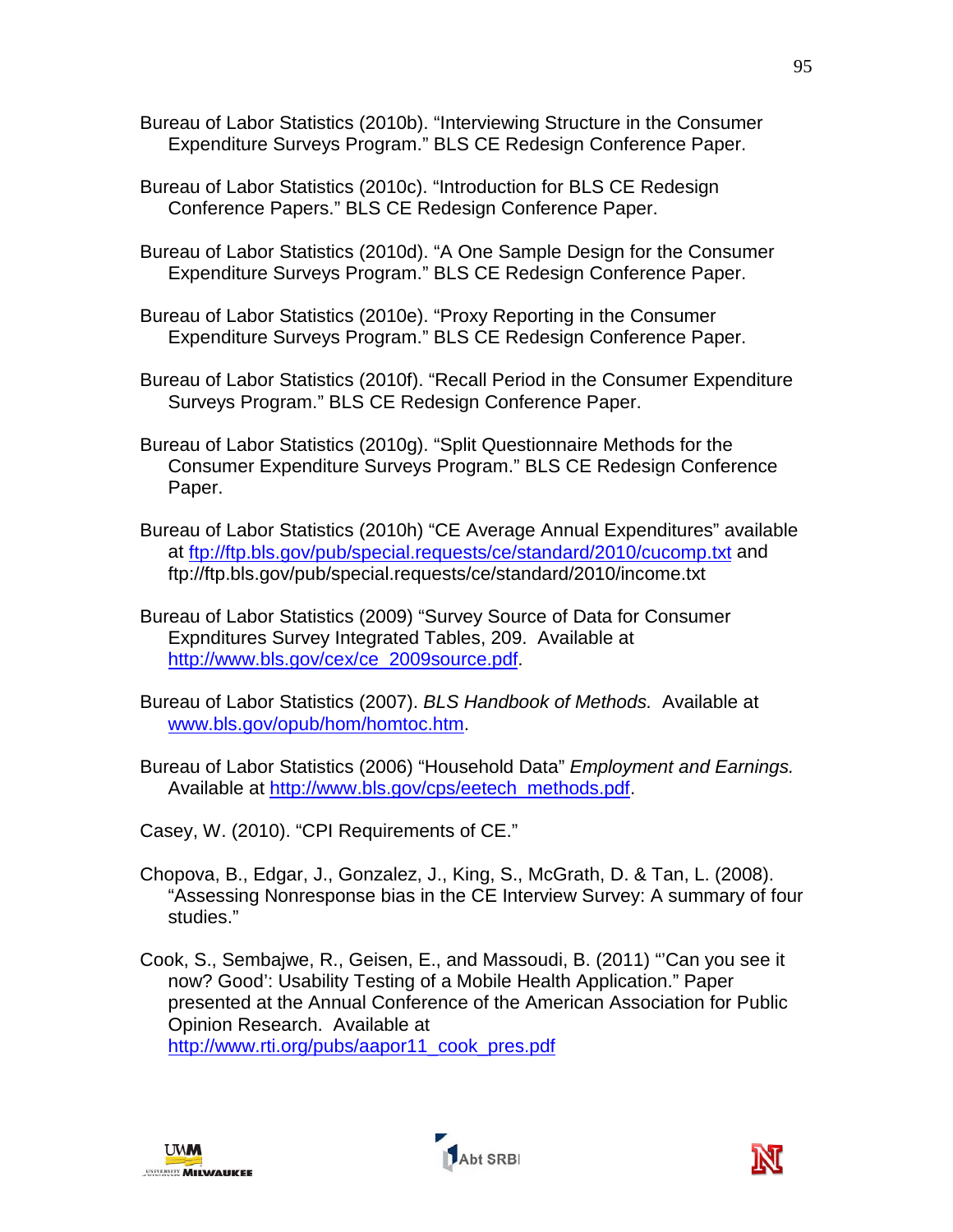- DiSogra, C., Dennis, M., and Fahimi, M. (2010) "On the Quality of Ancillary Data Availabe for Address-Based Sampling." Paper presented at the Joint Statistical Meetings, Vancouver, CA
- Eagle, N., Pentland, A., Pentland, S. & Lazer, D. (2009). "Inferring friendship network structure by using mobile phone data." *PNAS,* 106(36): 15274- 15278.
- Edgar, J. (2005). "CE Data User's Survey." Office of Survey Methods Research, Bureau of Labor Statistics.
- Edgar, J. (2010). "Respondent Record Use in the US Consumer Expenditure Interview Survey."
- Edgar, J. (2011). "2010 CE Methods Workshop Report." BLS Office of Survey Methods Research.
- Edgar, J., Davis, J., Spell, S., Verlander, R. & Wetzel, G. (2006). Individual Diary Feasibility Test Final Report. Bureau of Labor Statistics unpublished internal report.
- Einav, L., E. Leibtag and A. Nevo (2008). "On the Accuracy of Nielsen Homescan Data." *Economic Research Report Number 69.* Washington, D.C.: U.S. Department of Labor.
- Eisenhower, D., Mathiowetz, N.A., & Morganstein, D. (1991). "Recall Error: Sources and Bias Reduction Techniques." In P. Biemer, R. Groves, L.Lyberg, N. Mathiowetz, and S. Sudman (eds) *Measurement Errors in Surveys*. New York: Wiley and Sons.
- Experien (2011). National Consumer Studies. Information retrieved September 2011 [http://www.experian.com/simmons-research/simmons-consumer](http://www.experian.com/simmons-research/simmons-consumer-research.html)[research.html](http://www.experian.com/simmons-research/simmons-consumer-research.html)
- Faruqui, U. (2010). "Assembling a real-financial micro-dataset for Canadian households." *Journal of Economic and Social Measurement,* 35: 63-84.
- Filippucci, C. & Ferrante, M.R. (1997). "Individual Diaries and Expense Documents in the Italian Consumer Expenditure Survey." *Journal of Official Statistics,* 13(2): 113-1221.
- Foster, K., Meijer, E., Schuh, S., an Zabek, M. (2011) "The 2009 Survey of Consumer Payment Choice" *Public Policy Discussion Papers* Federal Reserve Bank of Boston.



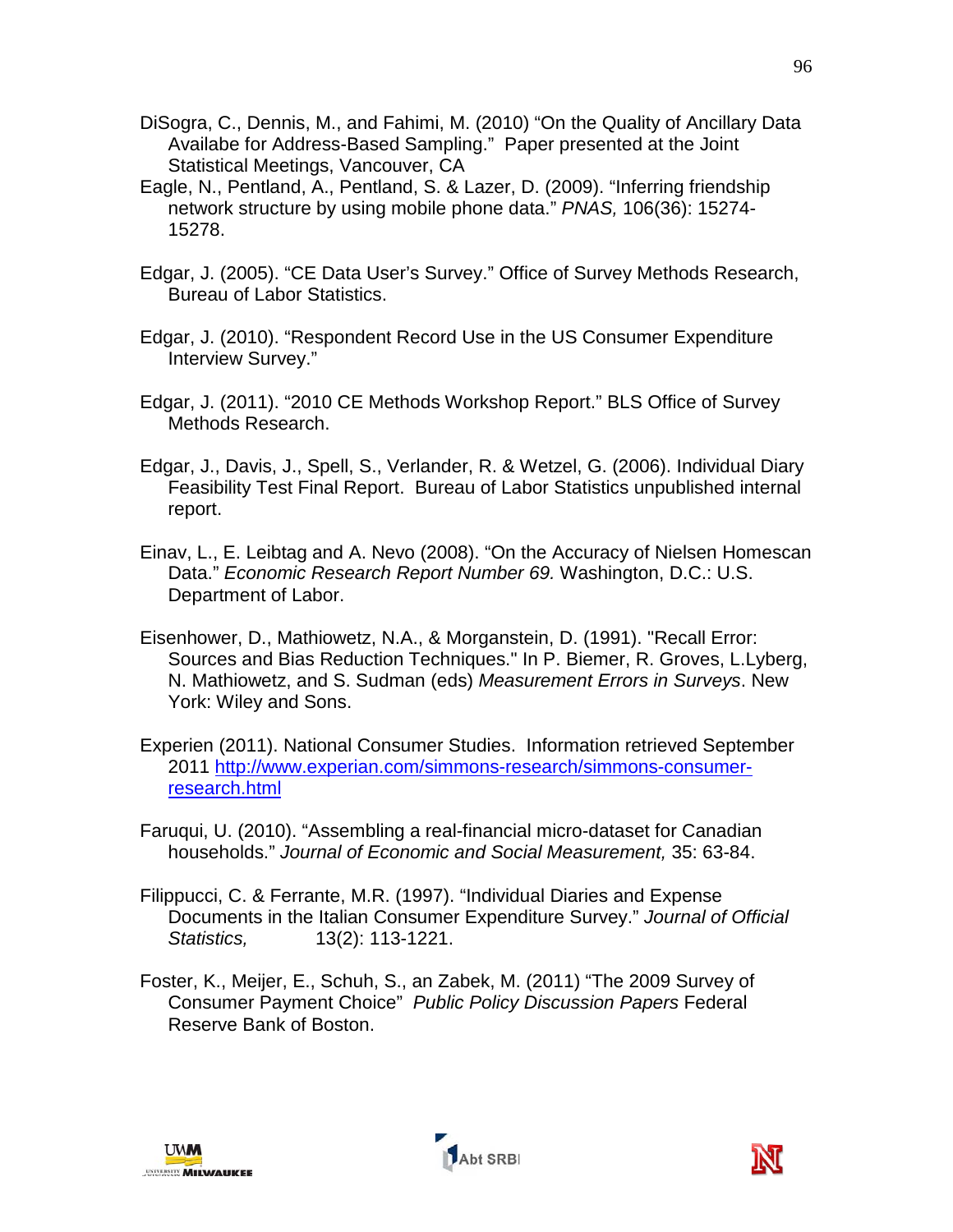- Fowler, G.A. (2010). "E-Commerce Growth Slows, But Still Out-Paces Retail." *Wall Street Journal.* Available at [http://blogs.wsj.com/digits/2010/03/08/e](http://blogs.wsj.com/digits/2010/03/08/e-commerce-growth-slows-but-still-out-paces-retail/)[commerce-growth-slows-but-still-out-paces-retail/.](http://blogs.wsj.com/digits/2010/03/08/e-commerce-growth-slows-but-still-out-paces-retail/)
- Fuchs, M. & Busse, B. (2009). "The Coverage Bias of Mobile Web Surveys Across European Countries." *International Journal of Internet Science,* 4(1): 21-33.
- Garner, T.I., Janini, G., Passero, W., Paszkiewicz, L., & Vendemia, M. (2006). "The CE and the PCE: a comparison." *Monthly Labor Review,* pp. 20-46.
- Goldenberg, K.L., McGrath, D. & Tan, L. (2009). "The Effects of Incentives on the Consumer Expenditure Interview Survey." Paper presented at the Annual Conference, American Association for Public Opinion Research, May 14-17, 2009.
- Gonzalez, J.M., & Eltinge, J.L. (2008). "Adaptive Matrix Sampling for the Consumer Expenditure Interview Survey." *Proceedings of the Survey Research Methods Section of the American Statistical Association*. 2081- 2088.
- Grootaert, C. (1986). "The Use of Multiple Diaries in a Household Expenditure Survey in Hong Kong." *Journal of the American Statistical Association* Vol. 81 (396): 938-944.
- Groves, R.M. (2006) "Nonresponse Rates and Nonresponse Bias in Household Surveys." *Public Opinion Quarterly* Vol 70(5):646-675.
- Groves, R.M., & Heeringa, S. (2006). "Responsive Desing for Household Surveys: Tools for Actively Controlling Survey Error and Costs." *Journal of the Royal Statistical Society A* 169:439-457.
- Haberer, J.E., Kiwanuka, J., Nansera, D., Wilson, I.B., & Bangsberg, D.R. (2010). "Challenges in Using Mobile Phones for Collection of Antiretroviral Therapy Adherence Data in a Resource-Limited Setting." *AIDS Behav,* 14:1294-1301.
- Harris Interactive Inc. Public Relations Research. (2011). *The 2011 Consumer Financial Literacy Survey Final Report.*
- Heimovitz, H.K. (2003). *Administrative Records Experiment in 2000 (AREX 2000) Outcomes Evaluation*. Downloaded from: [http://www.census.gov/pred/www/rpts/AREX2000\\_Outcomes.pdf](http://www.census.gov/pred/www/rpts/AREX2000_Outcomes.pdf)
- Henderson, S., Brady, V., Brattland, J., Creech, B., Garner, T. & Tan, L. (2011). "Consumer Expenditure Survey Data Users' Needs."





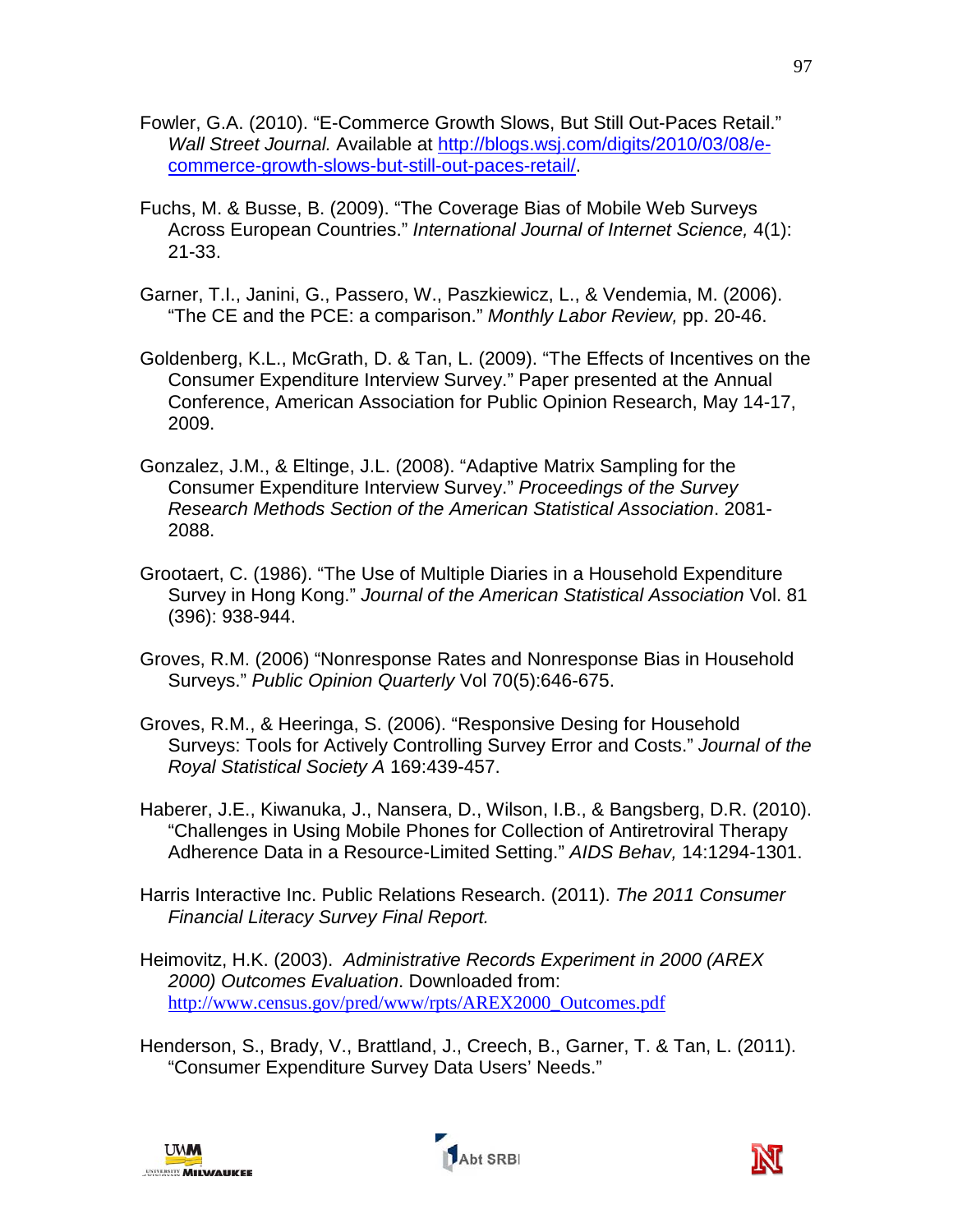- Henderson, S., Passero, B., Rogers, J., Ryan, J. & Safir, A. (2011). "Consumer Expenditure Survey (CE) Data Requirements."
- Horrigan, J. (2010) "Broadband Adoption and Use In America" OBI Working Paper Series No. 1. Washington, D.C.: Federal Communications Commission.
- Horsfield, G. (2010). *Family Spending: A report on the 2009 Living Costs and Food Survey.* Office for National Statistics report.
- Hosoe, S. (2005). "Capturing Moment of Consumption with Smartphone: Case Study from "Capturing Meal and Snack Consumption Among Japanese Female University Students." *Asia Pacific Advances in Consumer Resarch*, Volume 6: 291-298. Available at: <http://www.acrwebsite.org/volumes/display.asp?id=11916>
- IMS (2011). "IMS Prescription Data." Information retrieved September, 2011 [http://www.imshealth.com/portal/site/imshealth/menuitem.a46c6d4df3db4b3d](http://www.imshealth.com/portal/site/imshealth/menuitem.a46c6d4df3db4b3d88f611019418c22a/?vgnextoid=a4284c30aaaa0210VgnVCM100000ed152ca2RCRD&vgnextchannel=bc42650204850210VgnVCM100000ed152ca2RCRD&vgnextfmt=default) [88f611019418c22a/?vgnextoid=a4284c30aaaa0210VgnVCM100000ed152ca](http://www.imshealth.com/portal/site/imshealth/menuitem.a46c6d4df3db4b3d88f611019418c22a/?vgnextoid=a4284c30aaaa0210VgnVCM100000ed152ca2RCRD&vgnextchannel=bc42650204850210VgnVCM100000ed152ca2RCRD&vgnextfmt=default) [2RCRD&vgnextchannel=bc42650204850210VgnVCM100000ed152ca2RCR](http://www.imshealth.com/portal/site/imshealth/menuitem.a46c6d4df3db4b3d88f611019418c22a/?vgnextoid=a4284c30aaaa0210VgnVCM100000ed152ca2RCRD&vgnextchannel=bc42650204850210VgnVCM100000ed152ca2RCRD&vgnextfmt=default) [D&vgnextfmt=default](http://www.imshealth.com/portal/site/imshealth/menuitem.a46c6d4df3db4b3d88f611019418c22a/?vgnextoid=a4284c30aaaa0210VgnVCM100000ed152ca2RCRD&vgnextchannel=bc42650204850210VgnVCM100000ed152ca2RCRD&vgnextfmt=default)
- Jea, D., Balani, R., Hsu, J.L., Cho, D.K., Gerla, M., & Srivastava, M.B. (2008). "Diagnostic Quality Driven Physiological Data Collection for Personal Healthcare." *Engineering in Medicine and Biology Society, 30th Annual International Conference of the IEEE,* pp. 2857-2860.
- Jenkins, S., Lynn, P., Jackle, A. and Sala, E. (2004) "Linking household survey and administrative record data: What should the matching variables be?" Available at [http://www.iser.essex.ac.uk/files/iser\\_working\\_papers/2004-](http://www.iser.essex.ac.uk/files/iser_working_papers/2004-23.pdf) [23.pdf](http://www.iser.essex.ac.uk/files/iser_working_papers/2004-23.pdf)
- Jones, P., Drury, R., & McBeath, J. (2011). "Using GPS-Enabled Mobile Computing to Augment Qualitative Interviewing: Two Case Studies." *Field Methods,* 23(2): 172-187.
- Kew, S.T. (2010). "Text messaging: an innovative method of data collection in medical research." *BMC Research Notes*.
- King, S.L., Chopova, B., Edgar, J., Gonzalex, J.M., McGrath, D.E., & Tan, L. (2009). "Assessing Nonresponse Bias in the Consumer Expenditure Interview Survey." *Proceedings of the American Statistical Association Section on Survey Research Methods*.
- Kojetin, B.A., & Jerstad, S. (1997). "The Quality of Proxy Reports on the Consumer Expenditure Survey." U.S. Bureau of Labor Statistics.





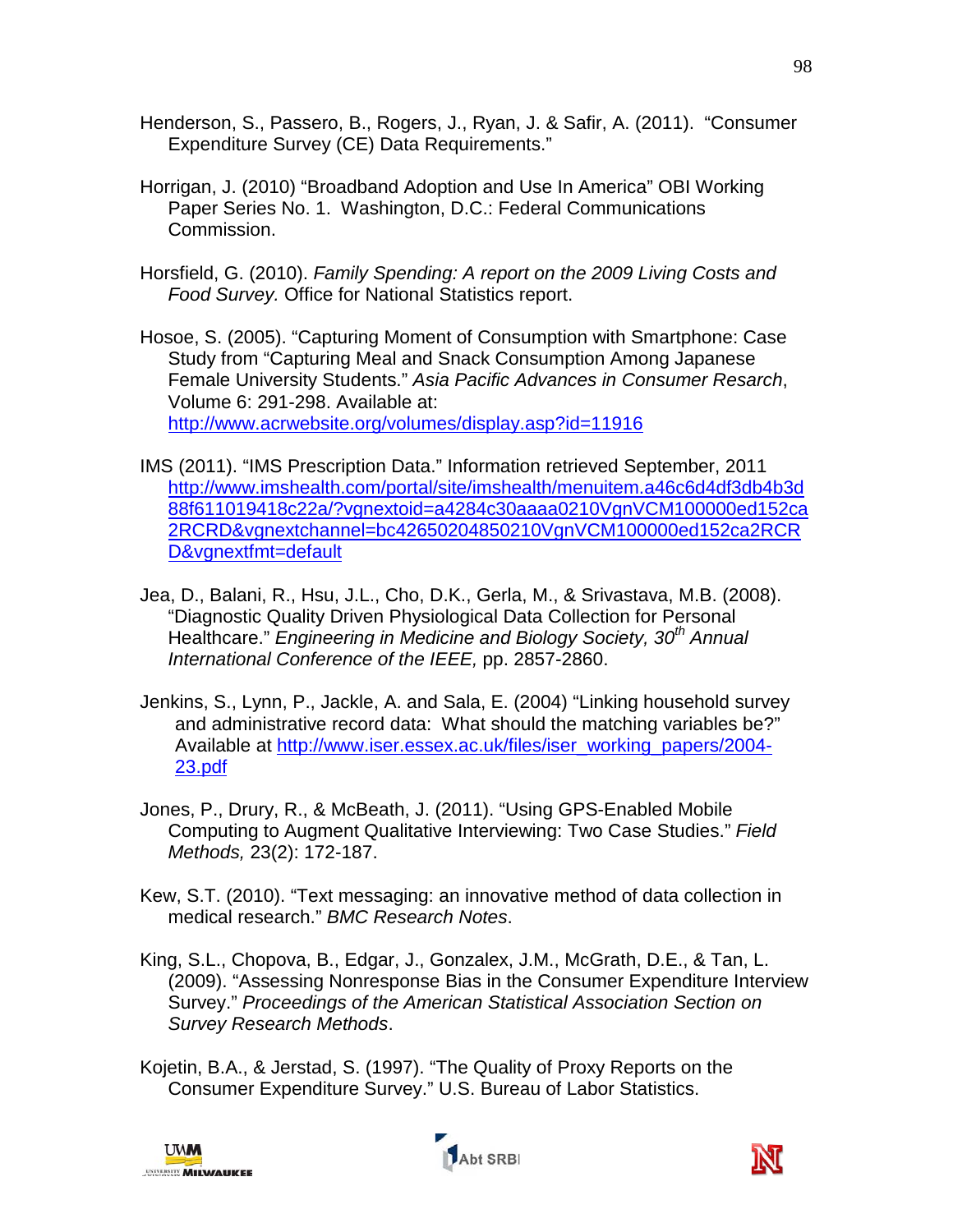- Kojetin, B.A., & Miller, L.A. (1993). "The Intrahousehold Communications Study: Estimating the Accuracy of Proxy Responses at the Dyadic Level." Paper presented at the annual conference of the American Association for Public Opinion Research, St. Charles, Illinois.
- Lai, J., Vanno, L., Link, M., Pearson, J., Makowska, H., Benezra,K., and Green, M. (2011) "Life360: Usability of Mobile Devices for Time User Surveys" *Survey Practice.* Available at http://surveypractice.wordpress.com/2010/02/08/life360/
- Lau, S.L., Konig, I., David, K., Barandian, B., Carius-Dussel, C., & Schultz, M. (2010). "Supporting Patient Monitoring Using Activity Recognition with a Smartphone." *2010* 7<sup>th</sup> International Symposium on wireless Communication *Systems.* P. 810-814.
- Leicester, A. & Oldfield, Z. (2009a). "An analysis of consumer panel data." *Institute for Fiscal Studies Working Paper W09/09*
- Leicester, A. & Oldfield, Z. (2009b). "Using Scanner Technology to Collect Expenditure Data." *Fiscal Studies,* 30(3): 309-337.
- Lepkowski, J. and Couper, M. (2002). "Nonresponse in the Second Wave of Longitudinal Household Surveys." Pp. 259-273 in *Survey Nonresponse*, R. Groves, D. Dillman, J.Eltinge, and R. Little. (eds) New York: Wiley.
- Lepkowski, J., Axinn, W., Kirgis N., Ndiaye, S., Mosher, W. and Groves, R. (2010) "Use of Paradata in a Responseive Design Framework to Manage a Field Data Colleciton." NSFG Paper No. 10-012. Ann Arbor, MI: Population Studies Center, The University of Michigan.
- Li, G., Schoeni, R.F., Danziger, S., & Charles, K.K. (2010). "New expenditure data in the PSID: comparisons with the CE." *Monthly Labor Review.*
- Li, M., Qian, J.P., Yang, X.T., Sun, C.H., & Ji, Z.T. (2010). "A PDA-based recordkeeping and decision-support system for traceability in cucumber production." *Computers and Electronics in Agriculture,* 70: 69-77.
- Link, M. (2010). "Nielsen Homescan and Life360 Technologies" Paper presented at the BLS Data Capture Technologies Seminar, March 18, 2010.
- Link, M.W., Bailey, J., Bensky, E.N., Lai, J., Benezra, K., & Makowska, H. (2011). "Using Smartphones to Measure World Cup Engagement in South Africa: A Life360 Approach." Paper Presented at the 66<sup>th</sup> Annual Conference of the American Association for Public Opinion Research, Phoenix, AZ.





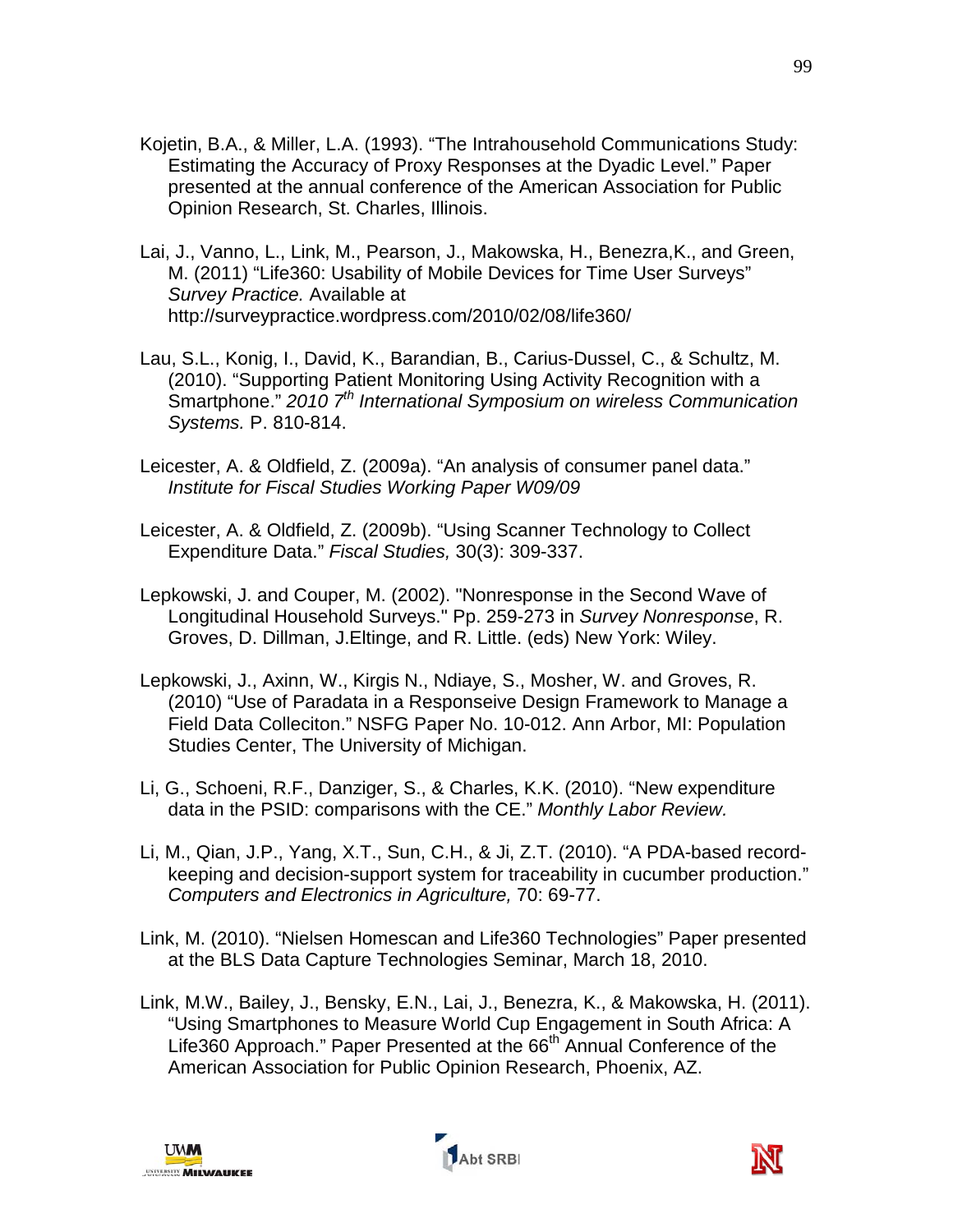- Marceau, L.D., Link, C., Jamison, R.N., & Carolan, S., (2007). "Electronic Diaries as a Tool to Improve Pain Management: Is There Any Evidence?" *Pain Medicine,* 8(S3): S101-S109.
- Martin, C.K., Han, H., Coulon, S.M., Allen, H.R., Champagne, C.M., & Anton, S.D. (2009). "A Novel Method to Remotely Measure Food Intake of Free-Living Individuals in Real Time: The Remote Food Photography Method." *British Journal of Nutrition*, 101(03): 446-456.
- Martinez, S. (2007) "The U.S. Food Marketing System: Recent Developments 1997-2006." *Economic Research Report Number 42*. Washington, D.C:. Economic Research Service.
- Massagli, M.P., & Hauser, R.M. (1983). "Response Variability in Self-and Proxy Reports of Paternal and Filial Socioeconomic Characteristics." *The American Journal of Sociology,* 89(2): 420-431.
- Mathiowetz, N.A. (2010). Self and Proxy Reporting In the Consumer Expenditure Survey Program. Paper Prepared for the Consumer Expenditure Methods Workshop, Bureau of Labor Statistics, December 7-8, 2010.
- Mathiowetz, N.A (1987) "Commentary: Questionnaire Design Advisory Conference" Report retrieved September, 2011 from <http://www.bls.gov/cex/geminimaterials.htm>
- Matulewicz, H.H., Kalb, L., Redel, N., & Cole, N. (2011). "Using Scanner Technology to Learn About Foods Acquired by Low-Income Households." Paper Presented at the 66<sup>th</sup> Annual Conference of the American Association for Public Opinion Research, Phoenix, AZ.
- McGrath (2005). "Comparison of Data Obtained by Telephone versus Personal Visit Response in the U.S. Consumer Expenditures Survey." Alexandria, VA: *Proceedings of the American Statistical Association, Section on Survey Research Methods,* pp. 3368-3375.
- Miller, L.A., & Tucker, C. (1993). "The Intrahousehold Communications Study: A Typology of Family Cohesion." *Proceedings of the American Statistical Association, Section on Survey Research Methods*
- Moore, J.C. (1988). "Self/Proxy Response Status and Survey Response Quality: A Review of the Literature." *Journal of Official Statistics,* 4(2): 155-172.
- Neter, J. (1970). "Measurement Errors in Reprots of Consumer Expenditures." *Journal of Marketing Research, 7,* 11-25.



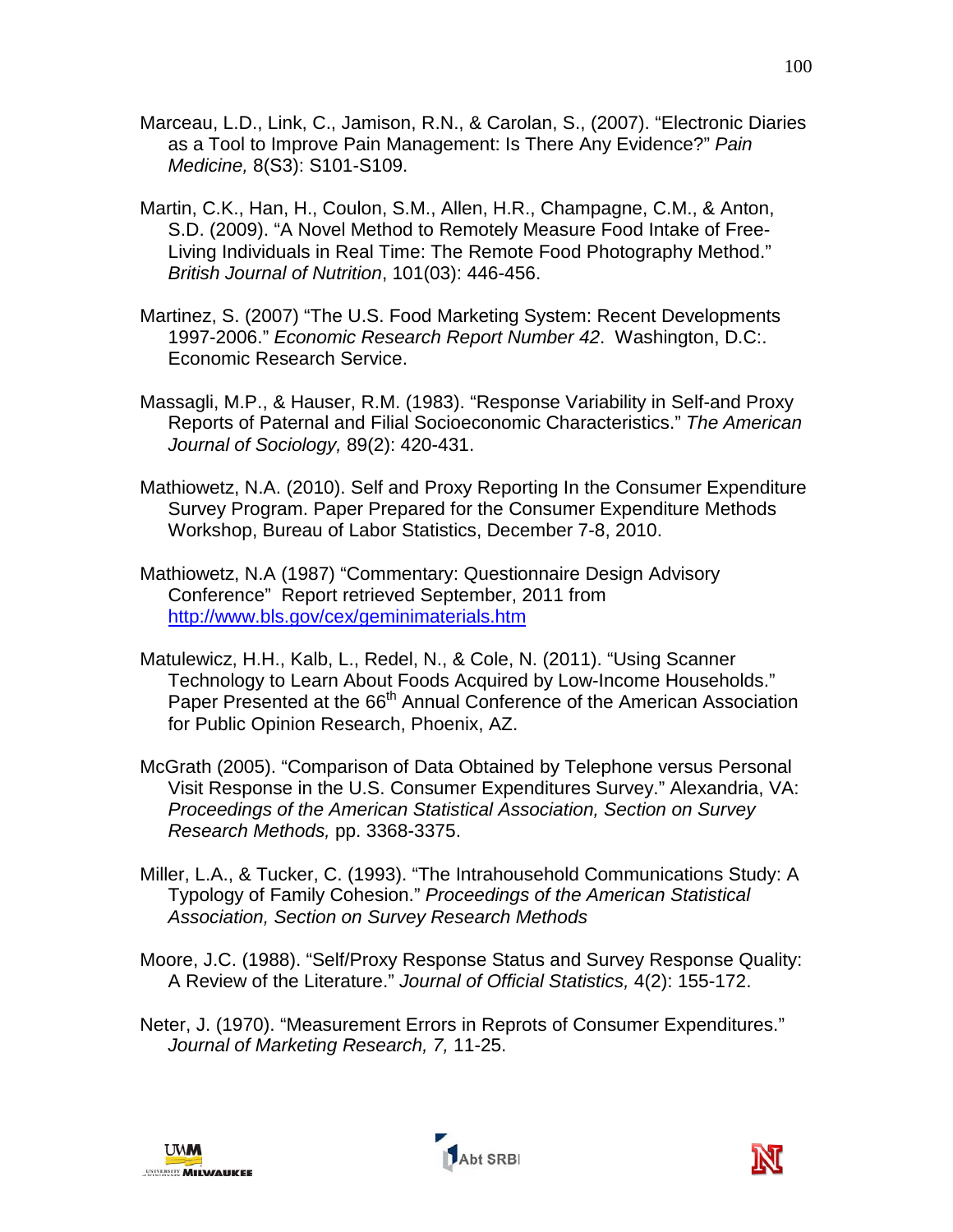Neter, J., & Waksberg, J. (1964). "A Study of Response Errors in Expenditure data from Household Interviews." *Journal of the American Statistical Association*, *59,* 18-55.

Official Statistics of Norway. *Survey of Consumer Expenditure: 1997-1999.*

- Olson, K. (2011). "Responsive Survey Design for the Current Expenditure Interview Survey." Final Report prepared under contract DOLBO92J13769.
- Olson, K. and Groves, R. (forthcoming). "An Examination of Within-Person Variation in Response Propensity over the Data Collection Field Period." *Journal of Official Statistics.*
- Olson, K. Wood, H., & Smyth, J. (2010). Does Providing Respondents with Their Preferred Survey Mode Really Increase Participation? Paper presented at the American Association of Public Opinion Research annual meeting, Chicago, IL.
- Oudejans, M. and Christian, L. (2011) "Attention and Usability in Internet Surveys: Effects of Visual Feedback in Grid Questions." *Social and Behavioral Research and the Internet: Advances in Applied Methods and Research Strategies*. Marcel Das, Peter Ester and Lars Kaczmirek, (eds). New York: Taylor and Francis Group, pp.215-244
- Palen, L., & Salzman, M. (2002). "Voice-Mail Diary Studies for Naturalistic Data Capture under Mobile Conditions." Presentation at Computer Supported Cooperative Work Conference 2002, New Orleans, LA.
- Palmblad, M. & Tiplady, B. (2004). "Electronic diaries and questionnaires: Designing user interfaces that are easy for all patients to use." *Quality of Life Research,* 13: 1199-1207.
- Patchen, R.H., & Webb, B.M. (2002). "The Future is Now: The Very Latest Findings from the US Market Launch of the Portable People Meter in Philadelphia." *Proceedings of the ESOMAR/ARF Worldwide Audience Measurement Conference.* Cannes: ESOMAR.
- Peytchev, A. & Hill, C.A. (2009). "Experiments in Mobile Web Survey Design: Similarities to Other Modes and Unique Considerations." *Social Science Computer Review,* pp. 1-17.
- Pew Research Center (2010). "Home Broadband 2010." Available at <http://pewinternet.org/Reports/2010/Home-Broadband-2010.aspx> (visited April 20, 2011)





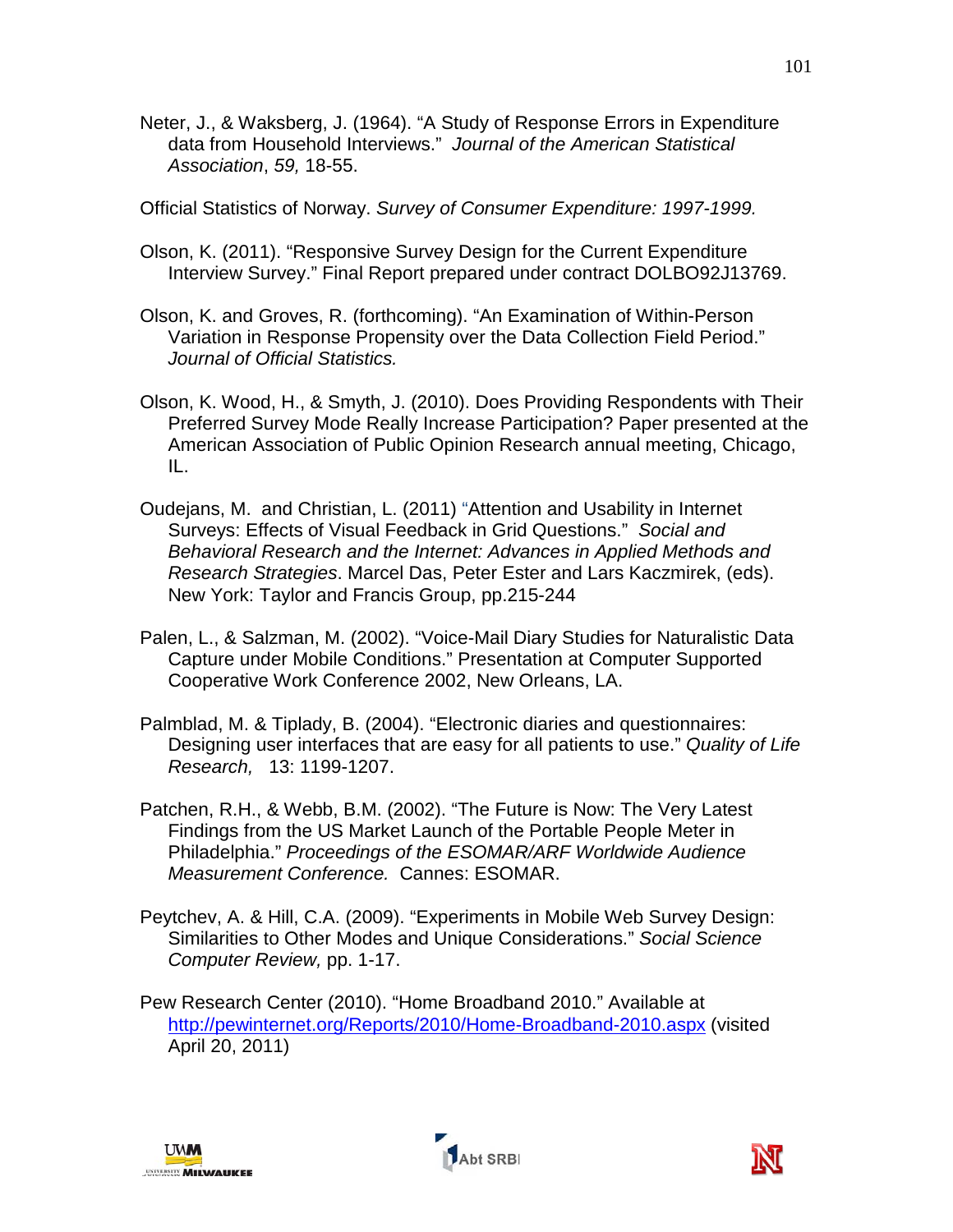- Pew Research Center Internet and American Life Project. (2010). "Who's Online: Demographics of Internet Users" [http://www.pewinternet.org/Static-](http://www.pewinternet.org/Static-Pages/Trend-Data/Whos-Online.aspx)[Pages/Trend-Data/Whos-Online.aspx.](http://www.pewinternet.org/Static-Pages/Trend-Data/Whos-Online.aspx) Accessed May 3, 2011.
- Raghunathan, T. and Van Hoewyk, J. (undated) "Disclosure Risk Assessment for Survey Mcirodata" Ann Arbor: The University of Michigan.
- Rawlings, A., Ash, S., Swanson, D., Reyes-Morales, S., & Chopova, B. (2010). "Cluster Sampling Research for the Consumer Expenditure Surveys: Integrated Results." Consumer Expenditure Survey 2010 Redesign Research.
- Reimers, S., & Stewart, N. (2009). "Using SMS text messaging for teaching and data collection in the behavioral sciences." *Behavior Research Methods, 41,* 675-681.
- Rönkä, A., Malinen, K., Kinnunen, U., Tolvanen, A., & Lämsä, T. (2010). "Capturing daily family dynamics via text messages: development of the mobile diary." *Community, Work & Family, 13,* 5-21.
- Safir, A. (2011). "Survey Design and Data Collection." Presentation to the CNSTAT Panel on the Consumer Expenditure Survey, February 8, 2011.
- Safir, A., & Goldenberg, K. (2008). "Mode Effects in a Survey of Consumer Expenditures." Alexandria, VA: *Proceedings of the American Statistical Association, Section on Survey Research Methods,* 4436-4443.
- Sakshaug, Joe (2011) "To Link or Not to Link? Assessing the Quality of Administrative Data for Survey Research" Paper presented at the Washington Statistical Society and the D.C. Chapter of the American Association for Public Opinion Research.
- Schaeffer, N.C. (1991). "Conversation with a Purpose—or Conversation? Interaction in the Standardized Interview" Chapter 19 in P. Biemer, R. Groves, L.Lyberg, N. Mathiowetz, and S. Sudman (eds) *Measurement Errors in Surveys*. New York: Wiley and Sons.
- Schouten, B, Cobben, F. and Bethlehem, J. (2009) "Indicators for the Representativeness of Survey Response" *Survey Methodology*, Vol 35: 101- 113.
- Silberstein, A., & Scott, S. (1991). "Expenditure Diary Surveys and Their Associated Errors" Chapter 16 in P. Biemer, R. Groves, L.Lyberg, N. Mathiowetz, and S. Sudman (eds) *Measurement Errors in Surveys*. New York: Wiley and Sons.





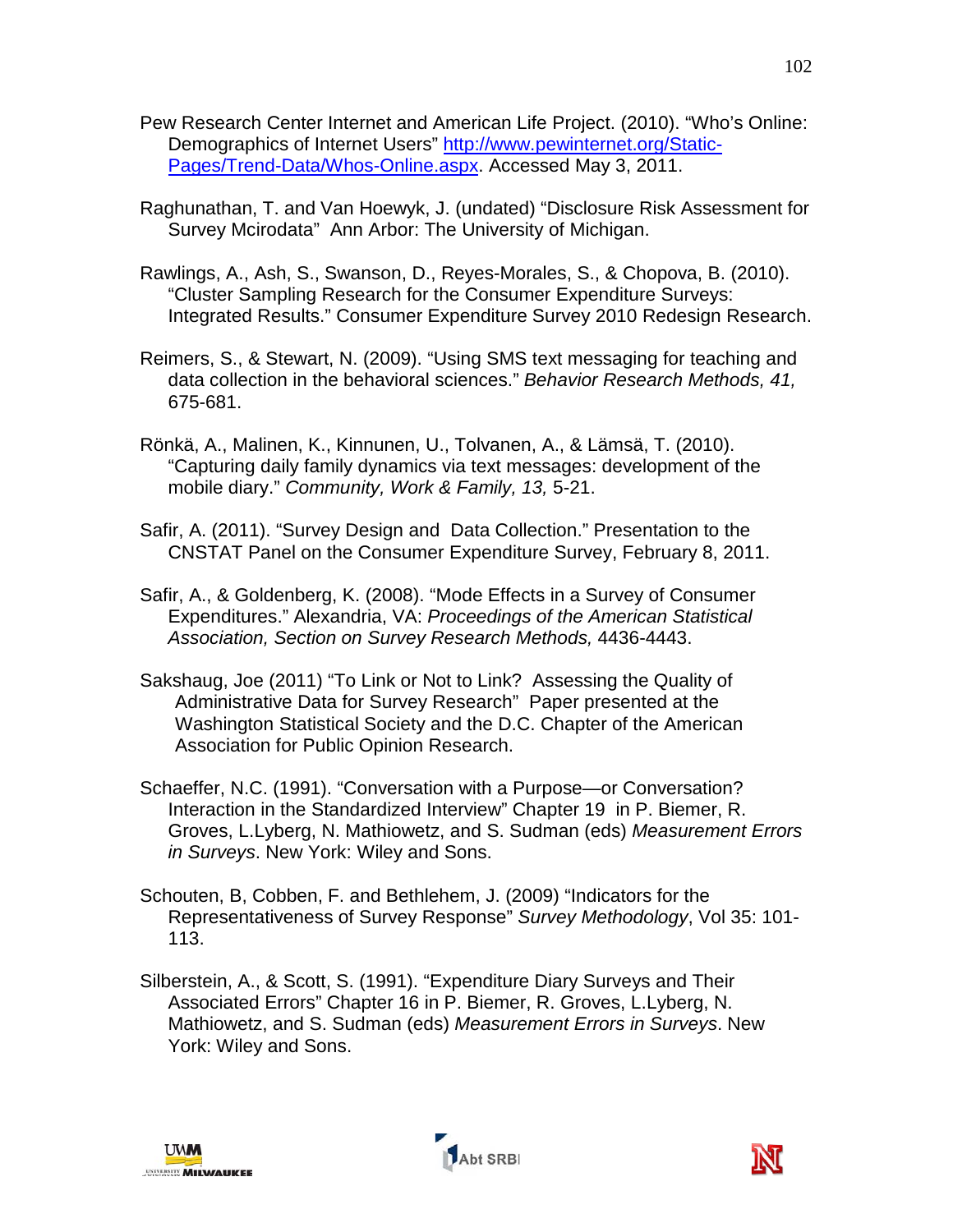- Singer, E. (2002) "The Use of Incentives to Reduce Nonresponse in Household Surveys" in R. Groves, D. Dillman, J. Eltinge, and R. Little (eds) *Survey Nonresponse*. New York: Wiley.
- Slesnick, D.T. (2001). *Consumption and Social Welfare. Living Standards and Their Distribution in the United States*. Cambridge: Cambridge University Press.
- Smith, A. (2010) "Home Broadband 2010" Pew Research Center's Internet and American Life Project. Accessible at <http://www.pewinternet.org/Reports/2010/Home-Broadband-2010.aspx>
- Solis, H., & Hall, K. (2010). *Consumer Expenditure Survey, 2006-2007.* U.S. Department of Labor and U.S. Bureau of Labor Statistics report.
- Statistics Norway (2000) "Survey of Consumer Expenditure 1997-1999" Official Statistics of Norway. Report retrieved from [http://www.ssb.no/english/subjects/05/02/nos\\_c721\\_en/](http://www.ssb.no/english/subjects/05/02/nos_c721_en/)
- Stinson, L., To, N., and Davis, J. (2003) "Creating a "User-Friendly" Expenditure Diary." *Consumer Expenditure Survey Anthology*, 3-7.
- Sudman, S. and Bradburn, N. (1973) "Effects of Time and Memory Factors on Response in Surveys." *Journal of the American Statistical Association,* Vol 68: 805-815.
- Sudman, S. and Ferber, R. (1971) "Experiments in Obtaining Consumer Expneditures by Diary Methods." *Journal of the American Statistical Association*, Vol.66: 725-735.
- Sun, M., Fernstrom, J.D., Jia, W., Hackworth, S.A., Yao, N., Li, Y., Li, C., Fernstrom, M.H., & Sclabassi, R.J. (2010). "A Wearable Electronic System for Objective Dietary Assessment." *Journal of the American Dietetic Association.*
- Supermarket News (2010) "Top 75 Retailers in 2009."
- Swanson, D. (2011). "CE's Sample Design." Presented at the Consumer Expenditure Survey CNSTAT Panel Briefing, Washington, D.C.
- Tourangeau, R. and Smith, T. (1996) "Asking Senseitve Questions: The Impact of Data Collection, Mode, Question Format, and Question Context." *Public Opinion Quarterly* Vol 6: 275-304.